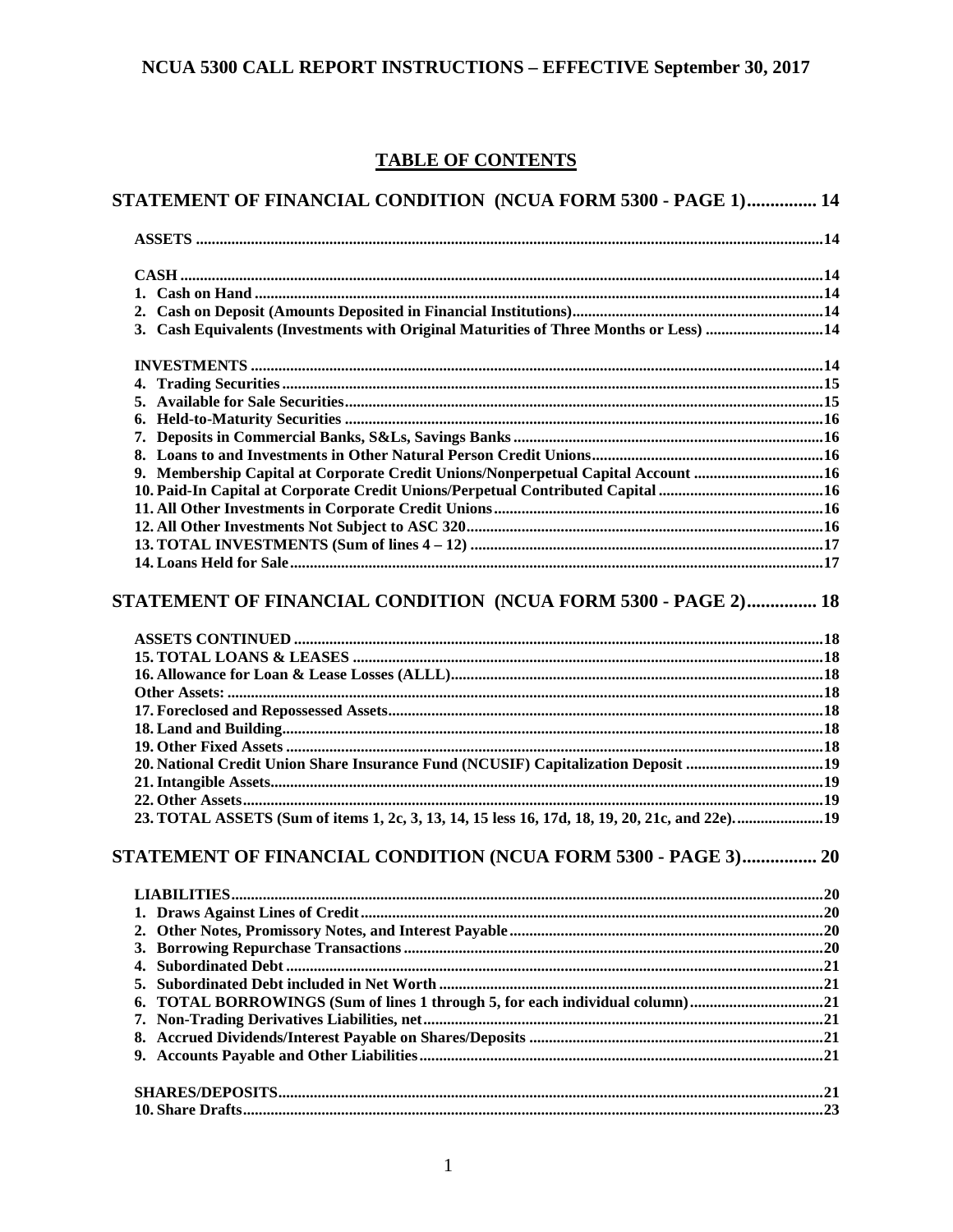| 28. Dollar Amount of Share Drafts Swept to Regular Shares or Money Market Accounts as Part of Sweep |  |
|-----------------------------------------------------------------------------------------------------|--|
|                                                                                                     |  |
|                                                                                                     |  |
| 30. Dollar Amount of Negative Shares Included in All Other Unsecured Loans/Lines of Credit25        |  |
|                                                                                                     |  |
| STATEMENT OF FINANCIAL CONDITION (NCUA FORM 5300 - PAGE 4) 26                                       |  |
|                                                                                                     |  |
|                                                                                                     |  |
| 33. Appropriation for Non-Conforming Investments (State Credit Union ONLY) 26                       |  |
|                                                                                                     |  |
|                                                                                                     |  |
|                                                                                                     |  |
|                                                                                                     |  |
| 38. Accumulated Unrealized Losses for OTTI (Due to Other Factors) on HTM Debt Securities26          |  |
|                                                                                                     |  |
|                                                                                                     |  |
|                                                                                                     |  |
|                                                                                                     |  |
| NCUA INSURED SAVINGS COMPUTATION (NCUA FORM 5300 - PAGE 4)  28                                      |  |
|                                                                                                     |  |
|                                                                                                     |  |
|                                                                                                     |  |
|                                                                                                     |  |
|                                                                                                     |  |
|                                                                                                     |  |
|                                                                                                     |  |
|                                                                                                     |  |
|                                                                                                     |  |
|                                                                                                     |  |
| I.                                                                                                  |  |
|                                                                                                     |  |
|                                                                                                     |  |
|                                                                                                     |  |
|                                                                                                     |  |

# **[STATEMENT OF INCOME AND EXPENSE \(NCUA FORM 5300 -](#page-29-0) PAGE 5)................ 30**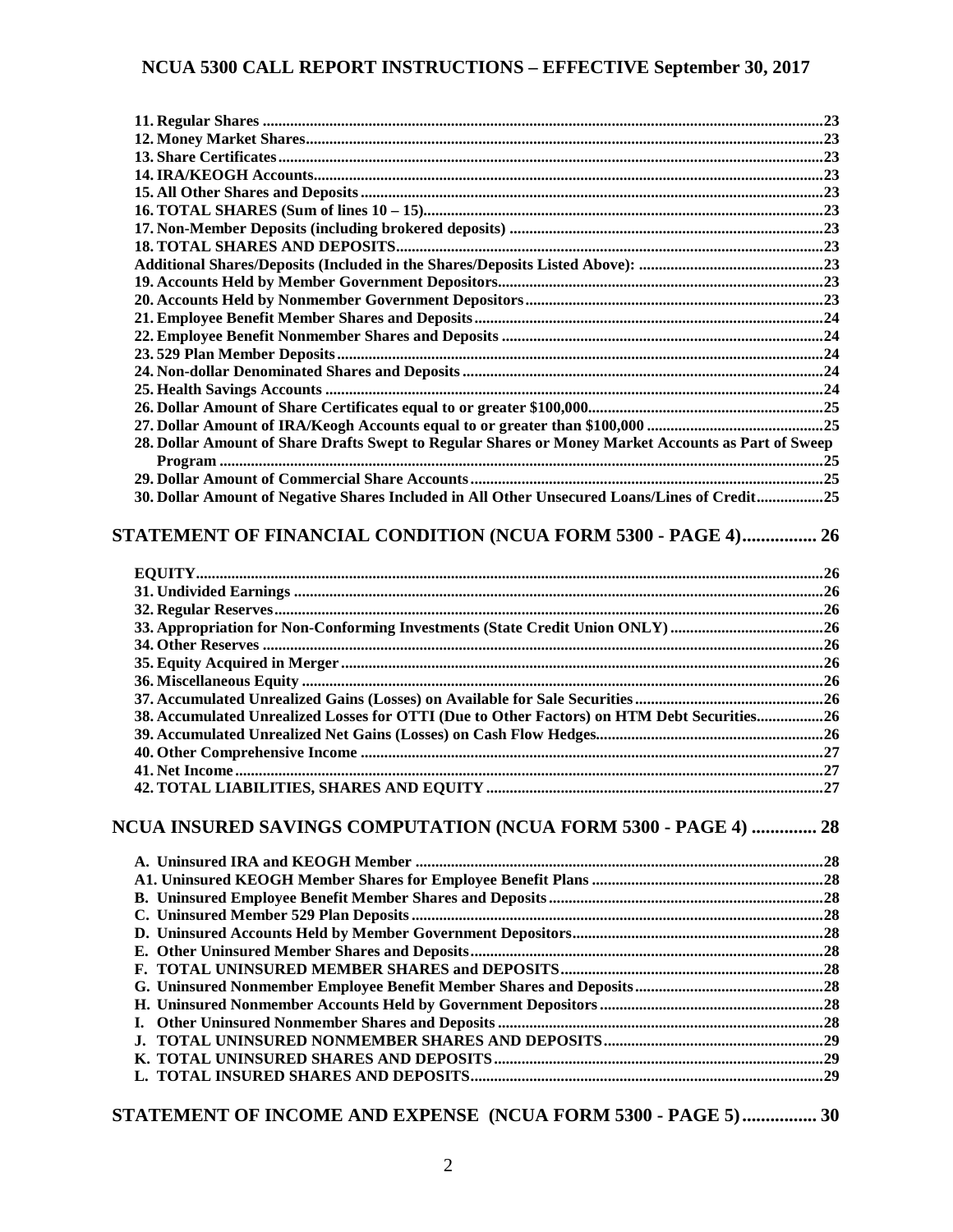| 11. NET INTEREST INCOME AFTER PROVISION FOR LOAN & LEASE LOSSES31                                  |  |
|----------------------------------------------------------------------------------------------------|--|
|                                                                                                    |  |
|                                                                                                    |  |
|                                                                                                    |  |
|                                                                                                    |  |
|                                                                                                    |  |
| a.                                                                                                 |  |
|                                                                                                    |  |
|                                                                                                    |  |
| d. Gain (Loss) associated with the Hedged Item (Investments) in a Non-Trading FV Derivatives Hedge |  |
|                                                                                                    |  |
|                                                                                                    |  |
|                                                                                                    |  |
|                                                                                                    |  |
|                                                                                                    |  |
|                                                                                                    |  |
|                                                                                                    |  |
|                                                                                                    |  |
|                                                                                                    |  |
|                                                                                                    |  |
|                                                                                                    |  |
|                                                                                                    |  |
|                                                                                                    |  |
|                                                                                                    |  |
|                                                                                                    |  |
|                                                                                                    |  |
|                                                                                                    |  |
|                                                                                                    |  |
|                                                                                                    |  |
|                                                                                                    |  |
|                                                                                                    |  |
|                                                                                                    |  |
|                                                                                                    |  |
| 33. NET INCOME (LOSS) EXCLUDING NCUSIF PREMIUMS AND TEMPORARY CORPORATE CU                         |  |
|                                                                                                    |  |
|                                                                                                    |  |
| LOAN AND LEASE INFORMATION (NCUA FORM 5300 - PAGE 6)  34                                           |  |
|                                                                                                    |  |
|                                                                                                    |  |
|                                                                                                    |  |
|                                                                                                    |  |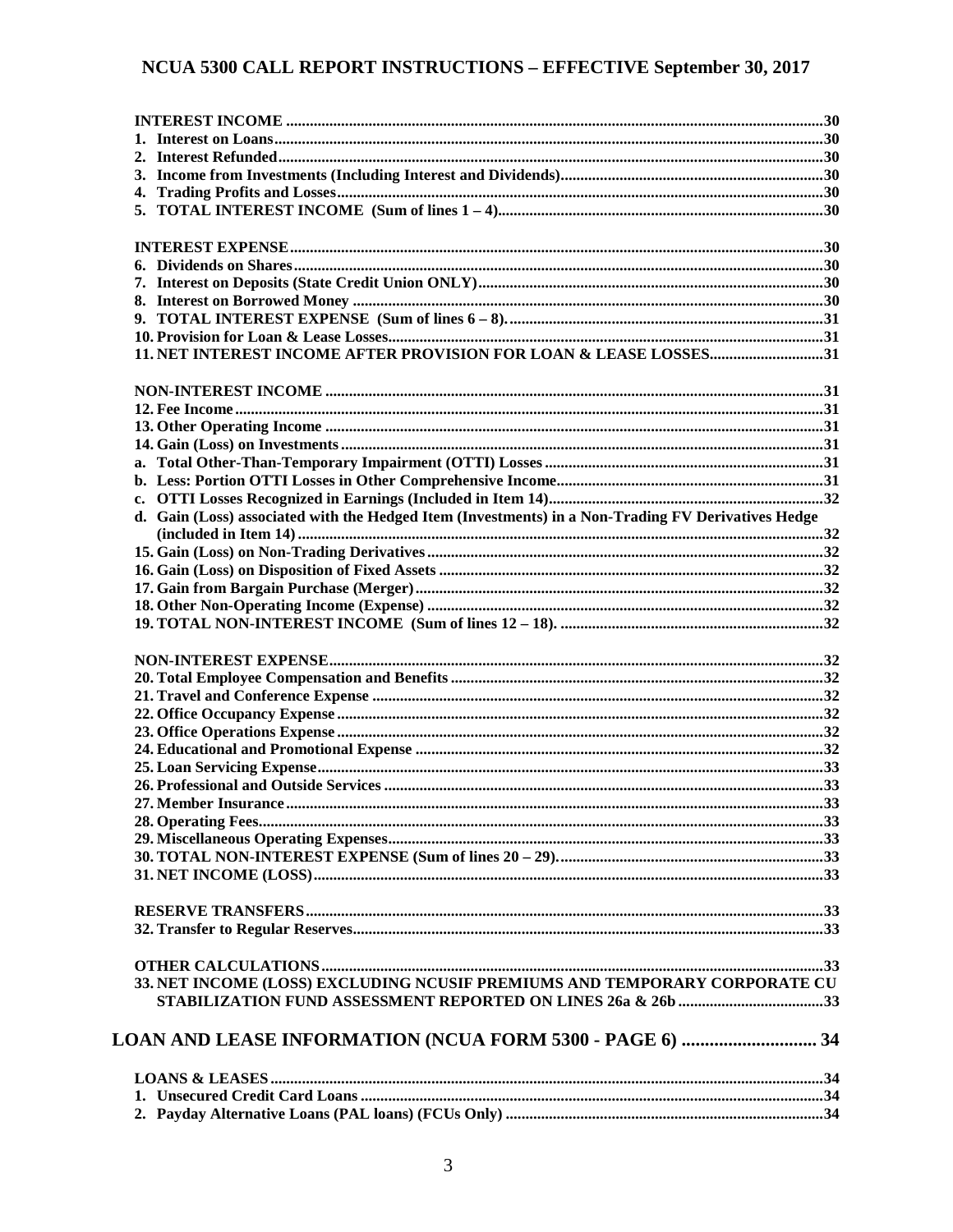| 10. Total loans/lines of credit secured by junior lien 1-4 family residential properties. 37 |  |
|----------------------------------------------------------------------------------------------|--|
|                                                                                              |  |
|                                                                                              |  |
|                                                                                              |  |
| 14. TOTAL LOANS & LEASES (Sum of items 1-13 must equal total loans and leases) 38            |  |
|                                                                                              |  |
|                                                                                              |  |
|                                                                                              |  |
|                                                                                              |  |
|                                                                                              |  |
| MISCELLANEOUS INFORMATION (NCUA FORM 5300 - PAGE 7) 40                                       |  |
|                                                                                              |  |
|                                                                                              |  |
|                                                                                              |  |
|                                                                                              |  |
|                                                                                              |  |
|                                                                                              |  |
|                                                                                              |  |
|                                                                                              |  |
|                                                                                              |  |
|                                                                                              |  |
|                                                                                              |  |
|                                                                                              |  |
|                                                                                              |  |
| DELINQUENT LOANS BY COLLATERAL TYPE (NCUA FORM 5300 - PAGE 8) 44                             |  |
|                                                                                              |  |
|                                                                                              |  |
|                                                                                              |  |
|                                                                                              |  |
|                                                                                              |  |
|                                                                                              |  |
|                                                                                              |  |
|                                                                                              |  |
|                                                                                              |  |
|                                                                                              |  |
|                                                                                              |  |
|                                                                                              |  |
|                                                                                              |  |
|                                                                                              |  |
|                                                                                              |  |
|                                                                                              |  |
|                                                                                              |  |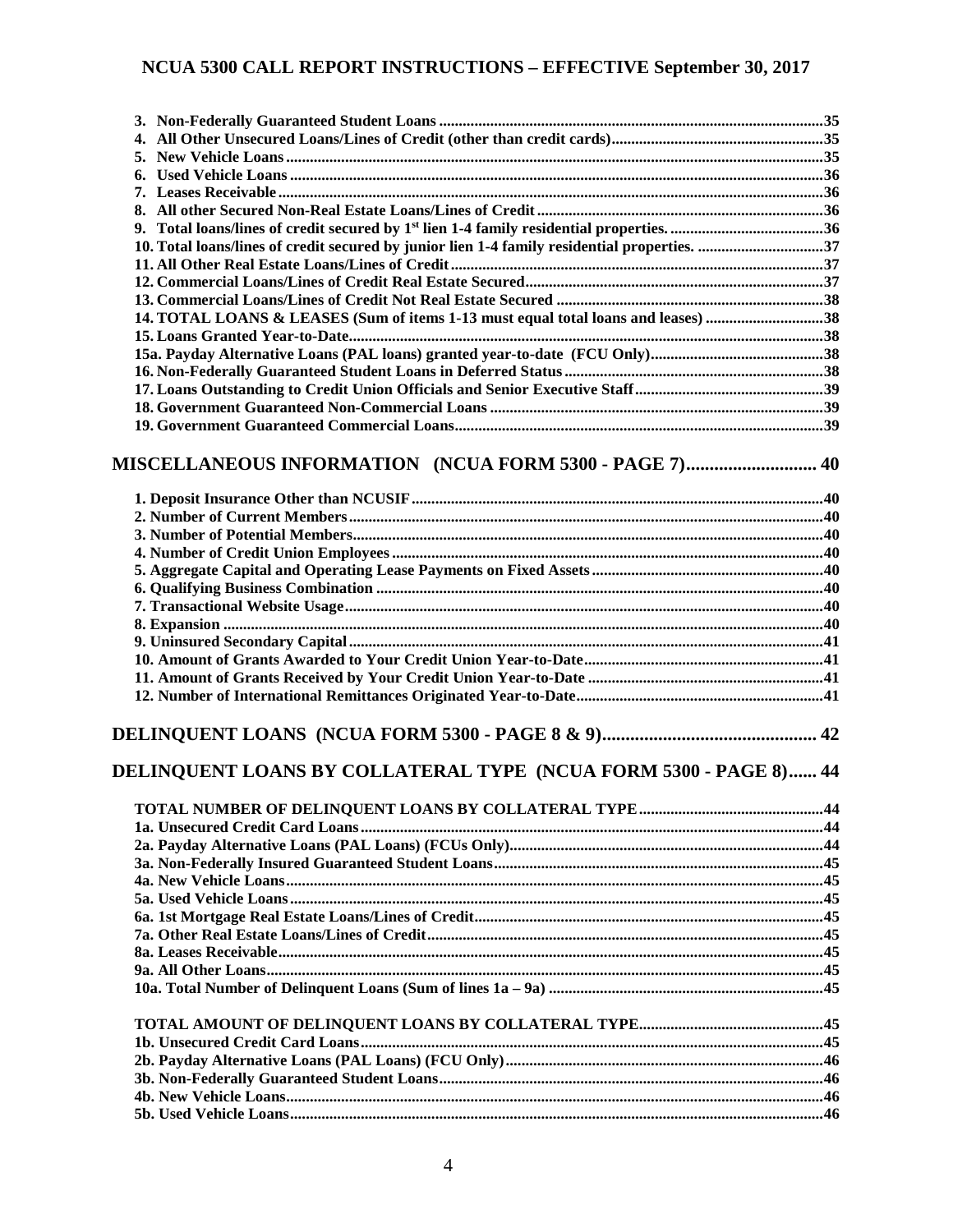# ADDITIONAL DELINQUENCY INFORMATION (NCUA FORM 5300 - PAGE 9) ....... 48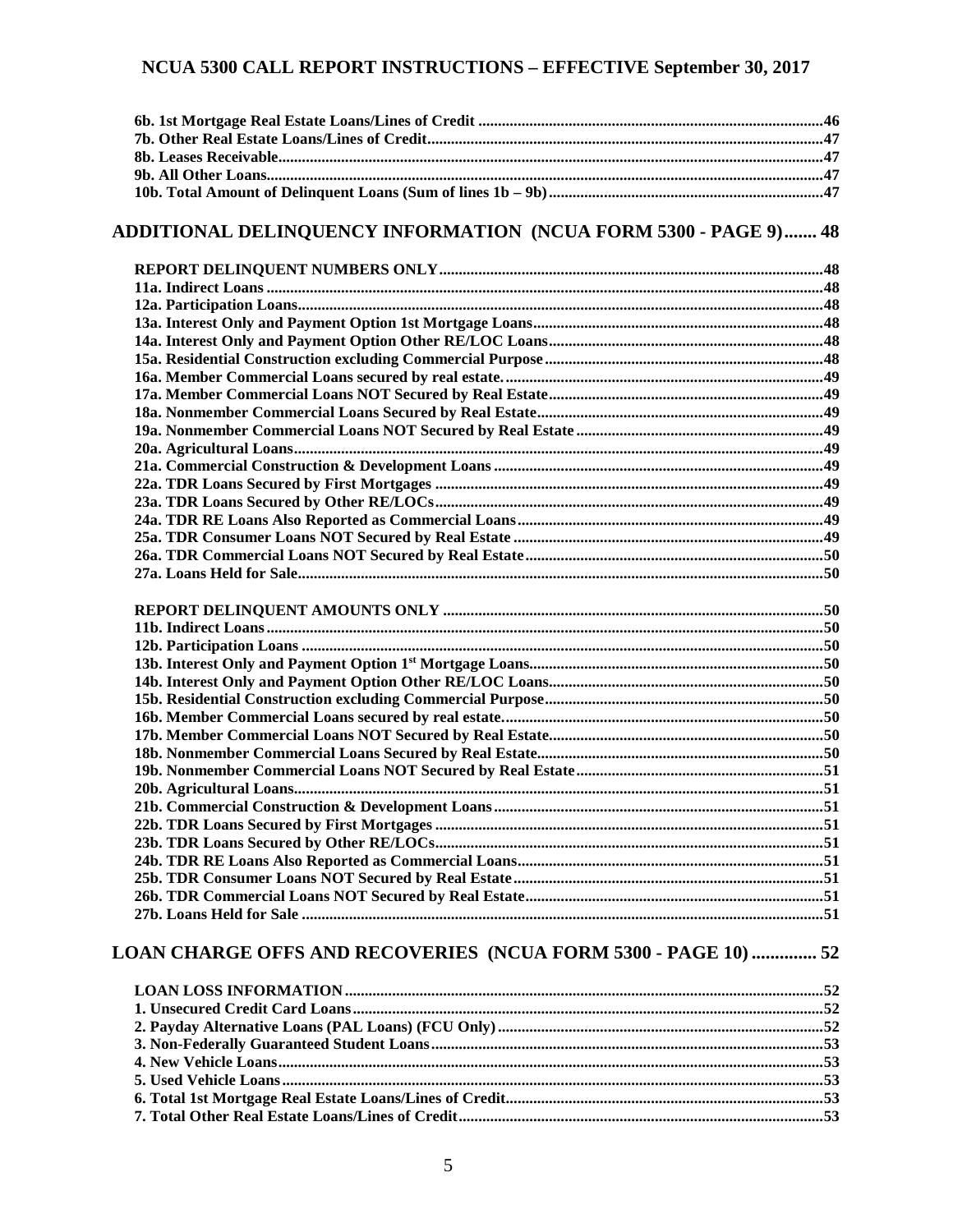| 28a.-c. Number of members with loans (outstanding) who have filed for Bankruptcy Year-to-Date 56 |  |
|--------------------------------------------------------------------------------------------------|--|
| 29. Total outstanding loan balances subject to bankruptcies identified in items 28a – 28c56      |  |
|                                                                                                  |  |
|                                                                                                  |  |
|                                                                                                  |  |
|                                                                                                  |  |
|                                                                                                  |  |
| LIQUIDITY, COMMITMENTS AND SOURCES (NCUA FORM 5300 - PAGE 11)  57                                |  |
|                                                                                                  |  |
|                                                                                                  |  |
|                                                                                                  |  |
| 2. Miscellaneous Commercial Loan Unfunded Commitments (Included in item 1 above.)57              |  |
|                                                                                                  |  |
|                                                                                                  |  |
|                                                                                                  |  |
|                                                                                                  |  |
|                                                                                                  |  |
|                                                                                                  |  |
|                                                                                                  |  |
|                                                                                                  |  |
|                                                                                                  |  |
|                                                                                                  |  |
| F. Federally Insured Home Equity Conversion Mortgages (HECM) (Reverse Mortgages) 58              |  |
|                                                                                                  |  |
|                                                                                                  |  |
| Total Unfunded Commitments for Non-Commercial Loans (Sum of lines 3A-H) 59<br>L.                 |  |
|                                                                                                  |  |
|                                                                                                  |  |
|                                                                                                  |  |
|                                                                                                  |  |
|                                                                                                  |  |
|                                                                                                  |  |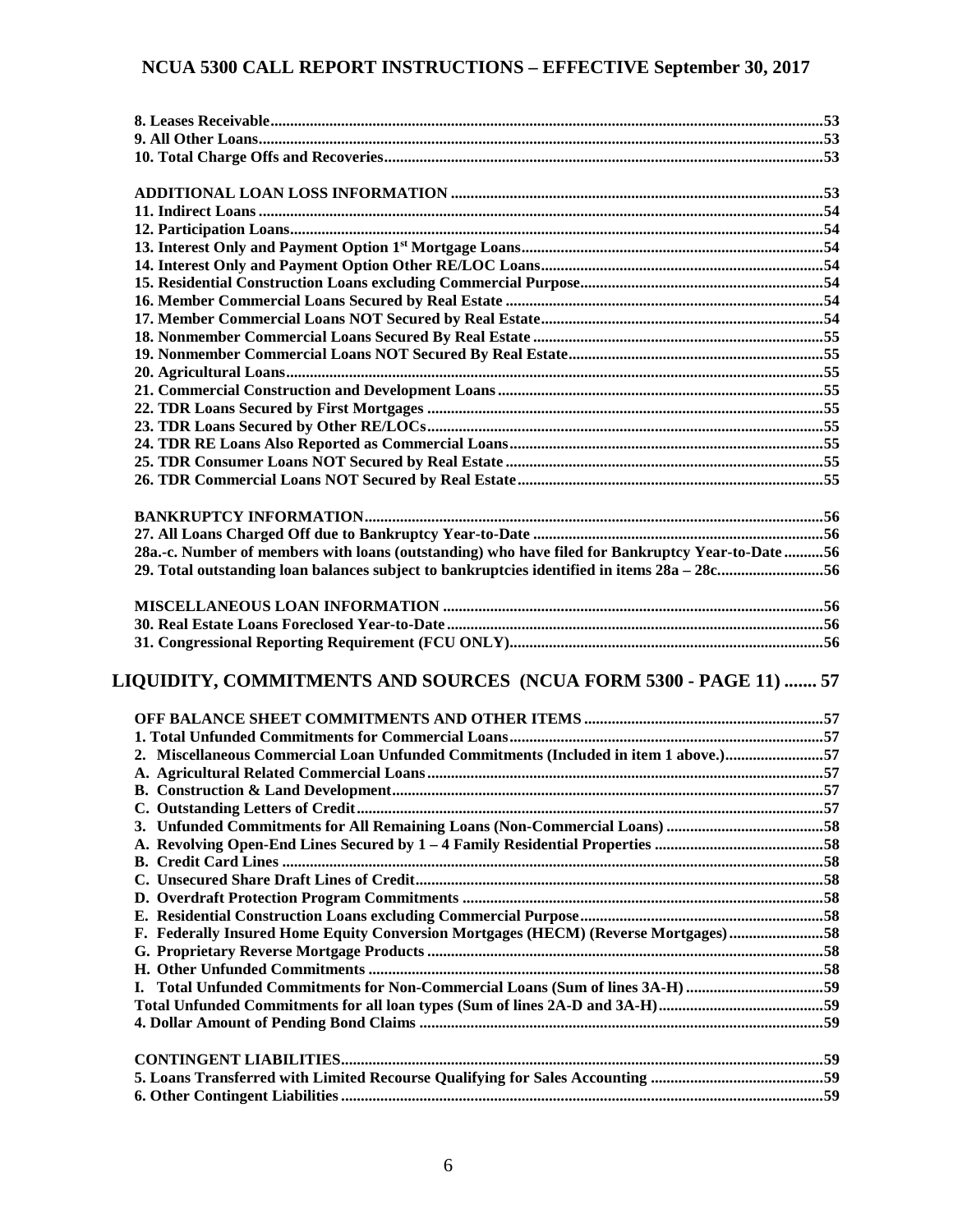# **[PCA NET WORTH CALCULATION WORKSHEET \(NCUA FORM 5300 -](#page-60-0) PAGE 12) 61**

| a. Prior Quarter-End Adjusted Retained Earnings acquired through Business Combinations61           |  |
|----------------------------------------------------------------------------------------------------|--|
| b. Adjustments made to Retained Earnings acquired through Business Combinations during current     |  |
|                                                                                                    |  |
| c. Adjusted Gain from Bargain Purchase due to Business Combinations completed during current       |  |
|                                                                                                    |  |
| d. Current Quarter's Total Adjusted Retained Earnings acquired through Business Combinations (Line |  |
|                                                                                                    |  |
|                                                                                                    |  |
|                                                                                                    |  |
|                                                                                                    |  |
|                                                                                                    |  |
| a. Risk Based Net Worth (RBNW) Requirement (Standard Calculation): RBNW Requirement based          |  |
|                                                                                                    |  |
| b. Risk Based Net Worth (RBNW) Alternative Method under Section 702.107: RBNW Requirement          |  |
| based upon the Alternative Components of Section 702.107 of the NCUA Rules and Regulations62       |  |
|                                                                                                    |  |
|                                                                                                    |  |
|                                                                                                    |  |
| STANDARD COMPONENTS OF RISK BASED NET WORTH (RBNW)                                                 |  |
|                                                                                                    |  |
|                                                                                                    |  |
| SCHEDULE A – SPECIALIZED LENDING (NCUA FORM 5300 - PAGE 14)  64                                    |  |
|                                                                                                    |  |
|                                                                                                    |  |
|                                                                                                    |  |
|                                                                                                    |  |
|                                                                                                    |  |
|                                                                                                    |  |
| <b>SECTION 2 - REAL ESTATE LOANS AND LINES OF CREDIT INCLUDING COMMERCIAL</b>                      |  |
|                                                                                                    |  |
|                                                                                                    |  |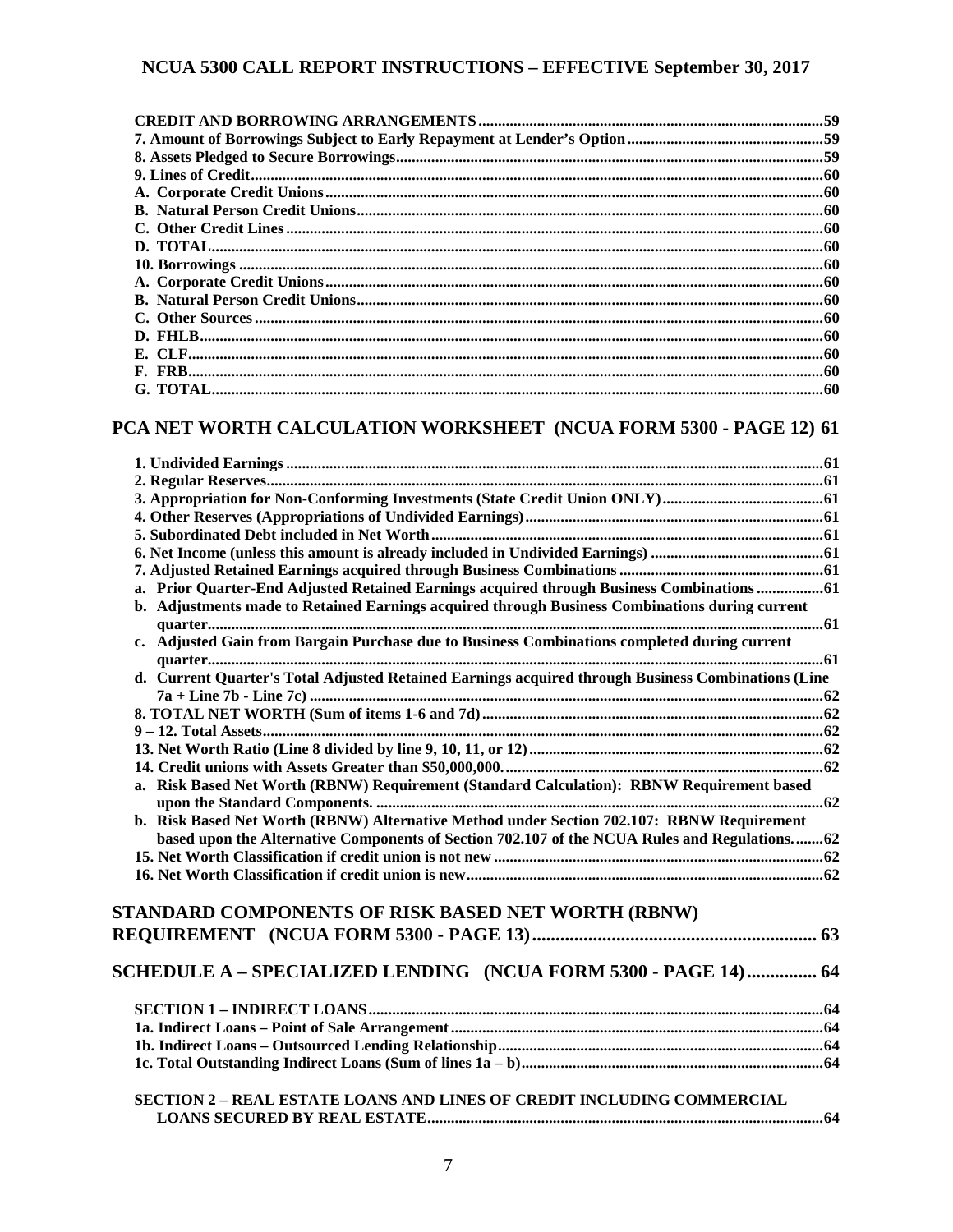| 16. Balance Outstanding of 1st Mortgage Residential Construction Loans - Excluding Commercial           |  |
|---------------------------------------------------------------------------------------------------------|--|
|                                                                                                         |  |
|                                                                                                         |  |
| 18. Total Amount of All 1st Mortgage Loans Sold in the Secondary Market Year-to-Date  67                |  |
| 19. Amount of Real Estate Loans Outstanding that will contractually refinance, reprice or mature within |  |
|                                                                                                         |  |
|                                                                                                         |  |
|                                                                                                         |  |
| 59 SCHEDULE A – SPECIALIZED LENDING   (NCUA FORM 5300 - PAGE 15)  69                                    |  |
| <b>SECTION 3 - LOANS PURCHASED AND SOLD IN FULL &amp; PARTICIPATION LOANS</b>                           |  |
|                                                                                                         |  |
|                                                                                                         |  |
|                                                                                                         |  |
|                                                                                                         |  |
|                                                                                                         |  |
|                                                                                                         |  |
| SCHEDULE A - SPECIALIZED LENDING (NCUA FORM 5300 - PAGE 16)  71                                         |  |
|                                                                                                         |  |
|                                                                                                         |  |
|                                                                                                         |  |
|                                                                                                         |  |
|                                                                                                         |  |
|                                                                                                         |  |
|                                                                                                         |  |
|                                                                                                         |  |
| f. Total Real Estate Secured (Sum of lines 1a-e for commercial and 2a-e for nonmember commercial        |  |
|                                                                                                         |  |
|                                                                                                         |  |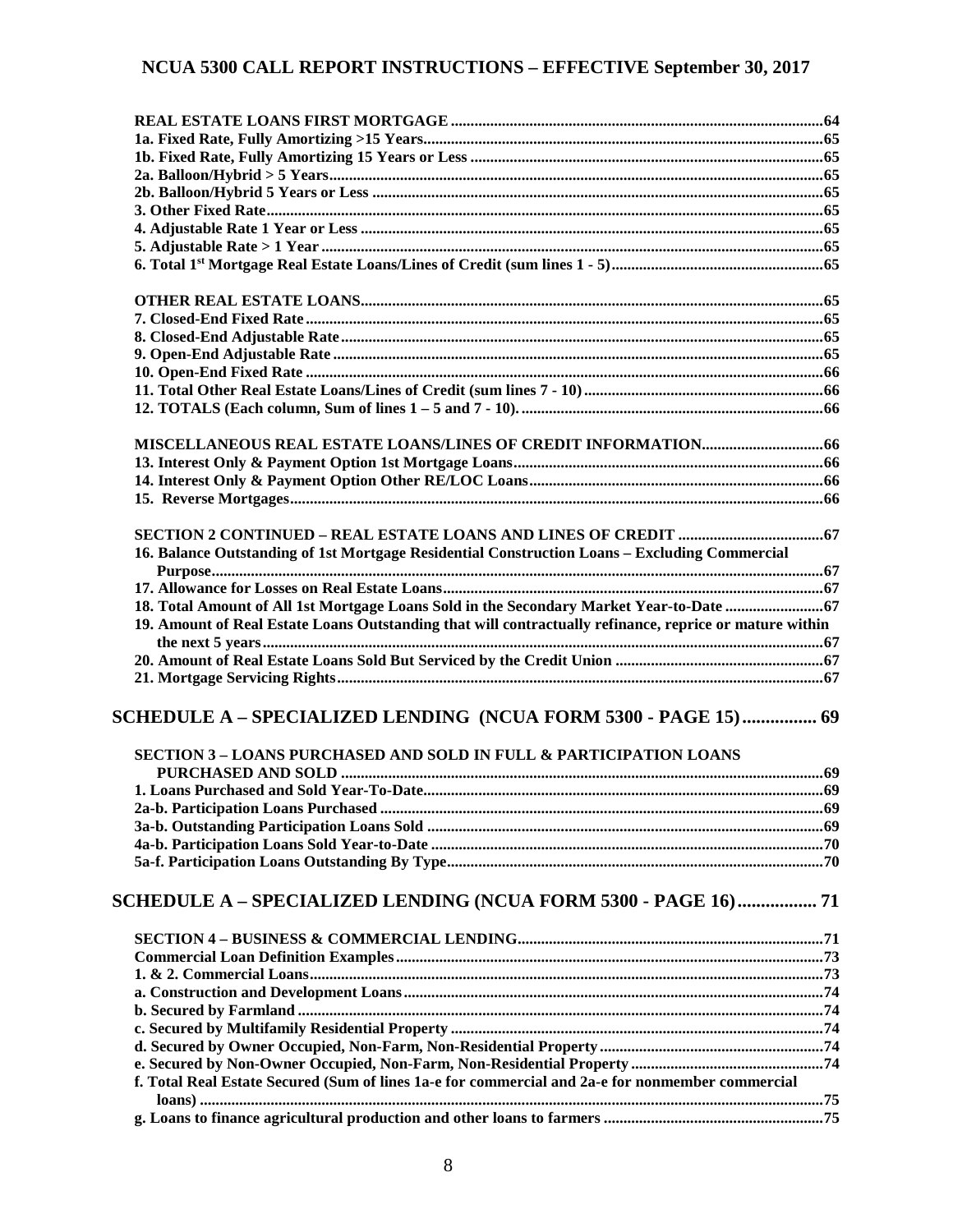| k. Total Commercial Loans to Members (Sum of lines 1a-e and 1g-j); Total Nonmember Commercial                                                                                                           |  |
|---------------------------------------------------------------------------------------------------------------------------------------------------------------------------------------------------------|--|
|                                                                                                                                                                                                         |  |
|                                                                                                                                                                                                         |  |
| 3. Outstanding commercial participations sold but retained servicing (including unfunded commitments)<br>76                                                                                             |  |
| 4. Outstanding commercial loans sold but retained servicing (including unfunded commitments)76<br>5. Year to date commercial loans/participations sold but did not retain servicing (including unfunded |  |
|                                                                                                                                                                                                         |  |
|                                                                                                                                                                                                         |  |
| 7. TOTAL MEMBER BUSINESS LOANS - Net Member Business Loan Balance (NMBLB)76                                                                                                                             |  |
| 8. Net Member Business Loan Balance Comprised of 1-4 Family Residential Properties 77                                                                                                                   |  |
|                                                                                                                                                                                                         |  |
|                                                                                                                                                                                                         |  |
| 10. Unfunded commitments for Business Loans and Participation Interests qualifying for RBNW 78                                                                                                          |  |
| 11. Amount of Real Estate Loans included in line 12 of page 14 also reported as business loans and                                                                                                      |  |
|                                                                                                                                                                                                         |  |
| SCHEDULE A – SPECIALIZED LENDING (NCUA FORM 5300 - PAGE 17)  79                                                                                                                                         |  |
|                                                                                                                                                                                                         |  |
|                                                                                                                                                                                                         |  |
|                                                                                                                                                                                                         |  |
|                                                                                                                                                                                                         |  |
|                                                                                                                                                                                                         |  |
|                                                                                                                                                                                                         |  |
|                                                                                                                                                                                                         |  |
|                                                                                                                                                                                                         |  |
|                                                                                                                                                                                                         |  |
|                                                                                                                                                                                                         |  |
|                                                                                                                                                                                                         |  |
|                                                                                                                                                                                                         |  |
|                                                                                                                                                                                                         |  |
|                                                                                                                                                                                                         |  |
|                                                                                                                                                                                                         |  |
| SCHEDULE B – INVESTMENTS, SUPPLEMENTAL INFORMATION   (NCUA FORM                                                                                                                                         |  |
|                                                                                                                                                                                                         |  |
|                                                                                                                                                                                                         |  |
|                                                                                                                                                                                                         |  |
|                                                                                                                                                                                                         |  |
|                                                                                                                                                                                                         |  |
|                                                                                                                                                                                                         |  |
|                                                                                                                                                                                                         |  |
|                                                                                                                                                                                                         |  |
|                                                                                                                                                                                                         |  |
|                                                                                                                                                                                                         |  |
|                                                                                                                                                                                                         |  |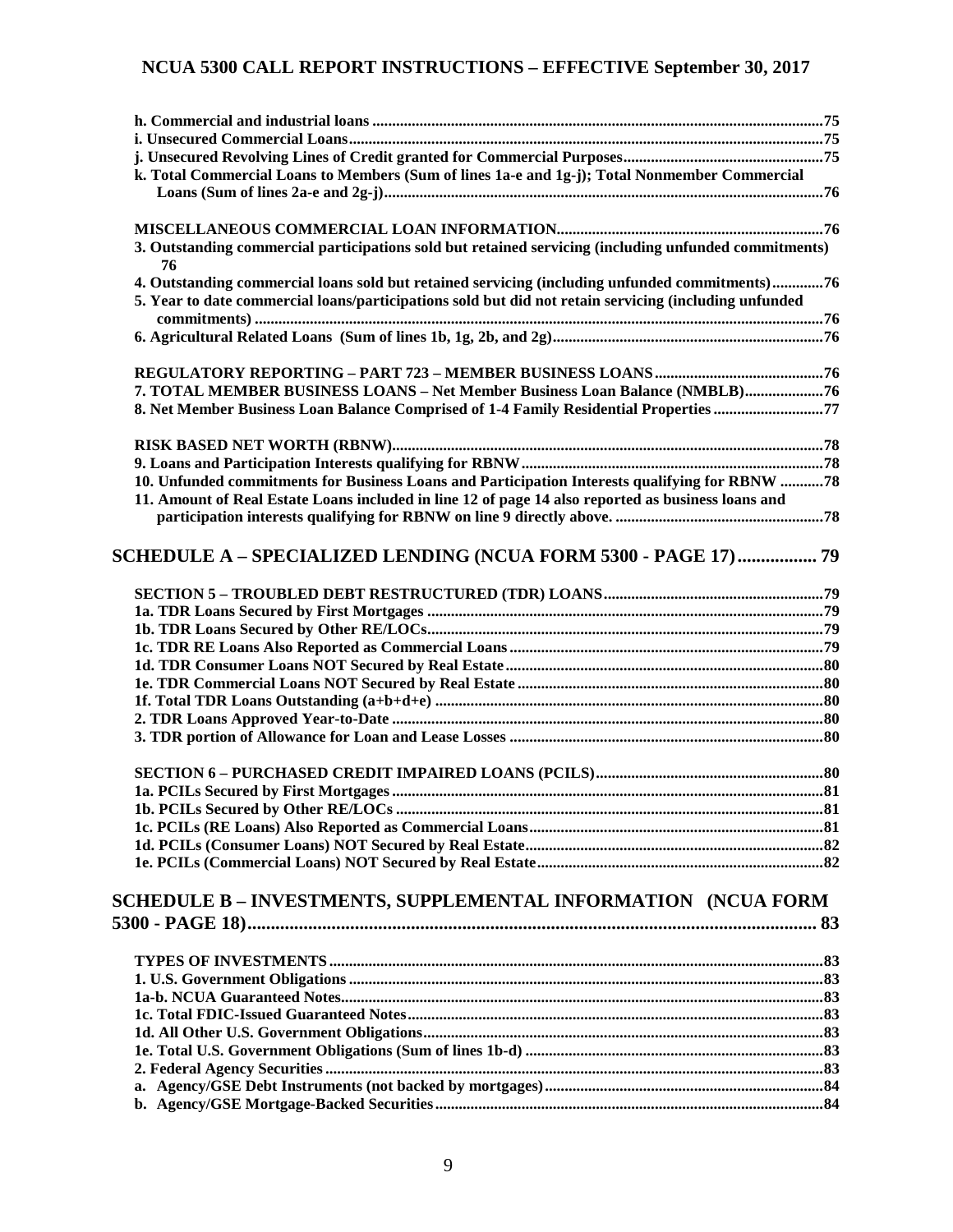| 8. Non-Mortgage Related Securities with Embedded Options or Complex Coupon Formulas (FCU Only)         |  |
|--------------------------------------------------------------------------------------------------------|--|
| 85                                                                                                     |  |
| 9. Non-Mortgage Related Securities with Maturities Greater than Three Years that Do Not have           |  |
|                                                                                                        |  |
|                                                                                                        |  |
|                                                                                                        |  |
|                                                                                                        |  |
| 11. Collateralized Mortgage Obligations/Real Estate Mortgage Investment Conduits (CMOs/REMICs)86       |  |
|                                                                                                        |  |
|                                                                                                        |  |
| SCHEDULE B - INVESTMENTS, SUPPLEMENTAL INFORMATION (NCUA FORM                                          |  |
|                                                                                                        |  |
|                                                                                                        |  |
|                                                                                                        |  |
|                                                                                                        |  |
| 14. Market Value of Investments Purchased Under an Investment Pilot Program - 703.19 (FCU Only)87      |  |
|                                                                                                        |  |
|                                                                                                        |  |
| 17. Borrowing Repurchase Transactions Placed in Investments for Purposes of Positive Arbitrage (income |  |
| 18. Investments Not Authorized by the Federal Credit Union Act or the NCUA Rules and Regulations       |  |
|                                                                                                        |  |
|                                                                                                        |  |
| 20. Amounts reported in the Asset section of the Statement of Financial Condition to fund employee     |  |
|                                                                                                        |  |
|                                                                                                        |  |
|                                                                                                        |  |
|                                                                                                        |  |
|                                                                                                        |  |
|                                                                                                        |  |
| <b>SCHEDULE C - CREDIT UNION SERVICE ORGANIZATION (CUSO)</b>                                           |  |
|                                                                                                        |  |
|                                                                                                        |  |
|                                                                                                        |  |
|                                                                                                        |  |
|                                                                                                        |  |
|                                                                                                        |  |
|                                                                                                        |  |
|                                                                                                        |  |
|                                                                                                        |  |
|                                                                                                        |  |
|                                                                                                        |  |
| SCHEDULE D - DERIVATIVE TRANSACTION REPORT (NCUA FORM 5300 -                                           |  |
|                                                                                                        |  |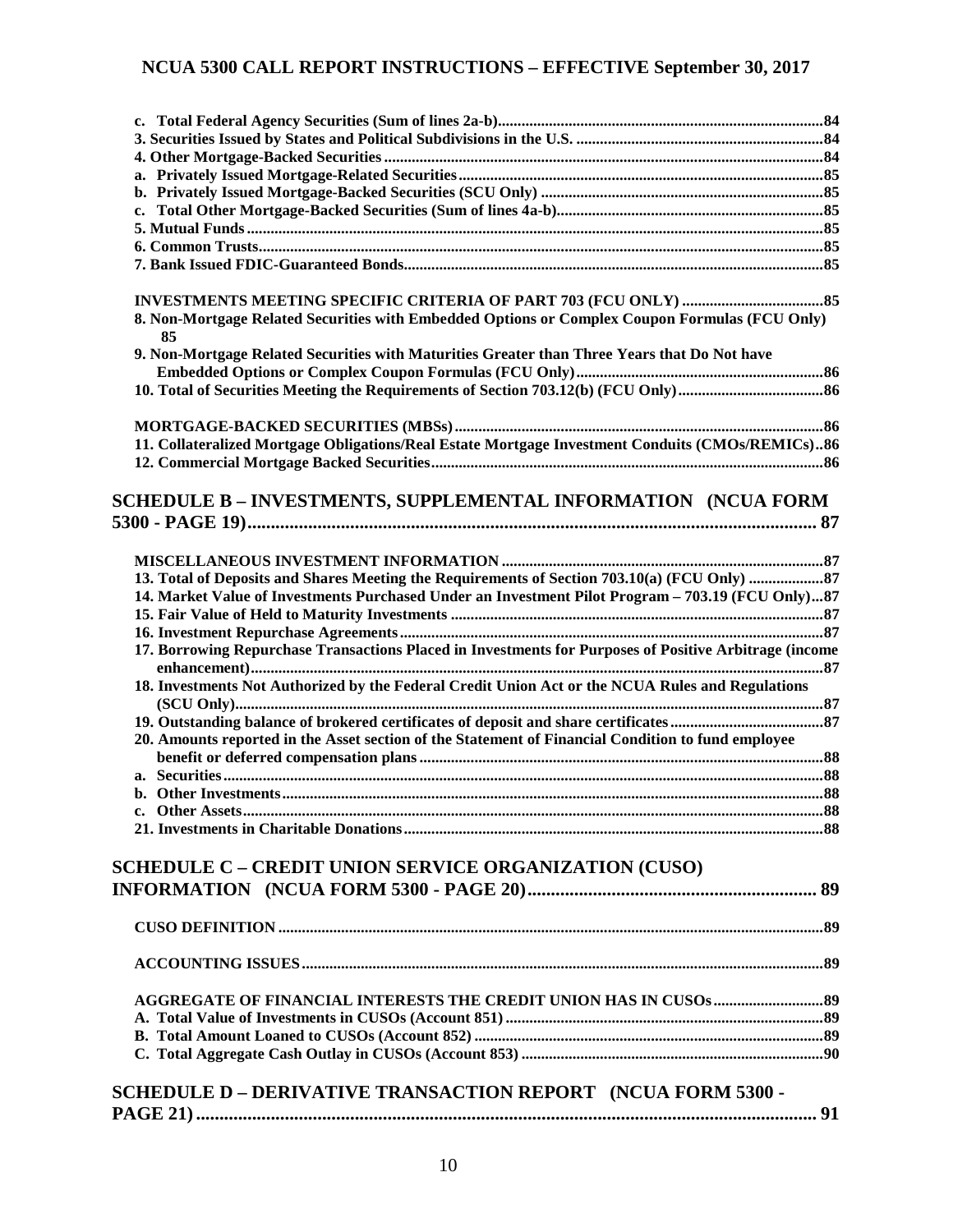| <b>SCHEDULE D – DERIVATIVE TRANSACTIONS REPORT (NCUA FORM 5300 -</b>                   |  |
|----------------------------------------------------------------------------------------|--|
|                                                                                        |  |
|                                                                                        |  |
|                                                                                        |  |
|                                                                                        |  |
|                                                                                        |  |
|                                                                                        |  |
|                                                                                        |  |
|                                                                                        |  |
|                                                                                        |  |
|                                                                                        |  |
|                                                                                        |  |
|                                                                                        |  |
|                                                                                        |  |
|                                                                                        |  |
|                                                                                        |  |
|                                                                                        |  |
| 2. Derivative Transactions Outstanding with Fair Value Hedge Accounting Designation 95 |  |
|                                                                                        |  |
|                                                                                        |  |
|                                                                                        |  |
|                                                                                        |  |
|                                                                                        |  |
|                                                                                        |  |
|                                                                                        |  |
|                                                                                        |  |
|                                                                                        |  |
|                                                                                        |  |
|                                                                                        |  |
|                                                                                        |  |
|                                                                                        |  |
|                                                                                        |  |
| 3. Derivative Transactions Outstanding with Cash Flow Hedge Accounting Designation 97  |  |
|                                                                                        |  |
|                                                                                        |  |
|                                                                                        |  |
|                                                                                        |  |
|                                                                                        |  |
|                                                                                        |  |
|                                                                                        |  |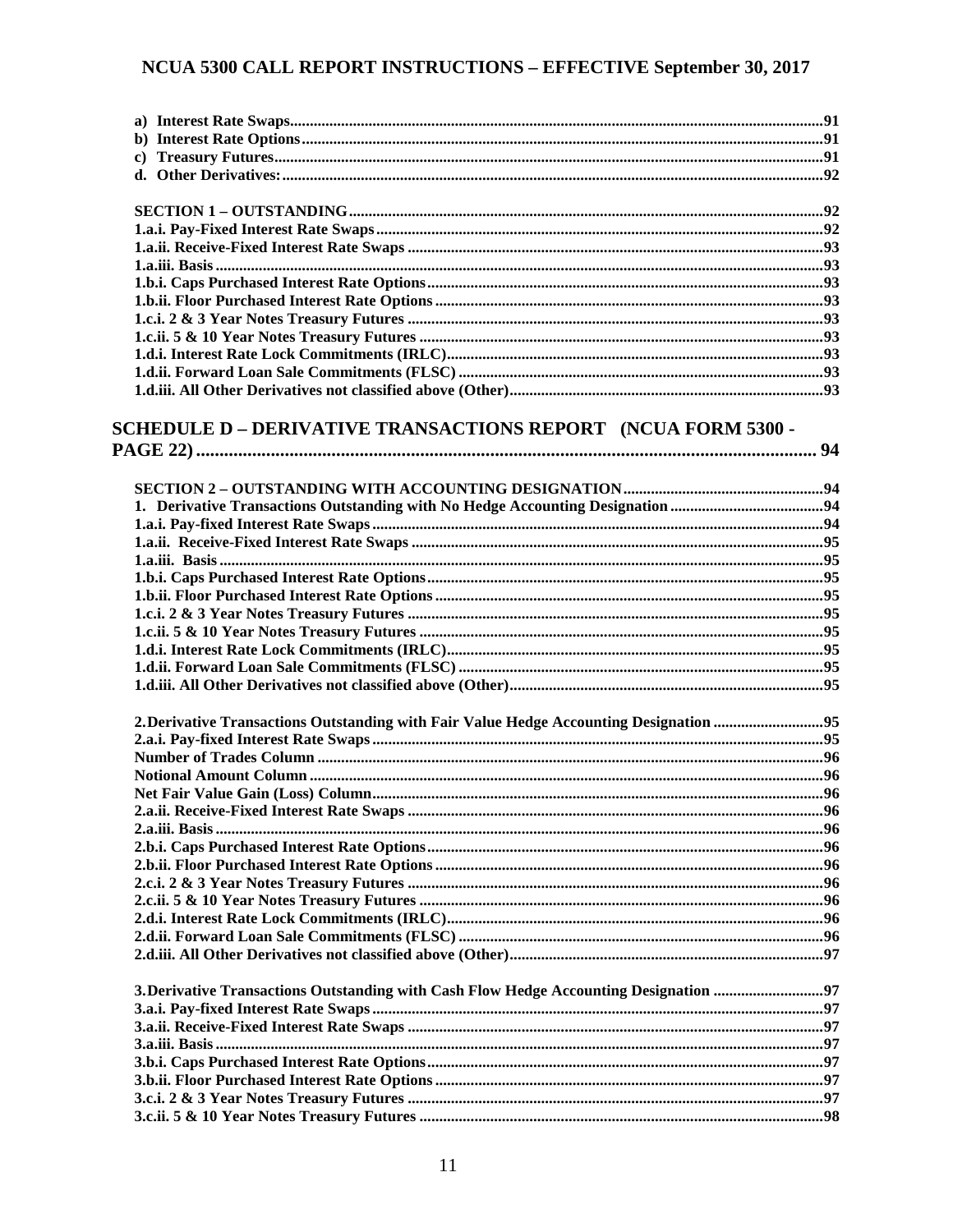#### SCHEDULE D - DERIVATIVE TRANSACTION REPORT (NCUA FORM 5300 -**PAGE 23)**

# **SCHEDULE D - DERIVATIVE TRANSACTION REPORT (NCUA FORM 5300 -**

|--|

| 1. Current Notional Amount of Derivatives based on Maturity (years remaining in contract):101 |  |
|-----------------------------------------------------------------------------------------------|--|
|                                                                                               |  |
|                                                                                               |  |
|                                                                                               |  |
|                                                                                               |  |
|                                                                                               |  |
|                                                                                               |  |
|                                                                                               |  |
|                                                                                               |  |
|                                                                                               |  |
|                                                                                               |  |
|                                                                                               |  |

#### 2. Current Net Fair Value Gains(Losses) of Derivatives based on Maturity (years remaining in contract) 102

## **SCHEDULE D - DERIVATIVE TRANSACTION REPORT (NCUA FORM 5300 -**

| <b>SECTION 5 – COUNTERPARTY EXPOSURE FOR DERIVATIVE TRANSACTIONS  105</b> |
|---------------------------------------------------------------------------|
|                                                                           |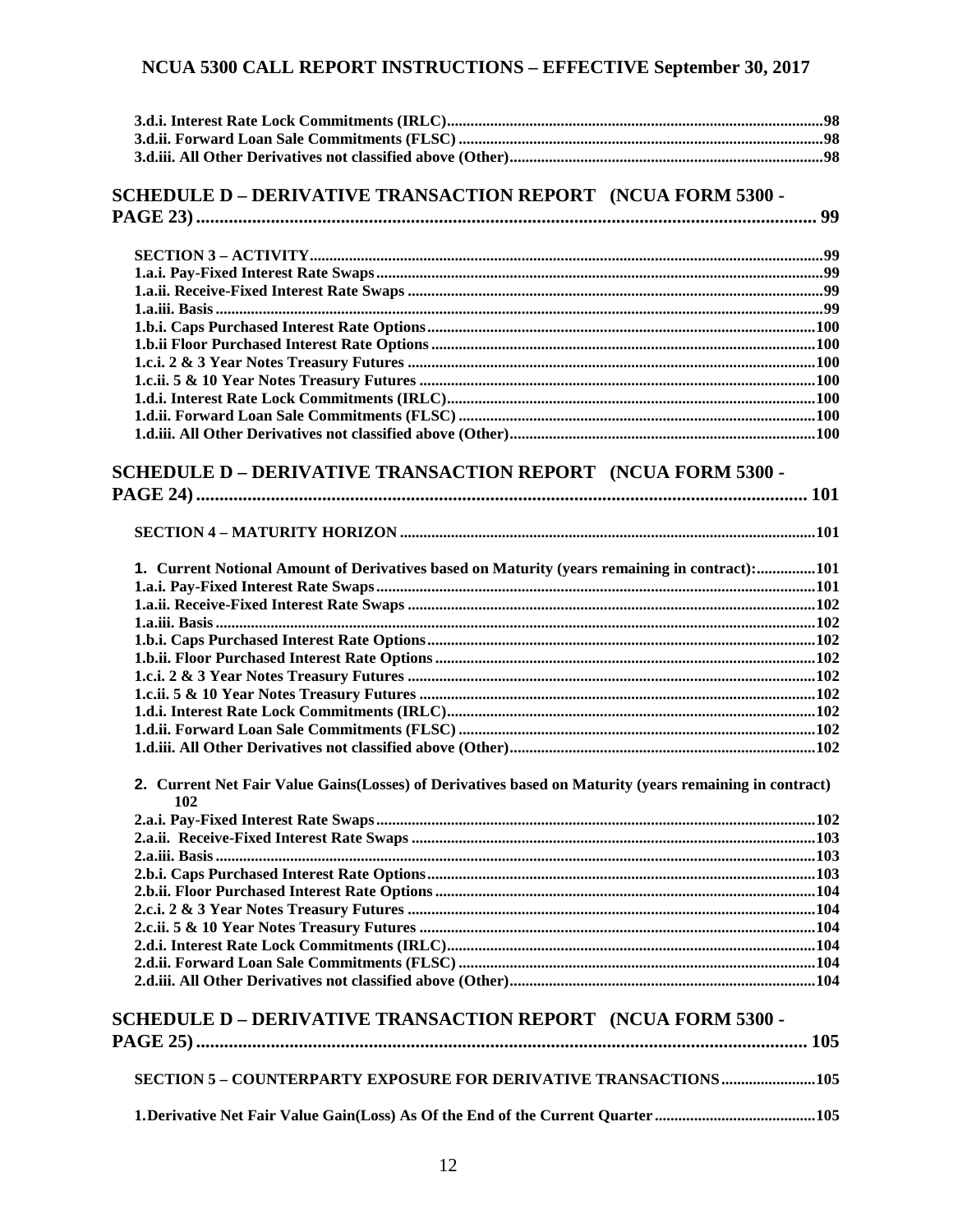| <b>SCHEDULE E - BANK SECRECY ACT/ ANTI-MONEY LAUNDERING</b> |  |
|-------------------------------------------------------------|--|
|                                                             |  |
|                                                             |  |
|                                                             |  |
|                                                             |  |
|                                                             |  |
|                                                             |  |
|                                                             |  |
|                                                             |  |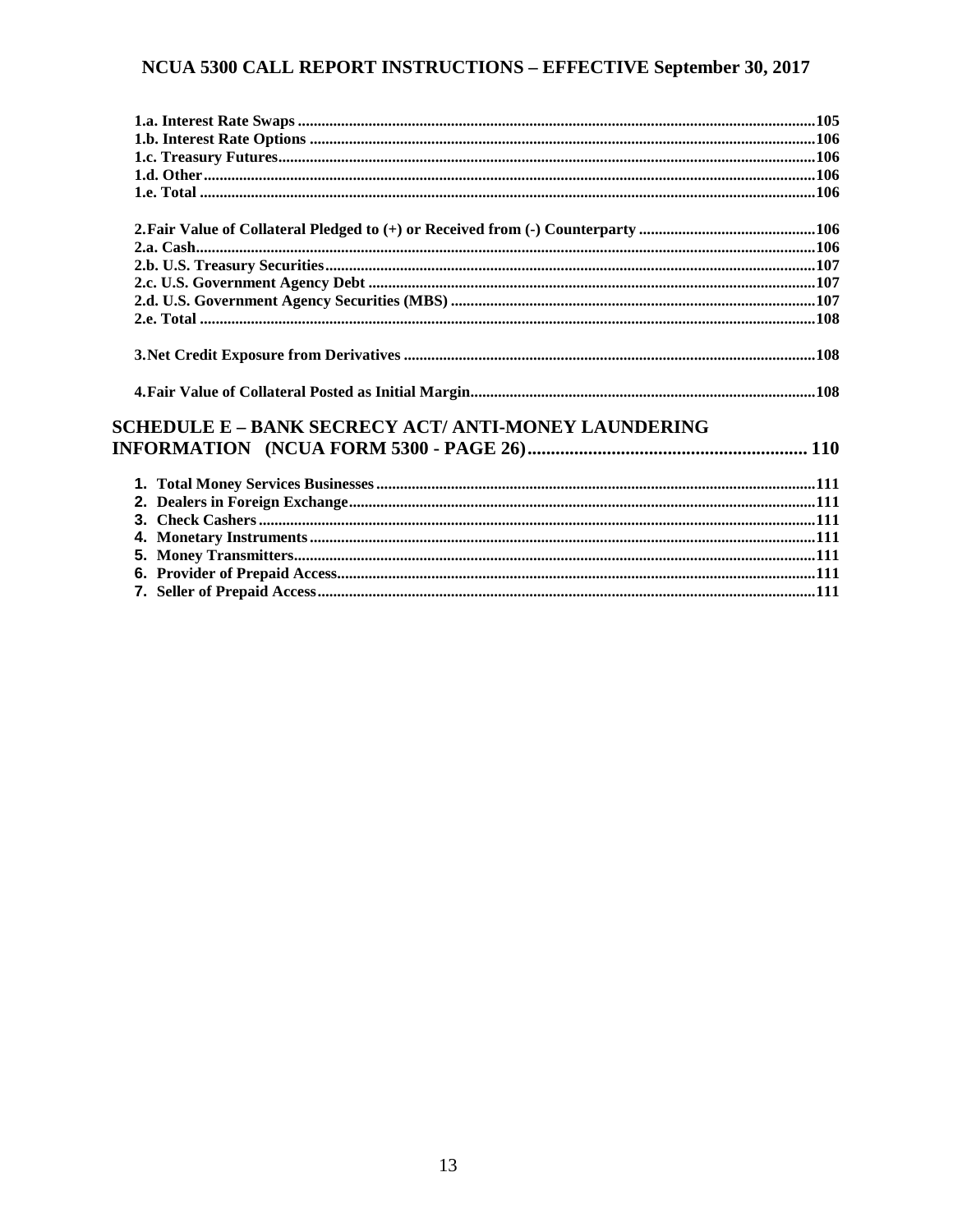#### **NCUA 5300 CALL REPORT INSTRUCTIONS STATEMENT OF FINANCIAL CONDITION (NCUA FORM 5300 - PAGE 1)**

#### <span id="page-13-1"></span><span id="page-13-0"></span>**ASSETS**

# <span id="page-13-2"></span>**CASH**

## <span id="page-13-3"></span>**1. Cash on Hand**

Includes the change fund (change fund includes coin, currency, and cash items, such as stamps), vault cash, vault funds in transit, and currency supply for automated teller machines (ATMs).

## <span id="page-13-4"></span>**2. Cash on Deposit (Amounts Deposited in Financial Institutions)**

Includes balances on deposit in financial institutions and deposits in transit. These amounts may or may not be subject to withdrawal by check and may or may not bear interest. Examples include overnight accounts at financial institutions, corporate credit union daily accounts, money market, and checking accounts.

#### <span id="page-13-5"></span>**3. Cash Equivalents (Investments with Original Maturities of Three Months or Less)**

Cash equivalents are short-term highly liquid investments that:

1) Have original maturities of 3 months or less, at the time of purchase,

2) Are readily convertible to known amounts of cash, and

3) Are used as part of the Credit Union's cash-management activities.

**Examples of highly liquid investments include Fed Funds sold and certificates of deposit. However, if the asset is a security (as defined by GAAP), it is reported on lines 4, 5, or 6, regardless of whether it has the characteristics of a cash equivalent.**

## <span id="page-13-6"></span>**INVESTMENTS**

**Weighted Average Life.** Report all investments in the appropriate maturity range according to the respective weighted average life as detailed in the table below.

| Investment                                                                                                                                     | <b>Weighted average life for PCA Risk Based</b><br><b>Net Worth (RBNW) Calculation</b>                                                                                                                                                                             |
|------------------------------------------------------------------------------------------------------------------------------------------------|--------------------------------------------------------------------------------------------------------------------------------------------------------------------------------------------------------------------------------------------------------------------|
| (a) Fixed-rate, non-callable, non-amortizing<br>debt obligations and deposits (e.g., bullet<br>maturity instruments).*                         | Period remaining to maturity date.                                                                                                                                                                                                                                 |
| (b) Fixed-rate amortizing debt obligations or<br>deposits (investments with periodic principal<br>paydowns, e.g., mortgage backed securities). | Weighted average life according to industry<br>standard calculations. (For example,<br>industry-recognized information providers<br>make available weighted average life<br>calculations of mortgage related securities<br>based on current prepayment estimates.) |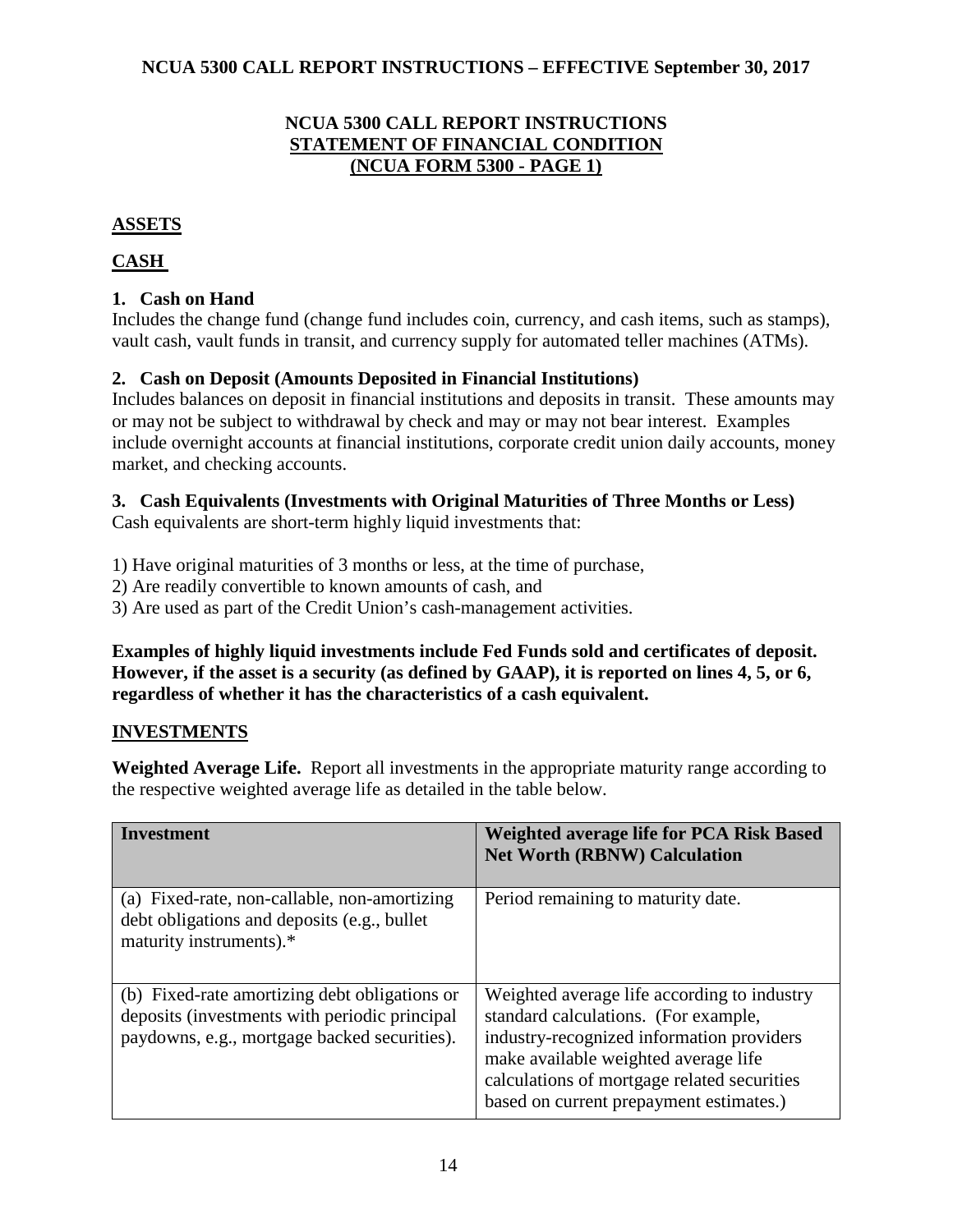| <b>Investment</b>                                                                                                                                   | Weighted average life for PCA Risk Based<br><b>Net Worth (RBNW) Calculation</b>                                                                                                                                                                                                                                                                                                                                                                                                                                                      |
|-----------------------------------------------------------------------------------------------------------------------------------------------------|--------------------------------------------------------------------------------------------------------------------------------------------------------------------------------------------------------------------------------------------------------------------------------------------------------------------------------------------------------------------------------------------------------------------------------------------------------------------------------------------------------------------------------------|
| (c) Cash on deposit and cash equivalents                                                                                                            | One $(1)$ year or less.                                                                                                                                                                                                                                                                                                                                                                                                                                                                                                              |
| (d) Mutual Funds (registered investment<br>companies), Common Trust Investments<br>(collective investment funds), Money Market<br>Funds, and STIFs. | i. Mutual Funds (registered investment<br>companies) and Common Trust Investments<br>(collective investment funds): Use maximum<br>weighted average life as disclosed directly or<br>indirectly by reference to the maximum<br>duration, no greater than that of a bullet<br>security in prospectus or trust instrument, but<br>if not disclosed, report as greater than five (5)<br>years, but less than or equal to ten (10) years.<br>ii. Money market funds and Short-term<br>investment funds (STIFs): One (1) year or<br>less. |
| (e) Callable fixed-rate debt obligations and<br>deposits.*                                                                                          | Period remaining to maturity date.                                                                                                                                                                                                                                                                                                                                                                                                                                                                                                   |
| (f) Variable-rate debt obligations and<br>deposits (regardless of whether the investment<br>amortizes).                                             | Period remaining to next rate adjustment date.                                                                                                                                                                                                                                                                                                                                                                                                                                                                                       |
| (g) Capital in mixed-ownership Government<br>corporations and corporate credit unions.**                                                            | Greater than one $(1)$ year, but less than or<br>equal to three (3) years.                                                                                                                                                                                                                                                                                                                                                                                                                                                           |
| (h) Other equity securities.                                                                                                                        | Greater than ten (10) years.                                                                                                                                                                                                                                                                                                                                                                                                                                                                                                         |

\*Multi-coupon instruments ("Step-ups") are also reported at the period remaining to maturity date. \*\*Include CLF (Central Liquidity Fund) and Federal Home Loan Bank (FHLB) stock.

# <span id="page-14-0"></span>**4. Trading Securities**

Report the amount of investments that were bought and are held principally for the purpose of selling in the near term. This account should reflect frequent buying and selling. Report these investments at fair value. These investments should be categorized based on maturity or call, not on the basis of intent to sell.

## <span id="page-14-1"></span>**5. Available for Sale Securities**

Report the amount of investments subject to Accounting Standards Codification (ASC) 320, formerly SFAS 115, which your credit union has classified as available for sale. This includes available for sale securities designated as a hedged item for hedge accounting purposes hedged by non-trading derivatives. Report these investments at fair value, including mutual funds with readily determinable fair values. Do not report investments in the Government Securities Program or any similar common trust investments on this line. These investments should be reported on line 12 – All Other Investments.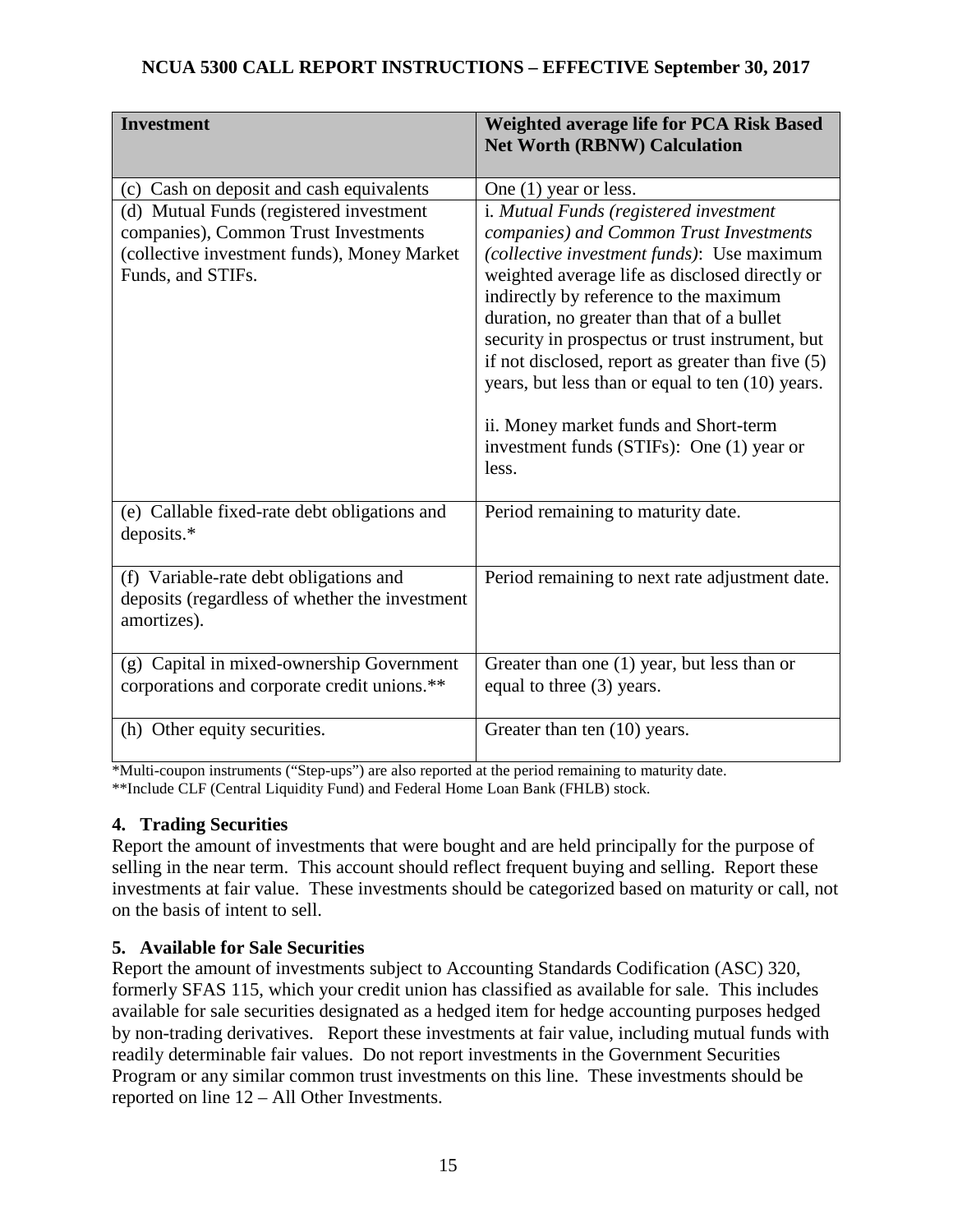## <span id="page-15-0"></span>**6. Held-to-Maturity Securities**

Report the amount of investments that your credit union has the positive intent and ability to hold to maturity. Report these investments at amortized cost. Include all ASC 320 investments that are not classified as either available for sale or trading. Do not report investments that are not subject to ASC 320. Do not include Cash Equivalents, Cash on Deposit, CLF Stock, or shares, deposits, and non-negotiable certificates invested in other financial institutions.

## <span id="page-15-1"></span>**7. Deposits in Commercial Banks, S&Ls, Savings Banks**

Report the amount of deposits in commercial banks, savings and loans institutions, and savings banks at their remaining maturity. Do not include those short-term investments that are reported on line 2 as Cash on Deposit or on line 3 as Cash Equivalents, or negotiable certificates of deposit reported on lines 4, 5, or 6 as securities.

# <span id="page-15-2"></span>**8. Loans to and Investments in Other Natural Person Credit Unions**

Report the outstanding balance and maturity of all loans and investments in credit unions other than Corporate Credit Unions. Do not include those short-term investments that are reported on line 2a or 2b as Cash on Deposit or on line 3 as Cash Equivalents, or negotiable certificates of deposit reported on lines 4, 5, or 6 as securities. Loans to other natural person credit unions should be reported on this line and not included in the amounts reported under the Loan  $\&$ Leases section. (Note: Loans in credit unions that are not held as an investment should be reported under Loans & Leases.)

# <span id="page-15-3"></span>**9. Membership Capital at Corporate Credit Unions/Nonperpetual Capital Account**

Report the total of Membership Capital and Nonperpetual Capital Accounts (NCA) at Corporate Credit Unions as defined in §704.2 of the NCUA Rules and Regulations. The Membership Capital (MC) may also be called the Permanent Capital Base (PCB) or Permanent Capital Shares (PCS).

## <span id="page-15-4"></span>**10. Paid-In Capital at Corporate Credit Unions/Perpetual Contributed Capital**

Report the total of Paid-In Capital (PIC) and Perpetual Contributed Capital (PCC) at a Corporate Credit Union as defined in §704.2 of the NCUA Rules and Regulations.

# <span id="page-15-5"></span>**11. All Other Investments in Corporate Credit Unions**

Report the amount of all corporate credit union investments, excluding Membership Capital (MC), Nonperpetual Capital Account (NCA), Paid-In Capital (PIC), and Perpetual Contributed Capital (PCC) of Corporate Credit Unions reported in lines 9 and 10, at their remaining maturity. Do not report amounts reported as Cash on Deposit on line 2a or 2b or Cash Equivalents on line 3 above.

## <span id="page-15-6"></span>**12. All Other Investments Not Subject to ASC 320**

Report the amount of all other investments not included in lines 4 - 11. Do not report amounts reported as Cash on Deposit on line 2a or 2b or Cash Equivalents on line 3 above. Include CLF stock, FHLB stock, Federal Reserve stock, and common trust investments in the same maturity classification as shown in the Weighted Average Life Investment schedule. Report any other investments not listed above at their remaining maturities. Do not include loans to and investments in CUSOs. Report loans to and investments in the CUSOs on Schedule C Credit Union Service Organization (CUSO) Information Schedule C and as "All Other Assets" on the Statement of Financial Condition.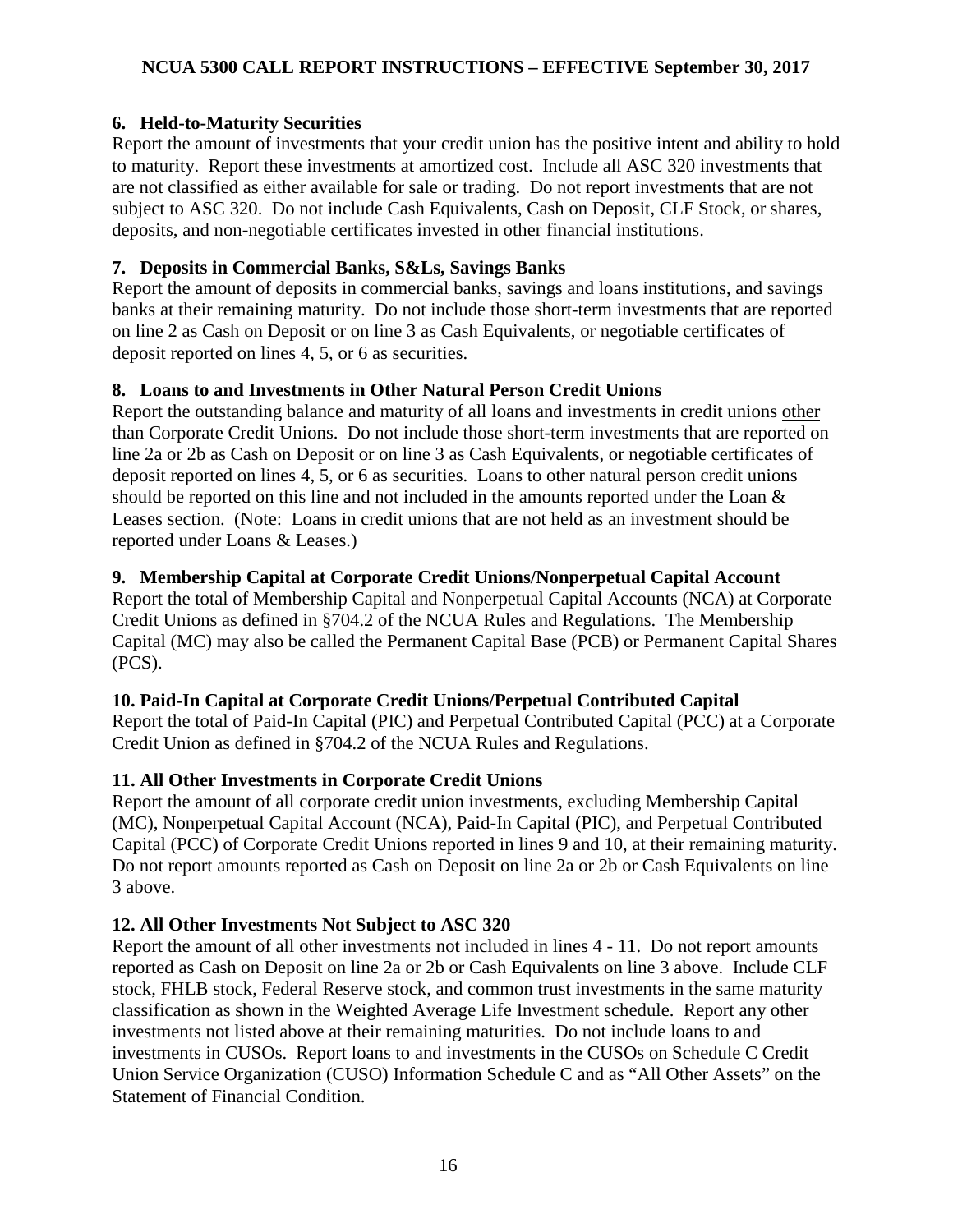#### <span id="page-16-0"></span>**13. TOTAL INVESTMENTS (Sum of lines 4 – 12)**

#### <span id="page-16-1"></span>**14. Loans Held for Sale**

Report the amount of outstanding loans either identified for sale at origination or subsequently for which there has been a decision to sell.Loans held for Sale should not be included in the amounts reported under the Loan & Leases section.

- If your credit union originated any real estate loans year-to-date classified as *Loans Held for Sale*, complete the Real Estate Loans section of **Schedule A – Specialized Lending,**  Section 2.
- If your credit union originated any commercial loans year-to-date classified as *Loans Held for Sale*, complete the Business & Commercial Lending section of **Schedule A – Specialized Lending**, Section 4.
- Loan commitments to originate (e.g., interest rate lock commitments) or acquire (e.g., forward loan sales commitments) mortgage loans that will be resold as part of a credit union's mortgage banking operations are derivatives and must be recorded at fair value on the Statement of Financial Condition as Non-Trading Derivative Assets, net or Non-Trading Derivative Liabilities, net.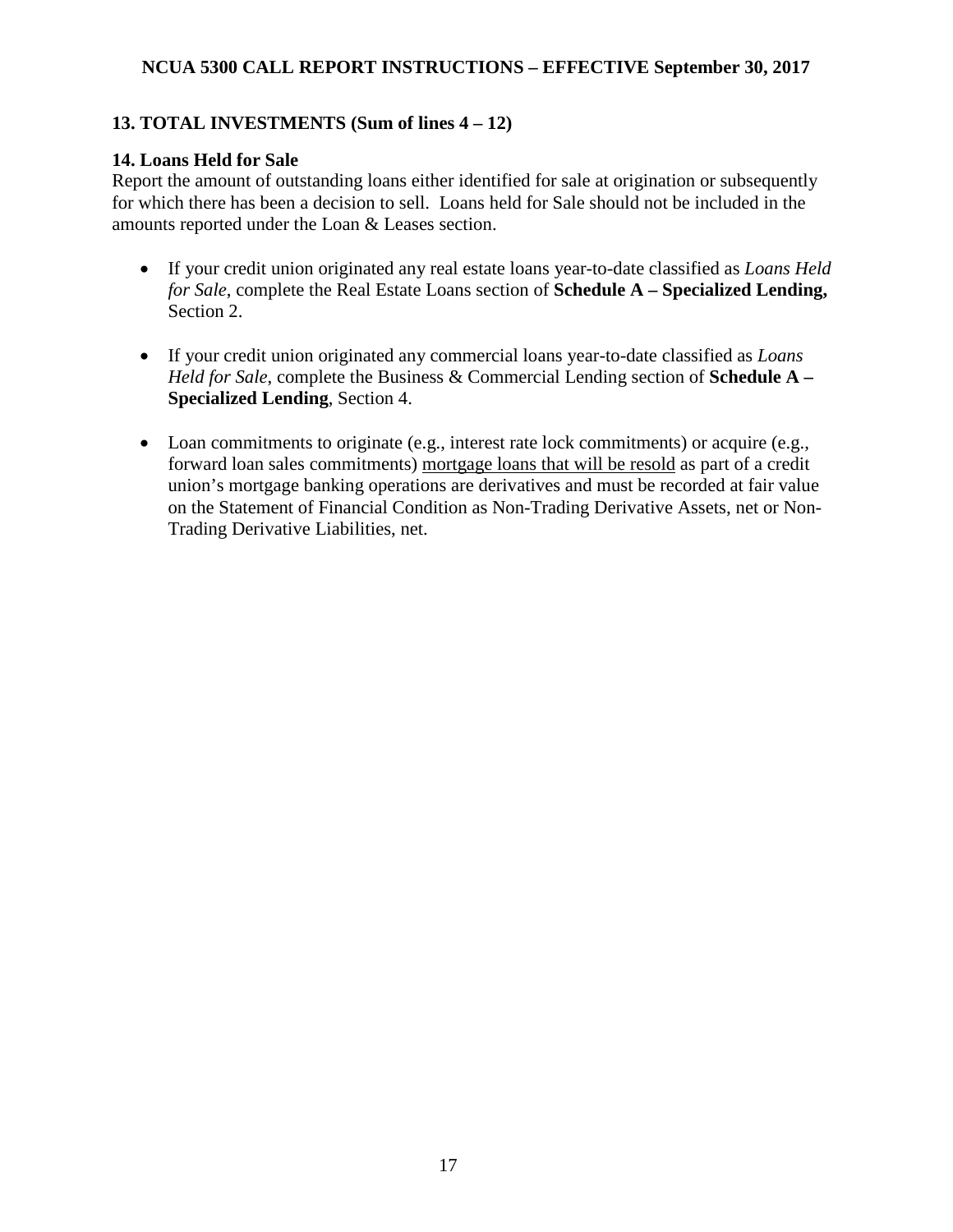#### **STATEMENT OF FINANCIAL CONDITION (NCUA FORM 5300 - PAGE 2)**

#### <span id="page-17-1"></span><span id="page-17-0"></span>**ASSETS CONTINUED**

## <span id="page-17-2"></span>**15. TOTAL LOANS & LEASES**

Report the total number and outstanding balance of loans and leases. The number and total of loans should equal the number and total amount of loans outstanding as reported on the Loans and Leases Schedule, which contains the detailed schedule of loans by type. Loans to other credit unions should normally be excluded from Total Loans and reported as an investment. See instructions for the Loans and Leases Schedule for further details.

#### <span id="page-17-3"></span>**16. Allowance for Loan & Lease Losses (ALLL)**

Report the amount set aside to absorb possible losses on loans and leases (excludes Regular Reserves).

#### <span id="page-17-4"></span>**Other Assets:**

#### <span id="page-17-5"></span>**17. Foreclosed and Repossessed Assets**

Report long-lived assets intended for sale and acquired through, or in lieu of, foreclosure or repossession (i.e., the credit union has taken possession) in the applicable category (i.e., Real Estate, Automobiles, or Other). Report the number of loans for each category in the left column and the total amount for each category in the right column.

Initially record the assets at fair value (less costs to sell) at the date of foreclosure or repossession. This fair value (less cost to sell) becomes the "cost" of the foreclosed or repossessed asset. The amount, if any, by which the recorded amount of the loan exceeds the fair value (less costs to sell) of the asset is a loss which must be charged off to the ALLL at the time of the foreclosure or repossession.

After foreclosure or repossession, re-value the assets periodically to the lower of carrying amount or fair value (less costs to sell) through a separate valuation account. Changes in the valuation allowance are included in net expenses from foreclosed and repossessed assets. If a repossessed or foreclosed long-lived asset is not sold shortly after it is received, any declines in value after foreclosure and any gain or loss from the sale or disposition of the asset shall not be reported as a loan loss or recovery and shall not be debited or credited to the ALLL. Rather, adjustments to maintain held for sale foreclosed and repossessed assets at fair value, less costs to sell, should be reported as Miscellaneous Operating Expenses. Any gain or loss upon the disposition of fixed assets should be reported as Gain (Loss) on Disposition of Fixed Assets.

Regardless of the valuation, foreclosed and repossessed property the credit union intends to sell should be transferred to Foreclosed and Repossessed Property and reported on this line.

#### <span id="page-17-6"></span>**18. Land and Building**

Land and building, less depreciation on building.

## <span id="page-17-7"></span>**19. Other Fixed Assets**

All other fixed assets, such as furniture and fixtures and leasehold improvements, less related depreciation. In addition, include *leased assets under capital lease* (credit union is lessee), less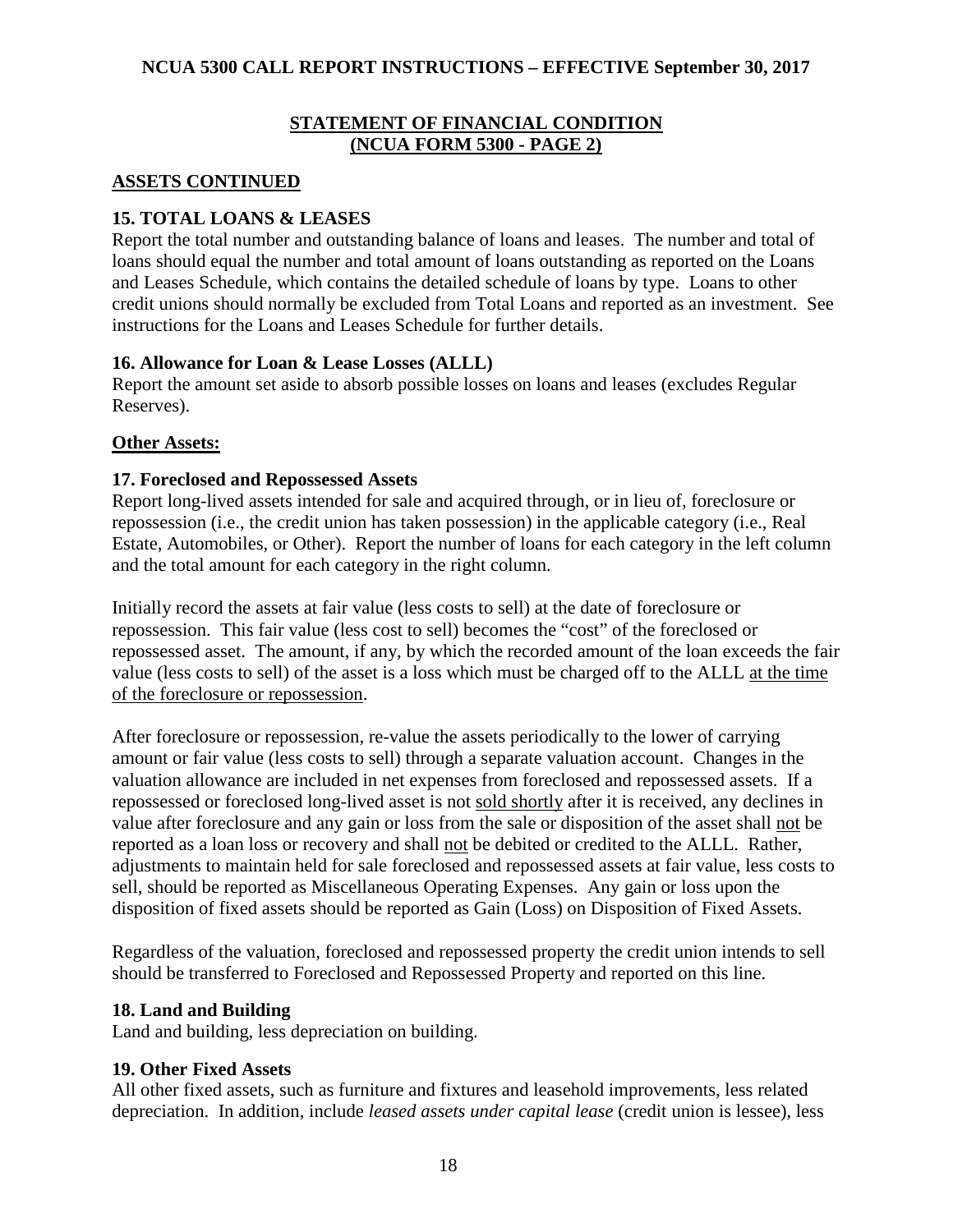accumulated depreciation. In this situation, your credit union is leasing assets and granted a lease from an outside entity.

<span id="page-18-0"></span>**20. National Credit Union Share Insurance Fund (NCUSIF) Capitalization Deposit** Enter the amount of the National Credit Union Share Insurance Fund deposit.

#### <span id="page-18-1"></span>**21. Intangible Assets**

#### **a. Identifiable Intangible Assets**

Report the amount of identifiable intangible assets obtained through a merger or other business combination.

#### **b. Goodwill**

Report the amount of Goodwill, an asset representing the future economic benefits arising from other assets acquired in a business combination (i.e., merger) that are not individually identified and separately recognized.

#### **c. Total Intangible Assets (Sum of items 21a and b)**

#### <span id="page-18-2"></span>**22. Other Assets**

Report accrued interest on loans and accrued interest on investments separately, as applicable. All other assets include prepaid expenses, accounts receivable, loans to and investments in CUSOs, purchased participations not qualifying for true sales accounting under GAAP (e.g., participations purchased with substantial recourse), and any other assets not previously included. Also, report any private insurance capitalization deposit here. If your asset size is over \$10 million and you report loans and/or investments greater than \$0, then you must include the accrued interest amounts in lines 22a and 22b. If this amount includes loans or investments to CUSOs, you must also complete **Schedule C - CUSO Information**. Include on Other Assets line 22d all non-trading derivative assets, net exclusive or inclusive of accrued interest. Complete Schedule D – Derivatives Transactions Report.

• **NOTE:** If your credit union wholly owns the CUSO or owns the majority of the CUSO (controlling interest), the CUSO should not be reported as an asset. Rather, the CUSO's books and records should be consolidated with your credit union's books and records in accordance with generally accepted accounting principles. Complete **Schedule C - CUSO Information** regardless of the ownership interest.

<span id="page-18-3"></span>**23. TOTAL ASSETS (Sum of items 1, 2c, 3, 13, 14, 15 less 16, 17d, 18, 19, 20, 21c, and 22e).**  This must also equal the sum of LIABILITIES, SHARES, AND EQUITY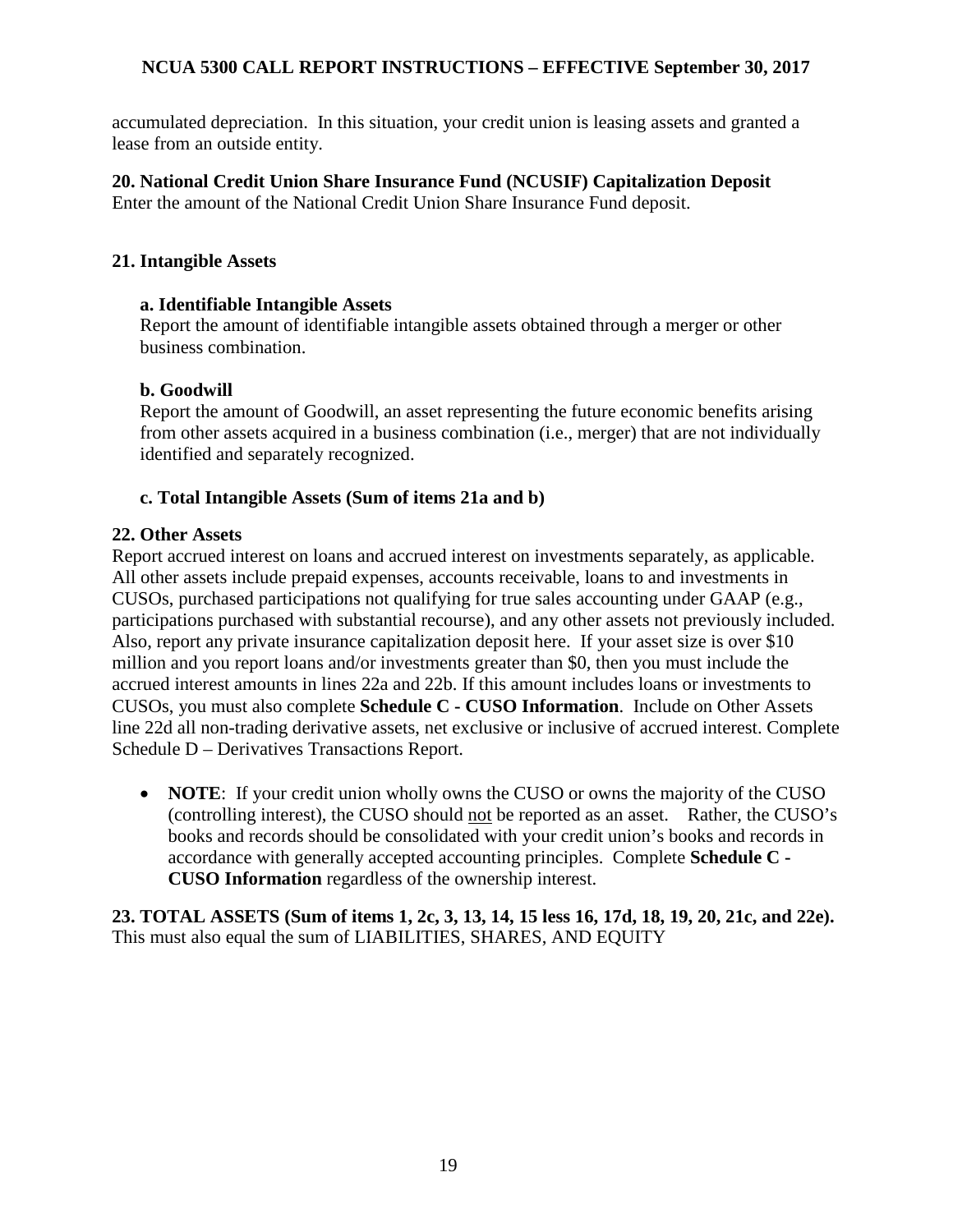#### **STATEMENT OF FINANCIAL CONDITION (NCUA FORM 5300 - PAGE 3)**

## <span id="page-19-1"></span><span id="page-19-0"></span>**LIABILITIES**

#### <span id="page-19-2"></span>**1. Draws Against Lines of Credit**

Report the amount of borrowed funds owed to both members and non-members from all sources of credit in the appropriate stated time frames. Please include Corporate and FHLB lines of credit when reporting Draws Against Lines of Credit.

## <span id="page-19-3"></span>**2. Other Notes, Promissory Notes, and Interest Payable**

Report by maturity the amount of all promissory notes, certificates of indebtedness, and all other notes and interest payable, both to members and non-members. This includes borrowings from the Federal Reserve Bank Discount Window, borrowings from other government agencies or instrumentalities, and installment loans from a Corporate credit union. Do not include draws against lines of credit reported in line 1 above.

#### <span id="page-19-4"></span>**3. Borrowing Repurchase Transactions**

Report by maturity the amount of all borrowing repurchase transactions.

#### **Special instructions for lines 4 and 5, Subordinated Debt and Subordinated Debt included in Net Worth:**

Section 702.2(f)(4) of the NCUA Rules and Regulations permits only qualifying Section 208 assistance with a remaining maturity in excess of 5 years to be reported as Subordinated Debt included in Net Worth. For this reason, if qualifying Section 208 assistance has a maturity greater than 5 years, report 100% on line 5 in the > 3 Years column. If the Section 208 assistance does not qualify for inclusion in net worth (e.g., maturity is less than 5 years), report 100% on line 4, in the appropriate maturity category.

In accordance with Section 701.34(c) of the NCUA Rules and Regulations, the amount of Uninsured Secondary Capital reported as Subordinated Debt included in Net Worth by low-income designated credit unions is dependent upon the remaining maturity. Report these accounts based on the following sliding scale:

| <b>Remaining Maturity</b>           | <b>Amount to Report</b><br>on Line 4,<br><b>Subordinated Debt</b><br>Percentage of | <b>Amount of Uninsured Secondary</b><br>Capital to Include on Line 5,<br><b>Subordinated Debt included in</b><br><b>Net Worth</b> |
|-------------------------------------|------------------------------------------------------------------------------------|-----------------------------------------------------------------------------------------------------------------------------------|
|                                     | <b>Amount Borrowed</b>                                                             | <b>Percentage of Amount Borrowed</b>                                                                                              |
| Greater than 5 years                | $0\%$                                                                              | 100%                                                                                                                              |
| 4 to less than 5 years              | 20%                                                                                | 80%                                                                                                                               |
| 3 to less than 4 years              | 40%                                                                                | 60%                                                                                                                               |
| 2 to less than 3 years              | 60%                                                                                | 40%                                                                                                                               |
| 1 to less than 2 years              | 80%                                                                                | 20%                                                                                                                               |
| Less than 1 year remaining maturity | 100%                                                                               | 0%                                                                                                                                |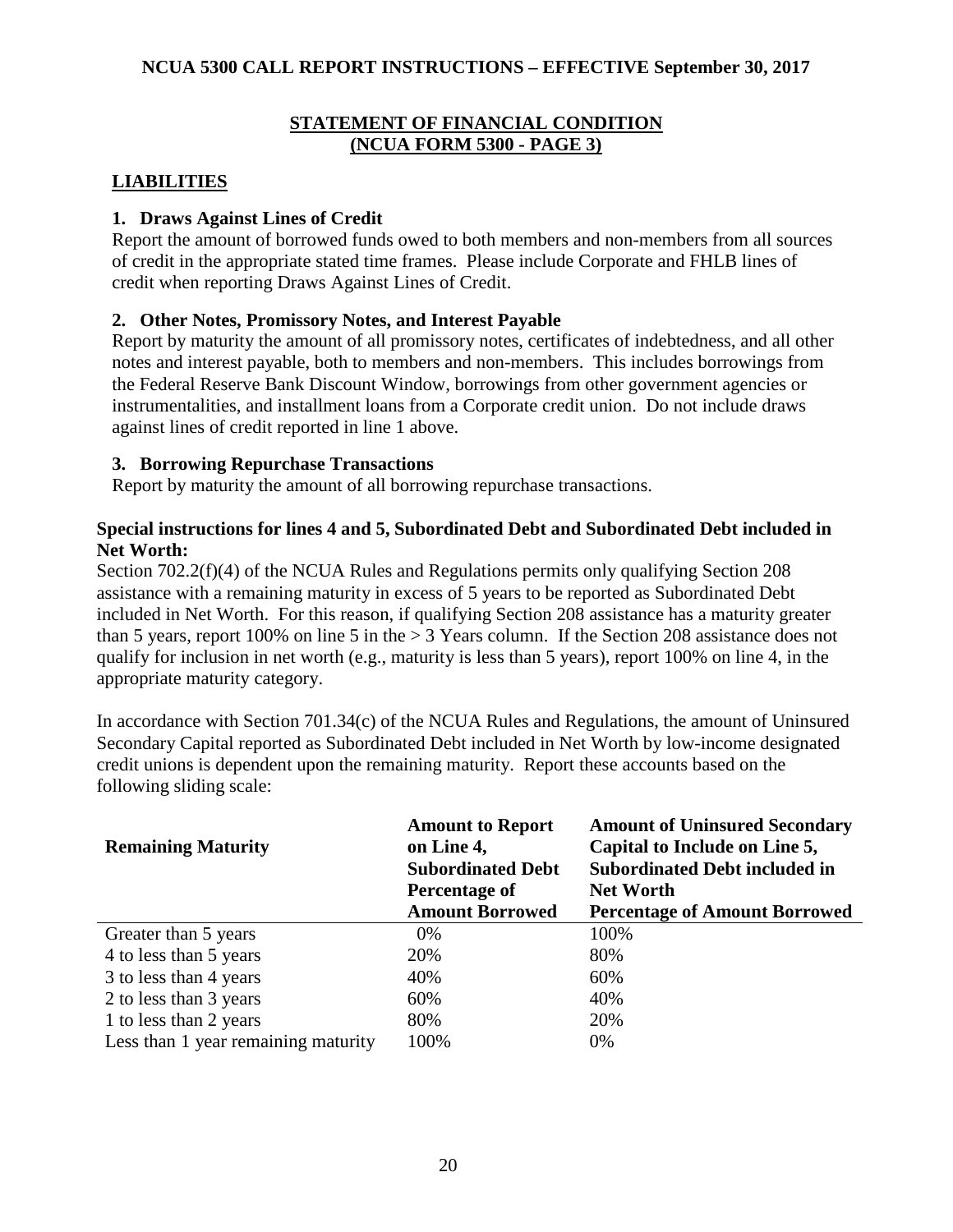## <span id="page-20-0"></span>**4. Subordinated Debt**

Report subordinated debt by maturity. Examples of subordinated debt include Secondary Capital accounts accepted from organizational or institutional investors, with less than 5 years remaining maturity and Section 208 assistance that does not qualify for inclusion in net worth. *See special instructions above.*

## <span id="page-20-1"></span>**5. Subordinated Debt included in Net Worth**

Report secondary capital accounts accepted from organizational or institutional investors. NOTE: In accordance with  $\S216(0)(2)(B)$  of the Federal Credit Union Act (as established by Public Law 105-219, the Credit Union Membership Access Act of 1998), Uninsured Secondary Capital is included in net worth for low-income designated credit unions. Also, report loans to and accounts in the credit union established pursuant to Section 208 of the Federal Credit Union Act, provided such loans and accounts meet the requirements of NCUA Rules and Regulations, §702.2(f)(4). *See special instructions above.* 

# <span id="page-20-2"></span>**6. TOTAL BORROWINGS (Sum of lines 1 through 5, for each individual column)**

# <span id="page-20-3"></span>**7. Non-Trading Derivatives Liabilities, net**

Include all non-trading derivative liabilities, net exclusive or inclusive of accrued interest. Complete Schedule D – Derivatives Transactions Report.

## <span id="page-20-4"></span>**8. Accrued Dividends/Interest Payable on Shares/Deposits**

Accrued dividends and interest declared but not yet distributed.

# <span id="page-20-5"></span>**9. Accounts Payable and Other Liabilities**

Other liabilities not listed above (including, but not limited to, taxes payable, undistributed payroll deductions, draft clearings, and unposted suspense items).

# <span id="page-20-6"></span>**SHARES/DEPOSITS**

- **Dividend/Interest Rates**: Report the rate paid on these credit union share accounts as of the last day of the reporting period. Input the actual rate (i.e.,  $2.5\% = 2.5$ ), except in situations where more than one rate applies. In this instance, use the most common rate according to the dollar volume of business. Report the rate even if the share program is no longer offered, as long as the share program has outstanding member deposits as of the reporting date.
- **Overdrawn Accounts**: Transfer all overdrawn share balances from their respective share account to All Other Unsecured Loans/Lines of Credit. Do not report negative share balances in this section.
- **Deposit Account Sweeps Affecting Transaction and Non-Transaction Accounts:** In an effort to reduce their reserve requirements, some credit unions have established sweep arrangements that involve transfers of member deposits between two sub-accounts. In a typical arrangement, a credit union creates a master account and two sub-accounts: a transaction sub-account (commonly a share draft account) which is subject to Regulation D reserve requirements, and a non-transaction sub-account (commonly a money market account) which is not subject to reserve requirements. Depending upon the balances in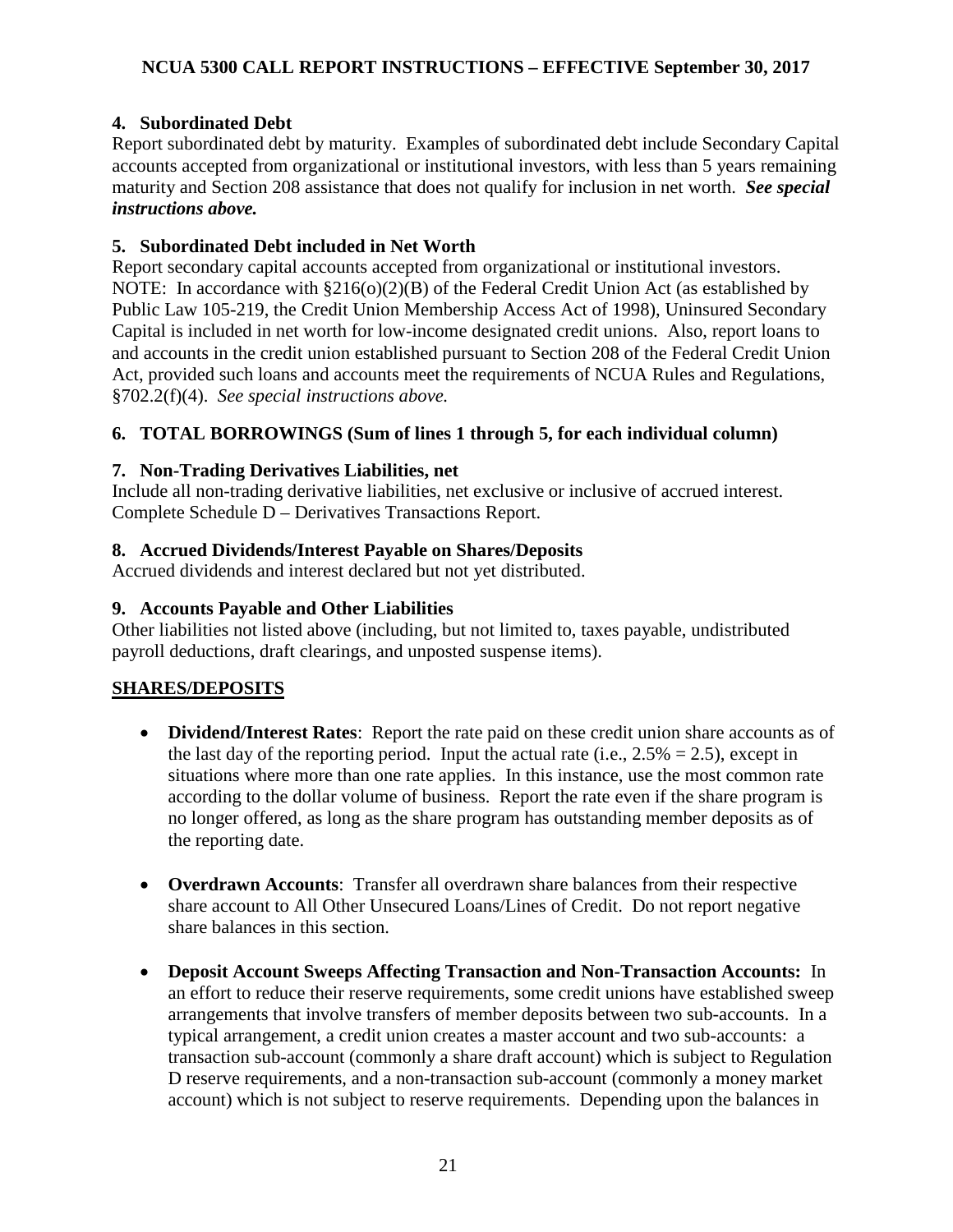the two sub-accounts on a particular day, the credit union shifts funds from the transaction sub-account to the non-transaction sub-account or vice versa. The Call Report should reflect the position of the swept funds at the end of the reporting period. The amount reported should match the reported amount on the Federal Reserve form FR 2900 for the quarter-end day.

- **Credit Unions must meet the following two key criteria to have a valid retail sweep program:**
	- **1.** The depository institution must establish by agreement with its transaction account member two legally separate accounts: a transaction account (share draft account) and a non-transaction account (usually regular shares or a money market account).
	- **2.** The swept funds must actually be moved from the member's transaction account to the member's regular shares or money market account on the official books and records of the depository credit union as of the close of business on the day(s) where the depository credit union intends to report the funds in question as regular shares or money market accounts and not transaction accounts, and vice versa.
- When a depository credit union intends to establish a retail sweep program with respect to new transaction account members, the depository credit union must ensure that its member account agreements provide for the existence of two distinct accounts (a transaction account and a regular shares or money market account) rather than a single (transaction) account.
- Regardless of the structure of the credit union's official books and records, both the member-account level records and the aggregate-level records must reflect the actual movement of funds between the accounts (if any) for each reporting date, so that the manner in which the funds are reported on any given reporting date (transaction or regular shares/money market account) corresponds to where the funds are located (transaction or regular shares/money market account).
- Note that simply establishing a legal existence of two sub-accounts, without actually moving funds between sub-accounts accordingly, is not sufficient to report the relevant amounts as having been swept. Also, if a non-transaction (regular share) sub-account reaches the six withdrawal limit in the month or statement cycle, the entire remaining balance of the regular share sub-account must be shifted back to the transaction (share draft) account.
- The maintenance of such records or systems by a third party, such as a service provider, may raise questions as to whether those records or systems are subject to prudent managerial oversight and control. A valid retail sweep program may not exist solely in records or on systems that do not constitute official books and records of the depository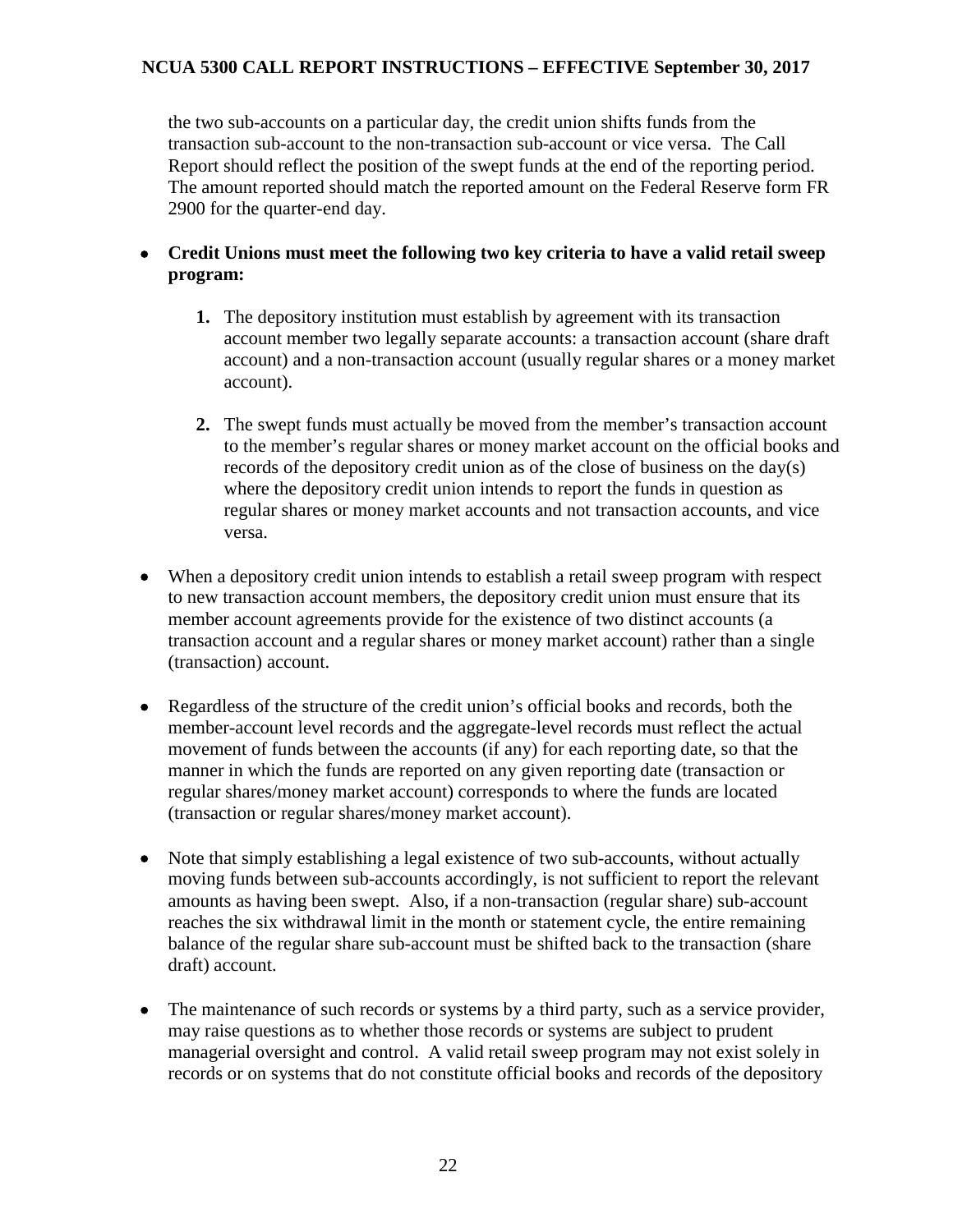credit union and that are not used for any purpose other than generating "reclassified" deposit reports.

#### <span id="page-22-0"></span>**10. Share Drafts**

Report the rate, number of accounts, and dollar amount of credit union share drafts. Overdraft balances should be reported as All Other Unsecured Loans/Lines of Credit.

#### <span id="page-22-1"></span>**11. Regular Shares**

Report the rate, number of accounts, and dollar amount of credit union regular shares, including Christmas, vacation, and other club accounts.

#### <span id="page-22-2"></span>**12. Money Market Shares**

Report the rate, number of accounts, and dollar amount of all credit union money market shares.

#### <span id="page-22-3"></span>**13. Share Certificates**

Report the rate, number of accounts, and dollar amount of credit union share certificates by remaining maturity.

#### <span id="page-22-4"></span>**14. IRA/KEOGH Accounts**

Report the rate, number of accounts, and dollar amount of credit union IRA/KEOGH accounts by maturity (including both regular IRA/KEOGH accounts and IRA/KEOGH certificates).

#### <span id="page-22-5"></span>**15. All Other Shares and Deposits**

Report the rate, number of accounts, and dollar amount of all other credit union shares and deposits not already reported above. Include Health Savings Accounts on this line.

#### <span id="page-22-6"></span>**16. TOTAL SHARES (Sum of lines 10 – 15)**

Sum each of the columns by maturity and the number of accounts. Do not include non-member deposits.

#### <span id="page-22-7"></span>**17. Non-Member Deposits (including brokered deposits)**

Report the rate, number of accounts, and dollar amount of non-member deposits, including brokered deposits, by maturity.

#### <span id="page-22-8"></span>**18. TOTAL SHARES AND DEPOSITS**

Sum each of the columns by maturity, including non-member deposits, and the total number of accounts.

#### <span id="page-22-9"></span>**Additional Shares/Deposits (Included in the Shares/Deposits Listed Above):**

#### <span id="page-22-10"></span>**19. Accounts Held by Member Government Depositors**

The accounts are insured up to the standard maximum share insurance amount (SMSIA). Government Depositors are eligible for regular shares, share drafts, and share certificates. Please see §701.32 of NCUA's Rules and Regulations for further guidance on Accounts Held by Government Depositors.

#### <span id="page-22-11"></span>**20. Accounts Held by Nonmember Government Depositors**

The accounts are insured up to the standard maximum share insurance amount (SMSIA). Government Depositors are eligible for regular shares, share drafts, and share certificates. Please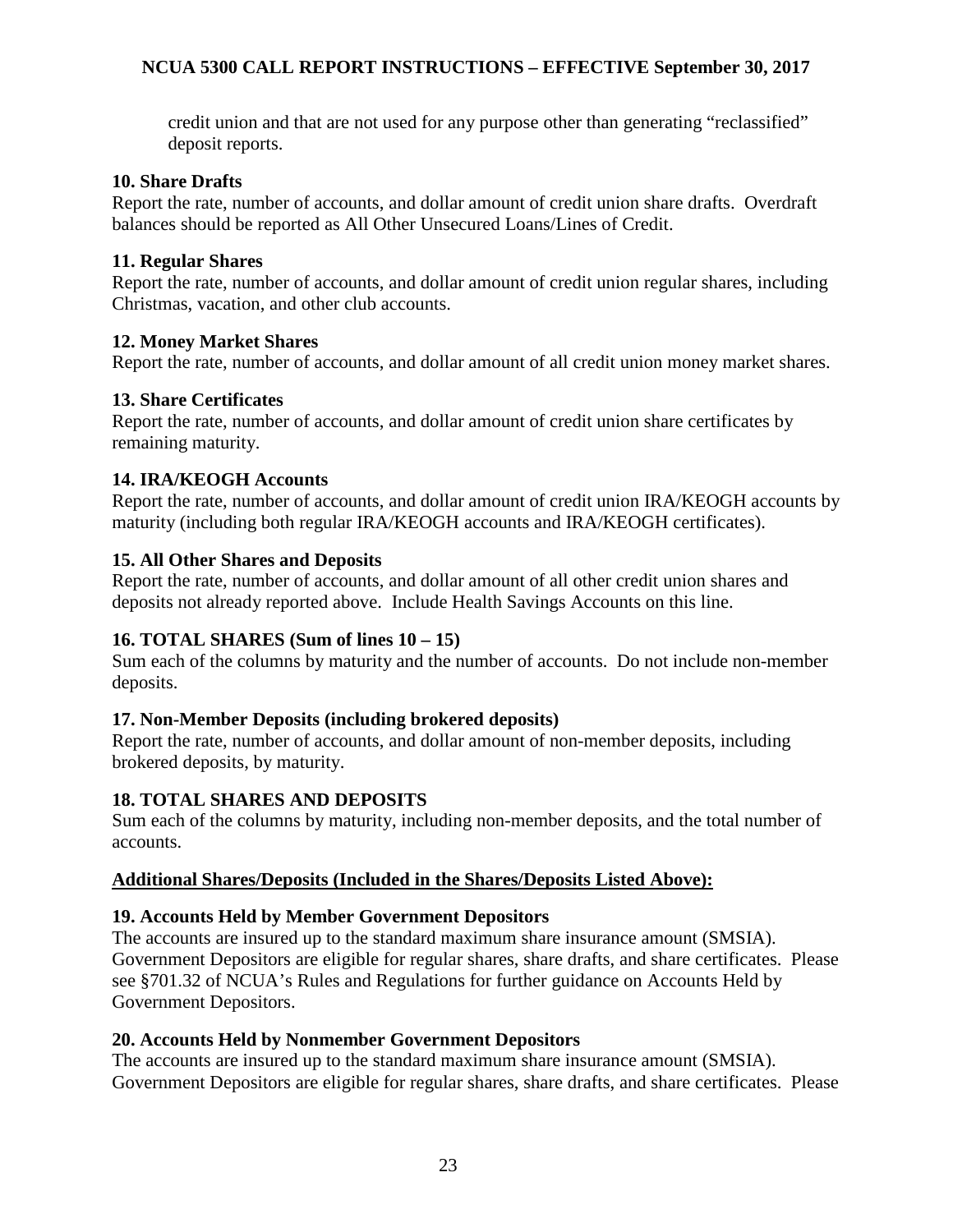see §701.32 of NCUA's Rules and Regulations for further guidance on Accounts Held by Government Depositors.

#### <span id="page-23-0"></span>**21. Employee Benefit Member Shares and Deposits**

Any shares of an employee benefit plan in an insured credit union shall be insured on a "passthrough" basis, in the amount of up to the SMSIA for the non-contingent interest of each plan participant, in accordance with §745.9-2 of NCUA's Rules and Regulations. An insured credit union that is not "well capitalized" or "adequately capitalized", as those terms are defined in §1787(k)(4) of NCUA's Federal Credit Union Act, may not accept employee benefit plan deposits. Employee benefit plans for member shares and deposits may consist of Keogh accounts established by an employer as part of an employee benefit plan.

## <span id="page-23-1"></span>**22. Employee Benefit Nonmember Shares and Deposits**

The same insurance coverage and legal restrictions apply to retirement and other employee benefit plan accounts for nonmember shares as stated above for member shares. Employee benefit plans for nonmember shares and deposits may consist of Keogh accounts established by an employer as part of an employee benefit plan.

#### <span id="page-23-2"></span>**23. 529 Plan Member Deposits**

Funds owned by a principal and deposited in one or more accounts in the name or names of agents or nominees shall be added to any individual account of the principal and insured up to the limit of \$250,000 per eligible account in the aggregate for each primary account holder as outlined in §745.3 of NCUA's Rules and Regulations. Deposits are restricted to regular shares, money market shares, or share certificates.

#### <span id="page-23-3"></span>**24. Non-dollar Denominated Shares and Deposits**

An insured credit union may accept shares denominated in a foreign currency. Shares denominated in a foreign currency will be insured in accordance with this part to the same extent as shares denominated in U.S. dollars. Insurance for shares denominated in foreign currency will be determined and paid in the amount of United States dollars that is equivalent in value to the amount of the shares denominated in the foreign currency as of close of business on the date of default of the insured credit union. The exchange rates to be used for such conversions are the 12:00 PM rates (the noon buying rates for cable transfers) quoted for major currencies by the Federal Reserve Bank of New York on the date of default of the insured credit union, unless the share agreement provides that some other widely recognized exchange rates are to be used for all purposes under that agreement. The credit unions will also have to list these non-dollar denominated shares and deposits in U.S. dollars for the Call Report. The 12:00 PM Federal Reserve Exchange rates should be used as well on the last working day of the quarter-end.

#### <span id="page-23-4"></span>**25. Health Savings Accounts**

Section 724.1 of the NCUA Rules and Regulations permits Federal credit unions to act as trustees and custodians of certain tax-advantaged savings plans. A federal credit union is authorized to act as trustee or custodian, and may receive reasonable compensation for so acting, under any written trust instrument or custodial agreement created or organized in the United States and forming part of a tax-advantaged savings plan which qualifies for specific tax treatment for its members or groups of its members, provided the funds are invested in share accounts or share certificate accounts of the Federal Credit Union. These services may include acting as a trustee or custodian for health savings accounts. Funds owned by each member shall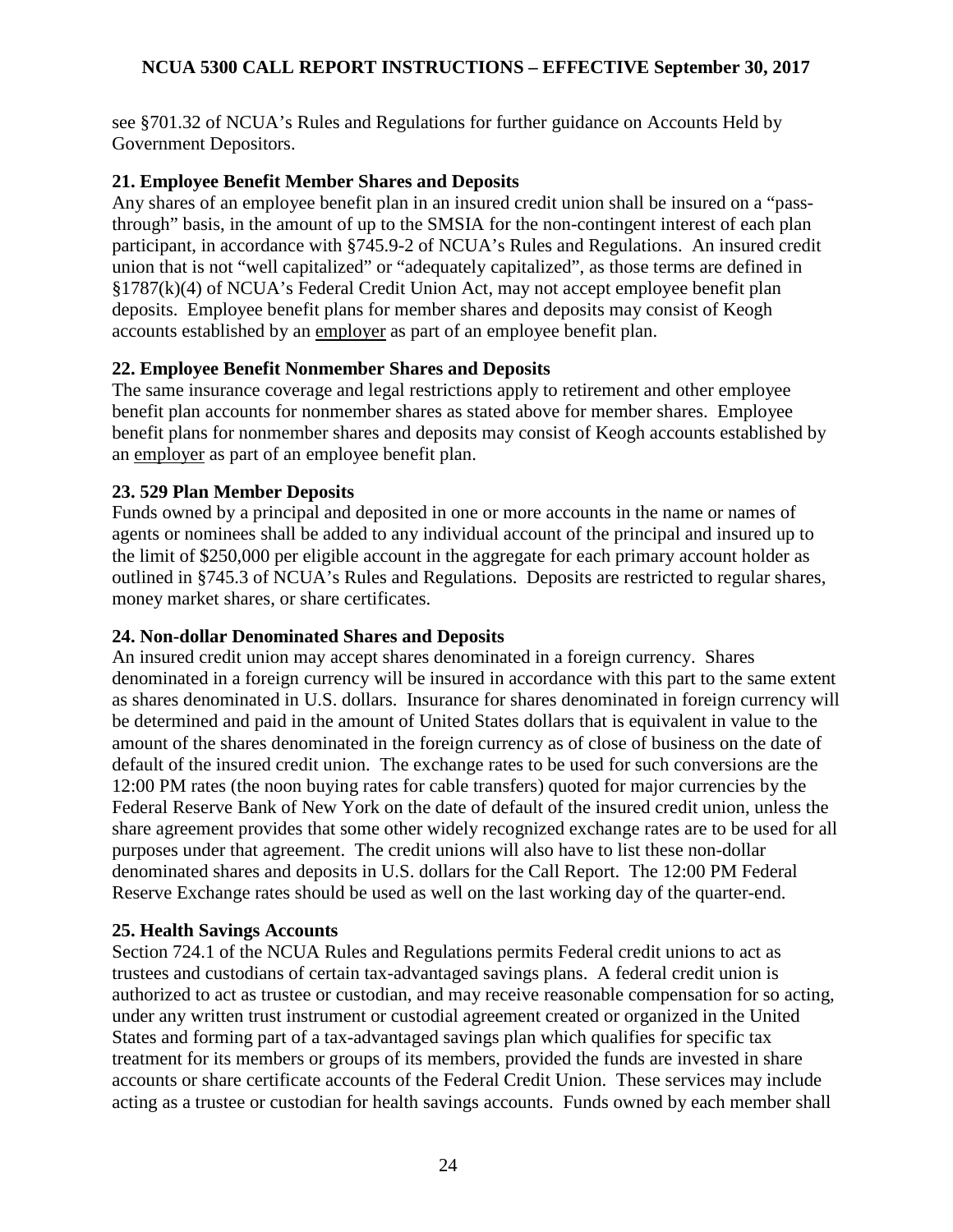be added to any other regular share and insured up to the limit of \$250,000 per eligible account in the aggregate for each primary account holder as outlined in Section 745.3 of NCUA's Rules and Regulations.

#### <span id="page-24-0"></span>**26. Dollar Amount of Share Certificates equal to or greater \$100,000**

(Excluding brokered share certificates participated out by the broker in shares of less than \$100,000). This account enables the Federal Reserve to accurately construct M2 (the study of total money supply). Please list the total amount for individual share certificates equal to or greater than \$100,000 only. For example, a credit union has two Share Certificate accounts with individual balances of \$80,000 and \$120,000 that add to an aggregate balance of \$200,000. The Federal Reserve has directed NCUA to have credit unions list only the individual balances that equal or exceed \$100,000. So, in this case, the credit union would report \$120,000.

#### <span id="page-24-1"></span>**27. Dollar Amount of IRA/Keogh Accounts equal to or greater than \$100,000**

This account enables the Federal Reserve to accurately construct M2 (the study of total money supply). Please list the total amount for individual IRA/Keogh Accounts equal to or greater than \$100,000 only. For example, a credit union has two IRA/ Keogh accounts with individual balances of \$80,000 and \$120,000 that add to an aggregate balance of \$200,000. The Federal Reserve has directed NCUA to have credit unions list only the individual balances that equal or exceed \$100,000. So, in this case, the credit union would report \$120,000.

#### <span id="page-24-2"></span>**28. Dollar Amount of Share Drafts Swept to Regular Shares or Money Market Accounts as Part of Sweep Program**

List the dollar amount the credit union actually transferred from share drafts (transactional accounts) to regular shares or money market accounts (nontransactional) to qualify the credit union as having a legitimate sweep program with the Federal Reserve. The credit union can use this total to assist in analyzing share trends.

## <span id="page-24-3"></span>**29. Dollar Amount of Commercial Share Accounts**

Report the total dollar amount of commercial share accounts. Commercial shares are accounts opened in the name of a business or by an individual doing business as (DBA). Accounts in the name of a business would usually be identified by a Taxpayer Identification Number (TIN), while DBA accounts may use the account owner's social security number. Do not include trust accounts.

#### <span id="page-24-4"></span>**30. Dollar Amount of Negative Shares Included in All Other Unsecured Loans/Lines of Credit**

Report the dollar amount of negative shares included in all other unsecured loans/lines of credit.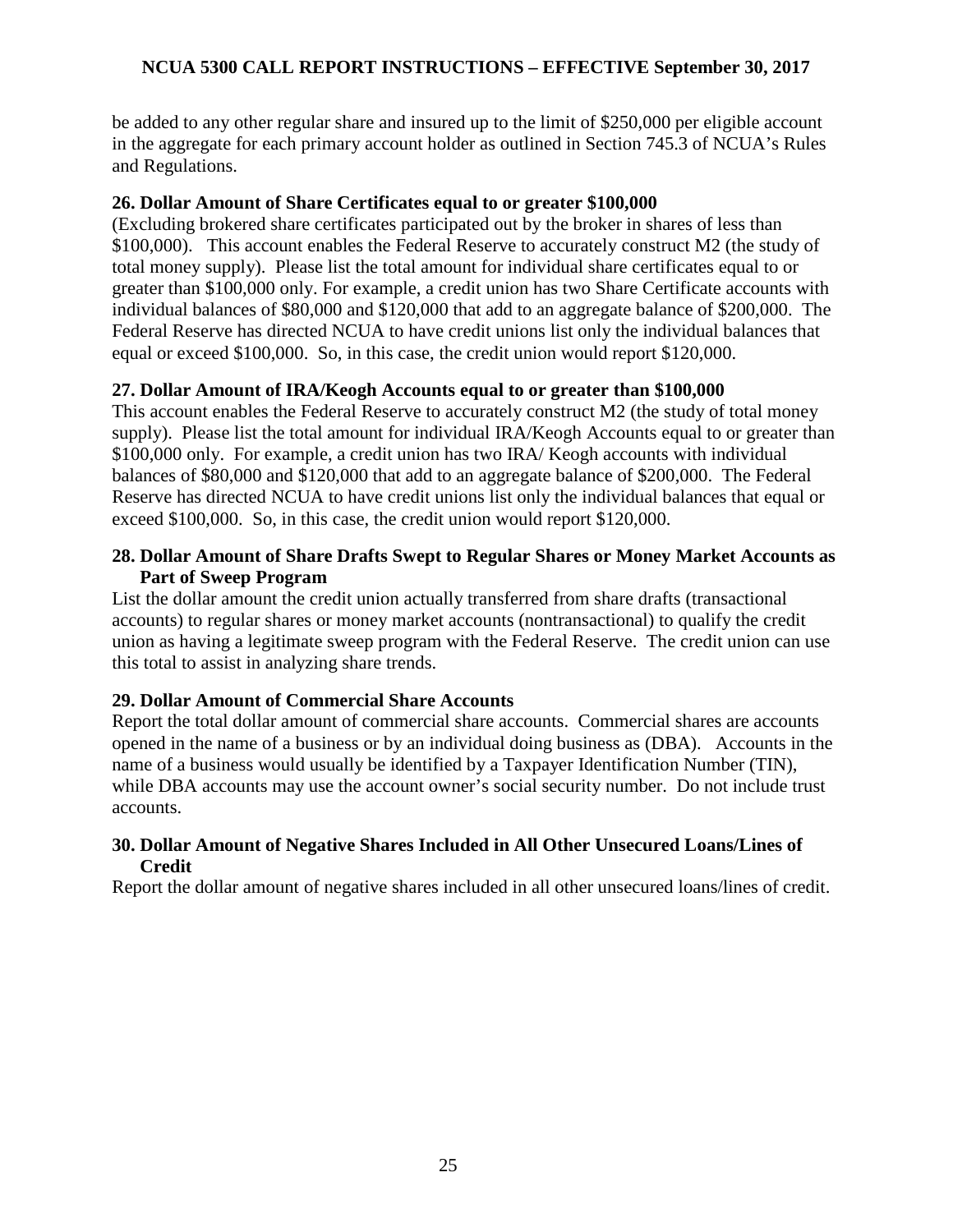#### **STATEMENT OF FINANCIAL CONDITION (NCUA FORM 5300 - PAGE 4)**

# <span id="page-25-1"></span><span id="page-25-0"></span>**EQUITY**

## <span id="page-25-2"></span>**31. Undivided Earnings**

Undivided Earnings represents the accumulated surplus net income remaining after the books have been closed.

#### <span id="page-25-3"></span>**32. Regular Reserves**

Statutory reserves as required by NCUA or the State Supervisory Authority. The amount reported here should not include the Allowance for Loan & Lease Losses account.

# <span id="page-25-4"></span>**33. Appropriation for Non-Conforming Investments (State Credit Union ONLY)**

Reserves set aside from Undivided Earnings to cover the excess of Book Value over Fair Value for investments not authorized by NCUA. Required in accordance with NCUA Rules and Regulations Section 741.3(a)(2). This account is only necessary for reporting reserves for non-ASC 320 investments and ASC 320 investments classified as Held to Maturity.

## <span id="page-25-5"></span>**34. Other Reserves**

Include any reserves originating from undivided earnings not reported elsewhere. Any amounts the credit union reports here must have been first closed into Undivided Earnings from Net Income.

#### <span id="page-25-6"></span>**35. Equity Acquired in Merger**

The acquisition date fair value of equity interests acquired in the acquisition(s) of another credit union(s) as measured consistent with GAAP.

#### <span id="page-25-7"></span>**36. Miscellaneous Equity**

Include any equity not reported elsewhere that did not originate from net income and was not closed into undivided earnings. For example, donated equity accounted for under regulatory accounting practices.

## <span id="page-25-8"></span>**37. Accumulated Unrealized Gains (Losses) on Available for Sale Securities**

Report unrealized and unrecognized gains and losses (net) on securities that are classified as available for sale.

#### <span id="page-25-9"></span>**38. Accumulated Unrealized Losses for OTTI (Due to Other Factors) on HTM Debt Securities**

Report the cumulative amount of the total remaining unrealized losses for Other-Than-Temporary-Impairment (OTTI) due to other market factors on HTM debt securities. Such amounts must be appropriately displayed (**disclosure only, not an actual expense entry on the Income Statement**) through either a previous, or the current period's, Statement of Income, Item 14b.

## <span id="page-25-10"></span>**39. Accumulated Unrealized Net Gains (Losses) on Cash Flow Hedges**

Report the effective portion of the accumulated change in fair value (gain or loss) on derivatives designated and qualifying as cash flow hedges in accordance with ASC 815, Derivatives and Hedging.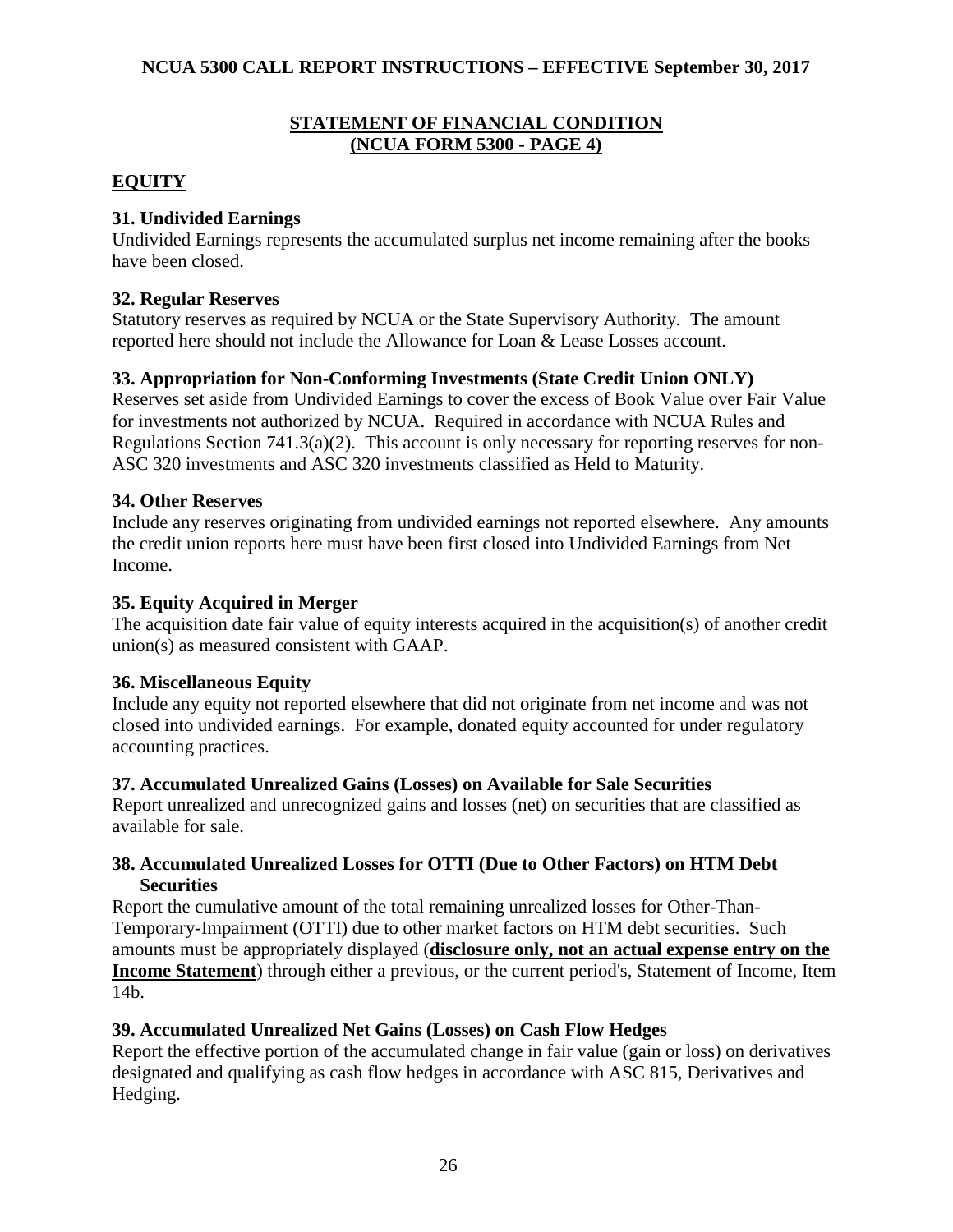#### <span id="page-26-0"></span>**40. Other Comprehensive Income**

Report any items of other comprehensive income that are not already included in items 37 through 39 above. An example of an Other Comprehensive Income item is other comprehensive income amounts related to single-employer defined benefit postretirement plans, such as a pension plan or health care plan.

A credit union that sponsors a single-employer defined benefit postretirement plan, such as a pension plan or health care plan, must recognize the funded status of each such plan on its balance sheet (i.e., an over-funded plan is recognized as an asset while an under-funded plan is recognized as a liability). Initially, the postretirement plan amounts recognized on the credit union's balance sheet before applying the standard must be adjusted to recognize gains or losses, prior service costs or credits, and transition assets or obligations that have not yet been included in the net periodic benefit cost of its plans. These adjustment amounts are recognized directly in equity as components of other comprehensive income. Thereafter, a credit union must recognize certain gains and losses and prior service costs or credits that arise during each reporting period as a component of other comprehensive income (OCI). Postretirement plan amounts carried in OCI are adjusted as they are subsequently recognized in earnings as components of the plan's net periodic benefit cost. Credit unions should consult their independent accountant for further guidance in applying this accounting standard.

These examples are not all inclusive. Items required by accounting standards to be reported as direct adjustments to paid-in capital, retained earnings, or other non-income equity accounts are **not** to be included as components of comprehensive income.

#### <span id="page-26-1"></span>**41. Net Income**

Sum remaining after all expenses have been met or deducted from income prior to being transferred to the Undivided Earnings account. Do not report net income which has been closed to Undivided Earnings.

## <span id="page-26-2"></span>**42. TOTAL LIABILITIES, SHARES AND EQUITY**

Sum of all liabilities, shares, and equity. Must equal Total Assets.

*If the credit union has any unused commitments, loans sold or swapped with recourse, or pending bond claims, complete the Liquidity, Commitments and Sources section.*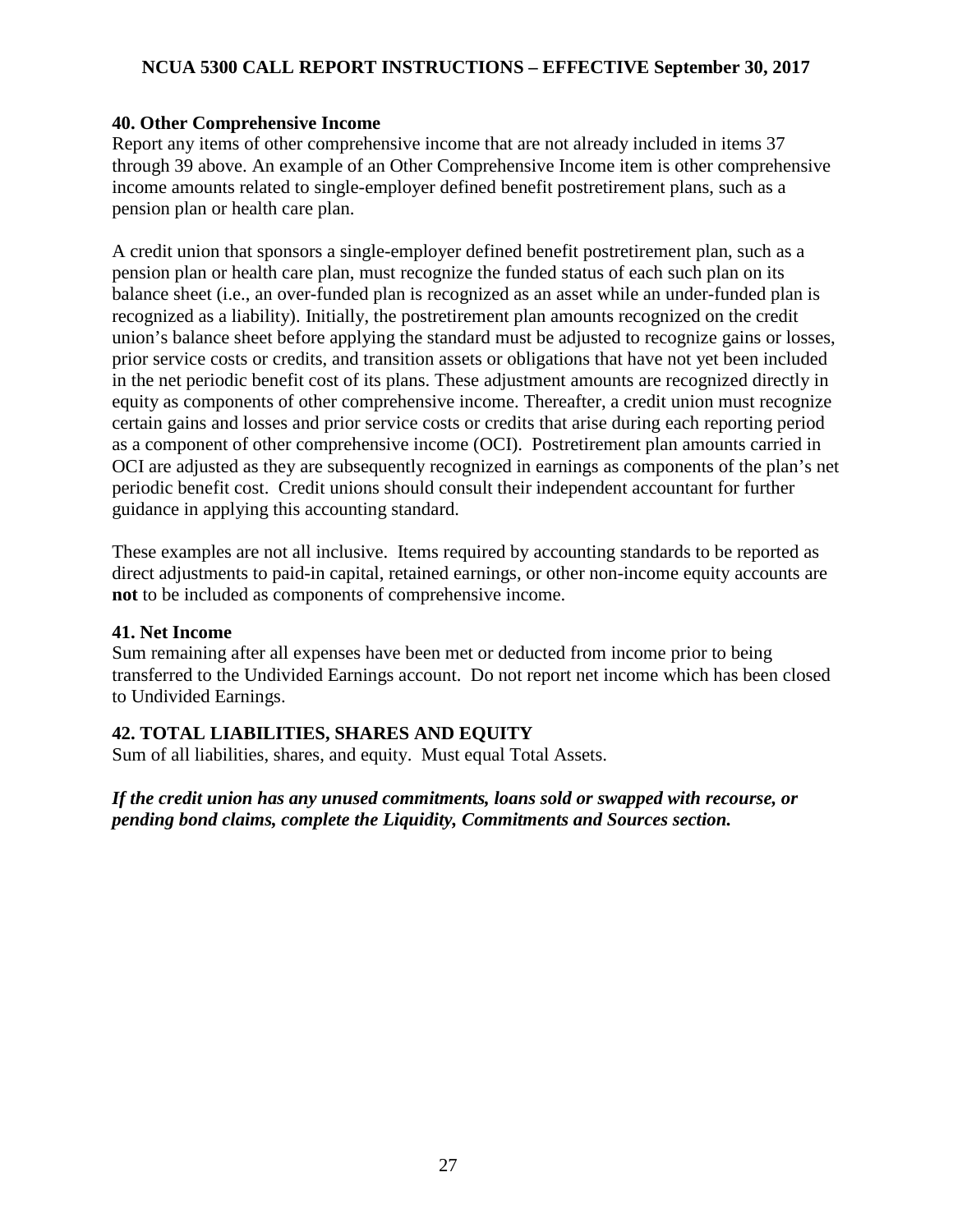#### **NCUA INSURED SAVINGS COMPUTATION (NCUA FORM 5300 - PAGE 4)**

<span id="page-27-0"></span>Eligible accounts are generally insured up to \$250,000 each. Refer to Part 745 of the NCUA Rules and Regulations for additional guidance.

#### <span id="page-27-1"></span>**A. Uninsured IRA and KEOGH Member**

Report only the amount of uninsured IRA and KEOGH shares and deposits. These accounts are insured up to \$250,000 per legally determined individual member account. Do not include Uninsured KEOGH Member Shares for Employee Benefit Plans reported on line A1 below.

#### <span id="page-27-2"></span>**A1. Uninsured KEOGH Member Shares for Employee Benefit Plans**

Report only the amount of uninsured KEOGH shares and deposits. Employee benefit plans for member shares and deposits may consist of Keogh accounts established by an employer as part of an employee benefit plan.

#### <span id="page-27-3"></span>**B. Uninsured Employee Benefit Member Shares and Deposits**

Report only the amount of uninsured Employee Benefit Member shares and deposits. Insured up to \$250,000 per legally determined individual member account. Do not include Uninsured KEOGH Member Shares for Employee Benefit Plans reported on A1 above.

#### <span id="page-27-4"></span>**C. Uninsured Member 529 Plan Deposits**

Report only the amount of uninsured member 529 Plan shares and deposits.

#### <span id="page-27-5"></span>**D. Uninsured Accounts Held by Member Government Depositors**

Report only the amount of uninsured Member Government Depositors' shares and deposits.

#### <span id="page-27-6"></span>**E. Other Uninsured Member Shares and Deposits**

Report only the amount of uninsured all other member shares and deposits not reported on lines A – D above.

# <span id="page-27-7"></span>**F. TOTAL UNINSURED MEMBER SHARES and DEPOSITS**

Must equal the sum of lines A, A1, B, C, D, and E.

#### <span id="page-27-8"></span>**G. Uninsured Nonmember Employee Benefit Member Shares and Deposits** Report only the amount of uninsured nonmember Employee Benefit Member shares and deposits.

## <span id="page-27-9"></span>**H. Uninsured Nonmember Accounts Held by Government Depositors**

Report only the amount of uninsured Nonmember Government Depositors' shares and deposits.

#### <span id="page-27-10"></span>**I. Other Uninsured Nonmember Shares and Deposits**

Report all other uninsured Nonmember Shares and Deposits not reported on lines G and H above.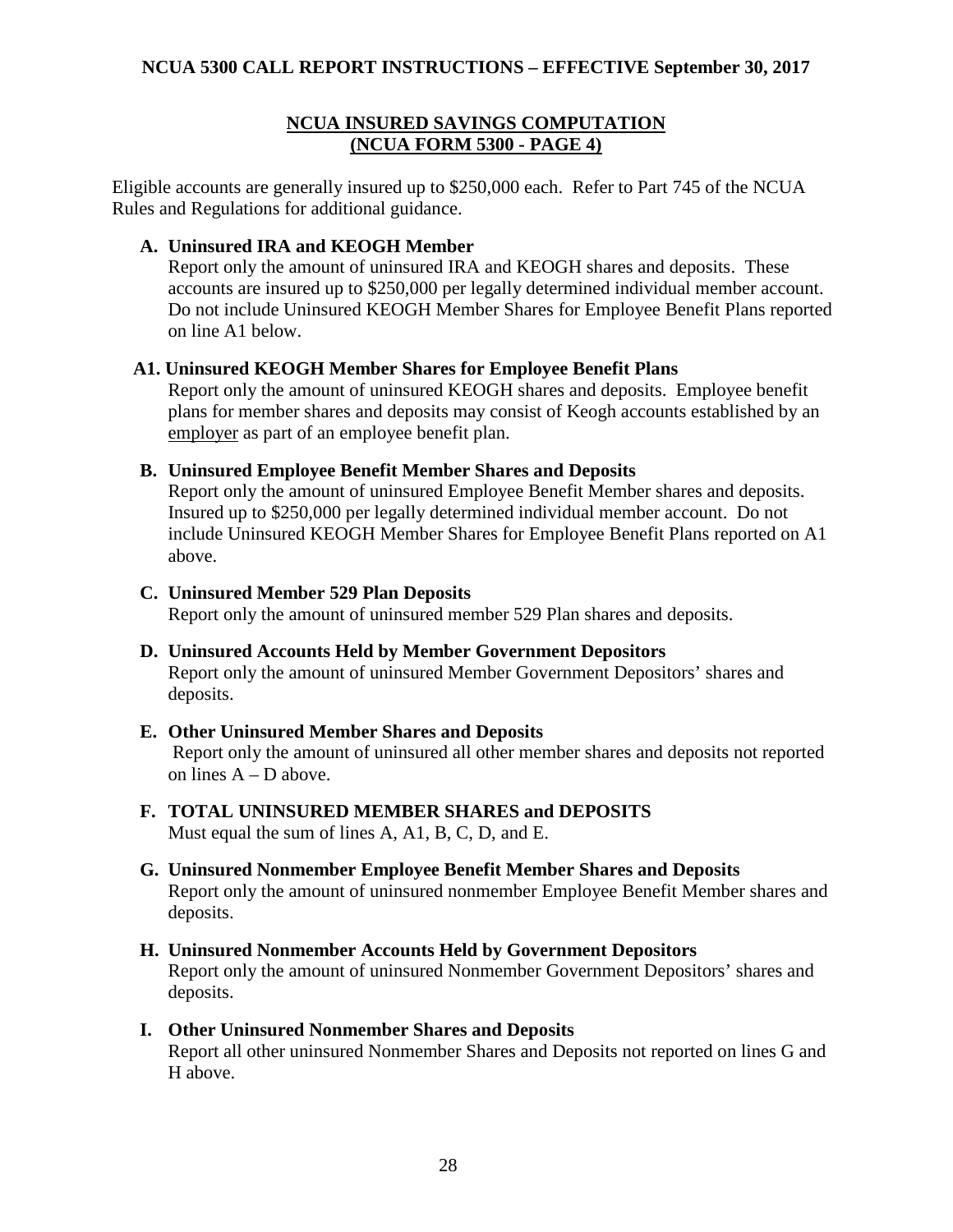## <span id="page-28-0"></span>**J. TOTAL UNINSURED NONMEMBER SHARES AND DEPOSITS**

Add items G, H, and I (Accounts 067A1, 067B1, and 067C1) together to determine the total for all uninsured nonmember shares and deposits, so NCUA can determine insured shares, an accurate operating fee, and share insurance deposit.

## <span id="page-28-1"></span>**K. TOTAL UNINSURED SHARES AND DEPOSITS**

Add items F and J together to determine the aggregate total for all uninsured shares and deposits.

#### <span id="page-28-2"></span>**L. TOTAL INSURED SHARES AND DEPOSITS**

Total Shares and Deposits, item 18, Page 3 of the Call Report, less item K. The calculation of total insured shares is the amount on which the operating fee and National Credit Union Share Insurance Fund deposit will be based.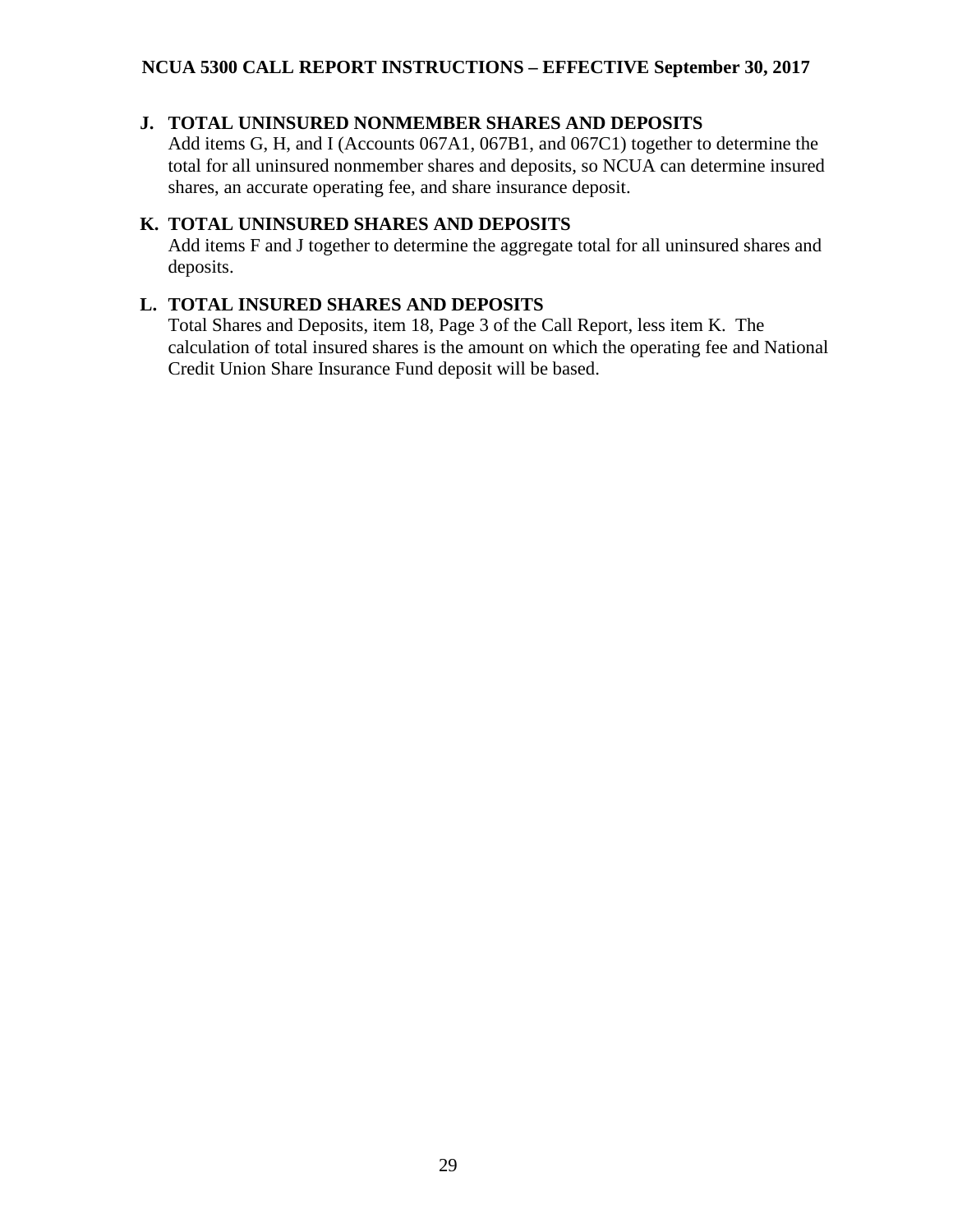#### **STATEMENT OF INCOME AND EXPENSE (NCUA FORM 5300 - PAGE 5)**

#### **USE YEAR-TO-DATE TOTALS**

#### <span id="page-29-1"></span><span id="page-29-0"></span>**INTEREST INCOME**

#### <span id="page-29-2"></span>**1. Interest on Loans**

Income earned from interest on loans and recognition of deferred loan fees and costs. Interest should not be accrued on loans 90-days or more delinquent. When a loan is in nonaccrual status, the reversal of previously accrued but uncollected interest applicable to any loan placed in nonaccrual status must be handled in accordance with GAAP. Specifically, acceptable accounting treatment includes a reversal of all previously accrued, but uncollected, interest applicable to loans placed in a nonaccrual status against appropriate income and balance sheet accounts.

#### <span id="page-29-3"></span>**2. Interest Refunded**

Loan interest income refunded to borrowers.

#### <span id="page-29-4"></span>**3. Income from Investments (Including Interest and Dividends)**

Interest and dividends earned from all investments. Include income earned on Cash on Deposit, and Cash Equivalents reported on the Statement of Financial Condition. Do not include any realized or unrealized gains/losses from trading securities, gains or losses resulting from the sale of investments , fair value gains or losses resulting from derivative activity, or unconsolidated CUSO income.

#### <span id="page-29-5"></span>**4. Trading Profits and Losses**

Report gains and losses on trading accounts both from the sale of trading securities and from unrealized holding gains and losses. Do not include gain (loss) from sale of any investments, except those that are held for trading (see line 14).

## <span id="page-29-6"></span>**5. TOTAL INTEREST INCOME (Sum of lines 1 – 4).**

#### <span id="page-29-7"></span>**INTEREST EXPENSE**

#### <span id="page-29-8"></span>**6. Dividends on Shares**

Dividend expense incurred for all classes of shares year-to-date. Federal Credit Unions see Section 701.35 of the NCUA Rules and Regulations.

#### <span id="page-29-9"></span>**7. Interest on Deposits (State Credit Union ONLY)**

Interest on all deposits year-to-date. Interest means any payment to a member or to a member's account for the use of funds in a nondividend-bearing account at a state-chartered credit union, offered pursuant to state law.

#### <span id="page-29-10"></span>**8. Interest on Borrowed Money**

Interest cost for borrowed money from all sources including certificates of indebtedness. Lowincome designated credit unions should include interest costs associated with secondary capital accounts.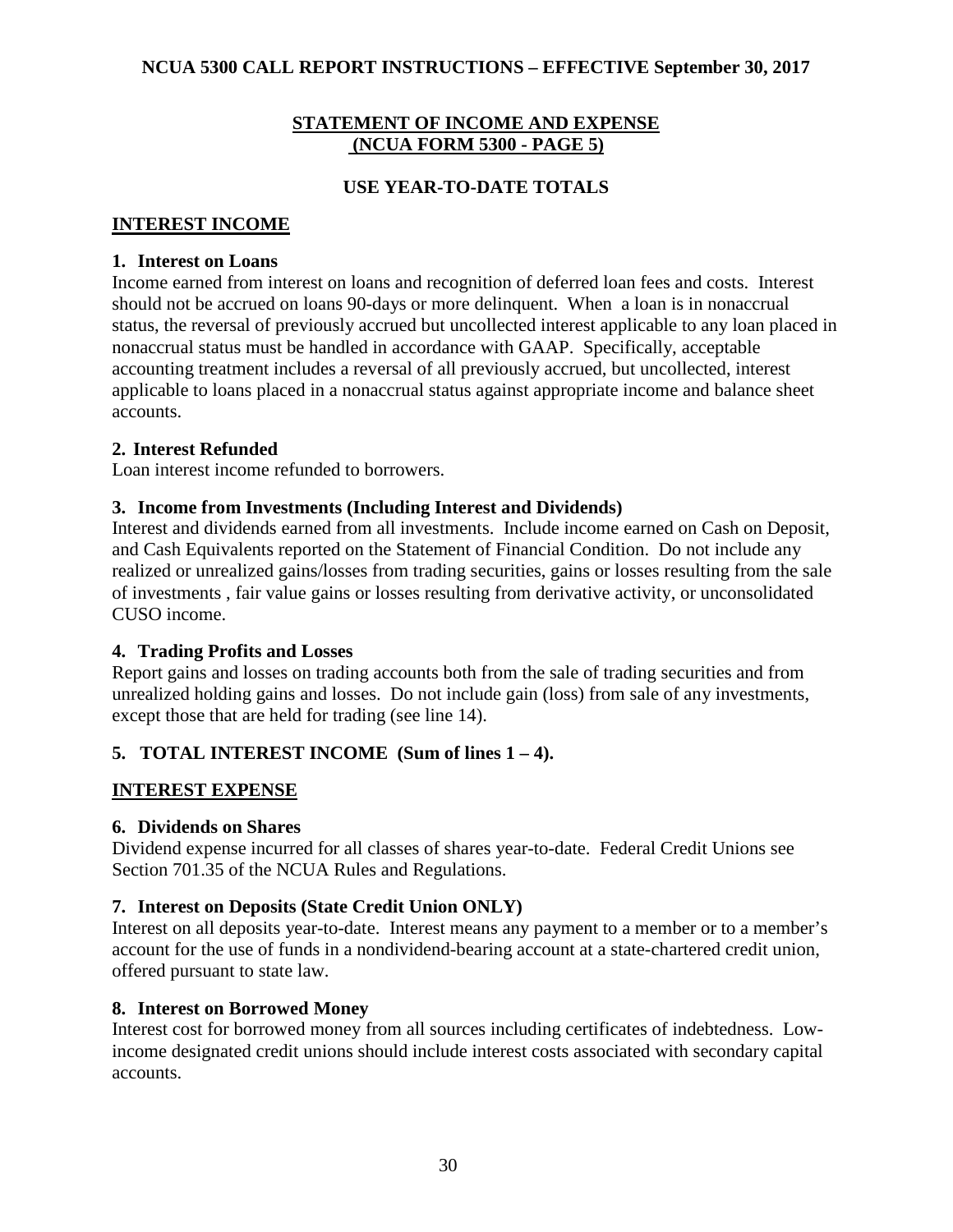# <span id="page-30-0"></span>**9. TOTAL INTEREST EXPENSE (Sum of lines 6 – 8).**

#### <span id="page-30-1"></span>**10. Provision for Loan & Lease Losses**

Expense recorded to maintain the Allowance for Loan & Lease Losses account.

## <span id="page-30-2"></span>**11. NET INTEREST INCOME AFTER PROVISION FOR LOAN & LEASE LOSSES**

Amount on line 5, less amount on line 9, less amount on line 10.

## <span id="page-30-3"></span>**NON-INTEREST INCOME**

## <span id="page-30-4"></span>**12. Fee Income**

Fees charged for services (i.e., overdraft fees, ATM fees, credit card fees, etc.). Report only the gross income. Associated expenses should be reported in the expense section.

## <span id="page-30-5"></span>**13. Other Operating Income**

Operating income other than the types designated in lines 1 - 4 and line 12. Include dividends from the NCUSIF, income or loss derived from selling real estate loans on the secondary market, interchange income, interest income earned on purchased participations not qualifying for true sales accounting under GAAP, and unconsolidated CUSO income and the adjustment to carrying value of loans used as the hedged item in a fair value hedging designation.

## <span id="page-30-6"></span>**14. Gain (Loss) on Investments**

Use this account to report the resulting gain (loss) from the sale or disposition of all investments except trading accounts (line 4). Report losses on Membership Capital/Nonperpetual Capital Accounts and Paid-in Capital/Perpetual Contributed Capital at Corporate Credit Unions on this line. In addition, use this account to report declines in fair value that are **Other-Than-Temporary-Impairments (OTTI)** for securities classified as either available for sale or held-tomaturity. However, report only the credit loss portion of the OTTI on this line. All other losses related to OTTI must be reported on the Statement of Financial Condition – Equity, under Accumulated Unrealized Gain (Losses) on Available for Sale Securities (Acct 945) or Accumulated Unrealized Losses for OTTI (Due to Other Factors) on HTM Securities (Acct 945C).

## <span id="page-30-7"></span>**a. Total Other-Than-Temporary Impairment (OTTI) Losses**

In periods in which a credit union determines that a debt security's decline in fair value below its amortized cost basis is OTTI, the credit union shall present the total decline to full fair market value as an OTTI loss in the statement of earnings. Include both the amount relating to credit losses and the amount due to other factors here for disclosure purposes only.

## <span id="page-30-8"></span>**b. Less: Portion OTTI Losses in Other Comprehensive Income**

Report the amount of year-to-date OTTI included in item 14a due to other factors. The portion of OTTI due to other factors on HTM debt securities must also be recognized in the other comprehensive income portion of Accumulated Unrealized Losses for OTTI (Due to Other Factors) on HTM Securities, Statement of Financial Condition – Equity, Acct 945C.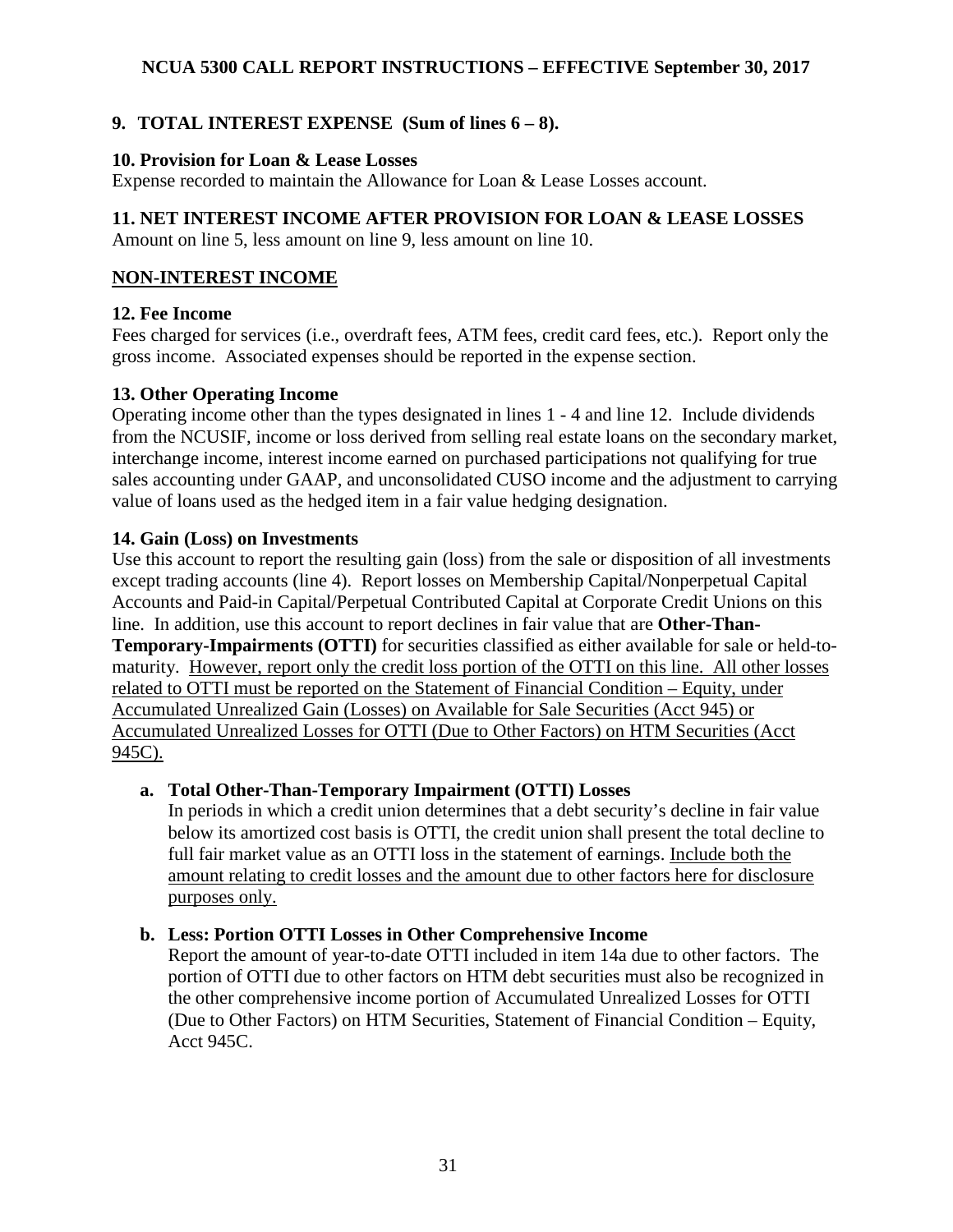- <span id="page-31-0"></span>**c. OTTI Losses Recognized in Earnings (Included in Item 14)**  Report the difference between Item 14a and 14b. This difference represents the amount of year-to-date OTTI due to credit losses. This total should also be reflected in Item 14 above.
- <span id="page-31-1"></span>**d. Gain (Loss) associated with the Hedged Item (Investments) in a Non-Trading FV Derivatives Hedge (included in Item 14)**

#### <span id="page-31-2"></span>**15. Gain (Loss) on Non-Trading Derivatives**

The gains or losses associated with derivatives activities exclusive of interest and premium amortization. Gains and losses will be the change in fair value for the period for non-designated transactions, Fair Value designated transactions and the ineffectiveness of Cashflow hedging transactions.

#### <span id="page-31-3"></span>**16. Gain (Loss) on Disposition of Fixed Assets**

Income or expense resulting from the sale or other disposition of fixed assets. Include gains or losses on the sale of foreclosed and repossessed assets on this line.

#### <span id="page-31-4"></span>**17. Gain from Bargain Purchase (Merger)**

List any applicable gain as the result of a bargain purchase of another credit union.

#### <span id="page-31-5"></span>**18. Other Non-Operating Income (Expense)**

Record all miscellaneous non-operating income or expense items. Credit Unions should include such items as gifts, donations received, and contribution income, such as grants.

## <span id="page-31-6"></span>**19. TOTAL NON-INTEREST INCOME (Sum of lines 12 – 18).**

## <span id="page-31-7"></span>**NON-INTEREST EXPENSE**

#### <span id="page-31-8"></span>**20. Total Employee Compensation and Benefits**

Salaries, reimbursement to sponsor when credit union employees are on the sponsor's payroll, benefits, pension plan costs, and employer's taxes.

## <span id="page-31-9"></span>**21. Travel and Conference Expense**

Authorized expenses incurred by officers, directors, and employees for travel, attendance at conferences, and other meetings.

## <span id="page-31-10"></span>**22. Office Occupancy Expense**

Expenses related to occupying an office including office rent, utilities (gas, electric, etc.), building depreciation, real estate taxes, building maintenance, and amortization of leasehold improvements.

## <span id="page-31-11"></span>**23. Office Operations Expense**

Expenses related to the operation of an office including communications, stationery and supplies, liability insurance, bond insurance, furniture and equipment rental and/or maintenance and depreciation, bank charges, in-house electronic data processing (EDP) cost, etc.

## <span id="page-31-12"></span>**24. Educational and Promotional Expense**

Advertising, publicity, and promotions.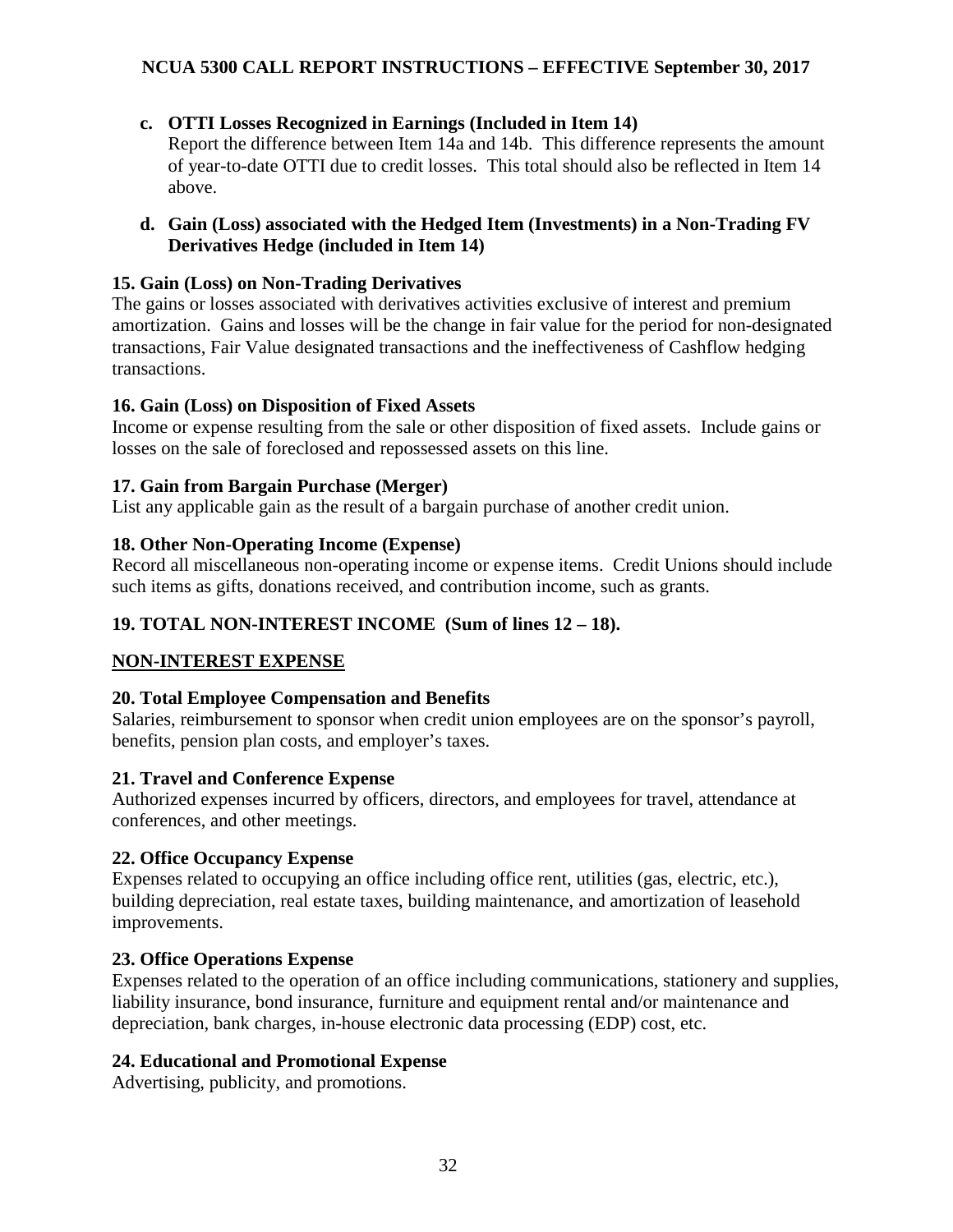#### <span id="page-32-0"></span>**25. Loan Servicing Expense**

Collection expenses, recording fees, credit reports, credit card program expenses, loan servicing fees.

#### <span id="page-32-1"></span>**26. Professional and Outside Services**

Legal fees, audit fees, accounting services, consulting fees, and outside EDP servicing.

#### <span id="page-32-2"></span>**27. Member Insurance**

- 27a. Report premium assessments associated with the National Credit Union Share Insurance Fund (NCUSIF).
- 27b. Report NCUA Board assessment expenses to fund the Temporary Corporate Credit Union Stabilization (TCCUS).
- The TCCUS is designed to minimize the annual expenses for natural-person credit unions and to repay the United States Treasury over multiple years for borrowings necessary to stabilize the corporate credit union system.
- 27c. Report life savings, borrower's protection, share insurance, and other member insurance.
- 27d. Total Member Insurance

#### <span id="page-32-3"></span>**28. Operating Fees**

Annual operating/supervision fee assessed by NCUA or the State Supervisory Authority.

#### <span id="page-32-4"></span>**29. Miscellaneous Operating Expenses**

Expenses not covered by lines 20 - 28, including cash over and short, annual meeting expenses, association dues, adjustments to maintain held for sale foreclosed and repossessed assets at fair value, etc.

#### <span id="page-32-5"></span>**30. TOTAL NON-INTEREST EXPENSE (Sum of lines 20 – 29).**

#### <span id="page-32-6"></span>**31. NET INCOME (LOSS)**

Net Interest Income after Provision for Loan and Lease Losses (line 11) plus Non-Interest Income (line 19) less Total Non-Interest Expense (line 30).

#### <span id="page-32-7"></span>**RESERVE TRANSFERS**

#### <span id="page-32-8"></span>**32. Transfer to Regular Reserves**

Income earned year-to-date which was transferred to the Regular Reserves account.

#### <span id="page-32-9"></span>**OTHER CALCULATIONS**

#### <span id="page-32-10"></span>**33. NET INCOME (LOSS) EXCLUDING NCUSIF PREMIUMS AND TEMPORARY CORPORATE CU STABILIZATION FUND ASSESSMENT REPORTED ON LINES 26a & 26b**

Net Income (Loss) (line 31) plus NCUSIF Premium Expense (line 27a) plus Temporary Corporate CU Stabilization Fund Assessment (line 27b)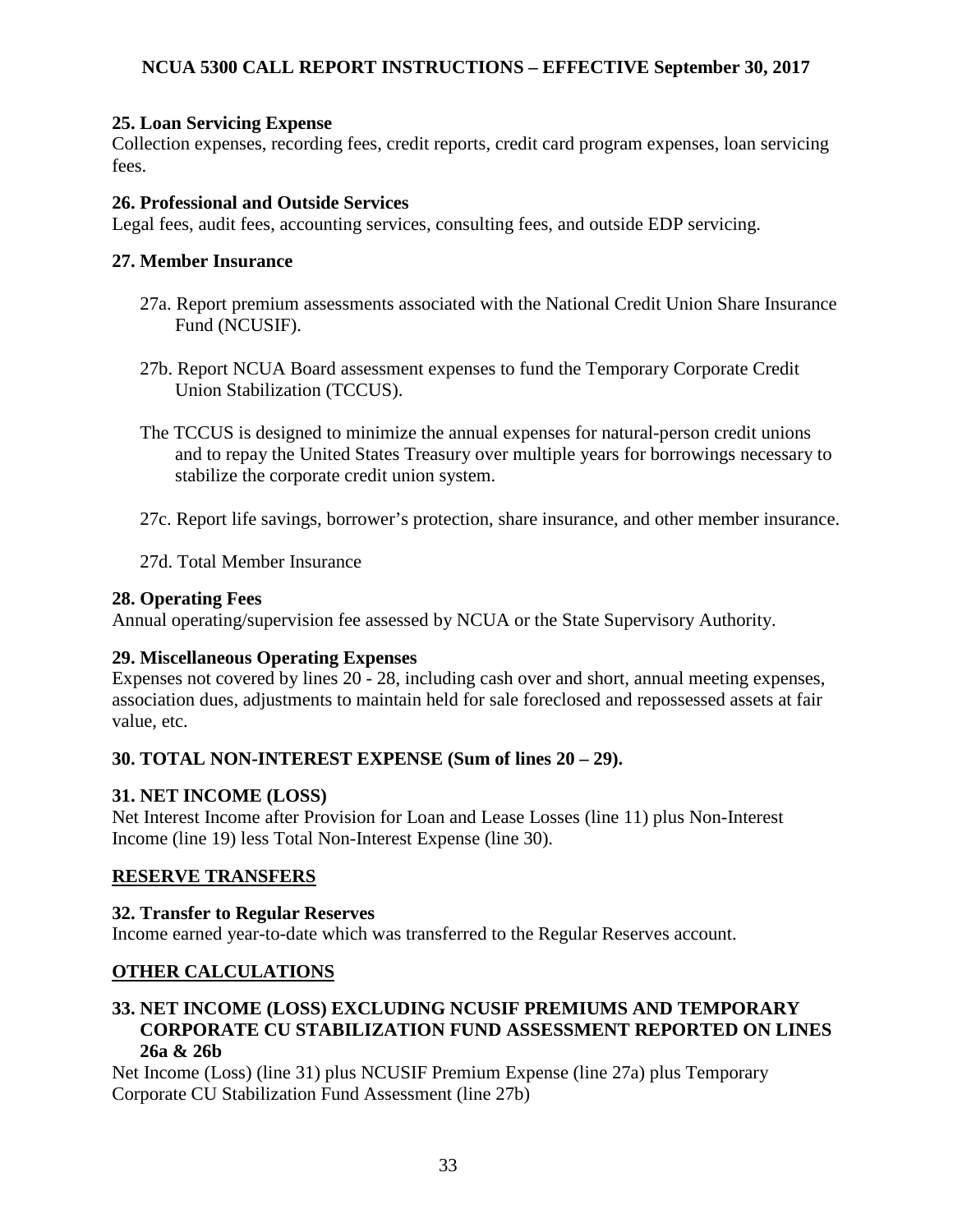## **LOAN AND LEASE INFORMATION (NCUA FORM 5300 - PAGE 6)**

## <span id="page-33-1"></span><span id="page-33-0"></span>**LOANS & LEASES**

- **Collateral Codes.** Report loans by collateral code. For example, if a new or used vehicle is secured by real estate (e.g., home equity loan), include it with real estate loans. Report the portion of any loan participation or purchase that remains on the credit union's balance sheet according to the applicable collateral code.
- **Interest Rates.** Report loan interest rates being offered as of the reporting period for each loan category. Report the actual rate (i.e.,  $6.5\% = 6.5$ ). If more than one rate applies, report the most common rate in each category.
- **For each loan category, report only those loans which have an outstanding balance.**  Loans reported should be shown net of loan origination fees (costs) which shall be recognized over the life of the related loan as an adjustment of yield. Loan fees, certain direct loan origination costs, and purchase premiums and discounts on loans shall be recognized as an adjustment of yield, generally by the interest method, based on the contractual terms of the loan.
- Loans as hedged items. If loans are part of a hedge accounting designation, the carrying value of the respective loans should be adjusted in accordance with ASC 815 in accordance with GAAP.
- **Participation Loans.** Report the number of individual loans in each pool—not the number of pools. Exclude purchased participations not qualifying for true sales accounting under GAAP (e.g., participations purchased with substantial recourse), as these loans will still be reflected on the seller's balance sheet. The purchasing credit union should report participations not qualifying for true sales accounting as Other Assets
- **Commercial Loans.** Loans that would be considered commercial loans except for the loan amounts to associated borrowers being under \$50,000 should be reported as a consumer loan by definition and reported according to the underlying collateral.

## <span id="page-33-2"></span>**1. Unsecured Credit Card Loans**

Include the rate, number, and dollar amount of outstanding credit card loans. Unused loan commitments must also be reported in the Off-Balance Sheet Commitments section of the Liquidity, Commitments and Sources page.

## <span id="page-33-3"></span>**2. Payday Alternative Loans (PAL loans) (FCUs Only)**

NCUA Rules and Regulations §701.21(c)(7)(iii) permits Federal Credit Unions to grant PAL loans. Federal Credit Unions will include the rate, number, and dollar amount of all loans granted under this program. Do not include these loans with All Other Unsecured Loans/Lines of Credit. State-Chartered credit unions will report similar loans with All Other Unsecured Loans/Lines of Credit. NCUA amended its general lending rule to enable FCUs to offer short-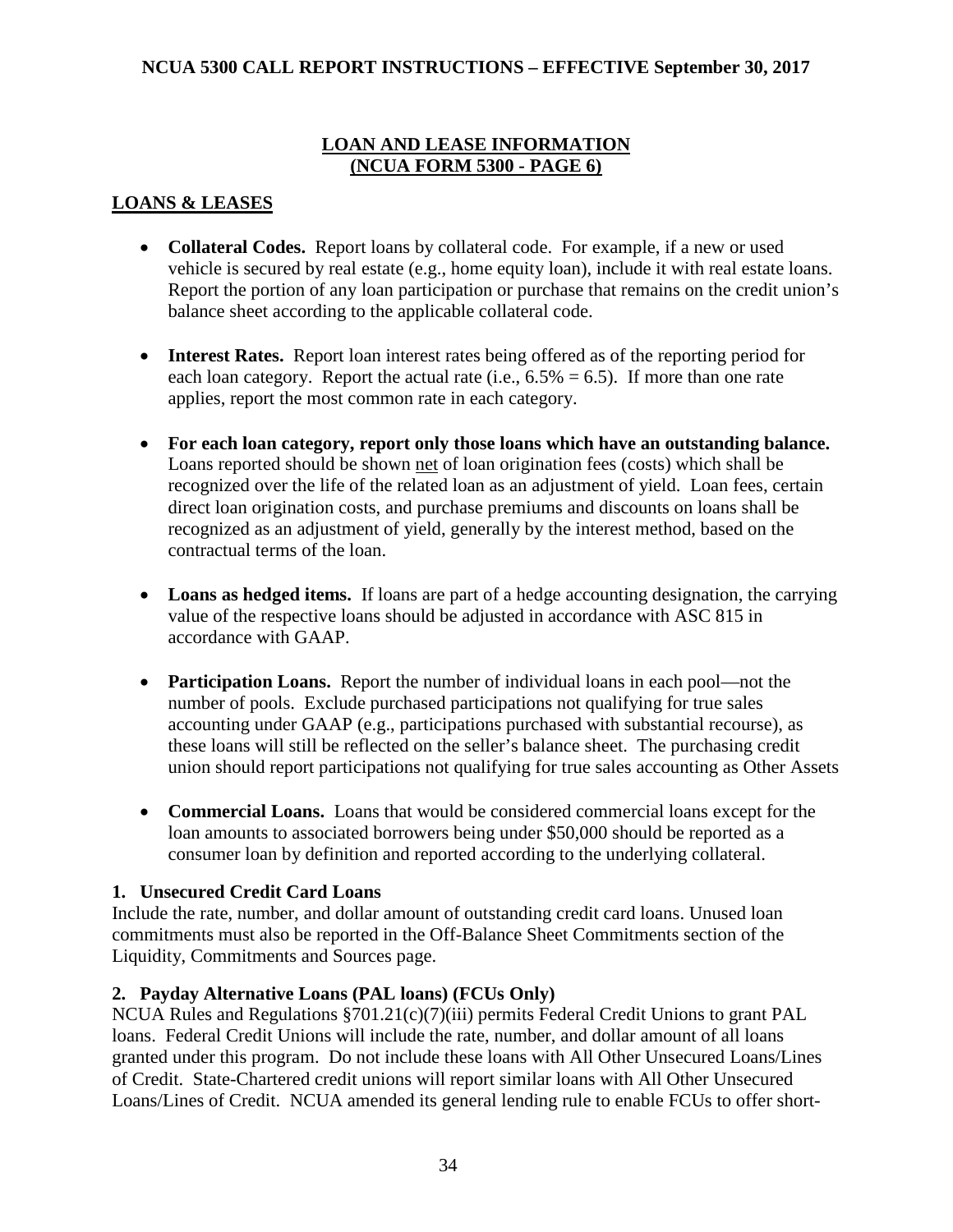term, small amount loans as a viable alternative to predatory payday loans. This amendment permits FCUs to charge a higher interest rate for a PAL loan than is permitted under the general lending rule, but imposes limitations on the permissible term, amount, and fees associated with PAL loans. According to NCUA Rules and Regulations §701.21(c)(7)(iii), a Payday Alternative Loan (PAL loan) is defined as a closed-end loan with the following conditions:

- 1. The principal of the loan is not less than \$200 or more than \$1000;
- 2. The loan has a minimum maturity term of one month and a maximum maturity term of six months;
- 3. The Federal credit union does not make more than three PAL loans in any rolling sixmonth period to any one borrower and makes no more than one payday alternative loan at a time to a borrower;
- 4. The Federal credit union must not roll-over any PAL loan. The prohibition against rollovers does not apply to an extension of the loan term within the maximum loan terms in paragraph  $(c)(7)(iii)(3)$  provided the Federal credit union does not charge any additional fees or extend any new credit.
- 5. The Federal credit union fully amortizes the loan;
- 6. The Federal credit union sets a minimum length of membership requirement of at least one month;
- 7. The Federal credit union charges an application fee to all members applying for a new loan that reflects the actual costs associated with processing the application, but in no case may the application fee exceed \$20; and
- 8. The Federal credit union includes, in its written lending policies, a limit on the aggregate dollar amount of loans made under this section of a maximum of 20% of net worth and implements appropriate underwriting guidelines to minimize risk; for example, requiring a borrower to verify employment by producing at least two recent pay stubs.

## <span id="page-34-0"></span>**3. Non-Federally Guaranteed Student Loans**

Include the rate, number, and dollar amount of non-federally guaranteed, or private, student loans. Report guaranteed student loans such as Stafford, Perkins, PLUS, and Consolidation loans, granted prior to July 1, 2010, as All Other Secured Non-Real Estate Loans/Lines of credit. Unused loan commitments must also be reported in the Off-Balance Sheet Commitments section of the Liquidity, Commitments and Sources page. Also include government guaranteed student loans on the line labeled Government Guaranteed Non-Commercial Loans.

## <span id="page-34-1"></span>**4. All Other Unsecured Loans/Lines of Credit (other than credit cards)**

Include the rate, number, and dollar amount of outstanding unsecured loans and lines of credit, other than credit card loans which are not defined as commercial loans. Typically, this would include signature loans. Also, report overdrawn share accounts of all types other than commercial here, regardless of the existence of an overdraft protection program for share draft accounts. Unused loan commitments must also be reported in the Off-Balance Sheet Commitments section of the Liquidity, Commitments and Sources page.

#### <span id="page-34-2"></span>**5. New Vehicle Loans**

Include the rate, number, and dollar amount of new vehicle loans, where a new vehicle is pledged as security and manufactured for household use per NCUA Rules and Regulations §723.2. Loans secured by ATVs, RVs, and boats should not be reported on this line, but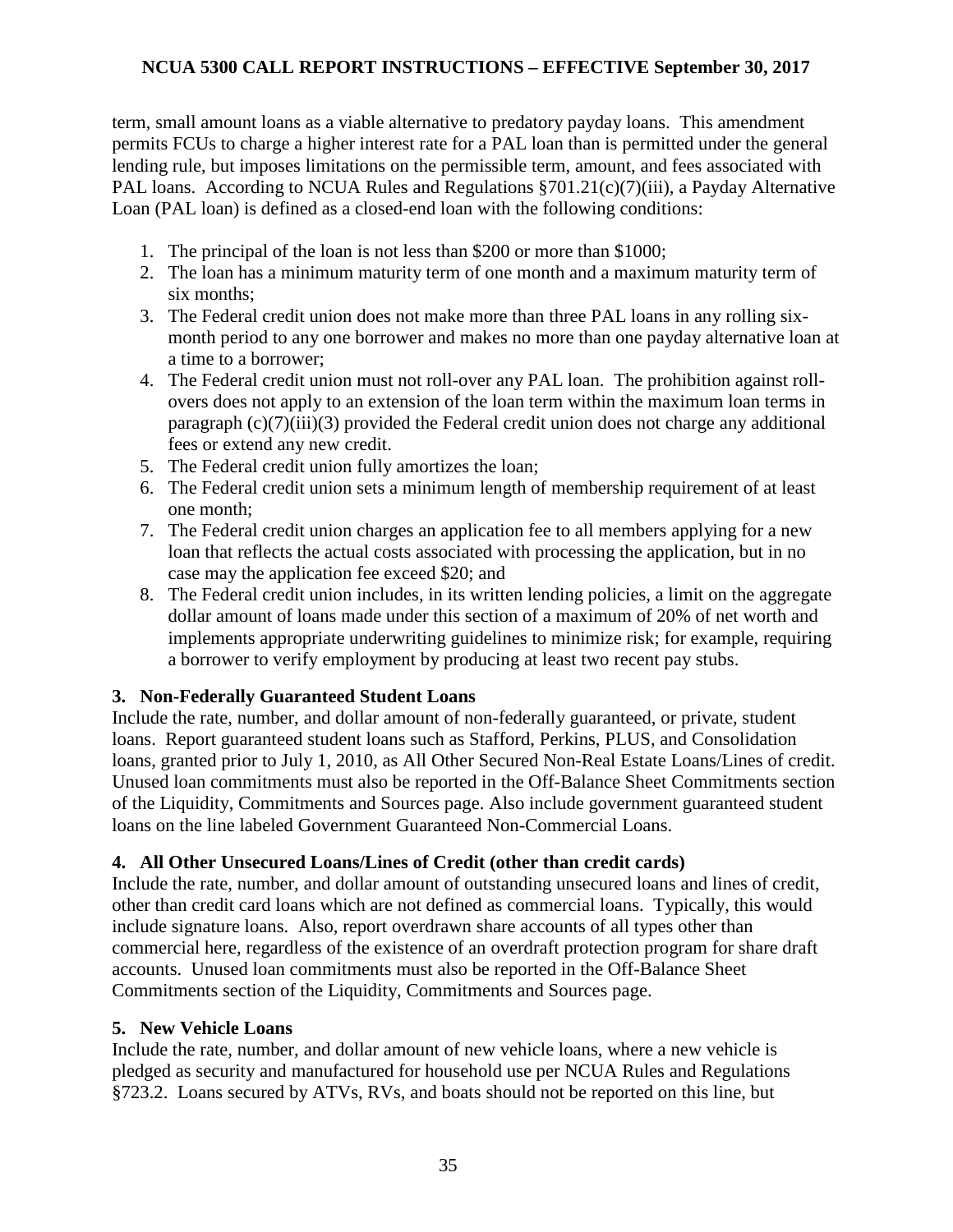included in the All Other Secured Non-real Estate Loans/Lines of Credit line of the Loans & Leases section of the call report.

#### <span id="page-35-0"></span>**6. Used Vehicle Loans**

Include the rate, number, and dollar amount of used vehicle loans, where a used vehicle is pledged as security and manufactured for household use per NCUA Rules and Regulations §723.2. Loans secured by ATVs, RVs, and boats should not be reported on this line, but included in the All Other Secured Non-real Estate Loans/Lines of Credit line of the Loans & Leases section of the call report.

#### <span id="page-35-1"></span>**7. Leases Receivable**

Include the rate, number, and dollar amount of outstanding direct financing leases as defined by GAAP (credit union is lessor). Credit unions that lease personal property such as vehicles to members make direct financing leases.

These instructions do not differentiate between direct or indirect leases in the language NCUA commonly uses. The term "direct" in the case of this instruction is actually referring to the definition of "direct lease" under GAAP. The definition of "direct" in this meaning is "where the cost and fair value are the same". The differentiation is between lease types known as: sales, leveraged, and direct. Therefore as the line item does not differentiate actually between direct and indirect in the meaning commonly used among credit unions this line item should be treated the same as all other items on this page which do not differentiate the channel by which they were obtained. Just like new or used auto loan lines the indirect and direct loans are included. Types of leases other than direct lease are rare in credit unions.

## <span id="page-35-2"></span>**8. All other Secured Non-Real Estate Loans/Lines of Credit**

Include the rate, number, and dollar amount of all secured consumer loans secured by anything other than real estate and not reported elsewhere on the Loans & Leases section of the call report. This may include the following:

- fully share-secured loans;
- loans secured by ATVs, RVs, and boats;
- loans financing the disposal of non-real estate credit union property to nonmembers; and,
- secured commercial purpose loans which do not meet the definition of commercial loan per NCUA Rules and Regulations §723.2 and are not secured by real estate. The common reason a commercial purpose loan would not qualify as a commercial loan is because the loans outstanding to associated borrowers are less than \$50,000.

Unused loan commitments must also be reported in the Off-Balance Sheet Commitments section of the Liquidity, Commitments and Sources page.

# <span id="page-35-3"></span>**9. Total loans/lines of credit secured by 1st lien 1-4 family residential properties.**

Include the rate, number, and dollar amount of member and non-member loans secured by a lien in first position on 1-4 family residential property. Residential property means a house, condominium unit, cooperative unit, manufactured home, or the construction thereof, and unimproved land zoned for one-to-four family residential use. Residential property excludes boats or motor homes, even if used as a primary residence, or timeshare. Unused loan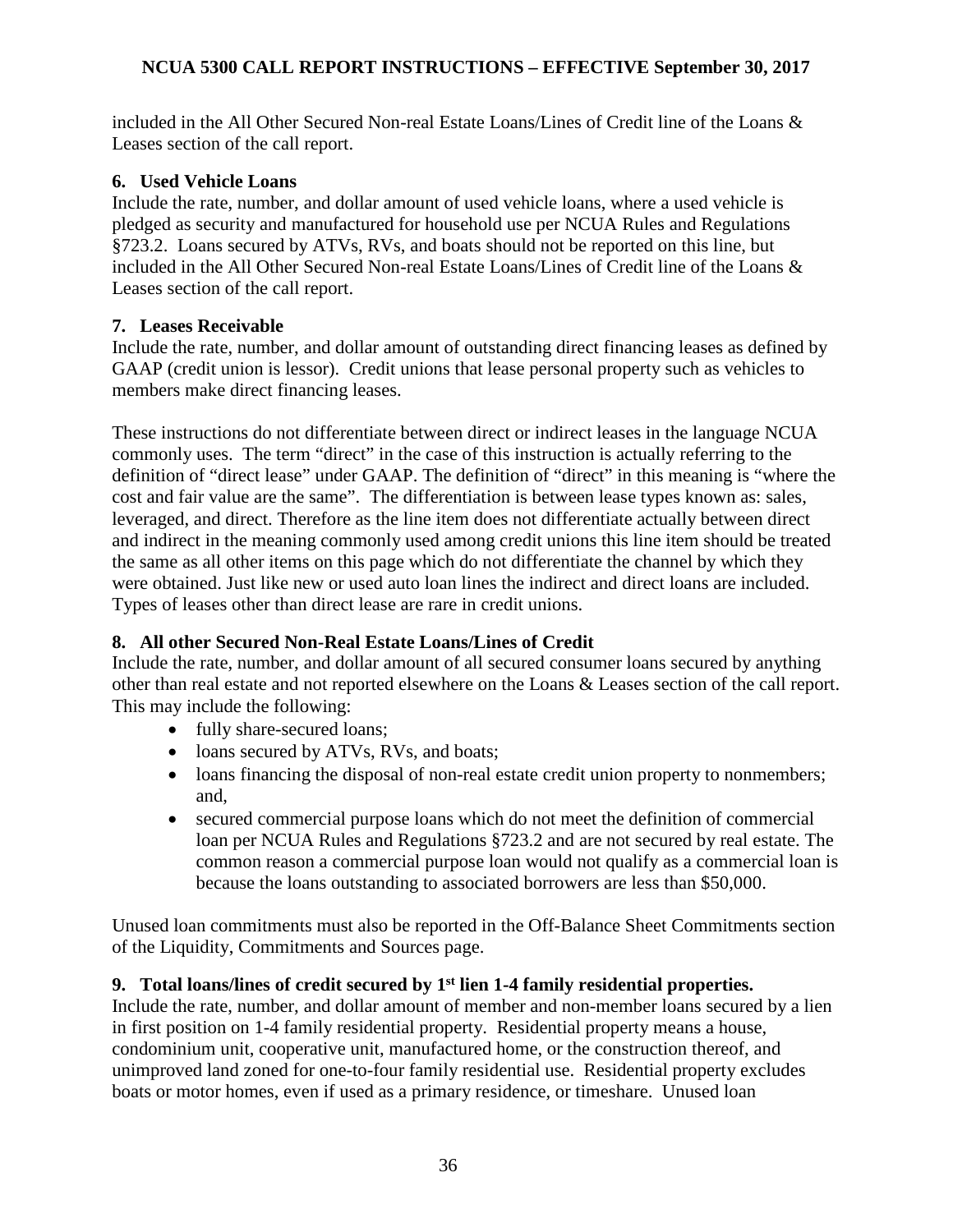commitments must also be reported in the Off-Balance Sheet Commitments section of the Liquidity, Commitments and Sources page.

#### **10. Total loans/lines of credit secured by junior lien 1-4 family residential properties.**

Include the rate, number, and dollar amount of member and non-member loans secured by a lien in junior position on 1-4 family residential property. Residential property means a house, condominium unit, cooperative unit, manufactured home, or the construction thereof, and unimproved land zoned for one-to-four family residential use. Residential property excludes boats or motor homes, even if used as a primary residence, or timeshare. Unused loan commitments must also be reported in the Off-Balance Sheet Commitments section of the Liquidity, Commitments and Sources page.

# **11. All Other Real Estate Loans/Lines of Credit**

Include the rate, number, and dollar amount of member and non-member loans secured by a lien on any real estate regardless of lien position not reported elsewhere on this page.

# **12. Commercial Loans/Lines of Credit Real Estate Secured**

Include the rate, number, and dollar amount of all commercial loans defined in §723.2 and secured by real estate. Commercial loan means any loan, line of credit, or letter of credit and any interest a credit union obtains in such loans made by another lender, to individuals, sole proprietorships, partnerships, corporations, or other business enterprises for commercial, industrial, agricultural, or professional purposes, but not for personal expenditure purposes. Unused loan commitments must also be reported in the Off-Balance Sheet Commitments section of the Liquidity, Commitments and Sources page.

Excluded from this definition per §723.2 are loans:

- made by a corporate credit union;
- made by a federally insured credit union to another federally insured credit union; (Reported on the Statement of Financial Condition as an investment)
- made by a federally insured credit union to a credit union service organization; (Reported on Schedule C Credit Union Service Organization Information)
- secured by a 1 4 family residential property whether or not it is the borrower's primary residence; (Reported elsewhere on the Loans & Leases schedule as secured by 1-4 family residential properties.)
- fully secured by shares in the credit union making the extension of credit or deposits in other financial institutions; (Reported as All Other Secured Non-Real Estate Loans/Lines of Credit on the Loans & Leases schedule)
- secured by a vehicle manufactured for household use; (Reported as new or used vehicle loans on the Loans & Leases schedule)
- that would otherwise meet the definition of commercial loan and which, when the aggregate outstanding balances plus unfunded commitments less any portion secured by shares in the credit union to a borrower or an associated borrower, are equal to less than \$50,000. In this case the loan should be reported on the Loan & Lease schedule according to the underlying collateral.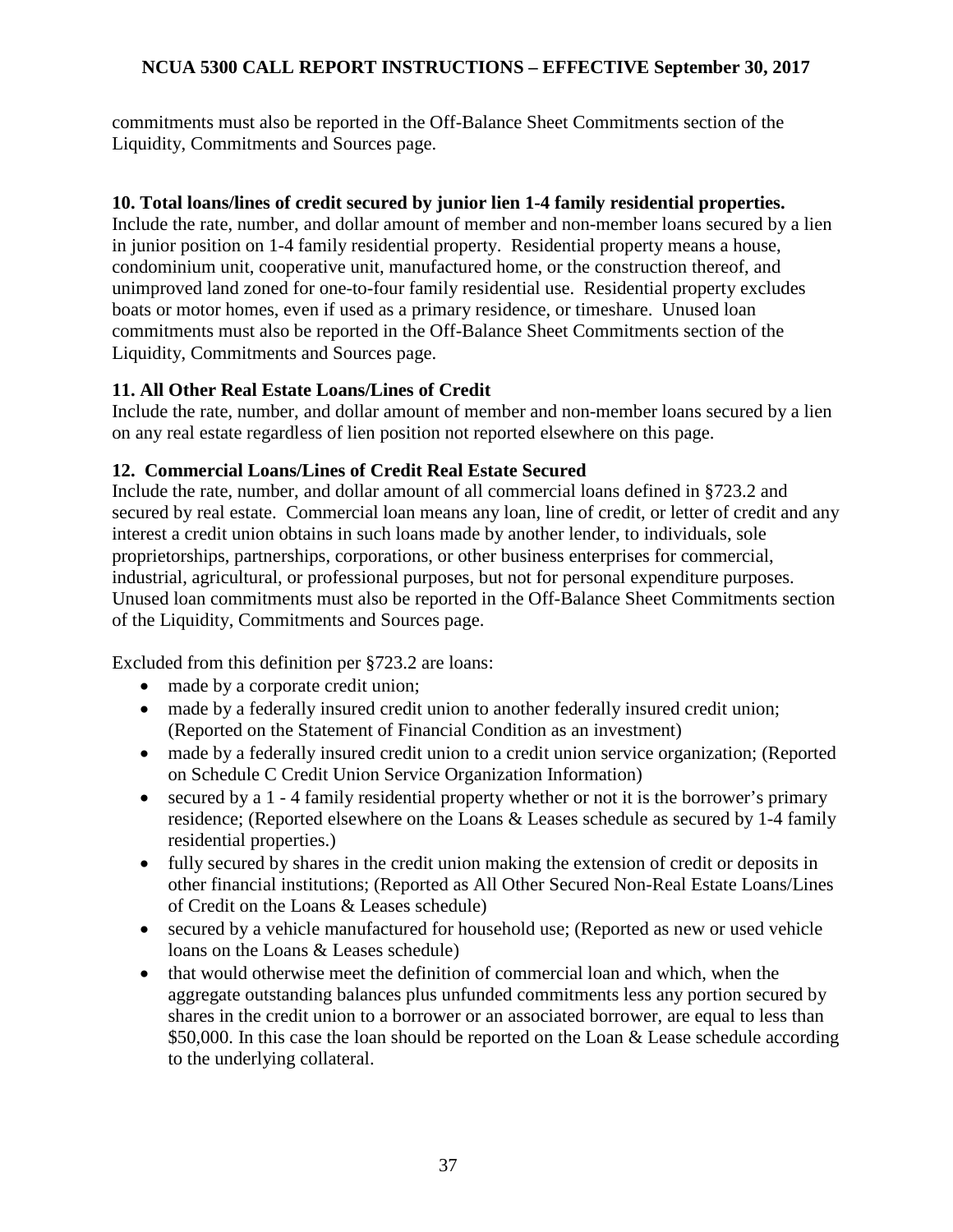# **13. Commercial Loans/Lines of Credit Not Real Estate Secured**

Include the rate, number, and dollar amount of all commercial loans defined in §723.2 and not secured by real estate. Commercial loan means any loan, line of credit, or letter of credit and any interest a credit union obtains in such loans made by another lender, to individuals, sole proprietorships, partnerships, corporations, or other business enterprises for commercial, industrial, agricultural, or professional purposes, but not for personal expenditure purposes. Unused loan commitments must be reported in the Off- Balance Sheet Commitments section.

Excluded from this definition per §723.2 are loans:

- made by a corporate credit union;
- made by a federally insured credit union to another federally insured credit union; (Reported on the Statement of Financial Condition as an investment)
- made by a federally insured credit union to a credit union service organization; (Reported on Schedule C Credit Union Service Organization Information)
- secured by a 1 4 family residential property whether or not it is the borrower's primary residence; (Reported elsewhere on the Loans & Leases schedule as secured by 1-4 family residential properties.)
- fully secured by shares in the credit union making the extension of credit or deposits in other financial institutions; (Reported as All Other Secured Non-Real Estate Loans/Lines of Credit on the Loans & Leases schedule)
- secured by a vehicle manufactured for household use; (Reported as new or used vehicle loans on the Loans & Leases schedule)
- that would otherwise meet the definition of commercial loan and which, when the aggregate outstanding balances plus unfunded commitments less any portion secured by shares in the credit union to a borrower or an associated borrower, are equal to less than \$50,000. In this case the loan should be reported on the Loan & Lease schedule according to the underlying collateral.

# **14. TOTAL LOANS & LEASES (Sum of items 1-13 must equal total loans and leases)**

# **15. Loans Granted Year-to-Date**

Report the number and dollar amount of loans granted year-to-date. Include all loans of all types granted including real estate loans sold on the secondary market. For the number of loans, count each line of credit as a single loan granted if one or more advances were made on that line yearto-date, even if it is an existing line of credit approved in a previous year. For all other loans, report each new loan or refinanced loan as a loan granted. The dollar amount should include all new advances on lines of credit and all balances which were refinanced. Report the number and the portion (amount) of Participation Loans participated in or retained by the credit union.

# **15a. Payday Alternative Loans (PAL loans) granted year-to-date (FCU Only)**

See the PAL loans definition in the Loans & Leases section.

# **16. Non-Federally Guaranteed Student Loans in Deferred Status**

Report the number and dollar amount of non-federally guaranteed student loans in deferred status. Deferment is a period during which payment of the principal and, at times interest of a student loan is temporarily delayed.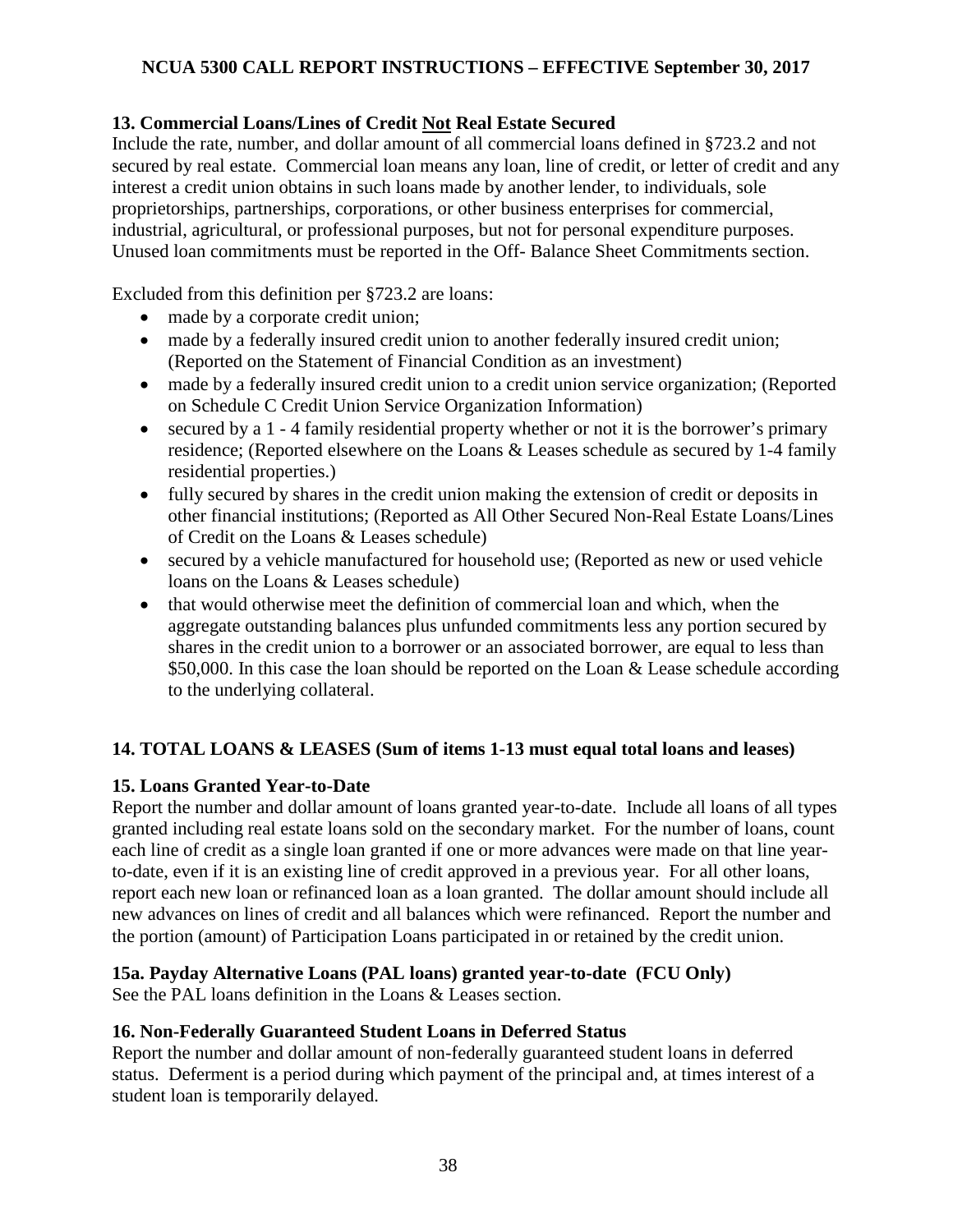# **17. Loans Outstanding to Credit Union Officials and Senior Executive Staff**

Report the number and dollar amount of loans to credit union officials, including the board of directors, committee members, and senior executive staff (credit union's chief executive officer typically titled as President or Treasurer/Manager; any Assistant Chief Executive Officer, e.g., any Assistant President, Vice-President, or Assistant Treasurer/Manager; and the Chief Financial Officer). The dollar amount should be the total outstanding loan balances as of the current report date and already reported according to underlying collateral in the Loans & Leases section of the call report.

# **18. Government Guaranteed Non-Commercial Loans**

Report the number, total outstanding balance including the guaranteed portion, and only the guaranteed portion of every government guaranteed loan that does not meet the definition of a commercial loan. Any loan reported on this line should have already been reported elsewhere in the Loans & Leases section of the call report, lines 1 - 11.

# **19. Government Guaranteed Commercial Loans**

Report the total number and total outstanding balance (including the guaranteed portion) of any loan granted (originated) under a Small Business Administration (SBA) loan program in item "a" and all other government guaranteed program loans in item "b". Any loan reported on this line should have already been reported elsewhere in the Loans & Leases section of the call report, lines 12 - 13. Government guarantee means a guarantee provided by the U.S. Government, FDIC, NCUA or other U.S. Government agency, or a public sector entity. Public sector entity means, a state, local authority, or other governmental subdivision of the United States below the sovereign level.

Include in this section any loan granted in conjunction with the SBA or similar agency even if the agency does not provide a guarantee but provides a favorable junior lien such as the SBA 504 program without which the financial institution is unlikely to provide financing (for a loan of this type the guaranteed portion should be reported as \$0).

Include SBA 7(a) Guaranteed Interest Certificates but do not include or SBA 7(a) Guaranteed Loan Pool Certificates or similarly structured products with guaranteed payment in this line item.

- Report the unconditionally US government guaranteed (for example SBA 7(a) Guaranteed Interest Certificate), USDA Business and Industry and FSA Farm Ownership & Operating participation loans or similar purchased in the secondary market as commercial loans on the Loans & Leases schedule of the call report and in this line.
- Report SBA 7(a) Loan Pool Certificate securities and similar products from other agencies as Agency/GSE Debt Instruments (not backed by mortgages) in the Investment subsection of the Statement of Financial Condition and as Agency/GSE Debt Instruments (not backed by mortgages) in Schedule B Investments, Supplemental Information schedule.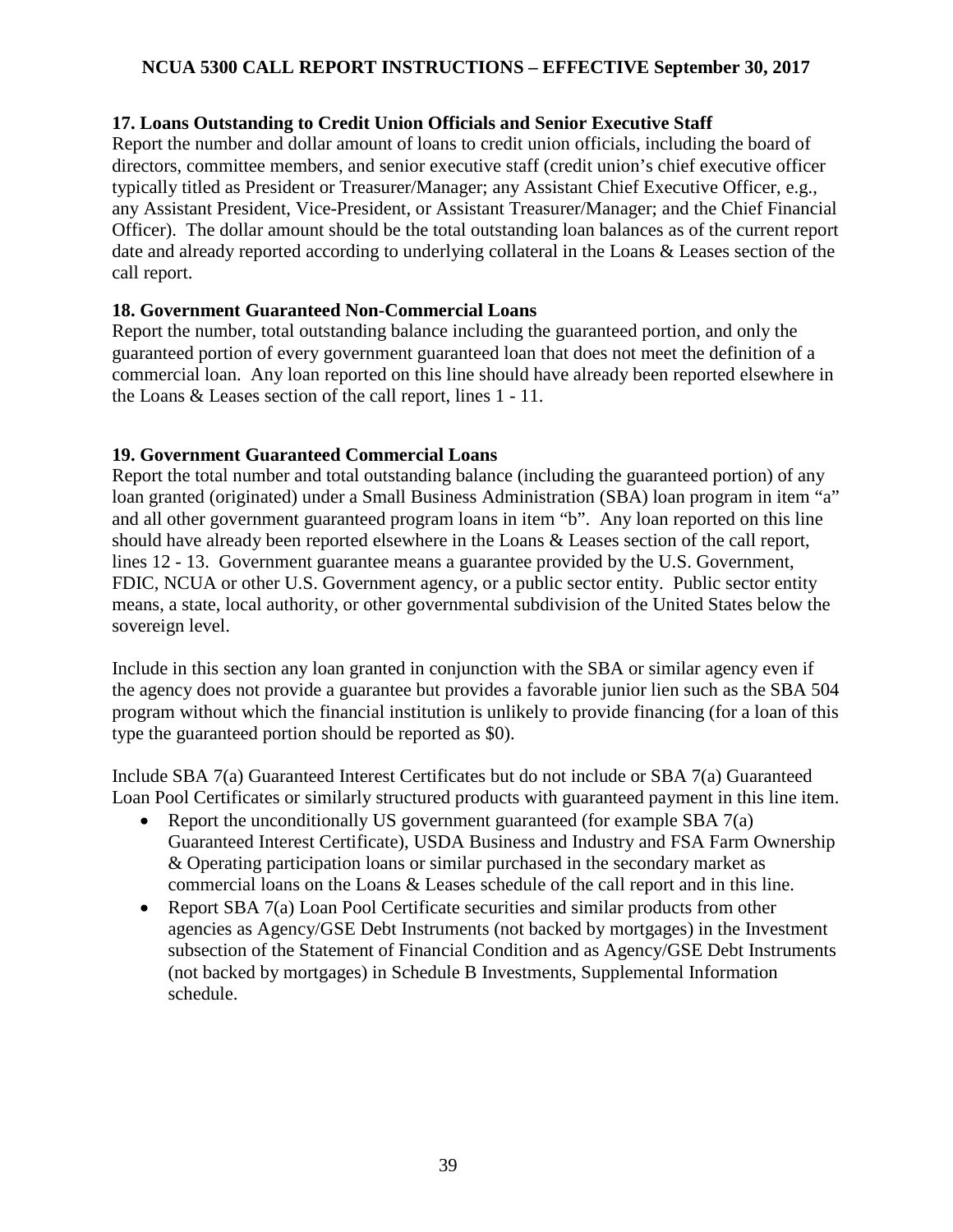# **MISCELLANEOUS INFORMATION (NCUA FORM 5300 - PAGE 7)**

# **1. Deposit Insurance Other than NCUSIF**

If your credit union has share and/or deposit insurance coverage in addition or in lieu of the coverage provided by the National Credit Union Share Insurance Fund, answer this question "yes." If yes, provide: a) the name of the insuring company and b) the total dollar amount of shares and/or deposits insured by this company.

- **DO NOT include Life Saving and Borrowers' Protection Insurance.**
- **DO NOT include Surety Bond Coverage.**

# **2. Number of Current Members**

Report the number of credit union members. Report the actual number of members, not the number of accounts.

# **3. Number of Potential Members**

Report the number of potential credit union members. Include current members in this estimate. The estimate of potential members must be reasonable and supportable. For example, if the credit union has a community (geographic-based) charter, use the most recent Census statistics for the area. If the credit union has an employment-based membership, use the most recent total employment figures for the company(s) and an estimate of the number of family members.

#### **4. Number of Credit Union Employees**

Report the number of employees as of the date of the call report.

- **1. Full-Time Employees.** Report the number of employees who work 26 hours or more per week.
- **2. Part-Time Employees.** Report the number of employees who work 25 hours or less per week

# **5. Aggregate Capital and Operating Lease Payments on Fixed Assets**

The credit union should report the total remaining dollar amount of its obligation to lessor(s), without discounting commitments for future payments to present value.

# **6. Qualifying Business Combination**

**Has the credit union completed a merger or acquisition that qualifies for Business Combination Accounting on or after January 1, 2009?** If this answer is "Yes", please complete line 7 on Page 12. Please refer to Part 702 of NCUA Rules and Regulations for specific information on this topic.

# **7. Transactional Website Usage**

Report the number of members (not the number of transactions) using your transactional website. Do not answer this question if your website is not a transactional type website.

# **8. Expansion**

Answer "Yes" if the credit union is planning to add new branches and/or expand existing office facilities within the next 12 months.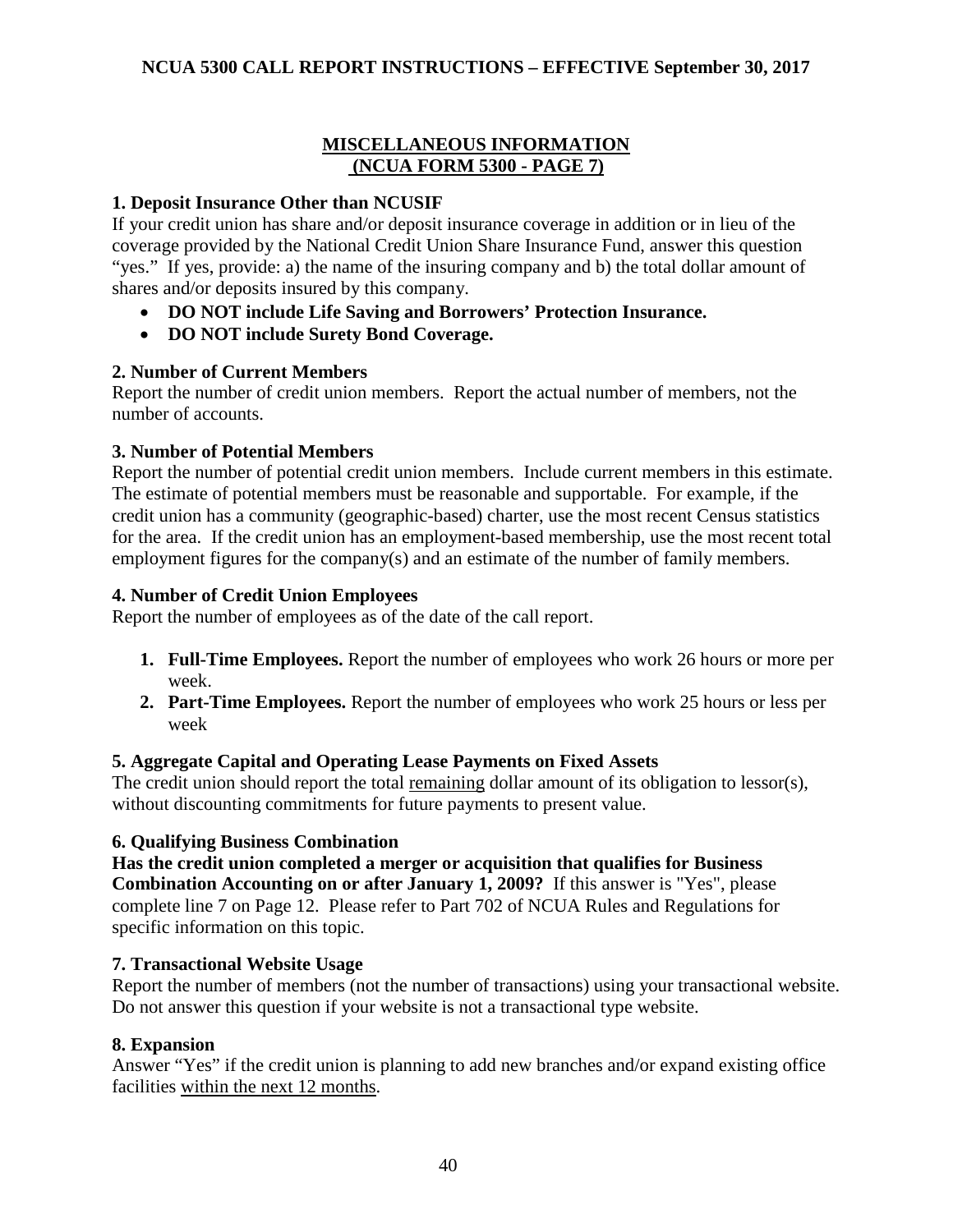# **9. Uninsured Secondary Capital**

**This account is for low-income designated credit unions only**. Report the portion of Subordinated Debt included in Net Worth reported on page 3, line 5 that represents Uninsured Secondary Capital. In accordance with Section 701.34(c) of the NCUA Rules and Regulations, the amount reported as Uninsured Secondary Capital is dependent upon the remaining maturity. Report this account based on the following sliding scale, and report the portion of Uninsured Secondary Capital not included in Net Worth as Subordinated Debt on page 3, line 4 (see instructions for page 3) :

| <b>Remaining Maturity</b>           | <b>Amount to Report on Line 9,</b><br><b>Uninsured Secondary Capital</b> |
|-------------------------------------|--------------------------------------------------------------------------|
|                                     | <b>Percentage of Amount Borrowed</b>                                     |
| Greater than 5 years                | 100%                                                                     |
| 4 to less than 5 years              | 80%                                                                      |
| 3 to less than 4 years              | 60%                                                                      |
| 2 to less than 3 years              | 40%                                                                      |
| 1 to less than 2 years              | 20%                                                                      |
| Less than 1 year remaining maturity | $0\%$                                                                    |

# **10. Amount of Grants Awarded to Your Credit Union Year-to-Date**

Report the total dollar amount of grants **awarded** to your credit union year-to-date.

# **11. Amount of Grants Received by Your Credit Union Year-to-Date**

Report the total dollar amount of grants your credit union **received** year-to-date.

# **12. Number of International Remittances Originated Year-to-Date**

Count all international transfers for consumer members for which the credit union is the provider and that fall into either of the following two categories:

- A. Transfers that are remittance transfers as defined by subpart B of Regulation E (12 CFR § 1005.30(e); or
- B. Transfers that would qualify as remittance transfers under subpart B of Regulation E (12 CFR § 1005.30(e)) but that are excluded from that definition only because the credit union is not providing those transfers in the normal course of its business.

In general, a ''remittance transfer'' is an electronic transfer of funds requested by a sender to a designated recipient that is sent by a remittance transfer provider. The term applies regardless of whether the sender holds an account with the remittance transfer provider, and regardless of whether the transaction is also an "electronic fund transfer," as defined in Regulation E. *See* 12 CFR § 1005.30(e) and related commentary for the full definition and examples.

A "remittance transfer provider" is any person that provides remittance transfers for a consumer in the normal course of its business, regardless of whether the consumer holds an account with such person. *See* 12 CFR § 1005.30(f) and related commentary for the full definition and examples.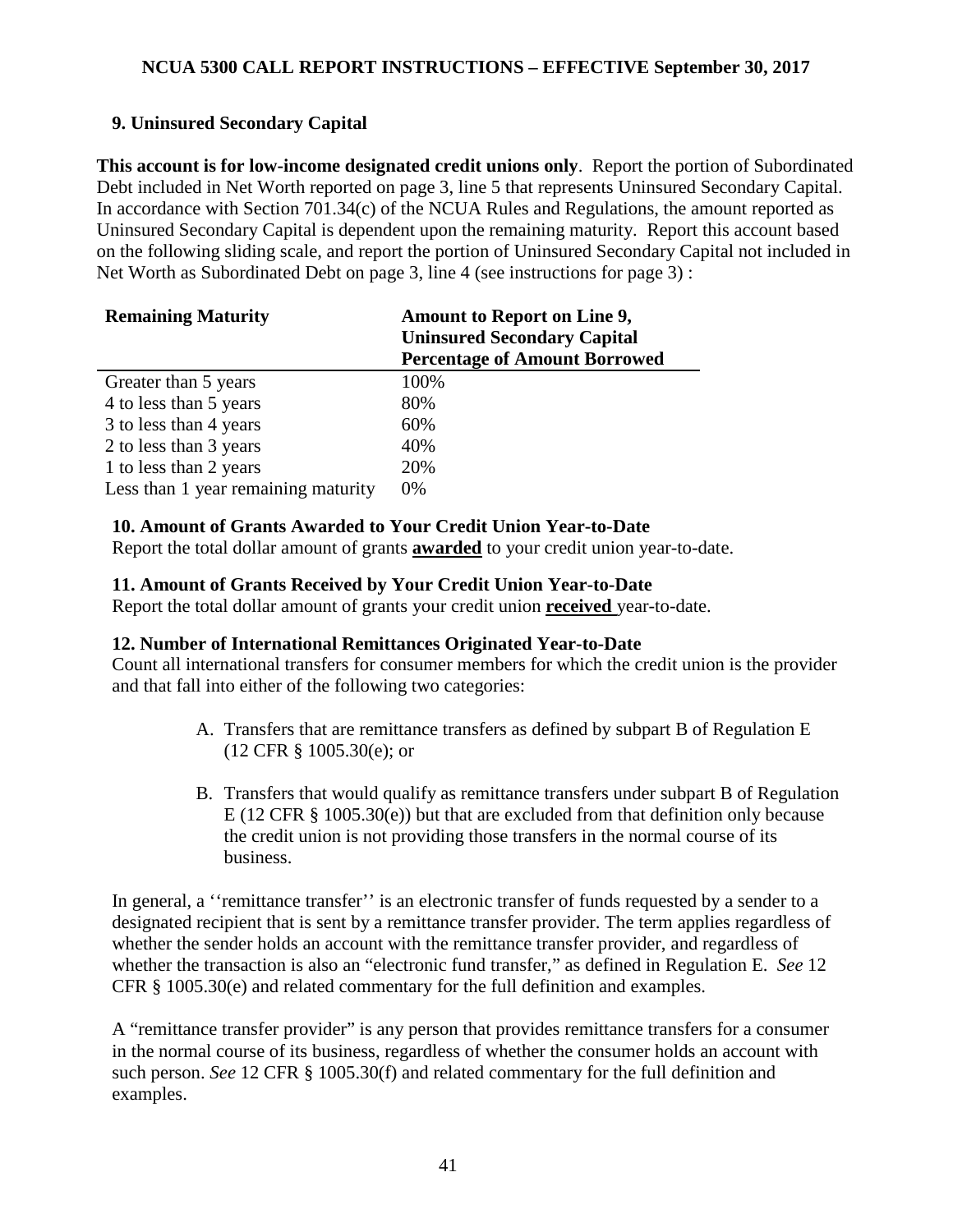#### **DELINQUENT LOANS (NCUA FORM 5300 - PAGE 8 & 9)**

Report the total outstanding loan balance and number of **all** delinquent loans and leases by collateral type on page 8 and report additional delinquency information on page 9, if applicable. All delinquent loans and leases include loans and leases reported by the credit union and serviced by outside processors (e.g., real estate, student loans, etc.) and loans held on the balance sheet of wholly-owned CUSOs.

- Do not include either:
	- 1) Loans already written down to fair value (difference charged-off against ALLL) through a "decision to sell" and/or otherwise transferred to a "loans held for sale" (LHFS) classification; or
	- 2) Any loans for which the credit union has already obtained physical possession of the underlying collateral (automobiles, boats, real estate, etc.), regardless of whether formal foreclosure or repossession proceedings have been instituted against the borrower. The credit union should write-down such loans to the fair value of the collateral, less costs to sell. Property the credit union intends to sell should be transferred to "Foreclosed and Repossessed Assets."
- The past due status of purchased credit impaired loans acquired in business combinations, or otherwise purchased, should be determined in accordance with each loan's contractual repayment terms. However, the dollar amount reported in the appropriate delinquency category on pages 8 and 9 should reflect the credit union's recorded investment value, as included in the Loans & Leases section of the Statement of Financial Condition.
- Report troubled debt restructured (TDR) loans as past due as follows: The past due status will be calculated consistent with loan contract terms, including amendments made to loan terms through a formal restructure. "Past due" means a loan is determined to be delinquent in relation to its contractual repayment terms, including formal restructures, and must consider the time value of money. Credit unions may use the following method to recognize partial payments on "consumer credit," defined as credit extended to individuals for household, family, and other personal expenditures, including credit cards, and loans to individuals secured by their personal residence, including home equity and home improvement loans. A payment equivalent to 90 percent or more of the contractual payment may be considered a full payment in computing past due status.
- **Note**: Regulatory reporting of TDR loans is as defined in GAAP, and NCUA does not intend through this data collection to change the Financial Accounting Standards Board's (FASB's) definition of TDR in any way.

"Troubled Debt Restructuring" means a restructuring in which a credit union, for economic or legal reasons related to a borrower's financial difficulties, grants a concession to the borrower that it would not otherwise consider. The restructuring of a loan may include, but is not necessarily limited to: (1) the transfer from the borrower to the credit union of real estate, receivables from third parties, other assets, or an equity interest in the borrower in full or partial satisfaction of the loan; (2) a modification of the loan terms, such as a reduction of the stated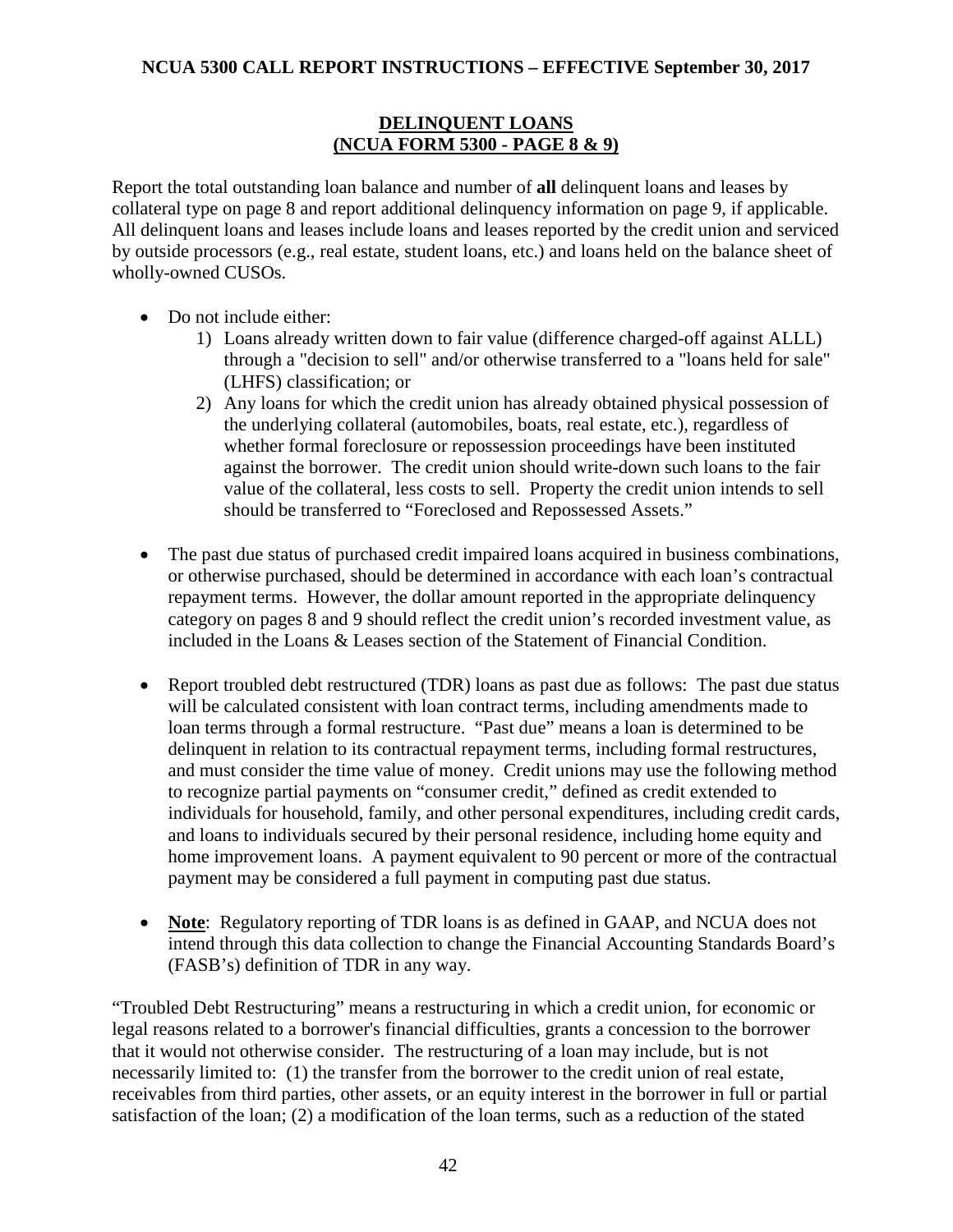interest rate, principal, or accrued interest or an extension of the maturity date at a stated interest rate lower than the current market rate for new debt with similar risk; or (3) a combination of the above. A loan extended or renewed at a stated interest rate equal to the current market interest rate for new debt with similar risk is not to be reported as a restructured troubled loan.

On pages 8 and 9, include all TDRs that meet the GAAP criteria for TDR reporting, without the application of materiality threshold exclusions based on scoping or reporting policy elections of credit union preparers or their auditors.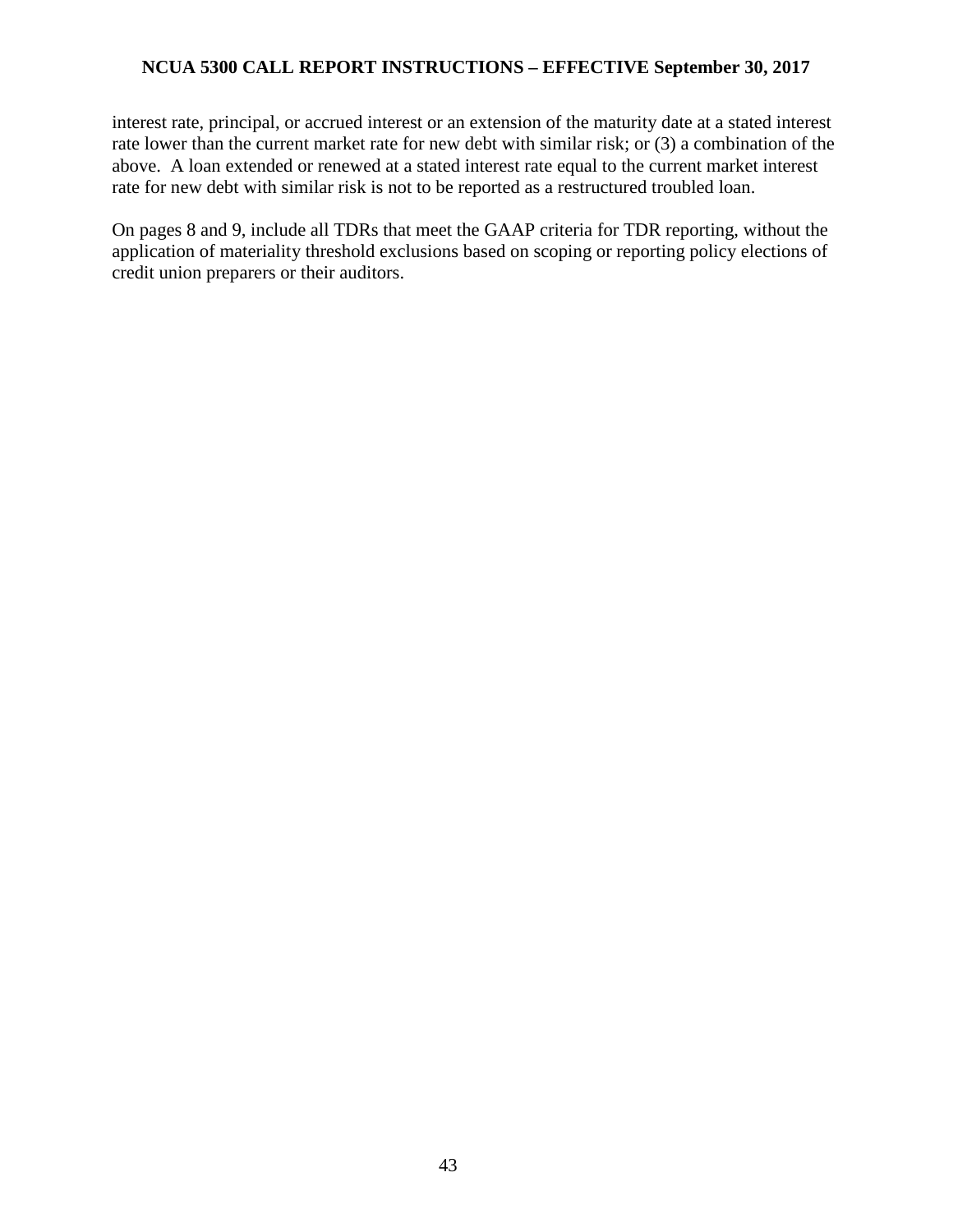# **DELINQUENT LOANS BY COLLATERAL TYPE (NCUA FORM 5300 - PAGE 8)**

# **TOTAL NUMBER OF DELINQUENT LOANS BY COLLATERAL TYPE**

### **1a. Unsecured Credit Card Loans**

Report the total number of all delinquent credit card loans on this line underneath the applicable delinquent loan category.

# **2a. Payday Alternative Loans (PAL Loans) (FCUs Only)**

Federal Credit Unions will report the total number of all delinquent PAL loans, as defined in NCUA Rules and Regulations §701.21(c)(7)(iii), under the applicable delinquent loan category. Do not include these loans with All Other Loans. State-Chartered credit unions will report similar loans with All Other Loans.

NCUA amended its general lending rule to enable FCUs to offer short-term, small amount loans as a viable alternative to predatory payday loans. This amendment permits FCUs to charge a higher interest rate for a PAL than is permitted under the general lending rule, but imposes limitations on the permissible term, amount, and fees associated with PAL loans. According to NCUA Rules and Regulations §701.21(c)(7)(iii), a Payday Alternative Loan (PAL) is defined as a closed-end loan with the following conditions:

- 1. The principal of the loan is not less than \$200 or more than \$1000;
- 2. The loan has a minimum maturity term of one month and a maximum maturity term of six months;
- 3. The Federal credit union does not make more than three PAL loans in any rolling sixmonth period to any one borrower and makes no more than one payday alternative loan at a time to a borrower;
- 4. The Federal credit union must not roll-over any PAL loan. The prohibition against roll-overs does not apply to an extension of the loan term within the maximum loan terms in paragraph  $(c)(7)(iii)(3)$  provided the Federal credit union does not charge any additional fees or extend any new credit.
- 5. The Federal credit union fully amortizes the loan;
- 6. The Federal credit union sets a minimum length of membership requirement of at least one month;
- 7. The Federal credit union charges an application fee to all members applying for a new loan that reflects the actual costs associated with processing the application, but in no case may the application fee exceed \$20; and
- 8. The Federal credit union includes, in its written lending policies, a limit on the aggregate dollar amount of loans made under this section of a maximum of 20% of net worth and implements appropriate underwriting guidelines to minimize risk; for example, requiring a borrower to verify employment by producing at least two recent pay stubs.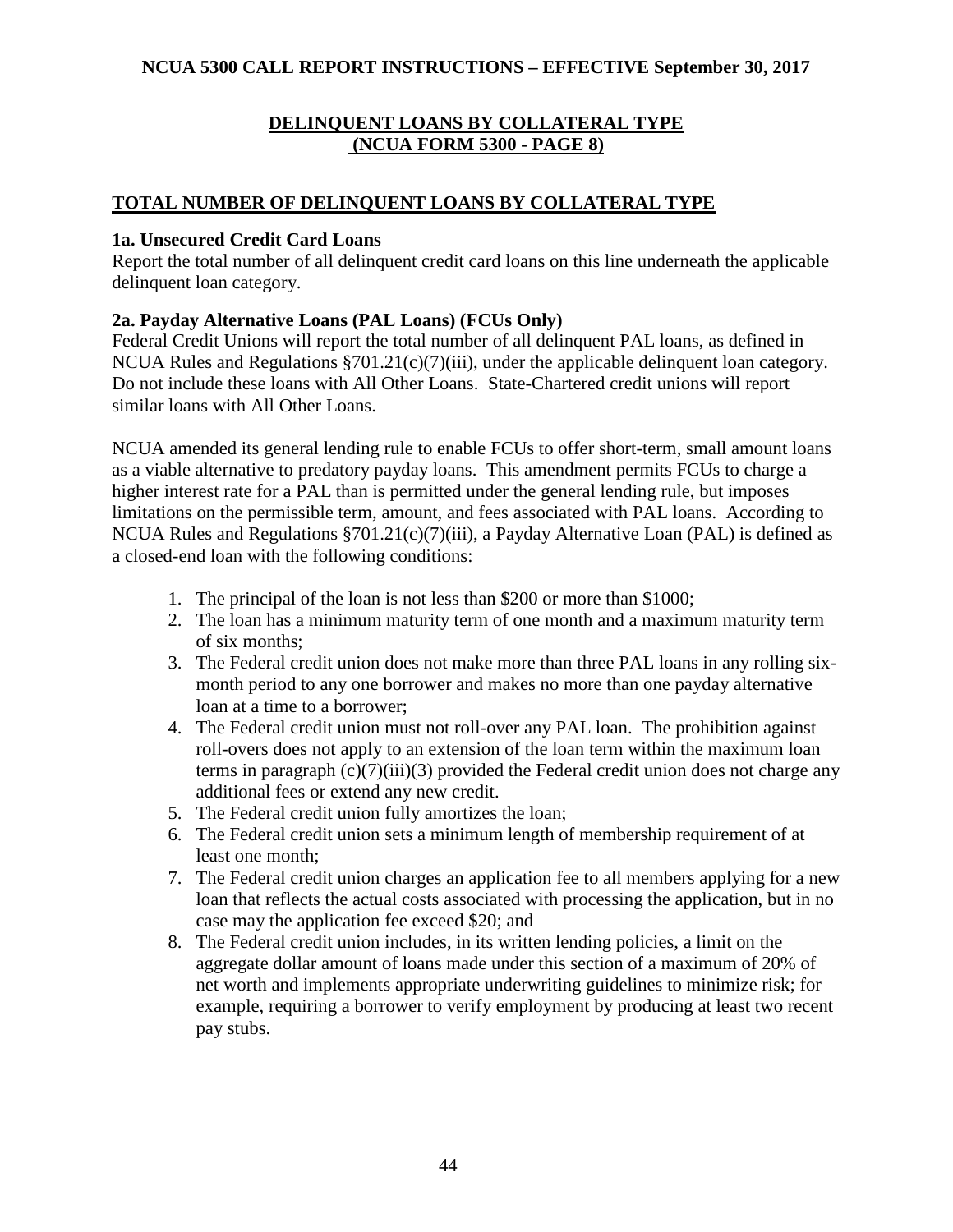#### **3a. Non-Federally Insured Guaranteed Student Loans**

Report the number of delinquent non-federally guaranteed, or private, student loans on this line. Report the number of delinquent guaranteed student loans, such as Stafford, Perkins, PLUS, and Consolidation loans on line 9a below.

#### **4a. New Vehicle Loans**

Report the number of delinquent new vehicle loans on this line.

#### **5a. Used Vehicle Loans**

Report the number of delinquent used vehicle loans on this line.

### **6a. 1st Mortgage Real Estate Loans/Lines of Credit**

**1. Fixed Rate (including Hybrid/Balloons > 5 yrs**)**.** Report the number of delinquent loans secured by fixed rate first mortgages here. The number of delinquent Hybrid/Balloon Real Estate loans where the original interest rate remains fixed for greater than five years, should be included on this line if secured by a first mortgage.

**2. Adjustable Rate (including Hybrid/Balloons < 5yrs).** Report the number of delinquent loans secured by adjustable rate first mortgages here. The number of delinquent Hybrid/Balloon Real Estate loans where the original interest rate remains fixed for less than five years, should be included on this line if secured by a first mortgage.

#### **7a. Other Real Estate Loans/Lines of Credit**

**1. Fixed Rate/Hybrid/Balloon.** Report the number of delinquent loans that are not secured by first mortgages on this line, if the interest rate is fixed or if the loan has features of a hybrid or balloon loan.

**2. Adjustable Rate.** Report the number of delinquent loans that are not secured by first mortgage liens that have an adjustable interest rate.

#### **8a. Leases Receivable**

Report the number of delinquent leases on this line.

#### **9a. All Other Loans**

Report the total number of delinquent loans not already reported in items 1-8.

#### **10a. Total Number of Delinquent Loans (Sum of lines 1a – 9a)**

Report the total number of all delinquent loans.

# **TOTAL AMOUNT OF DELINQUENT LOANS BY COLLATERAL TYPE**

#### **1b. Unsecured Credit Card Loans**

Report the balance of all delinquent credit card loans on this line underneath the applicable delinquent loan category.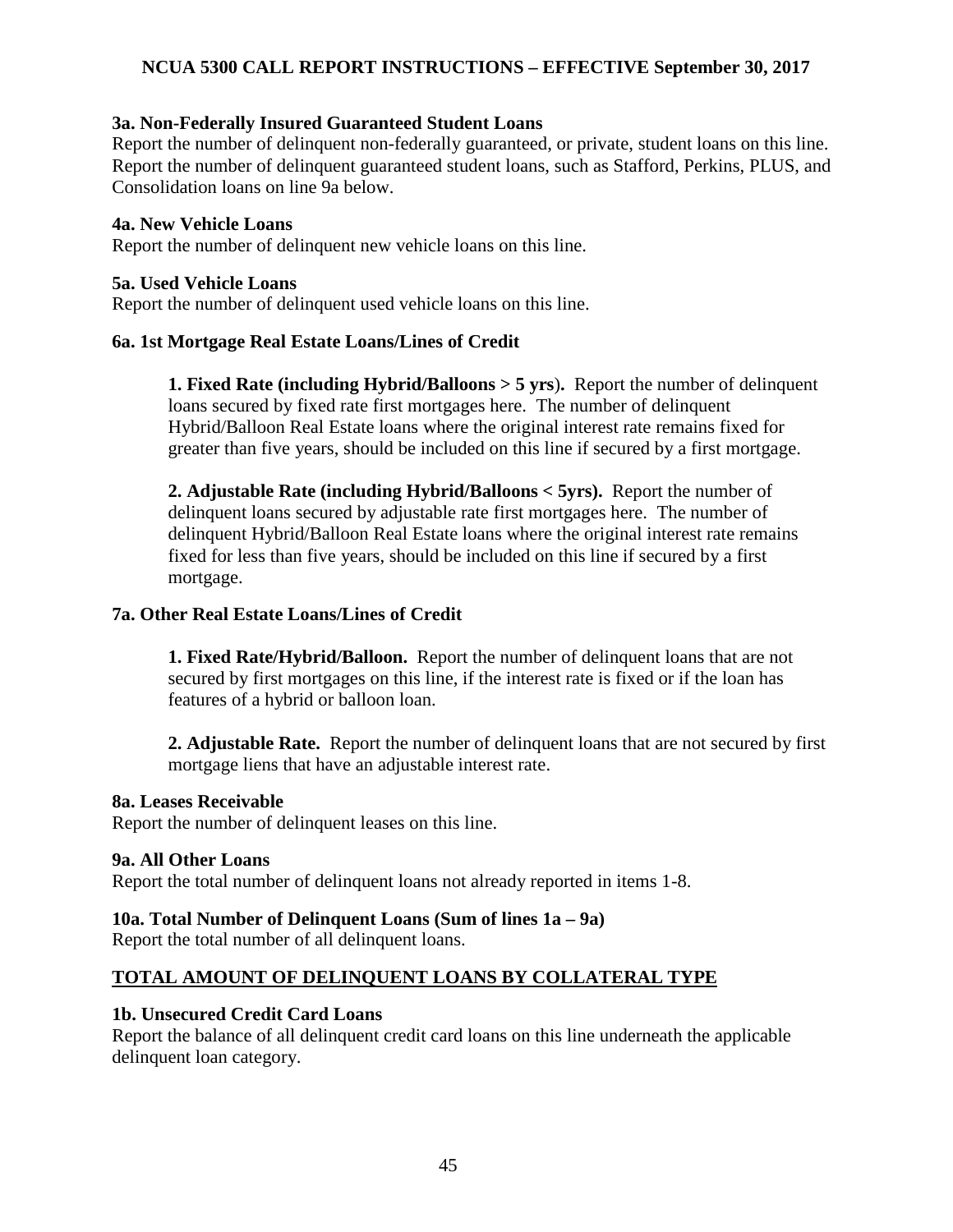### **2b. Payday Alternative Loans (PAL Loans) (FCU Only)**

Federal Credit Unions will report the balance of all delinquent PAL Loans, as defined in NCUA Rules and Regulations §701.21(c)(7)(iii), under the applicable delinquent loan category. Do not include these loans with All Other Loans. State-Chartered credit unions will report similar loans with All Other Loans.

NCUA amended its general lending rule to enable FCUs to offer short-term, small amount loans as a viable alternative to predatory payday loans. This amendment permits FCUs to charge a higher interest rate for a PAL than is permitted under the general lending rule, but imposes limitations on the permissible term, amount, and fees associated with PAL loans. According to NCUA Rules and Regulations §701.21(c)(7)(iii), a Payday Alternative Loan (PAL) is defined as a closed-end loan with the following conditions:

- 1. The principal of the loan is not less than \$200 or more than \$1000;
- 2. The loan has a minimum maturity term of one month and a maximum maturity term of six months;
- 3. The Federal credit union does not make more than three PAL loans in any rolling six-month period to any one borrower and makes no more than one payday alternative loan at a time to a borrower;
- 4. The Federal credit union must not roll-over any PAL loan. The prohibition against roll-overs does not apply to an extension of the loan term within the maximum loan terms in paragraph  $(c)(7)(iii)(3)$  provided the Federal credit union does not charge any additional fees or extend any new credit.
- 5. The Federal credit union fully amortizes the loan;
- 6. The Federal credit union sets a minimum length of membership requirement of at least one month;
- 7. The Federal credit union charges an application fee to all members applying for a new loan that reflects the actual costs associated with processing the application, but in no case may the application fee exceed \$20; and

The Federal credit union includes, in its written lending policies, a limit on the aggregate dollar amount of loans made under this section of a maximum of 20% of net worth and implements appropriate underwriting guidelines to minimize risk; for example, requiring a borrower to verify employment by producing at least two recent pay stubs.

#### **3b. Non-Federally Guaranteed Student Loans**

Report the balance of delinquent non-federally guaranteed, or private, student loans on this line. Report the amount of delinquent guaranteed student loans, such as Stafford, Perkins, PLUS, and Consolidation loans on line 9b below.

#### **4b. New Vehicle Loans**

Report the balance of delinquent new vehicle loans on this line.

#### **5b. Used Vehicle Loans**

Report the balance of delinquent used vehicle loans on this line.

#### **6b. 1st Mortgage Real Estate Loans/Lines of Credit**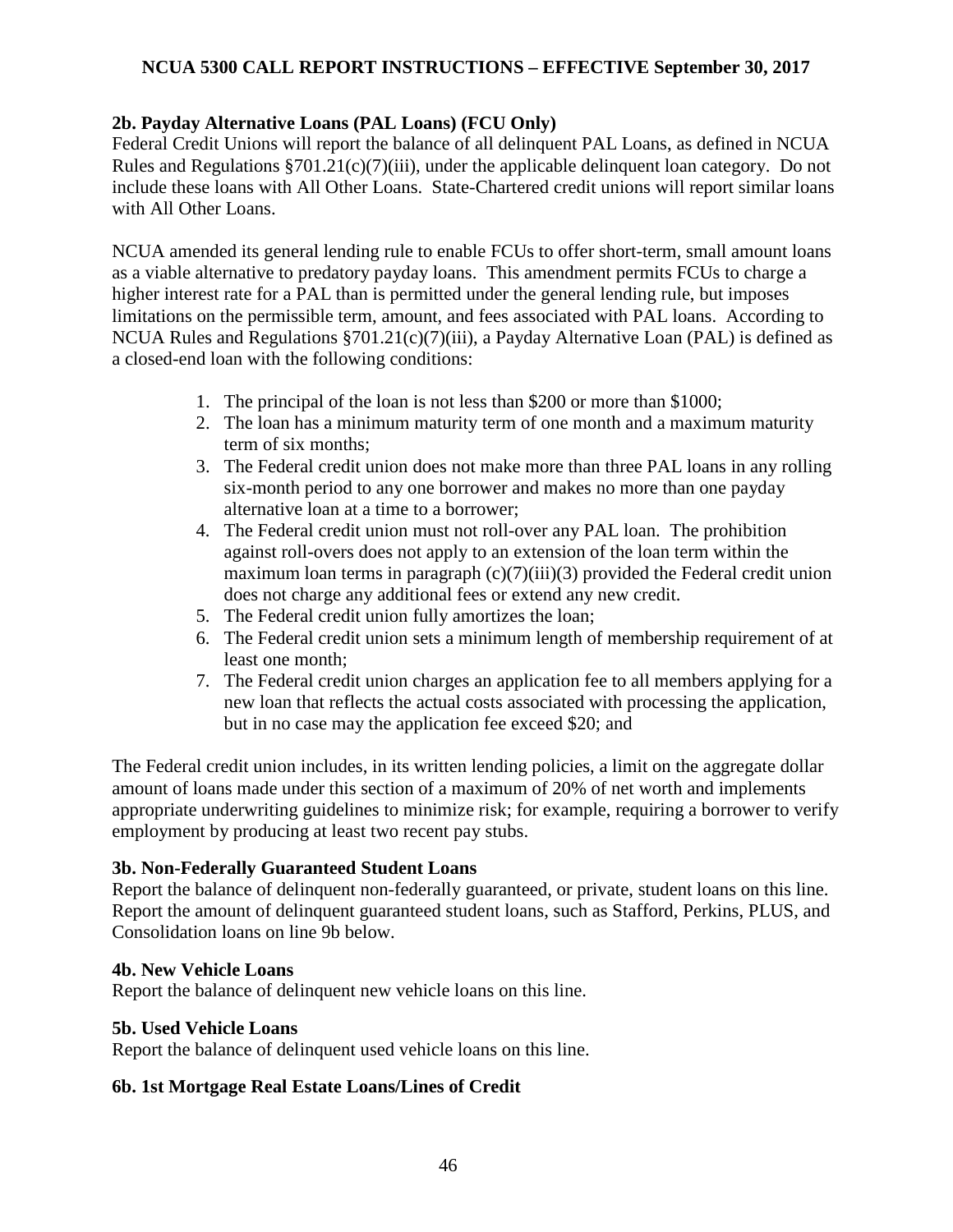**1. Fixed Rate (including Hybrid/Balloons > 5 yrs**)**.** Report the balance of delinquent loans secured by fixed rate first mortgages here. The balance of delinquent Hybrid/Balloon Real Estate loans where the original interest rate remains fixed for greater than five years, should be included on this line if secured by a first mortgage.

**2. Adjustable Rate (Including Hybrid/Balloons 5yrs or less).** Report the balance of delinquent loans secured by adjustable rate first mortgages here. The balance of delinquent Hybrid/Balloon Real Estate loans where the original interest rate remains fixed for less than five years, should be included on this line if secured by a first mortgage.

#### **7b. Other Real Estate Loans/Lines of Credit**

**1. Fixed Rate/Hybrid/Balloon.** Report the balance of delinquent loans that are not secured by first mortgages on this line, if the interest rate is fixed or if the loan has features of a hybrid or balloon loan

**2. Adjustable Rate.** Report the balance of delinquent loans that are not secured by first mortgage liens that have an adjustable interest rate.

#### **8b. Leases Receivable**

Report the balance of delinquent leases on this line.

#### **9b. All Other Loans**

Report the total amount of all delinquent loans not already reported in items 1-8.

# **10b. Total Amount of Delinquent Loans (Sum of lines 1b – 9b)**

Report the total amount of all delinquent loans.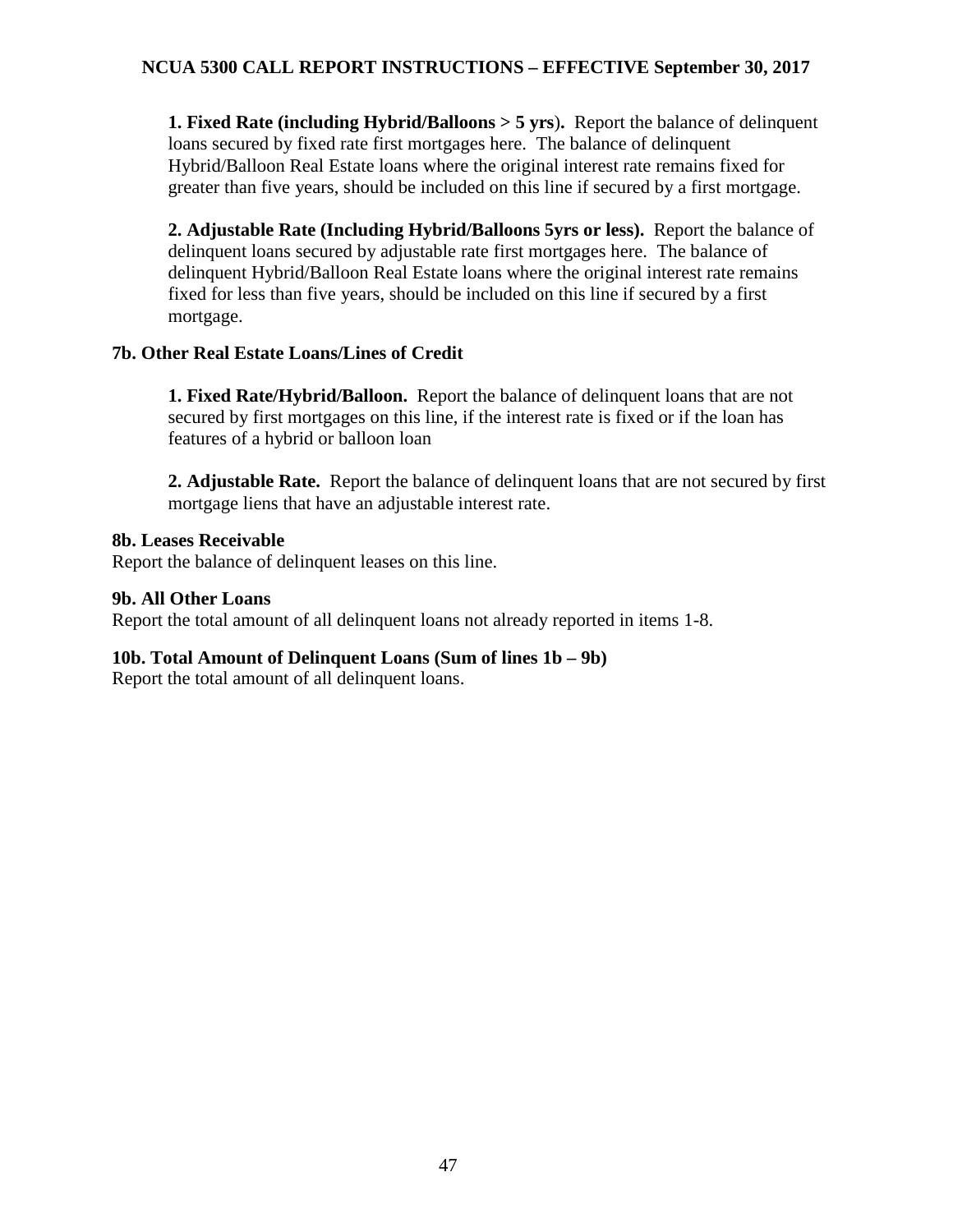## **ADDITIONAL DELINQUENCY INFORMATION (NCUA FORM 5300 - PAGE 9)**

Credit unions must include all loan types and report loan delinquency in other categories when applicable. Remember, this section is for informational purposes only. **Delinquency for these loans has already been reported on the delinquency schedule by collateral type.** Include delinquent loans reported by the credit union and serviced by outside processors (e.g., real estate, student loans, etc.) and loans held on the balance sheet of wholly-owned CUSOs. Exclude purchased participations not qualifying for true sales accounting under GAAP (e.g., participations with substantial recourse), as these loans will still be reported by the seller.

### To complete this additional delinquency information section properly, please take note of the following examples:

A participation loan classified as a commercial loan becomes delinquent. Therefore, it must be reported on both the delinquent commercial loan and participation lines in this schedule. The same rule holds true for agricultural related participation lending. Other examples are indirect lending involving real estate or vehicle loans. Any real-estate related indirect loans would be reported on both applicable lines and, if the real estate loan is an interest only or payment option 1st mortgage loan it would also be recorded in that line item. Any delinquent unconditionally US government guaranteed SBA 7(a) and USDA/FSA secondary market loan participations should be reported only as a delinquent participation loan.

# **REPORT DELINQUENT NUMBERS ONLY**

Report the total number of **all** delinquent loans and leases by categories. All delinquent loans and leases include loans and leases reported by the credit union and serviced by outside processors (e.g., real estate, student loans, etc.).

# **11a. Indirect Loans**

Report the total number of all outstanding delinquent loans made through an indirect lending program. Indirect loans are not limited to loans made through car dealerships.

# **12a. Participation Loans**

Report the total number of all delinquent loan participations.

# **13a. Interest Only and Payment Option 1st Mortgage Loans**

Report the total number of all delinquent interest only and payment option 1st mortgage loans.

# **14a. Interest Only and Payment Option Other RE/LOC Loans**

Report the total number of all delinquent interest only and payment option loans secured by real estate where the credit union holds a subordinate lien position. Refer to the instructions for Schedule A Specialized Lending for what qualifies as an interest only and payment option loan.

# **15a. Residential Construction excluding Commercial Purpose**

Report the total number of all delinquent residential construction loans secured by a lien on a 1-4 family residential property. Residential property means a house, condominium unit, cooperative unit, manufactured home, or the construction thereof, and unimproved land zoned for one-to-four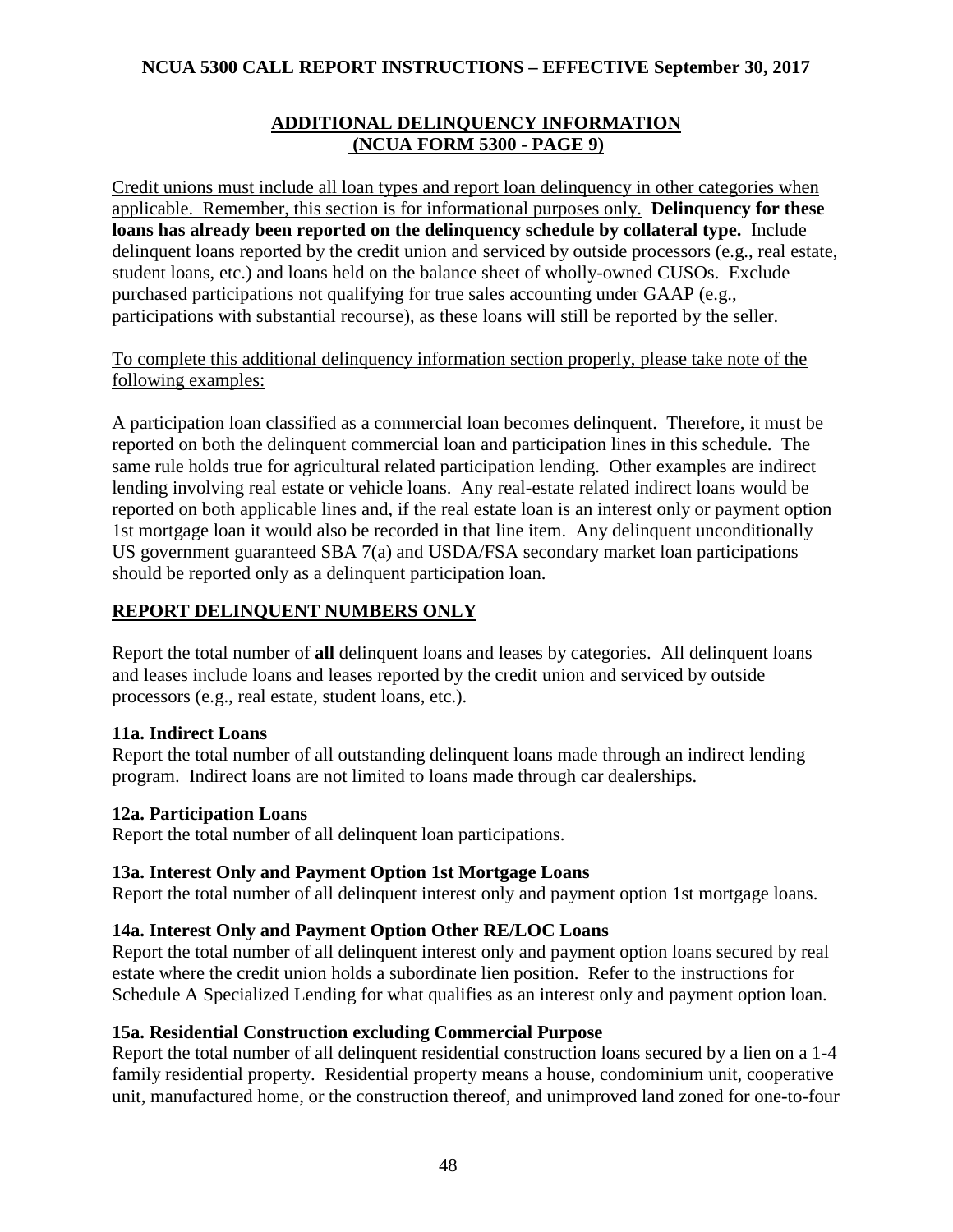family residential use. Residential property excludes boats or motor homes, even if used as a primary residence, or timeshare.

#### **16a. Member Commercial Loans secured by real estate.**

Report the total number of all delinquent member commercial loans secured by real estate.

#### **17a. Member Commercial Loans NOT Secured by Real Estate**

Report the total number of all delinquent member commercial loans not secured by real estate.

#### **18a. Nonmember Commercial Loans Secured by Real Estate**

Report the total number of all delinquent nonmember commercial loans secured by real estate.

#### **19a. Nonmember Commercial Loans NOT Secured by Real Estate**

Report the total number of all delinquent nonmember commercial loans not secured by real estate.

#### **20a. Agricultural Loans**

Report the total number of all member and non-member delinquent commercial loans made for agricultural purposes.

#### **21a. Commercial Construction & Development Loans**

Report the total number of all delinquent commercial loans granted to fund commercial construction and development. Also report these delinquent loans reported on lines 16a and 18a above, according to the borrower's membership status.

**22a-26a.** Refer to the instructions for Schedule A Specialized Lending, Section 5 for instructions regarding what to report as TDR real estate, commercial, and consumer loans.

#### **22a. TDR Loans Secured by First Mortgages**

Report the total outstanding number of delinquent TDR first mortgage real estate loans. Include this number on page 8, Delinquent Loans by Collateral Type and in the appropriate loan type in this section as applicable.

#### **23a. TDR Loans Secured by Other RE/LOCs**

Report the total outstanding number of delinquent TDR loans secured by other real estate loans or lines of credit. Include this number on page 8, Delinquent Loans by Collateral Type and in the appropriate loan type in this section as applicable.

#### **24a. TDR RE Loans Also Reported as Commercial Loans**

Report the total outstanding number of delinquent TDR real estate loans also reported as commercial loans. Include this number on page 8, Delinquent Loans by Collateral Type and in the appropriate loan type in this section as applicable.

#### **25a. TDR Consumer Loans NOT Secured by Real Estate**

Report the total outstanding number of delinquent TDR consumer loans that are not secured by real estate. Include this number on page 8, Delinquent Loans by Collateral Type and in the appropriate loan type in this section as applicable.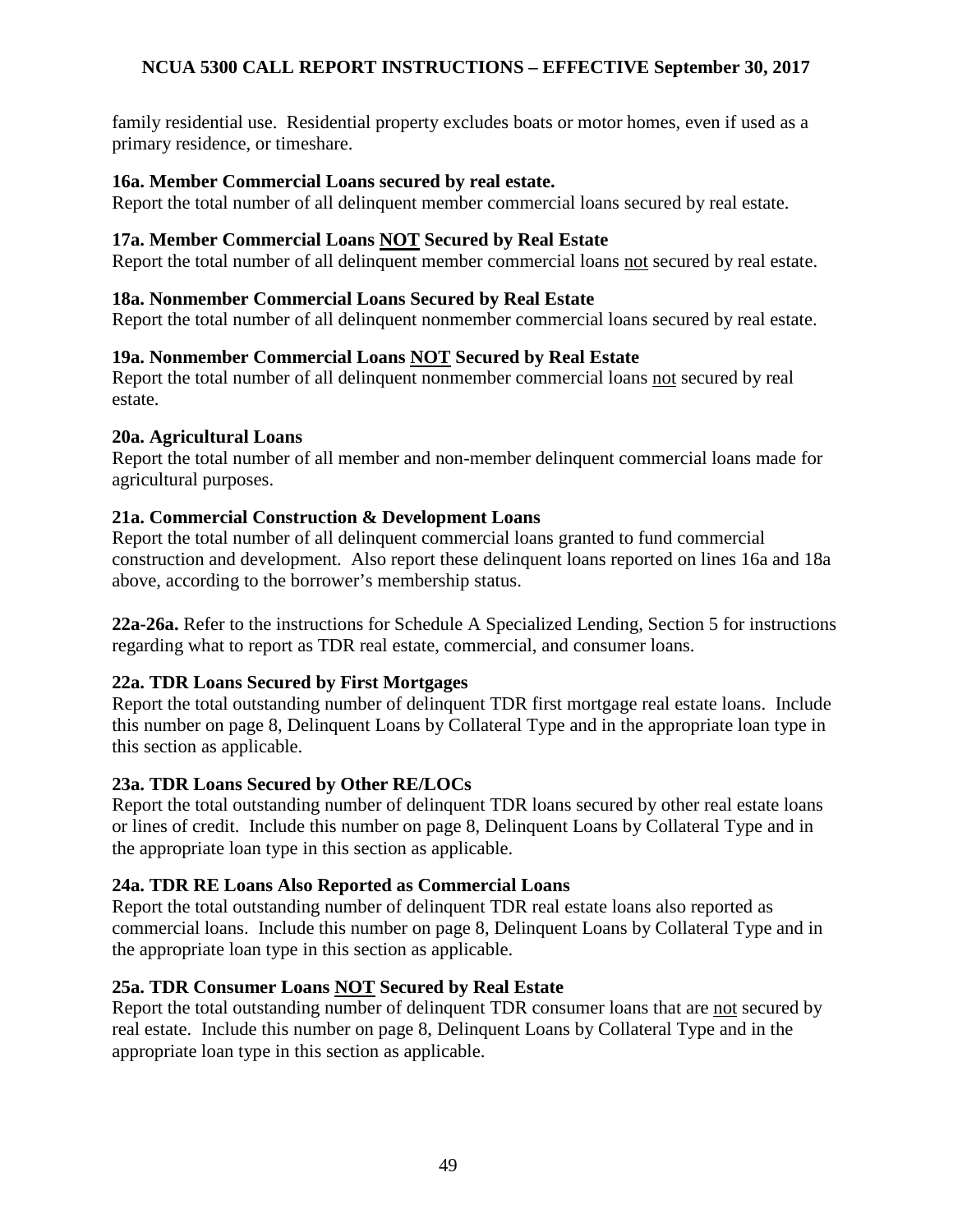### **26a. TDR Commercial Loans NOT Secured by Real Estate**

Report the total outstanding number of delinquent TDR Commercial Loans that are not secured by real estate. Include this number on page 8, Delinquent Loans by Collateral Type and in the appropriate loan type in this section as applicable.

#### **27a. Loans Held for Sale**

Report the total outstanding number of delinquent Loans Held for Sale.

### **REPORT DELINQUENT AMOUNTS ONLY**

See the instructions for Schedule A – Specialized Lending, Part 4 regarding the definition of Commercial Loans.

#### **11b. Indirect Loans**

Report the total outstanding loan balance of all delinquent loans made through an indirect lending program.Indirect loans are not limited to loans made through car dealerships.

#### **12b. Participation Loans**

Report the total outstanding loan balance of all delinquent loan participations.

# **13b. Interest Only and Payment Option 1st Mortgage Loans**

Report the total outstanding loan balance of all delinquent interest only and payment option 1<sup>st</sup> mortgage loans.

# **14b. Interest Only and Payment Option Other RE/LOC Loans**

Report the total outstanding loan balance of all delinquent interest only and payment option loans secured by real estate where the credit union holds a subordinate lien position. Refer to the instructions for Schedule A Specialized Lending for what qualifies as an interest only and payment option other RE/LOC Loan.

# **15b. Residential Construction excluding Commercial Purpose**

Report the total number of all delinquent residential construction loans secured by a lien on a 1-4 family residential property. Residential property means a house, condominium unit, cooperative unit, manufactured home, or the construction thereof, and unimproved land zoned for one-to-four family residential use. Residential property excludes boats or motor homes, even if used as a primary residence, or timeshare.

#### **16b. Member Commercial Loans secured by real estate.**

Report the total outstanding loan balance of all delinquent member commercial loans secured by real estate.

# **17b. Member Commercial Loans NOT Secured by Real Estate**

Report the total outstanding loan balance of all delinquent member commercial loans not secured by real estate.

#### **18b. Nonmember Commercial Loans Secured by Real Estate**

Report the total outstanding loan balance of all delinquent nonmember commercial loans secured by real estate.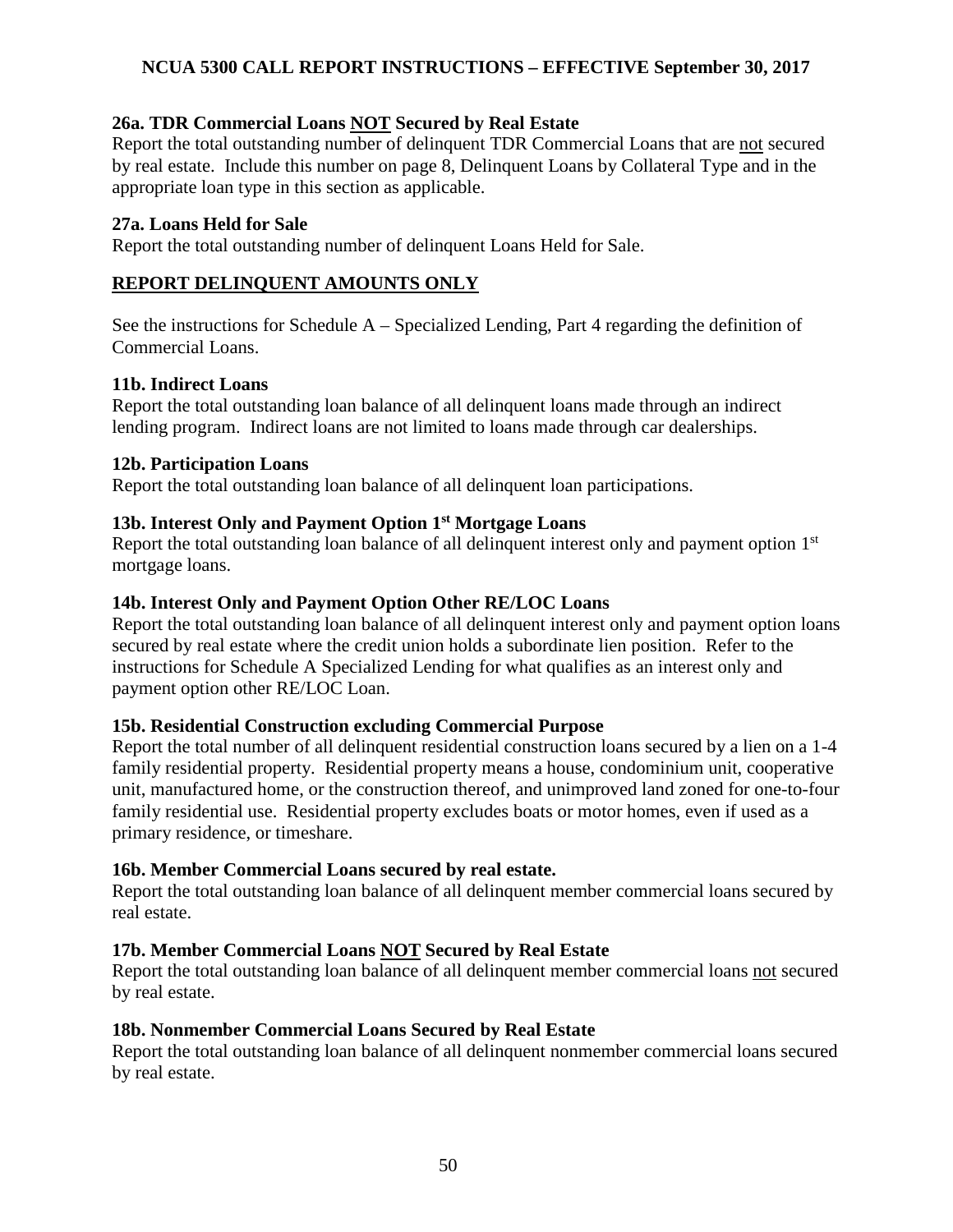# **19b. Nonmember Commercial Loans NOT Secured by Real Estate**

Report the total outstanding loan balance of all delinquent nonmember commercial loans not secured by real estate.

### **20b. Agricultural Loans**

Report the total outstanding (funded) portion of all member and non-member delinquent commercial loans made for agricultural purposes.

# **21b. Commercial Construction & Development Loans**

Report the total outstanding (funded) portion of all member and non-member delinquent commercial loans granted to fund commercial construction and development. Also, report these delinquent loans on lines 16b and 18b above, according to the borrower's membership status.

**22b-26b.** Refer to the instructions for Schedule A Specialized Lending, Section 5, for instructions regarding what to report as TDR real estate, commercial, and consumer loans.

# **22b. TDR Loans Secured by First Mortgages**

Report the total outstanding loan balance of all delinquent TDR first mortgage real estate loans. Include this amount on page 8, Delinquent Loans by Collateral Type and in the appropriate loan type in this section as applicable.

# **23b. TDR Loans Secured by Other RE/LOCs**

Report the total outstanding loan balance of all delinquent TDR other real estate loans or lines of credit. Include this amount on page 8, Delinquent Loans by Collateral Type and in the appropriate loan type in this section as applicable.

# **24b. TDR RE Loans Also Reported as Commercial Loans**

Report the total outstanding loan balance of all delinquent TDR real estate loans also reported as commercial loans. Include this amount on page 8, Delinquent Loans by Collateral Type and in the appropriate loan type in this section as applicable.

# **25b. TDR Consumer Loans NOT Secured by Real Estate**

Report the total outstanding loan balance of delinquent TDR Consumer Loans that are not secured by real estate. Include this amount on page 8, Delinquent Loans by Collateral Type and in the appropriate loan type in this section as applicable.

# **26b. TDR Commercial Loans NOT Secured by Real Estate**

Report the total outstanding loan balance of delinquent TDR Commercial Loans that are not secured by real estate. Include this amount on page 8, Delinquent Loans by Collateral Type and in the appropriate loan type in this section as applicable.

# **27b. Loans Held for Sale**

Report the total outstanding loan balance of delinquent Loans Held for Sale.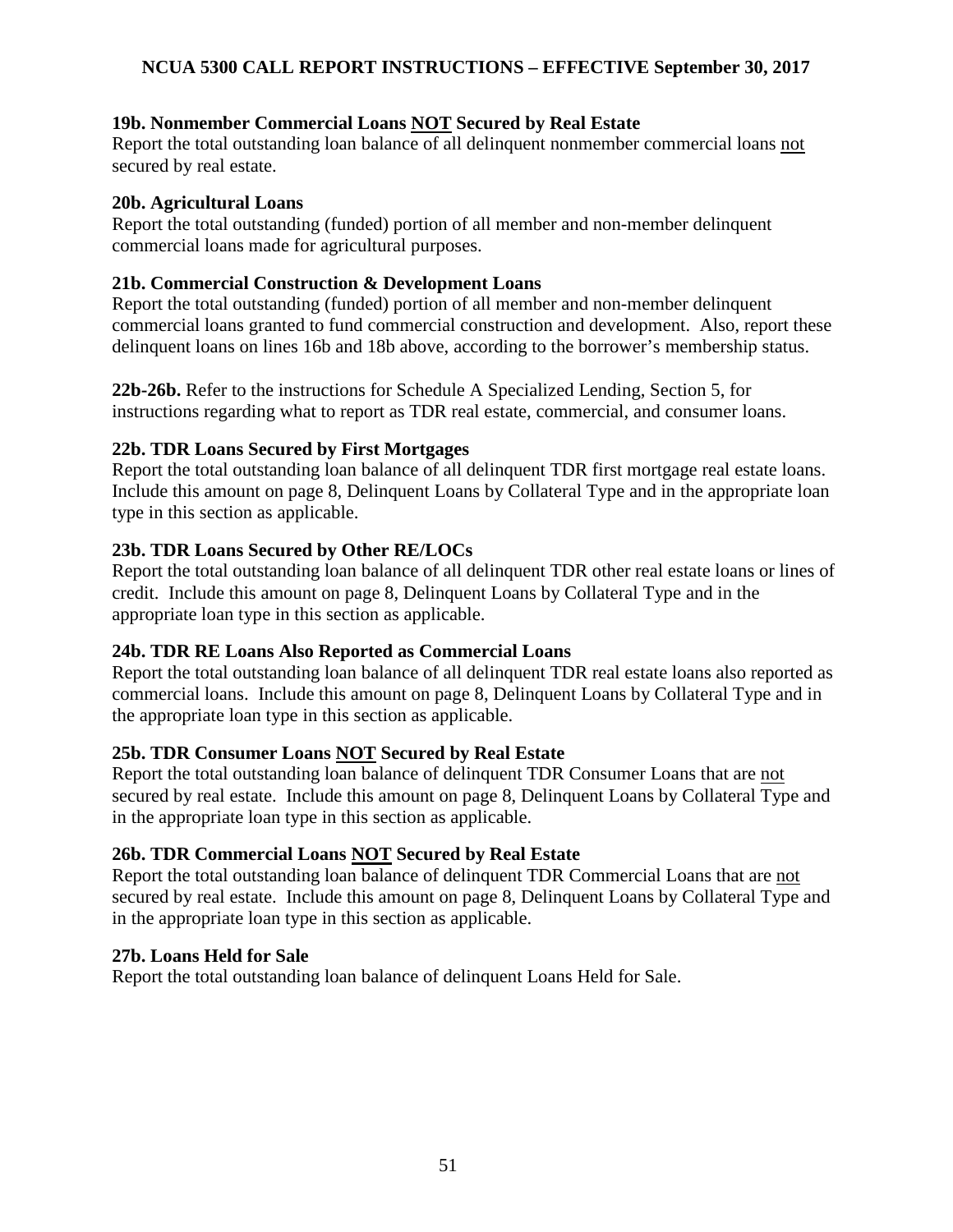#### **LOAN CHARGE OFFS AND RECOVERIES (NCUA FORM 5300 - PAGE 10)**

# **LOAN LOSS INFORMATION**

Report the dollar amount of loans charged off year-to-date by collateral category in the left column. Report the dollar amount of loan recoveries year-to-date by collateral category in the right column.

# **1. Unsecured Credit Card Loans**

Report the dollar amount of unsecured credit card loans charged off year–to-date in the left column and the dollar amount of recoveries year-to-date in the right column.

#### **2. Payday Alternative Loans (PAL Loans) (FCU Only)**

Federal Credit Unions will report the dollar amount of PAL loans, as defined in NCUA Rules and Regulations §701.21(c)(7)(iii), charged off year-to-date in the left column and the dollar amount of PAL loan recoveries year-to-date in the right column. FCUs should not include these loans with All Other Loans. State-Chartered credit unions will report similar loans with All Other Loans.

NCUA amended its general lending rule to enable FCUs to offer short-term, small amount loans as a viable alternative to predatory payday loans. This amendment permits FCUs to charge a higher interest rate for a PAL than is permitted under the general lending rule, but imposes limitations on the permissible term, amount, and fees associated with PAL loans. According to NCUA Rules and Regulations §701.21(c)(7)(iii), a Payday Alternative Loan (PAL) is defined as a closed-end loan with the following conditions:

- 1. The principal of the loan is not less than \$200 or more than \$1000;
- 2. The loan has a minimum maturity term of one month and a maximum maturity term of six months;
- 3. The Federal credit union does not make more than three PAL loans in any rolling sixmonth period to any one borrower and makes no more than one payday alternative loan at a time to a borrower;
- 4. The Federal credit union must not roll-over any PAL loan. The prohibition against rollovers does not apply to an extension of the loan term within the maximum loan terms in paragraph (c)(7)(iii)(3) provided the Federal credit union does not charge any additional fees or extend any new credit.
- 5. The Federal credit union fully amortizes the loan;
- 6. The Federal credit union sets a minimum length of membership requirement of at least one month;
- 7. The Federal credit union charges an application fee to all members applying for a new loan that reflects the actual costs associated with processing the application, but in no case may the application fee exceed \$20; and
- 8. The Federal credit union includes, in its written lending policies, a limit on the aggregate dollar amount of loans made under this section of a maximum of 20% of net worth and implements appropriate underwriting guidelines to minimize risk; for example, requiring a borrower to verify employment by producing at least two recent pay stubs.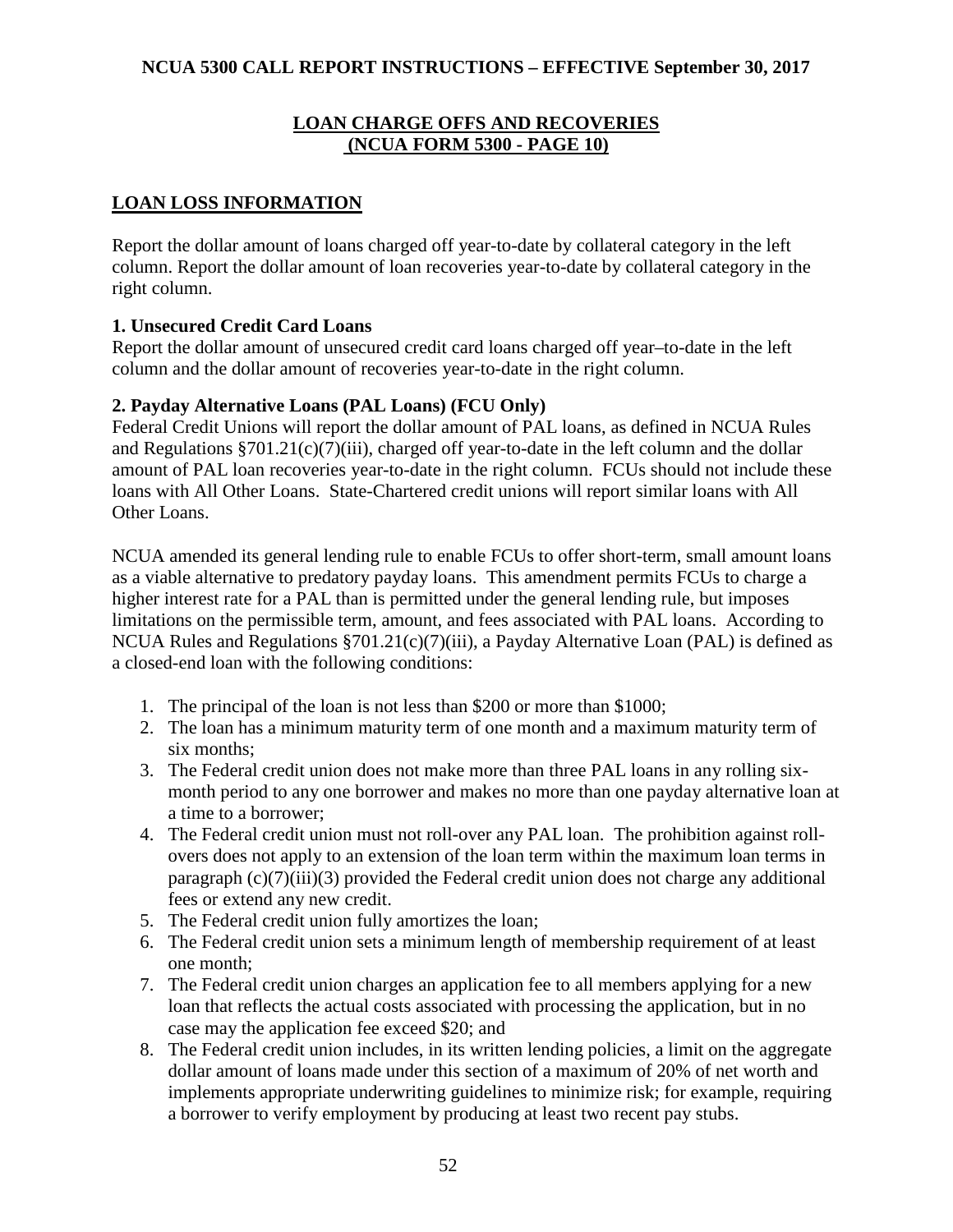### **3. Non-Federally Guaranteed Student Loans**

Report the dollar amount of non-federally guaranteed, or private, student loans charged off year– to-date in the left column and the dollar amount of recoveries year-to-date in the right column. Report the amount of charged off guaranteed student loans, such as Stafford, Perkins, PLUS, and Consolidation loans as All Other Loans.

### **4. New Vehicle Loans**

Report the dollar amount of new vehicle loans charged off year–to-date in the left column and the dollar amount of recoveries year-to-date in the right column.

#### **5. Used Vehicle Loans**

Report the dollar amount of used vehicle loans charged off year–to-date in the left column and the dollar amount of recoveries year-to-date in the right column.

#### **6. Total 1st Mortgage Real Estate Loans/Lines of Credit**

Report the dollar amount of 1<sup>st</sup> mortgage real estate loans or lines of credit charged off year-todate in the left column and the dollar amount of recoveries year-to-date in the right column.

#### **7. Total Other Real Estate Loans/Lines of Credit**

Report the dollar amount of other real estate loans or lines of credit charged off year–to-date in the left column and the dollar amount of recoveries year-to-date in the right column.

#### **8. Leases Receivable**

Report the dollar amount of leases receivable charged off year–to-date in the left column and the dollar amount of recoveries year-to-date in the right column.

# **9. All Other Loans**

Report all charge offs and recoveries for loans not already reported in items 1-8. (e.g., all other consumer loans, commercial loans not secured by real estate, etc.). **Include charge offs and recoveries from an overdraft protection program on this line.** 

# **10. Total Charge Offs and Recoveries**

Report the total of all loans charged off year-to-date in the left column and total recoveries yearto-date in the right column.

# **ADDITIONAL LOAN LOSS INFORMATION**

Credit unions must include all loan types and report loan losses and recoveries in other categories when applicable. Remember, this section is for informational purposes only. **Charge offs and recoveries for these loans has already been reported on the loan charge offs and recoveries schedule above (lines 1 – 10).** 

To complete this additional loan loss information section properly, please take note of the following examples:

A participation loan classified as a commercial loan (excluding agricultural) is charged off. Therefore, it must be reported on lines 12 and 16 or 17. Report any recoveries on lines 12 and 16 or 17. The same rule holds true for agricultural related participation lending. Other examples are indirect lending involving real estate or vehicle loans. Real estate related indirect loans that are charged off and any subsequent recoveries would be reported on lines 11 and 13, if the real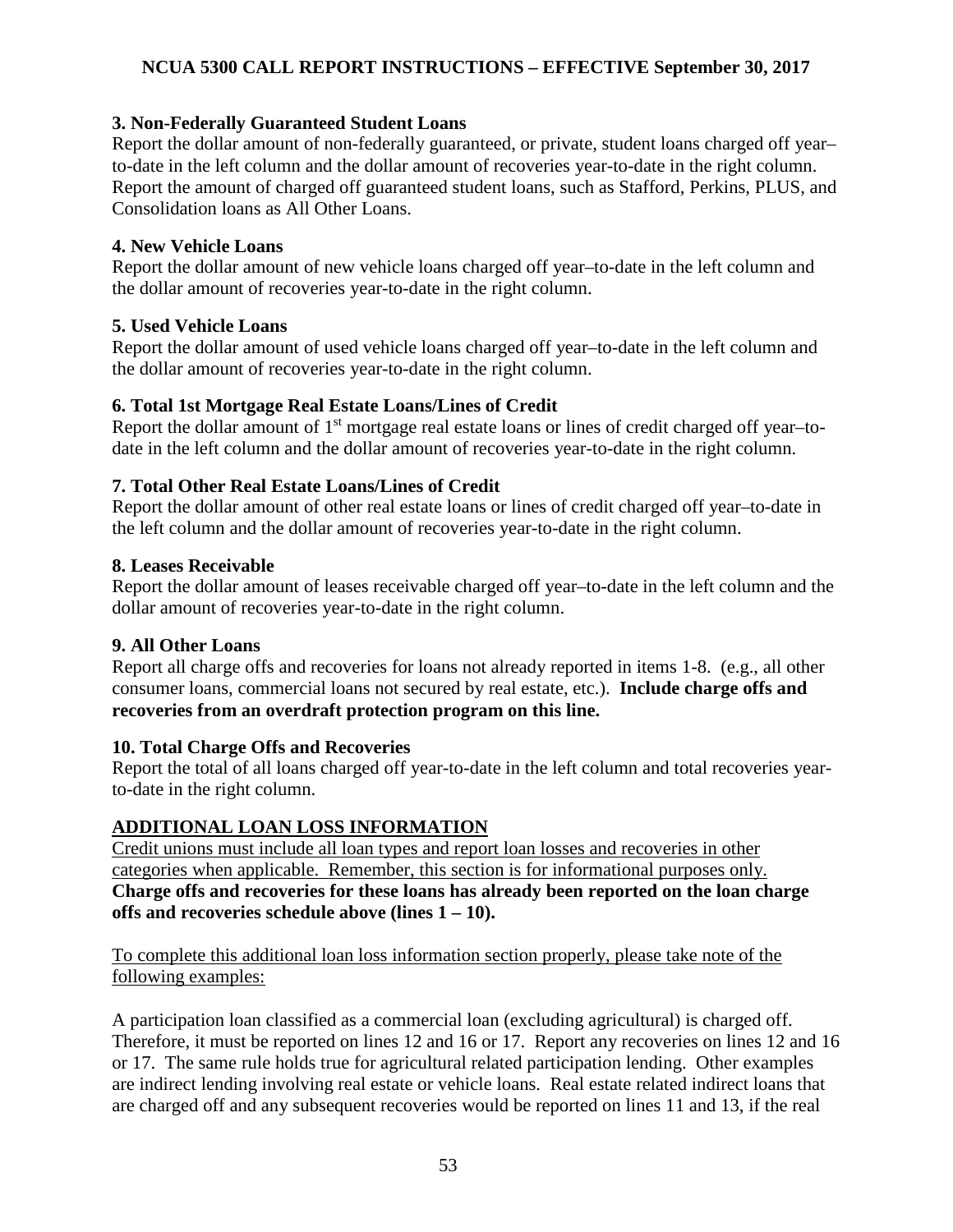estate loan is an interest only or payment option  $1<sup>st</sup>$  mortgage loan. In the case of vehicle loans that are also indirect, the charged off amount and any subsequent recoveries would be reported only on line 11.

#### **11. Indirect Loans**

Report the dollar amount of loans charged off year-to-date from the credit union's indirect lending program in the left column. Report the dollar amount of recoveries year-to-date from the indirect lending program in the right column. Indirect loans are not limited to loans made through car dealerships.

# **12. Participation Loans**

Report the dollar amount of loans charged off year-to-date from loan participations in the left column. Report the dollar amount of recoveries year-to-date from loan participations in the right column.

# **13. Interest Only and Payment Option 1st Mortgage Loans**

Report the dollar amount of loans charged off year-to-date for interest only and payment option 1st mortgage loans in the left column. Report the dollar amount of recoveries year-to-date for Interest Only and Payment Option 1<sup>st</sup> Mortgage Loans in the right column.

# **14. Interest Only and Payment Option Other RE/LOC Loans**

Report the dollar amount of loans charged off year-to-date for interest only and payment option other real estate or lines of credit loans in the left column. Report the dollar amount of recoveries year-to-date for interest only and payment option other real estate or lines of credit loans in the right column. Please refer to the instructions on Schedule A Specialized Lending, Section 2 for information on what qualifies as an interest only or payment option other real estate or lines of credit loan.

# **15. Residential Construction Loans excluding Commercial Purpose**

Report the dollar amount of residential construction loans charged off year-to-date in the left column. Report the dollar amount of recoveries year-to-date from residential construction, in the right column. Residential property means a house, condominium unit, cooperative unit, manufactured home, or the construction thereof, and unimproved land zoned for one-to-four family residential use. Residential property excludes boats or motor homes, even if used as a primary residence, or timeshare.

# **16. Member Commercial Loans Secured by Real Estate**

Report the dollar amount of loans charged off year-to-date for member commercial loans secured by real estate in the left column. Report the dollar amount of recoveries year-to-date from member commercial loans secured by real estate in the right column.

# **17. Member Commercial Loans NOT Secured by Real Estate**

Report the dollar amount of loans charged off year-to-date for member commercial loans not secured by real estate in the left column. Report the dollar amount of recoveries year-to-date from member commercial loans not secured by real estate in the right column.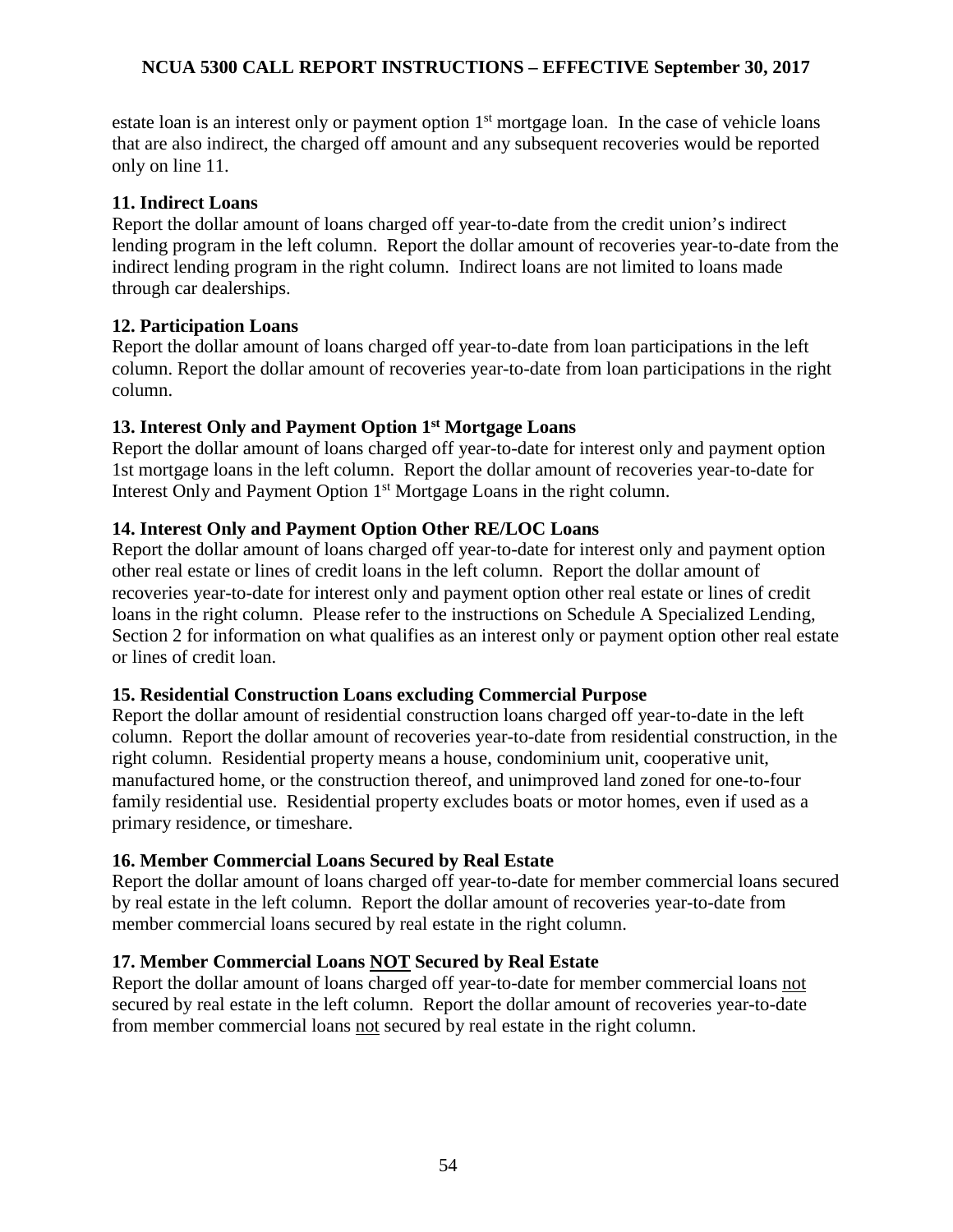### **18. Nonmember Commercial Loans Secured By Real Estate**

Report the dollar amount of loans charged off year-to-date for nonmember commercial loans secured by real estate in the left column. Report the dollar amount of recoveries year-to-date from nonmember commerical loans secured by real estate in the right column.

#### **19. Nonmember Commercial Loans NOT Secured By Real Estate**

Report the dollar amount of loans charged off year-to-date for nonmember commercial loans not secured by real estate in the left column. Report the dollar amount of recoveries year-to-date from nonmember commercial loans not secured by real estate in the right column.

#### **20. Agricultural Loans**

Report the dollar amount of loans charged off year-to-date for commercial loans made for agricultural purposes in the left column. Report the dollar amount of recoveries year-to-date from commercial loans made for agricultural purposes in the right column.

#### **21. Commercial Construction and Development Loans**

Report the dollar amount of loans charged off year-to-date for commercial construction and development loans in the left column. Report the dollar amount of recoveries year-to-date from commercial construction and development loans in the right column. These charge-offs and recoveries should also be reported on lines 16 and 18 above, according to the borrower's membership status.

**22-26.** Refer to the instructions for Schedule A Specialized Lending, Section 5, for the definition of what should be reported as TDR real estate, commercial, and consumer loans.

# **22. TDR Loans Secured by First Mortgages**

Report the dollar amount of loans charged off year-to-date for TDR 1<sup>st</sup> mortgage real estate loans in the left column. Report the dollar amount of recoveries year-to-date from TDR 1<sup>st</sup> mortgage real estate loans in the right column.

# **23. TDR Loans Secured by Other RE/LOCs**

Report the dollar amount of loans charged off year-to-date for TDR other real estate loans or lines of credit in the left column. Report the dollar amount of recoveries year-to-date from TDR other real estate loans or lines of credit in the right column.

# **24. TDR RE Loans Also Reported as Commercial Loans**

Report the dollar amount of loans charged off year-to-date for TDR real estate loans also reported as commercial loans in the left column. Report the dollar amount of recoveries year-todate from TDR real estate loans also reported as commercial loans in the right column.

# **25. TDR Consumer Loans NOT Secured by Real Estate**

Report the dollar amount of loans charged off year-to-date for TDR consumer loans not secured by real estate in the left column. Report the dollar amount of recoveries year-to-date from TDR consumer loans not secured by real estate in the right column.

# **26. TDR Commercial Loans NOT Secured by Real Estate**

Report the dollar amount of loans charged off year-to-date for TDR commercial loans not secured by real estate on the left. Report the dollar amount of recoveries year-to-date from TDR commercial loans not secured by real estate in the right column.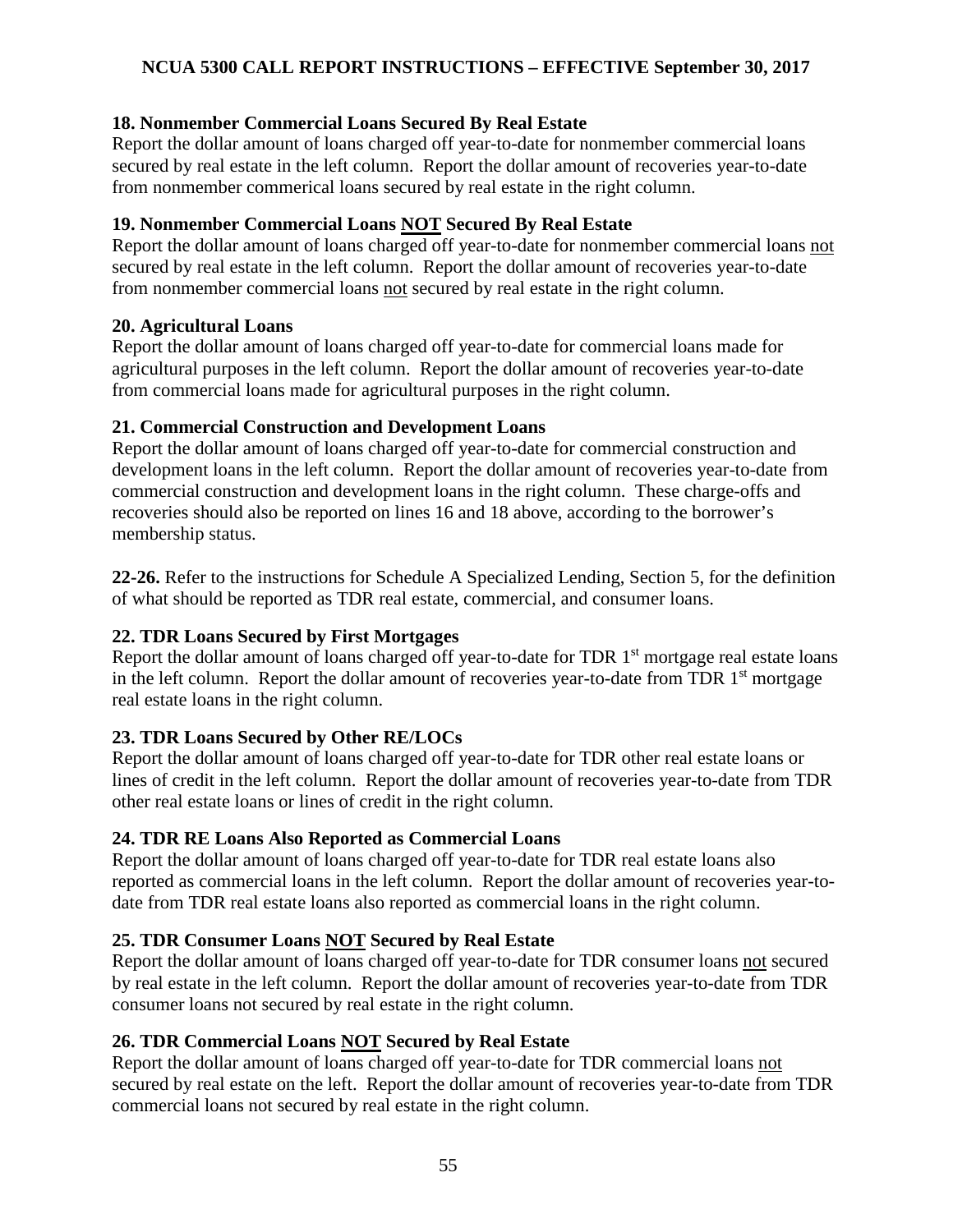# **BANKRUPTCY INFORMATION**

# **27. All Loans Charged Off due to Bankruptcy Year-to-Date**

Report the dollar amount of loans charged off due to bankruptcy, year-to-date, regardless of when the bankruptcy was filed. Include Chapter 7, Chapter 13, Chapter 11, and Chapter 12 Bankruptcy Loan Charge-offs. Do not include recoveries.

### **28a.-c. Number of members with loans (outstanding) who have filed for Bankruptcy Yearto-Date**

Provide the number of members who have **outstanding** loans in your credit union and have filed for Chapter 7, Chapter 13, Chapter 11, or Chapter 12 Bankruptcy year-to-date. Include reaffirmations. Exclude bankruptcies that have been dismissed by a court.

# **29. Total outstanding loan balances subject to bankruptcies identified in items 28a – 28c.**

Provide the dollar amount of the total outstanding loan balances of those members who have filed for bankruptcy identified in items 28a.-c.

# **MISCELLANEOUS LOAN INFORMATION**

#### **30. Real Estate Loans Foreclosed Year-to-Date**

Provide the number and amount of real estate loans foreclosed year-to-date for which the legal process of foreclosure is complete. For the amount, report the balances of the real estate loans at time of foreclosure.

# **31. Congressional Reporting Requirement (FCU ONLY)**

Section  $1757(5)(A)(vi)(I)$  of the Federal Credit Union Act requires NCUA to consult with the appropriate committees of the Congress, the Department of the Treasury, and the Federal financial institution regulatory agencies before exceeding the 15% loan interest rate ceiling. **This reporting requirement applies to Federal Credit Unions only.** 

- **a. Dollar amount of loans with interest rates that exceed 15%**  Report total dollar amount of all loans with interest rates exceeding 15%.
- **b. Aggregate weighted average interest rate for the loans with interest rates that exceed 15%**

Report the aggregate weighted average interest rate for the loans with interest rates that exceed 15%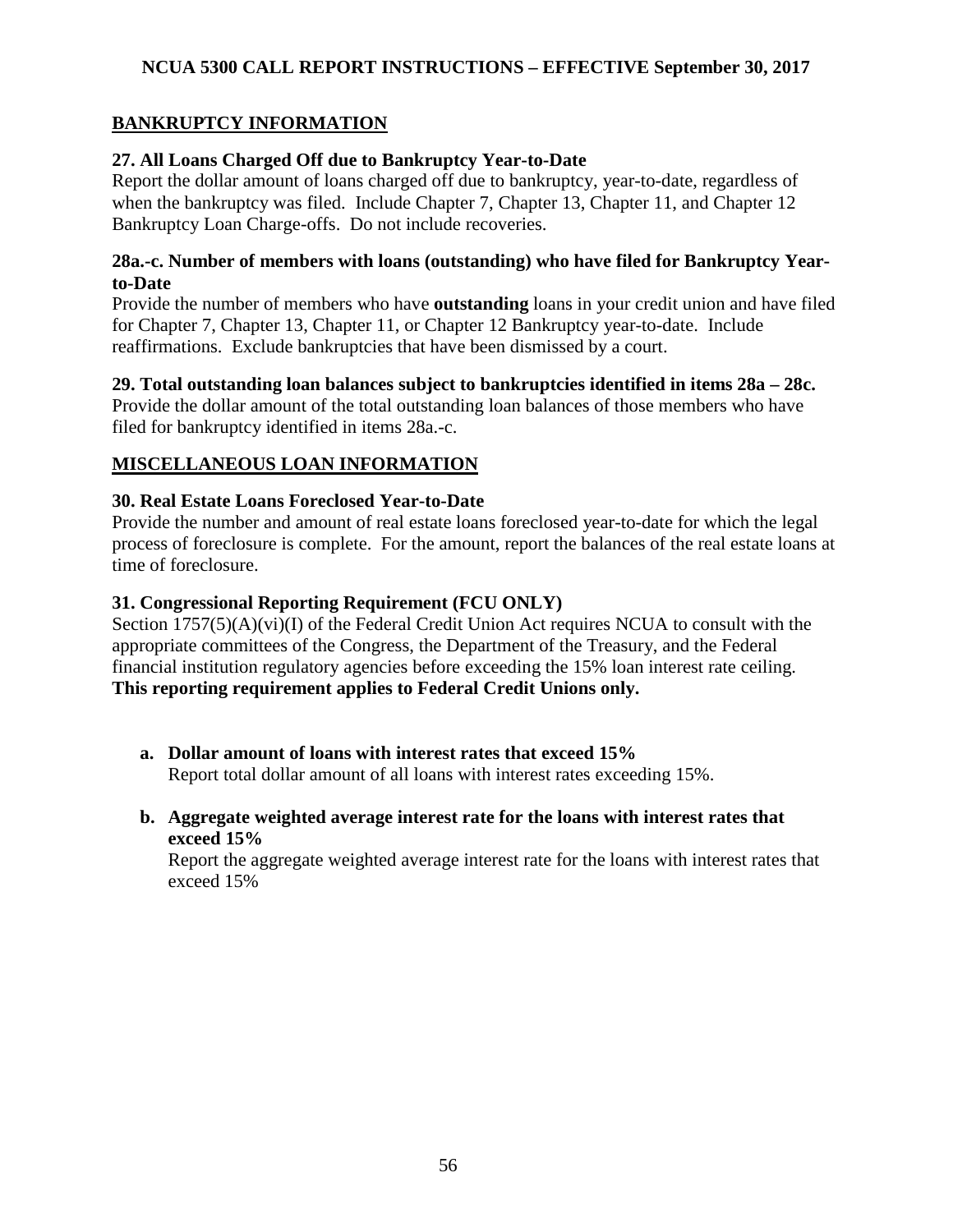### **LIQUIDITY, COMMITMENTS AND SOURCES (NCUA FORM 5300 - PAGE 11)**

### **OFF BALANCE SHEET COMMITMENTS AND OTHER ITEMS**

Report unfunded commitments directly committed by the credit union in the first column, on the relevant line. Report unfunded commitments made on the credit union's behalf through a third party (e.g., purchased participation loans or indirect loan programs including, but not limited to, auto, recreational vehicle, furniture, real estate, commercial, and non-federally guaranteed student loans) in the second column. Report the total for each category in the third column.

#### **1. Total Unfunded Commitments for Commercial Loans**

Report the portion of the Commercial Loan Balances from **Schedule A Specialized Lending, Section 4**, that represent unfunded commitments.

#### **2. Miscellaneous Commercial Loan Unfunded Commitments (Included in item 1 above.)**

#### **A. Agricultural Related Commercial Loans**

Report the unfunded portions of any loan or participation interest to a member or nonmember for agriculture and farm purposes as denoted in Schedule A Specialized Lending, Section 4.

#### **B. Construction & Land Development**

Report the unfunded portions of commitments for construction or development. Include in this item loan proceeds your credit union is obligated to advance as construction progress payments.

According to NCUA Rules and Regulations §723.6 a construction or development loan means any financing arrangement to enable the borrower to acquire property or rights to property, including land or structures, with the intent to construct or renovate an income producing property, such as residential housing for rental or sale, or a commercial building, such as may be used for commercial, agricultural, industrial, or other similar purposes. It also means a financing arrangement for the construction, major expansion or renovation of various commercial property types. A loan to finance maintenance, repairs, or improvements to an existing income producing property that does not change its use or materially impact the property is not a construction or development loan.

Do not include general (i.e., non-commercial purpose residential construction) lines of credit that a borrower, at its option, may draw down to finance construction and land development (report in item 3E).

# **C. Outstanding Letters of Credit**

Report the amount unfunded as of the report date of all financial standby letters of credit (and all legally binding commitments to issue financial standby letters of credit) issued by your credit union. A financial standby letter of credit irrevocably obligates your credit union to pay a third-party beneficiary when a member (account party) fails to repay an outstanding loan or debt instrument.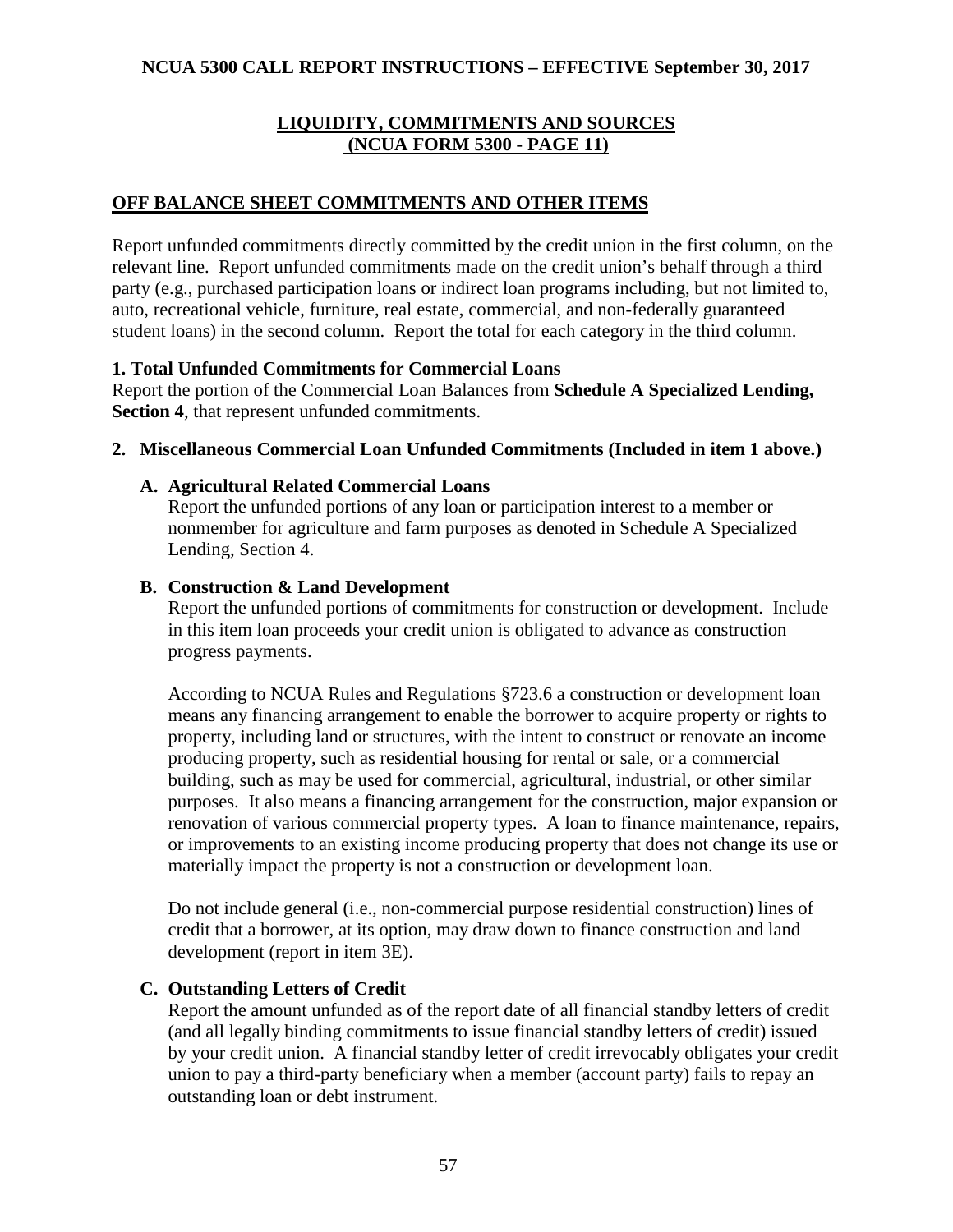## **3. Unfunded Commitments for All Remaining Loans (Non-Commercial Loans)**

#### **A. Revolving Open-End Lines Secured by 1 – 4 Family Residential Properties**

Report the unfunded portions of commitments to extend credit under revolving, open-end lines of credit secured by 1 to 4 family residential properties. These lines, commonly known as home equity lines, are typically secured by a junior lien and are usually accessible by check or credit card.

#### **B. Credit Card Lines**

Report the unfunded portions of commitments to extend credit to individuals for household, family, and other personal expenditures through credit cards. Credit unions may report unfunded credit card lines as of the end of their members' last monthly billing cycle prior to the report date or as of the report date.

#### **C. Unsecured Share Draft Lines of Credit**

Report the amount of unfunded lines of credit available that can be accessed through use of a personal check

#### **D. Overdraft Protection Program Commitments**

Report the amount of unfunded overdraft protection program commitments. Overdraft protection programs are marketed to members as short-term credit facilities and typically provide members with an express overdraft "limit" that applies to their accounts. Unlike share draft lines of credit, overdraft protection programs do not trigger Regulation Z disclosures.

#### **E. Residential Construction Loans excluding Commercial Purpose**

Report the amount of unfunded commitments of residential construction excluding commercial purpose loans. Residential property means a house, condominium unit, cooperative unit, manufactured home, or the construction thereof, and unimproved land zoned for the one-to-four family residential use. Residential property excludes boats or motor homes, even if used as a primary residence, or timeshare.

# **F. Federally Insured Home Equity Conversion Mortgages (HECM) (Reverse Mortgages)**

Report the unfunded portion of commitments to extend credit under revolving, open-end lines of credit secured by 1 to 4 family residential properties authorized by Federally Insured Home Equity Conversion Mortgages. The Federal Housing Administration offers the only federally insured reverse mortgage program.

# **G. Proprietary Reverse Mortgage Products**

Report the unfunded portion of commitments to extend credit under revolving, open-end lines of credit secured by 1 to 4 family residential properties authorized by Proprietary Reverse Mortgage Products. These types of reverse mortgages are not federally insured.

#### **H. Other Unfunded Commitments**

Report the unfunded portions of all other commitments not reported on lines 3A-G.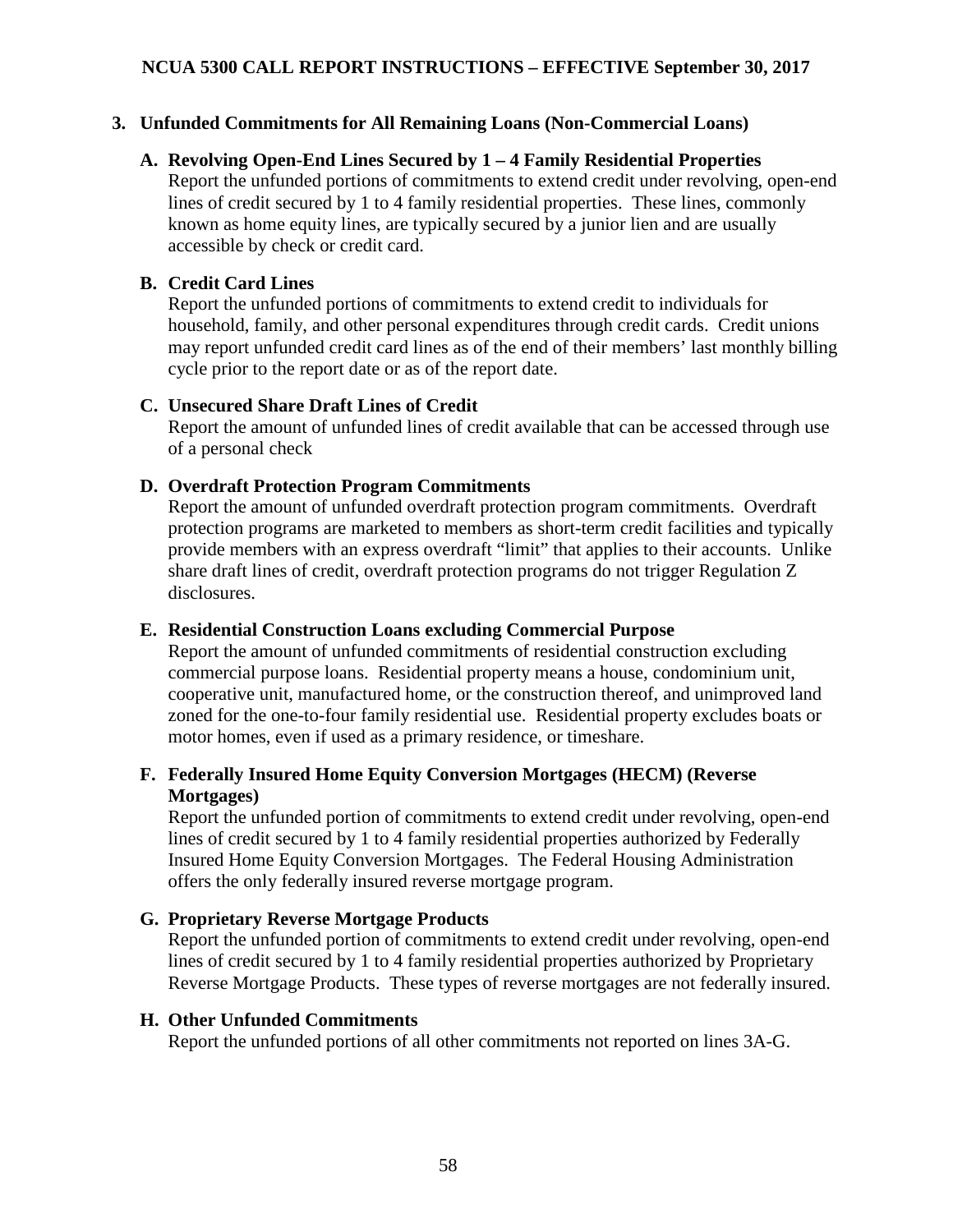# **I. Total Unfunded Commitments for Non-Commercial Loans (Sum of lines 3A-H)**

# **Total Unfunded Commitments for all loan types (Sum of lines 2A-D and 3A-H)**

# **4. Dollar Amount of Pending Bond Claims**

Report the dollar amount of pending bond claims that your credit union intends to file but has not yet recorded on its balance sheet. Do not report other outstanding insurance claims.

# **CONTINGENT LIABILITIES**

# **5. Loans Transferred with Limited Recourse Qualifying for Sales Accounting**

Report the total principal balance outstanding of loans transferred, including participations, for which the transfer qualified for true sales accounting treatment under GAAP, and for which the transferor credit union retained some limited recourse (i.e., insufficient recourse to preclude sales accounting treatment). Do not include loan transfers that qualify for sales treatment but only contain the representation and warranty paragraphs that are standard for sales on the secondary market. **Do not include loan participations transferred with substantial recourse or those transferred without recourse.** If a transfer does not satisfy the criteria for sales treatment (i.e., isolation, control, and pledge), the transfer should be accounted for as a secured borrowing with pledge of collateral, and not reported here.

# **6. Other Contingent Liabilities**

Report the aggregate amount of any other outstanding contingent liabilities. This may include post-retirement packages and management contracts.

# **CREDIT AND BORROWING ARRANGEMENTS**

# **7. Amount of Borrowings Subject to Early Repayment at Lender's Option**

Report the amount of borrowings where the lender has the option to require your credit union to repay the borrowing before the scheduled maturity.

# **8. Assets Pledged to Secure Borrowings**

Report the total amount of assets pledged to secure borrowings, such as pledged loans and/or securities.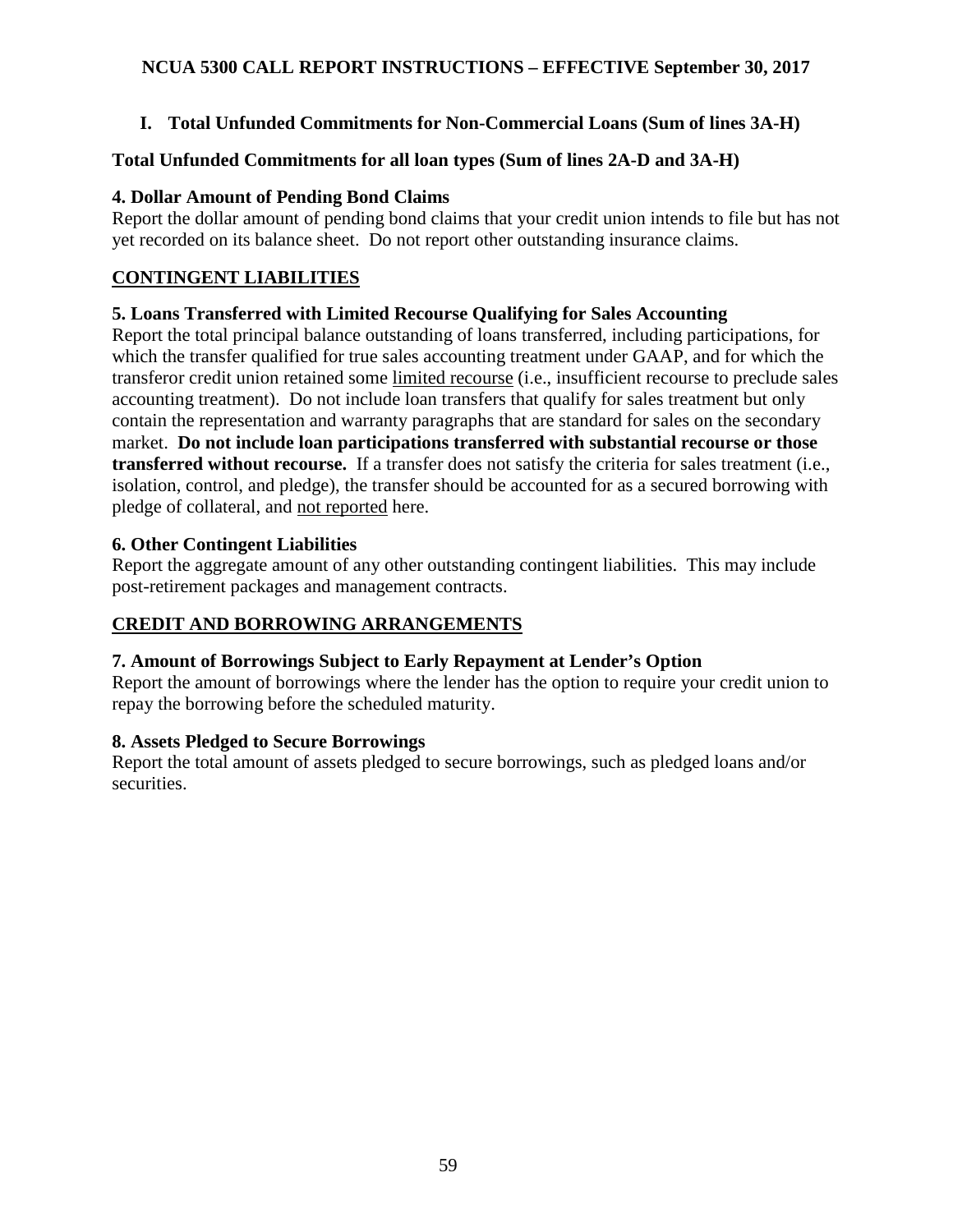# **9. Lines of Credit**

**Committed Credit Lines** – A credit line in which the credit union may have paid a fee in advance legally binding the lender to provide access at a future time.

**Uncommitted Credit Lines** – A credit line subject to reduction, suspension, or cancelation by the lender at any time or prior to the current terms.

For lines A-C report the maximum amount the credit union is entitled to borrowed under the appropriate column (committed or uncommitted lines) base on the borrowing source. Report the total committed and uncommitted amounts for each row in the corresponding line's Total Amount column.

#### **A. Corporate Credit Unions**

- **B. Natural Person Credit Unions**
- **C. Other Credit Lines**

#### **D. TOTAL**

Report the sum of lines A-C for each column.

#### **10. Borrowings**

Report the amount of borrowings by type for each source listed on lines A-F.

- **A. Corporate Credit Unions**
- **B. Natural Person Credit Unions**

# **C. Other Sources**

Borrowings not identified on the other lines.

- **D. FHLB**
- **E. CLF**
- **F. FRB**
- **G. TOTAL**

Report the sum of lines A-F for each column.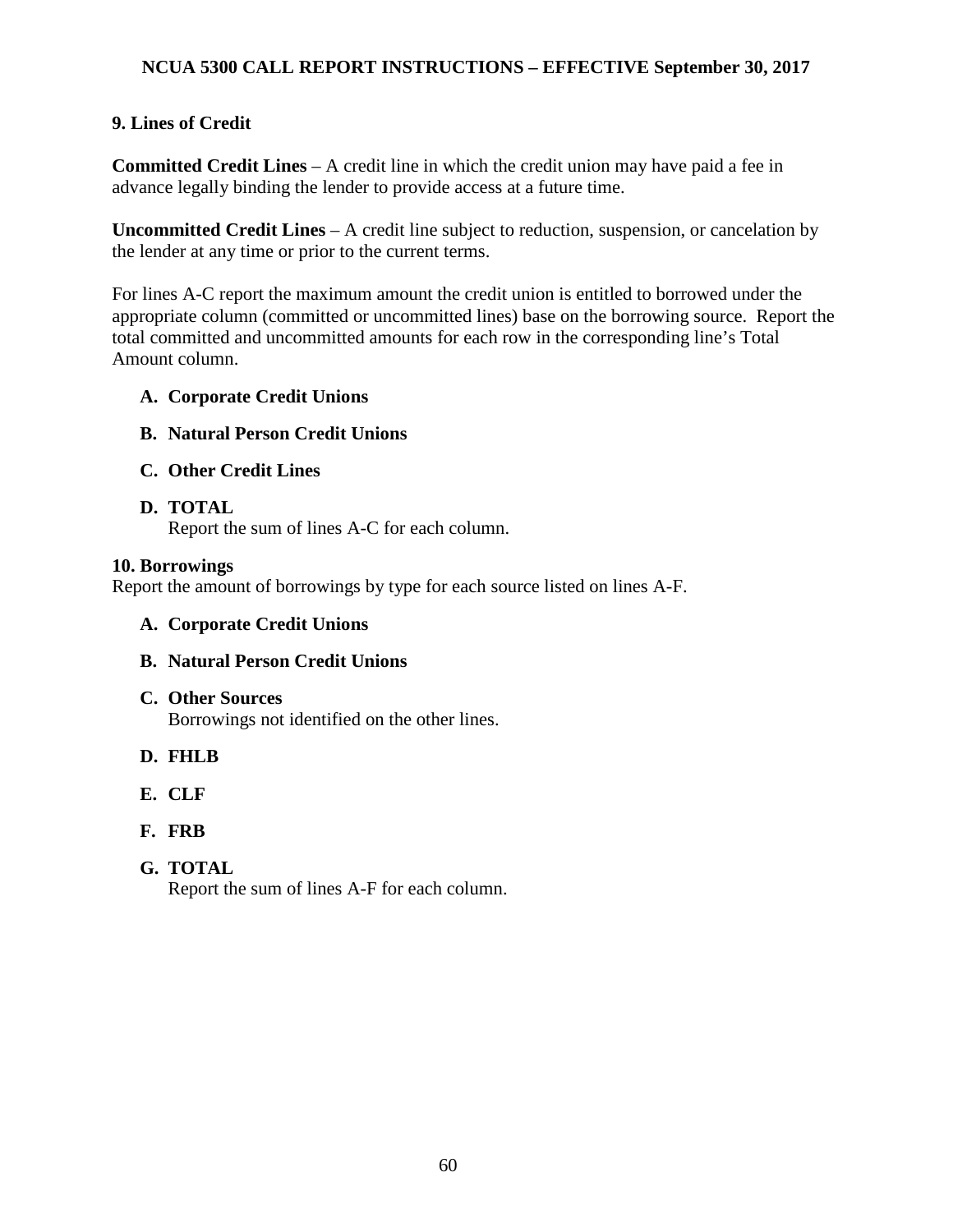### **PCA NET WORTH CALCULATION WORKSHEET (NCUA FORM 5300 - PAGE 12)**

**A credit union is not required to provide input on this page unless it has chosen an alternative total assets option offered on lines 10 through 12 to calculate Net Worth, elected to calculate an alternative Risk Based Net Worth ratio, or completed a merger/acquisition after 12/31/2008.** 

**All Credit Unions.** Entries from the Statement of Financial Condition provide the values to populate line items 1-6:

#### **1. Undivided Earnings**

#### **2. Regular Reserves**

**3. Appropriation for Non-Conforming Investments (State Credit Union ONLY)**

#### **4. Other Reserves (Appropriations of Undivided Earnings)**

#### **5. Subordinated Debt included in Net Worth**

#### **6. Net Income (unless this amount is already included in Undivided Earnings)**

All credit unions must complete line 7, if a business combination was completed on or after January 1, 2009.

#### **7. Adjusted Retained Earnings acquired through Business Combinations**

**a. Prior Quarter-End Adjusted Retained Earnings acquired through Business Combinations** 

List the applicable total for the prior quarter-end adjusted retained earnings acquired through business combinations. **This amount should equal the amount reported in line 7d of the prior period call report, if the credit union has reported this information before.** This total must be tracked separately by the credit union since it will not appear directly on the balance sheet.

**b. Adjustments made to Retained Earnings acquired through Business Combinations during current quarter** 

List any applicable adjustments, such as additional business combinations. Note: The retained earnings of the acquired credit union at the point of acquisition must be measured under Generally Accepted Accounting Principles. The only time an adjustment would be negative is due to an accounting correction.

**c. Adjusted Gain from Bargain Purchase due to Business Combinations completed during current quarter**

For each business combination completed during the current quarter, report any bargain purchase gain, only up to the amount of added retained earnings for that entity included on line b above, in accordance with NCUA Rules and Regulations, Section 702.2(f)(3). The difference between the bargain purchase gain and added retained earnings should be calculated separately for each business combination, with the aggregate reported on this line.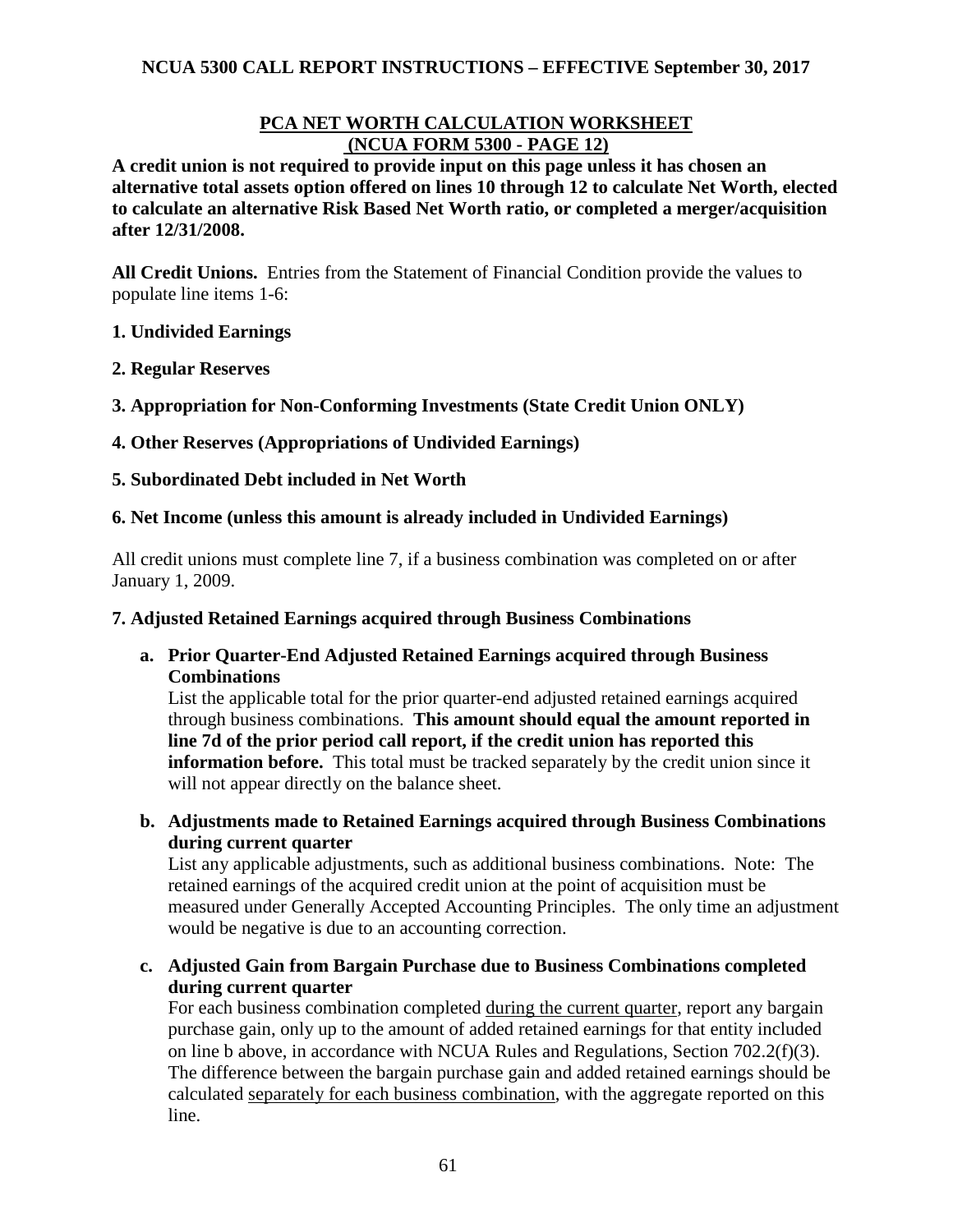**d. Current Quarter's Total Adjusted Retained Earnings acquired through Business Combinations (Line 7a + Line 7b - Line 7c)**  The amount calculated in line 7d is what you should report on line 7a on your next 5300 report.

# **8. TOTAL NET WORTH (Sum of items 1-6 and 7d)**

# **9 – 12. Total Assets**

This worksheet provides a means of measuring the net worth ratio on line 13. All credit unions must determine their net worth category at the end of each calendar quarter by measuring their net worth ratio. (See NCUA Rules and Regulations §702.101.)

At its discretion, a credit union may elect a measure of total assets for its net worth denominator other than quarter-end total assets. If the credit union decides to use one of these Total Assets Elections, it must input this amount on line 10, 11, or 12, as appropriate. Otherwise, the PCA Net Worth Calculation Worksheet will compute the credit union's net worth ratio and resulting net worth classification using quarter-end total assets from line 9. (Please see NCUA Rules and Regulations §702.2 (k) for further information regarding total assets.)

# **13. Net Worth Ratio (Line 8 divided by line 9, 10, 11, or 12)**

# **14. Credit unions with Assets Greater than \$50,000,000.**

In addition to measuring a net worth ratio, credit unions with assets greater than \$50 million must also review their Risk Based Net Worth (RBNW) Calculation Requirement.

- **a. Risk Based Net Worth (RBNW) Requirement (Standard Calculation): RBNW Requirement based upon the Standard Components.**
- **b. Risk Based Net Worth (RBNW) Alternative Method under Section 702.107: RBNW Requirement based upon the Alternative Components of Section 702.107 of the NCUA Rules and Regulations.**

**Net Worth Classification.** The credit union's net worth classification will be determined based on the computed net worth ratio. The appropriate net worth categories are somewhat different for credit unions classified as "new". A "new" credit union is defined as a federally-insured credit union that both has been in operation for less than 10 years and has total assets of not more than \$10 million.

# **15. Net Worth Classification if credit union is not new**

See NCUA Rules and Regulations §702.102 for the applicable net worth categories.

# **16. Net Worth Classification if credit union is new**

See NCUA Rules and Regulations §702.302 for the applicable net worth categories.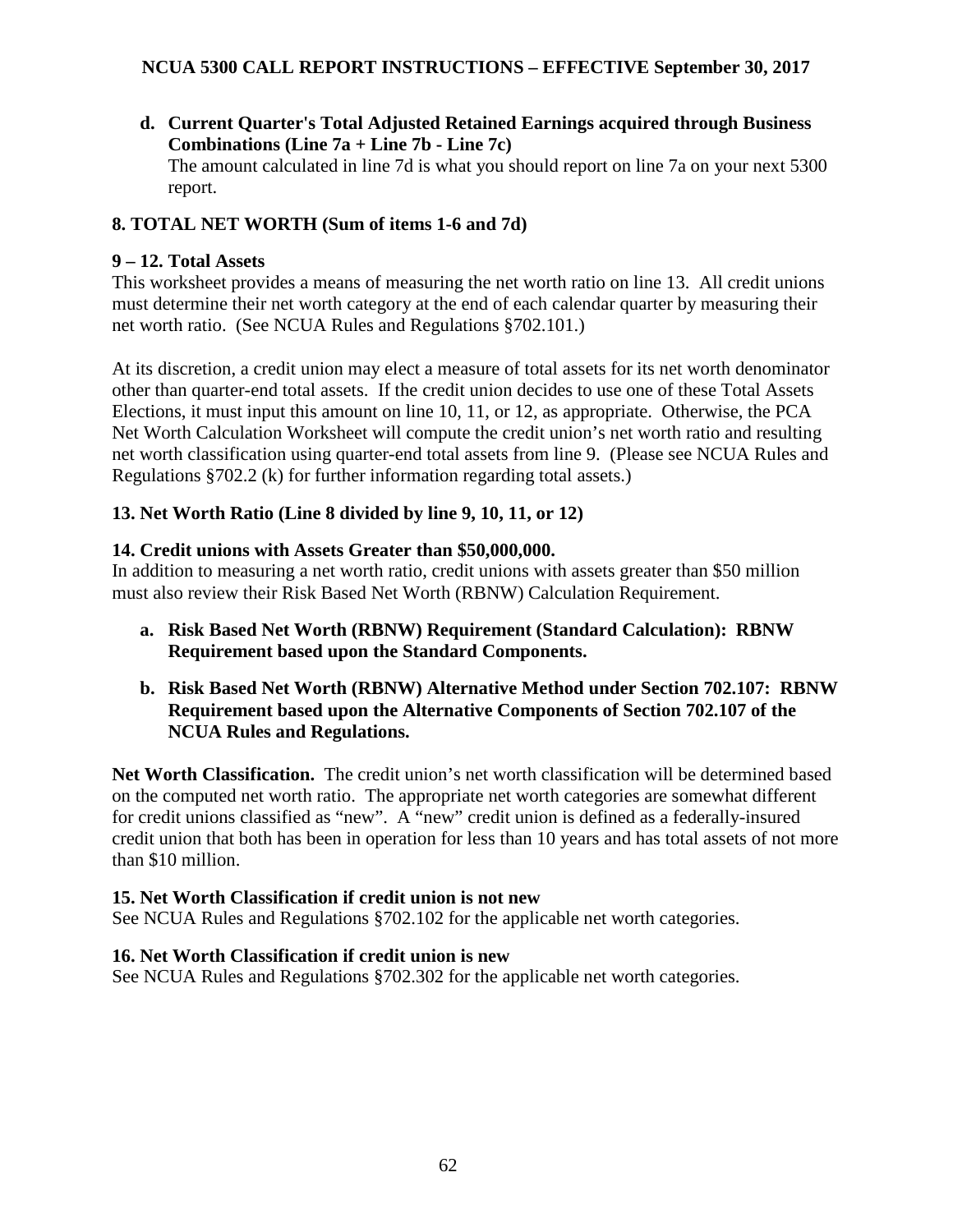#### **STANDARD COMPONENTS OF RISK BASED NET WORTH (RBNW) REQUIREMENT (NCUA FORM 5300 - PAGE 13)**

**No credit union is required to provide input on this page.** NCUA provides the Standard Components of Risk Based Net Worth (RBNW) Requirement worksheet to demonstrate the underlying source information of the RBNW requirement. NCUA provides this for your information only.

**Credit unions with Assets Greater than \$50,000,000.** In addition to measuring a net worth ratio, credit unions with assets greater than \$50 million must also review their RBNW Calculation Requirement. Line 14a of the PCA Net Worth Calculation Worksheet provides the RBNW Requirement based upon the standard components.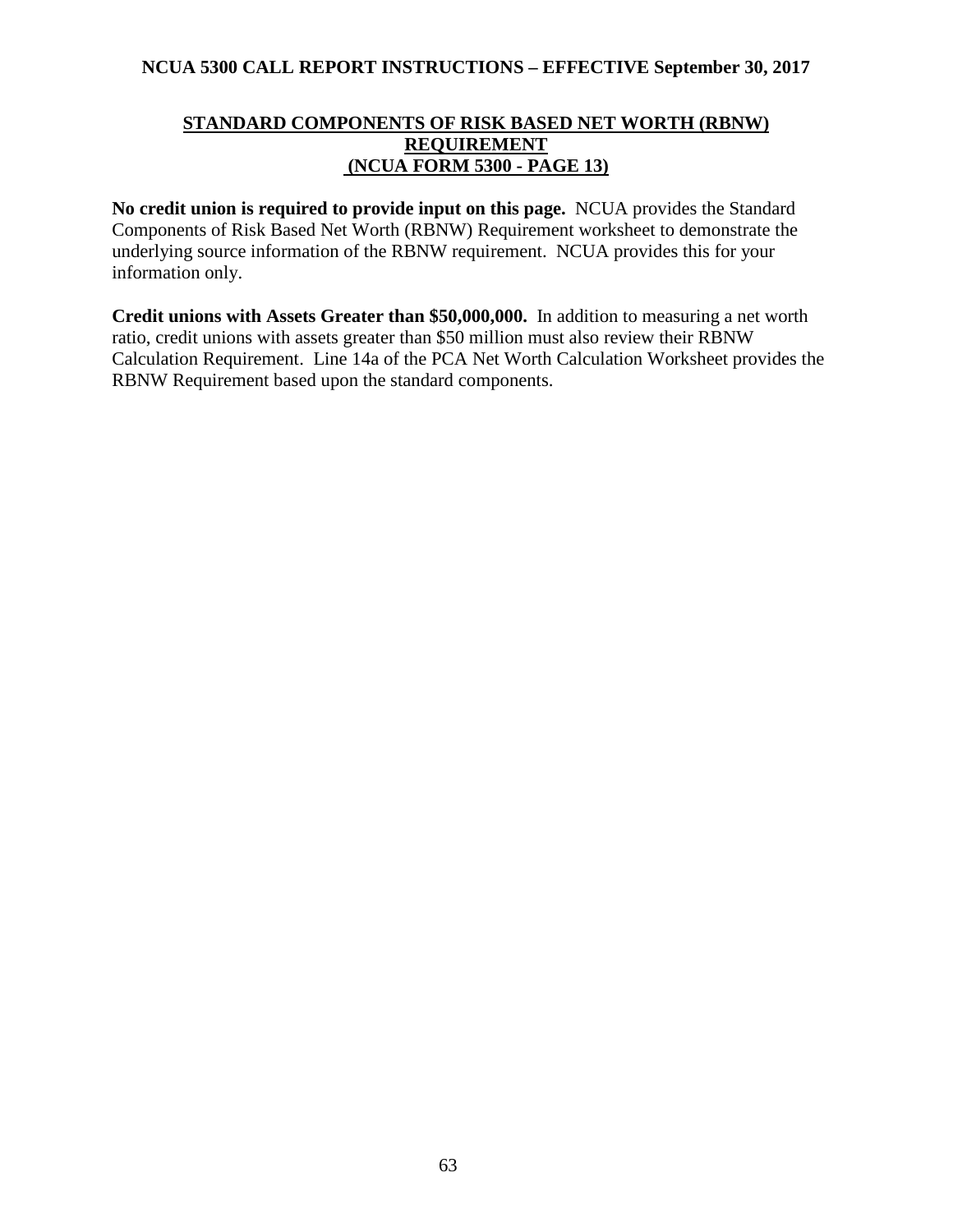### **SCHEDULE A – SPECIALIZED LENDING (NCUA FORM 5300 - PAGE 14)**

Report loans net of loan origination fees (costs), which are recognized over the life of the related loan as an adjustment to yield.

# **SECTION 1 – INDIRECT LOANS**

An indirect loan is a loan made by a credit union through a vendor or other third party that facilitates the financing arrangement, including, but not limited to, auto loans, recreational vehicle loans, furniture loans, real estate loans, commercial loans, and non-federally guaranteed student loans. The credit union is responsible for making the underwriting decision, and the loan is immediately assigned to the credit union after being made.

# **1a. Indirect Loans – Point of Sale Arrangement**

Report the number and dollar amount of outstanding indirect loans made by the credit union by contracting directly with a merchant. In this case, the credit union partners with a merchant to originate loans at the point of sale. A direct agreement between an auto dealer and a credit union is an example of an indirect loan made at the point of sale.

# **1b. Indirect Loans – Outsourced Lending Relationship**

Report the number and dollar amount of outstanding indirect loans made by the credit union by contracting with a third party vendor, other than the merchant providing the product. In this case, the credit union does not directly contract with the merchant. The third party vendor receives compensation for facilitating loan origination. **A wholly owned CUSO is considered a third party for this reporting item.**

# **1c. Total Outstanding Indirect Loans (Sum of lines 1a – b)**

# **SECTION 2 – REAL ESTATE LOANS AND LINES OF CREDIT INCLUDING COMMERCIAL LOANS SECURED BY REAL ESTATE**

**Real Estate Loans/Lines of Credit.** For each type of loan/line of credit listed, provide the number of loans/lines of credit outstanding, the aggregate amount of loans/lines of credit outstanding, the number of loans/lines of credit granted year-to-date, and the dollar amount of loans/lines of credit granted year-to-date. Real estate loans processed by a third party but funded by the credit union should be included. The number of loans/lines outstanding should **not** include those with no balance or those loans reported as loans held for sale. The number and dollar amount of loans/lines of credit granted should include any real estate loans sold on the secondary market and those classified as loans held for sale, along with loans held in the current loan portfolio. Count each line of credit as a single loan granted if one or more advances were made on that line year-to-date. The dollar amount should include all new advances on the line of credit and all refinanced balances.

# **REAL ESTATE LOANS FIRST MORTGAGE**

Report loans that are secured by a first lien. This includes home equity lines of credit that are secured by a first lien. Do not include second trust loans.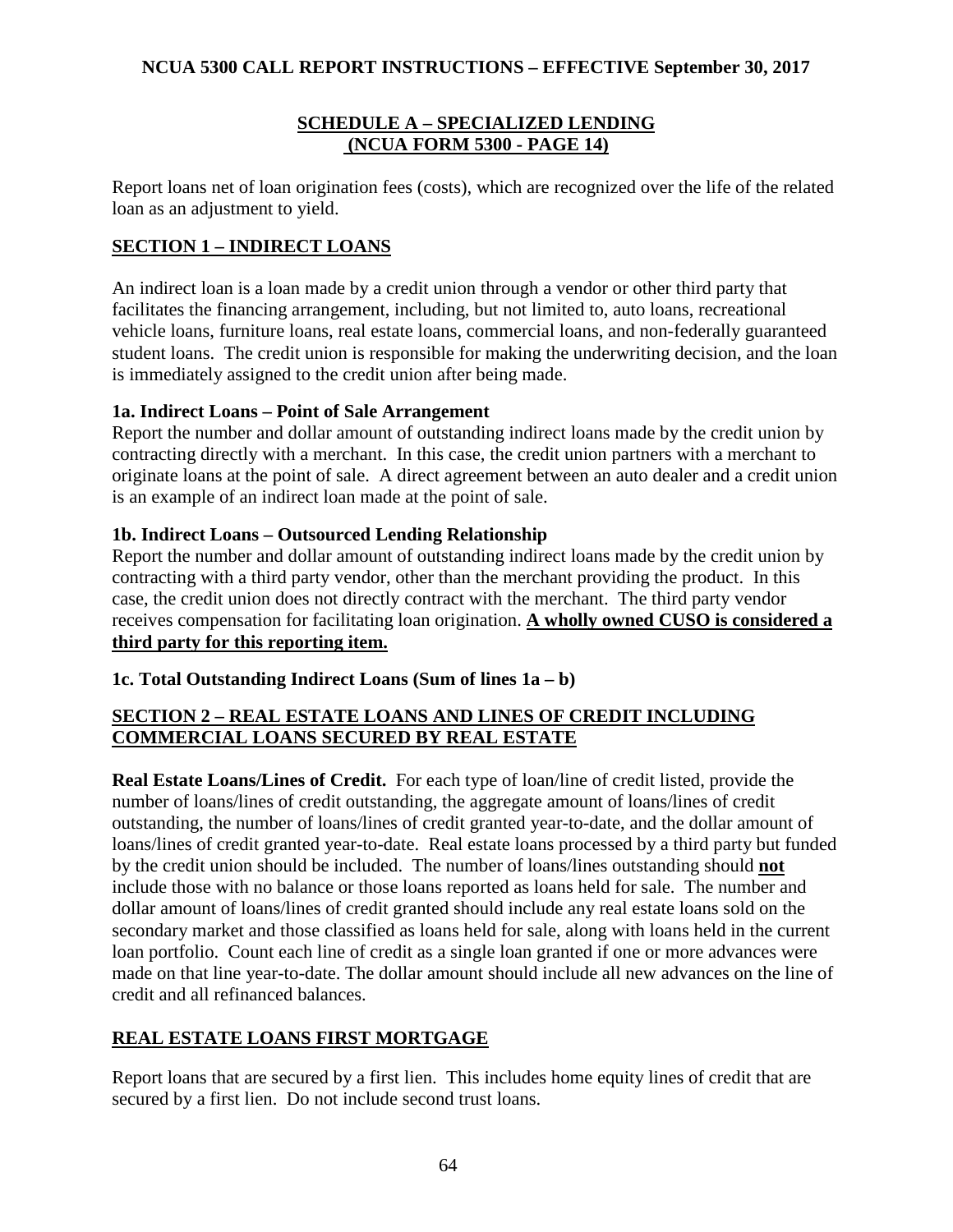### **1a. Fixed Rate, Fully Amortizing >15 Years**

Report information for real estate first mortgage loans that have an original maturity of GREATER THAN 15 years. Report loans that have a fixed rate for the term of the loan.

#### **1b. Fixed Rate, Fully Amortizing 15 Years or Less**

Report information for real estate first mortgage loans that have an original maturity of 15 years OR LESS. Report loans that have a fixed rate for the term of the loan.

#### **2a. Balloon/Hybrid > 5 Years**

Report information for real estate first mortgage loans that have a balloon feature or convert to an adjustable rate loan after a predefined period of time (e.g., a loan may be fixed for 7 years and then convert to a 1 year adjustable rate thereafter). Report those loans where the original interest rate remains fixed for GREATER THAN 5 years.

#### **2b. Balloon/Hybrid 5 Years or Less**

Report information for real estate first mortgage loans that have a balloon feature or convert to an adjustable rate loan after a predefined period of time (e.g., a loan may be fixed for 3 years and then convert to a 1 year adjustable rate thereafter). Report those loans where the original interest rate remains fixed for 5 years or less.

#### **3. Other Fixed Rate**

Report any other type of fixed rate first mortgage loan.

#### **4. Adjustable Rate 1 Year or Less**

Report adjustable rate first mortgage loans that call for the periodic adjustment of the interest rate charged. The interest rate must reset on an annual or more frequent basis.

#### **5. Adjustable Rate > 1 Year**

Report adjustable rate first mortgage loans that call for the periodic adjustment of the interest rate charged. The interest rate must reset on a periodic basis greater than one year.

# **6. Total 1st Mortgage Real Estate Loans/Lines of Credit (sum lines 1 - 5)**

This total is automatically calculated based on the sum of lines one through five.

# **OTHER REAL ESTATE LOANS**

#### **7. Closed-End Fixed Rate**

Report closed-end fixed rate real estate loans secured by a junior lien that have a set interest rate until maturity. Report only second trust loans in this category.

#### **8. Closed-End Adjustable Rate**

Report mortgage loans secured by a junion lien that are not eligible for additional advances and have a contract which calls for the periodic adjustment of the interest rate charged. Loans with periodic interest rate adjustments are considered adjustable rate regardless of the frequency of the periodic adjustment period.

# **9. Open-End Adjustable Rate**

Report real estate loans secured by a junior lien which are eligible for additional advances and have a contract which calls for the periodic adjustment of the interest rate charged. Loans with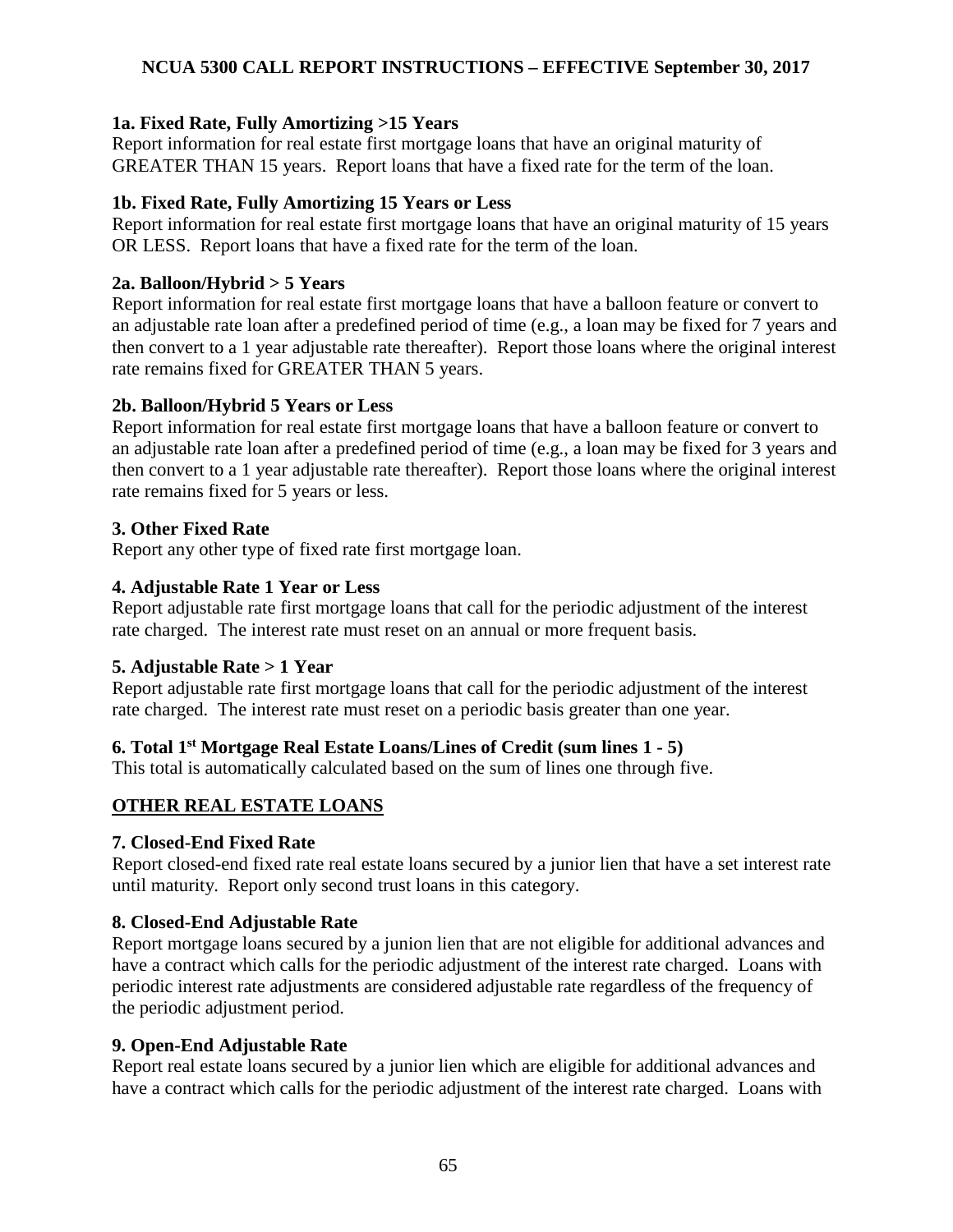periodic interest rate adjustments are considered adjustable rate regardless of the frequency of the periodic adjustment period.

#### **10. Open-End Fixed Rate**

Report real estate loans secured by a junior lien which are eligible for additional advances and have a fixed rate of interest.

#### **11. Total Other Real Estate Loans/Lines of Credit (sum lines 7 - 10)**

This total is automatically calculated based on the sum of lines seven through 10.

# **12. TOTALS (Each column, Sum of lines 1 – 5 and 7 - 10).**

The total number and amount of outstanding loans listed in columns 1 and 2 should agree with the sum of the numbers and amounts reported on page 6, lines 9 through 12.

#### **MISCELLANEOUS REAL ESTATE LOANS/LINES OF CREDIT INFORMATION**

#### **13. Interest Only & Payment Option 1st Mortgage Loans**

Report the number and balance outstanding of Interest Only & Payment Option 1st Mortgage loans. Also report the dollar amount of Interest Only & Payment Option first mortgage loans granted year-to-date. A payment option mortgage allows the borrower to choose among several different payment options each month, usually during the first few years of the loan. The options typically include a payment of principal and interest, an interest only payment, and a minimum payment. An Interest Only loan does not require the borrower to make payments to reduce the principal for a specific period of time. These loans are secured by a first lien.

# **14. Interest Only & Payment Option Other RE/LOC Loans**

Report the number and balance outstanding of Interest Only & Payment Option Other RE/LOC loans. Also report the dollar amount of Interest Only & Payment Option Other RE/LOC loans granted year-to-date. A payment option mortgage allows the borrower to choose among several different payment options each month, usually during the first few years of the loan. The options typically include a payment of principal and interest, an interest only payment, and a minimum payment. An Interest Only loan does not require the borrower to make payments to reduce the principal for a specific period of time. These loans are secured by a subordinate lien.

**Example:** Home equity lines of credit, secured by a subordinate lien, whose contract only requires monthly payments of interest during the draw period would be reported on this line during the draw period. After the member is required to make payments that reduce principal, it would no longer be reported on this line.

#### **15. Reverse Mortgages**

**a. Federally Insured Home Equity Conversion Mortgage (HECM) –** The Federal Housing Administration offers the only federally insured reverse mortgage program. List the number of HECM loans outstanding, the outstanding balance for all HECMs, the number of HECM loans granted year-to-date, and the dollar amount of HECMs granted year-to-date at the credit union. There are five options for receiving payments under this program:

- **Tenure** equal monthly payments as long as at least one borrower lives and continues to occupy the property as a principal residence.
- **Term** equal monthly payments for a fixed period of months selected.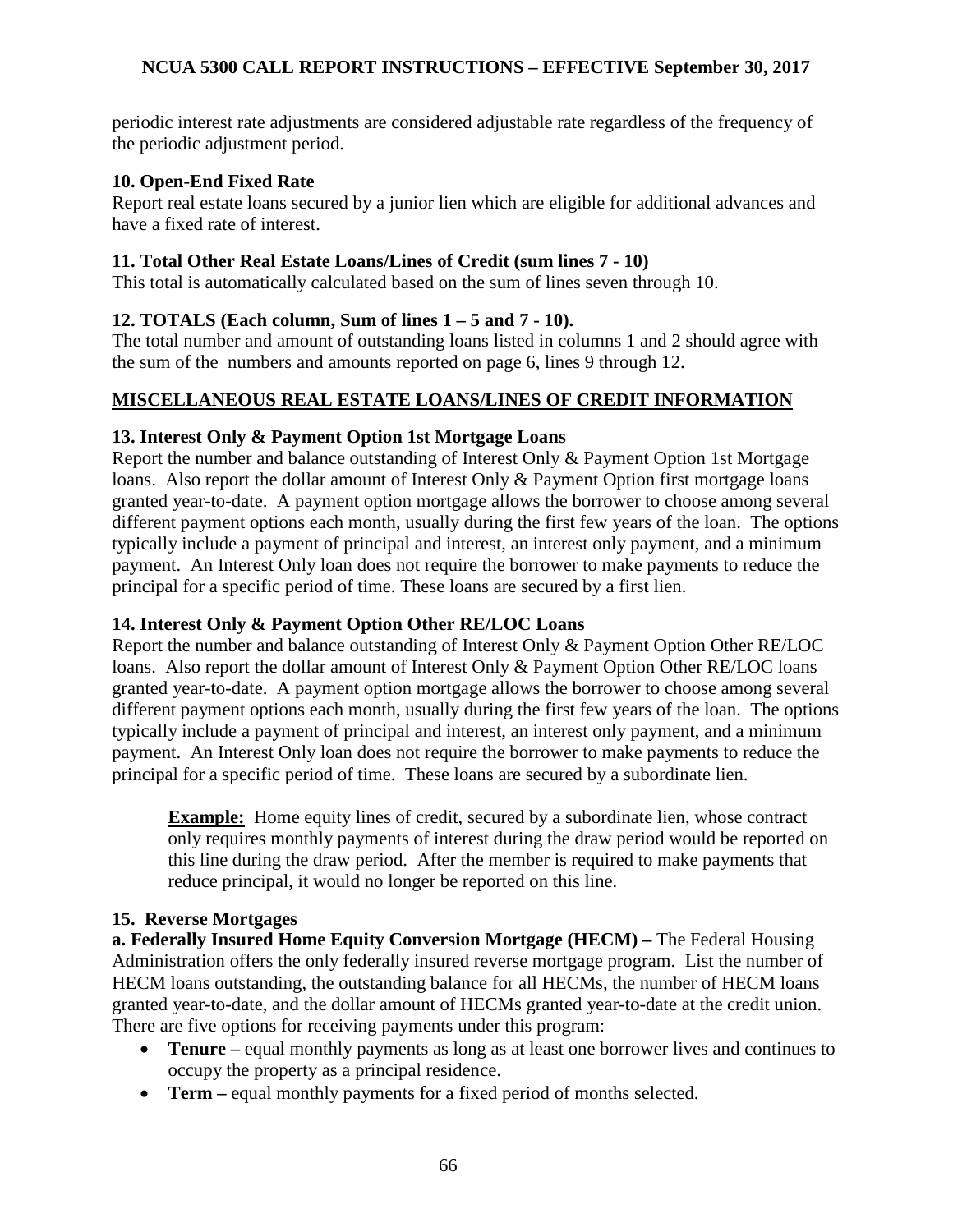- Line of Credit unscheduled payments or installments, at times and in amounts of the borrower's choosing until the line of credit is exhausted.
- **Modified Tenure** combination of line of credit with monthly payments for as long as the borrower remains in the home.
- **Modified Term –** combination of line of credit plus monthly payments for a fixed period of months selected by the borrower.

**b. Proprietary Reverse Mortgage Products –** List the number outstanding, the outstanding balance, the number of loans granted year-to-date, and the dollar amount of loans granted yearto-date at the credit union for types of Proprietary Reverse Mortgage loans. These types of reverse mortgages are not federally insured.

# **SECTION 2 CONTINUED – REAL ESTATE LOANS AND LINES OF CREDIT**

# **16. Balance Outstanding of 1st Mortgage Residential Construction Loans – Excluding Commercial Purpose**

Report the amount of residential 1st mortgage construction loans that do not meet the definition of a commercial loan. Residential property means a house, condominium unit, cooperative unit, manufactured home, or the construction thereof, and unimproved land zoned for the one-to-four family residential use. Residential property excludes boats or motor homes, even if used as a primary residence, or timeshare where the borrower will be the occupant of the finished construction. Do not include commercial purpose loans in this amount.

# **17. Allowance for Losses on Real Estate Loans**

Report the dollar amount of the Allowance for Loan and Lease Losses (ALLL) account that is reserved for unrealized real estate loan losses.

# **18. Total Amount of All 1st Mortgage Loans Sold in the Secondary Market Year-to-Date**

Total loan balance of all first mortgage real estate loans which have been sold in the secondary market, to other credit unions, to private investors, etc.

#### **19. Amount of Real Estate Loans Outstanding that will contractually refinance, reprice or mature within the next 5 years**

**These loans are not reported as Commercial Loans.** Report the outstanding balance of adjustable rate real estate loans that, according to contractual agreements, will reprice or mature within the next 5 years and that are not reported as Commercial Loans. Report the outstanding balance of fixed rate real estate loans, that according to contractual agreements, will mature within the next 5 years and that are not reported as Commercial Loans. Also include real estate backed **balloon loans**, that according to contractual agreements, are due within the next 5 years and that are not reported as Commercial Loans.

# **20. Amount of Real Estate Loans Sold But Serviced by the Credit Union**

Report the dollar amount outstanding of those real estate loans that have been sold by the credit union, but remain serviced by the credit union.

# **21. Mortgage Servicing Rights**

Report the dollar amount of Mortgage Servicing Rights recorded as an asset in this Call Report. A Mortgage Servicing Asset is a contract to service loans under which the estimated "benefits of servicing" (i.e., revenues from contractually specified servicing fees, late charges, and other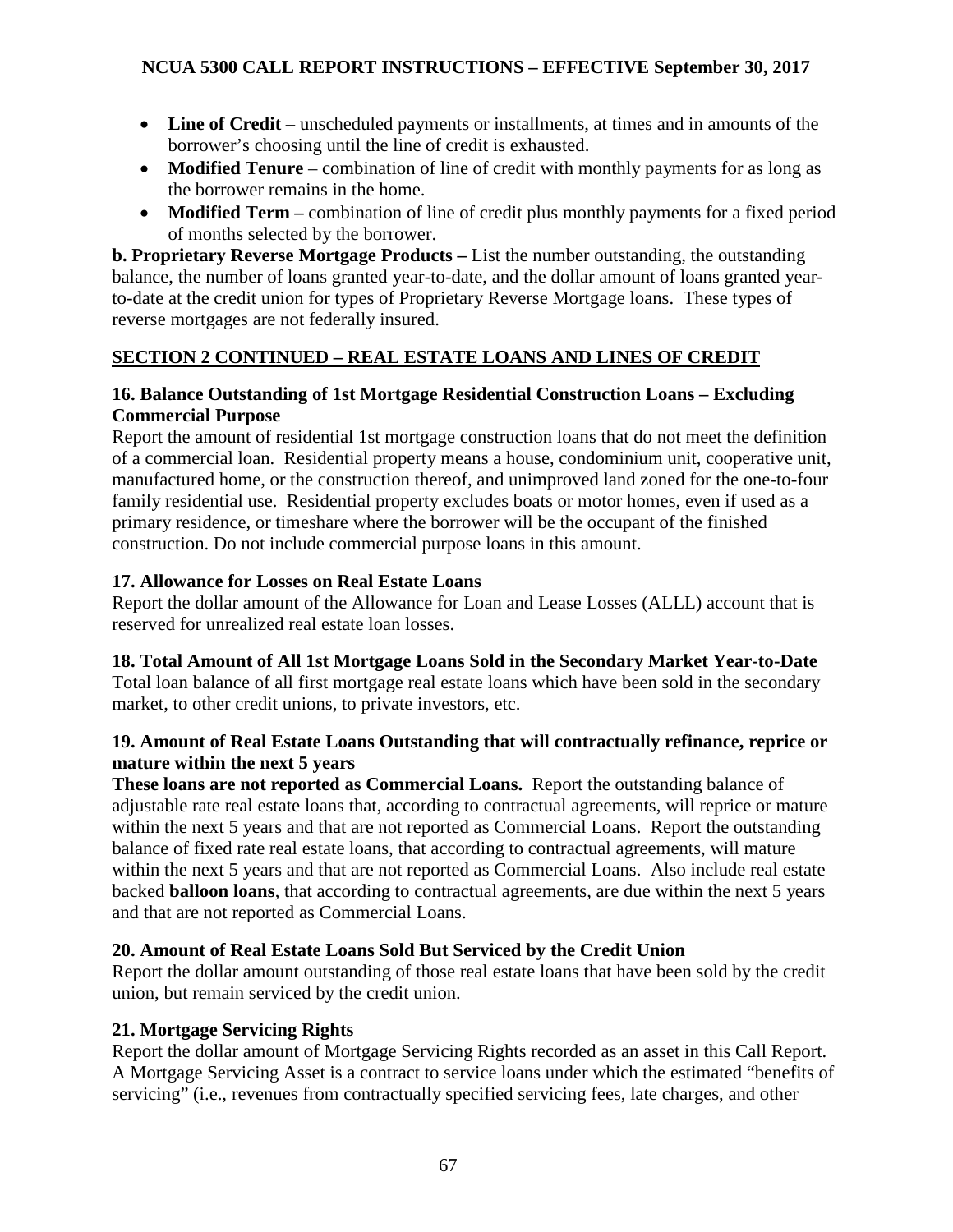ancillary sources including "float") are expected to more than adequately compensate the servicer for performing the servicing. A servicing contract is either (a) undertaken in conjunction with selling or securitizing the loan being serviced or (b) purchased or assumed separately. Not all servicing contracts result in a servicing asset.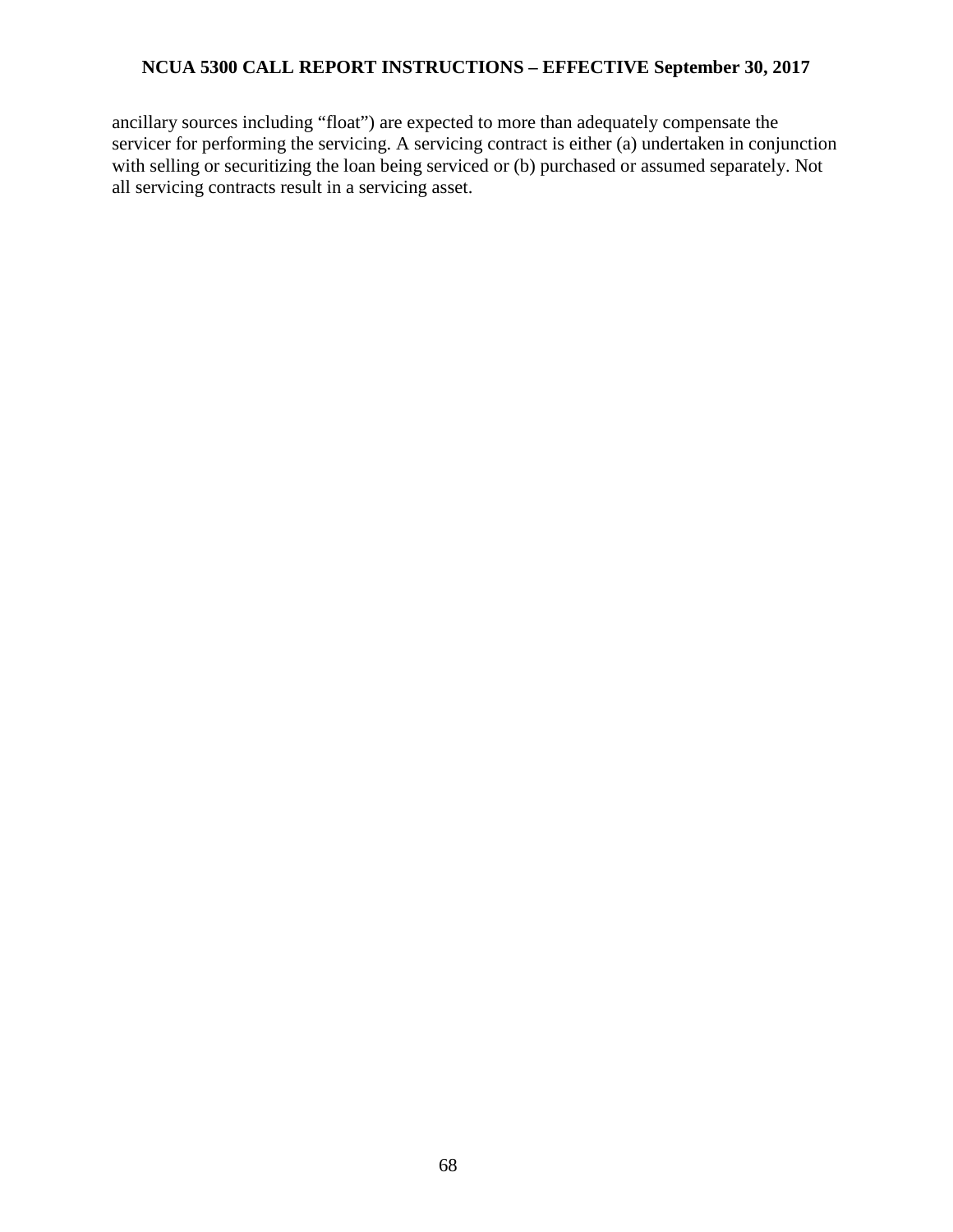### **SCHEDULE A – SPECIALIZED LENDING (NCUA FORM 5300 - PAGE 15)**

# **SECTION 3 – LOANS PURCHASED AND SOLD IN FULL & PARTICIPATION LOANS PURCHASED AND SOLD**

#### **1. Loans Purchased and Sold Year-To-Date**

**a. Loans Purchased In Full from Other Financial Institutions.** Report the number and dollar amount of loans purchased by your credit union from other financial institutions, for which your credit union has **full title**, year-to-date. (Seller has assigned the note and supporting documents to your credit union.) **Do not include Participation Loans Purchased**.

**b. Loans Purchased in Full from Other Sources.** Report the number and dollar amount of loans purchased by your credit union from sources other than financial institutions, for which your credit union has **full title**, year-to-date.(Seller has assigned the note and supporting documents to your credit union.) **Do not include Participation Loans Purchased.** 

c. **Loans, Excluding Real Estate Loans, Sold in Full Year-to-Date.** Report the number and dollar amount of loans that are not real estate loans that were sold in full year-to-date. **Do not include Participation Loans Sold.**

For items 2 – 5, report the relevant portion of all participations purchased and sold, regardless of whether the participations qualify for true sales accounting, and report the number of individual loans in each pool rather than the number of pools.

#### **2a-b. Participation Loans Purchased**

Report the number and dollar amount of participation loans purchased by the credit union for each applicable category (cumulative basis) in the two left columns and then report the number and dollar amounts year-to-date (include situations where the credit union is not holding a current outstanding balance) in the two right columns. **Include all Commercial Construction & Development Loans and Commercial Lines of Credit. Ensure that these amounts also include any unfunded commitments.**

# **3a-b. Outstanding Participation Loans Sold**

Report the total number and dollar amount of the credit union's portion of outstanding participation loans that have been sold (**cumulative basis for any outstanding balances**) in the two left columns and then list the outstanding number and dollar amount (**cumulative basis for any outstanding balances**) that the credit union sold to other financial institutions and/or retained the servicing rights in each applicable category in the two right columns. **If participation loans have been sold with recourse, they must be reported on the Liquidity, Commitments and Sources schedule**. **All commercial loan participations to both members and nonmembers must be reported in the applicable categories as well. Include all Commercial Construction & Development Loans and Commercial Lines of Credit. Ensure that these amounts also include any unfunded commitments.**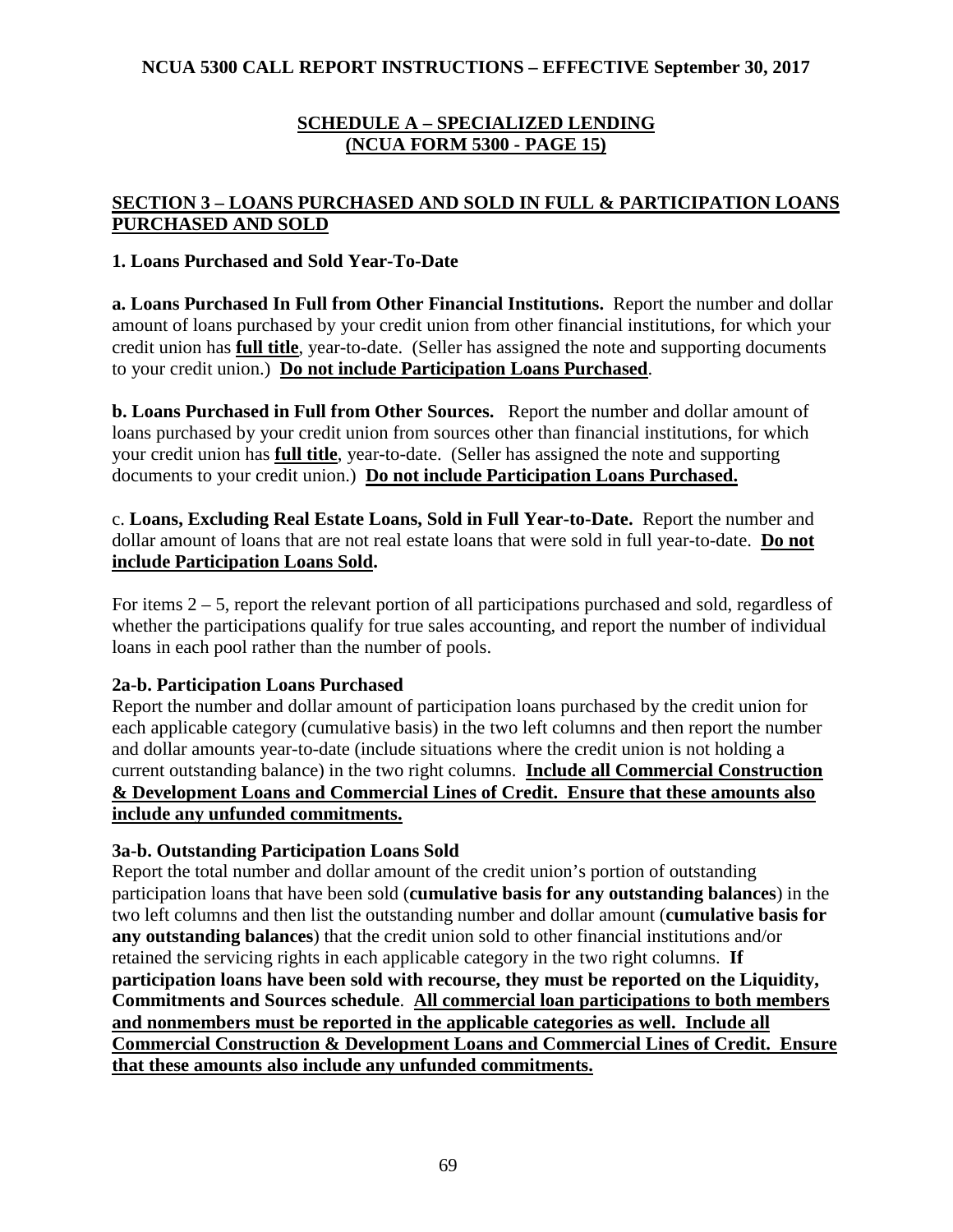#### **4a-b. Participation Loans Sold Year-to-Date**

Report the number and dollar amount that the credit union has retained from loan participations sold year-to-date in the two left columns and then the total number and dollar amounts of participations sold year-to-date in the two right columns. **If participation loans have been sold with recourse, they must be reported on the Liquidity, Commitments and Sources schedule**. **All commercial loan participations to both members and nonmembers must be reported in the applicable categories as well. Include all Commercial Construction & Development Loans and Commercial Lines of Credit. Ensure that these amounts also include any unfunded commitments.**

#### **5a-f. Participation Loans Outstanding By Type**

Report the total number and dollar amount of the credit union's portion of outstanding participation loans for each applicable category that have been purchased (**cumulative basis for any outstanding balances**). Report the total number and dollar amount of the credit union's portion (retained amount) for each applicable category of loan participations sold (**cumulative basis for any outstanding balances**) in the two right hand columns. **Any commercial and/or construction loans whose collateral is real estate should be listed as a commercial or construction and not as a real estate loan in this section only. If participation loans have been sold with recourse, they must be reported on the Liquidity, Commitments and Sources schedule**. **Include all Commercial Construction & Development Loans and Commercial Loans and Lines of Credit. Ensure that these amounts also include any unfunded commitments.**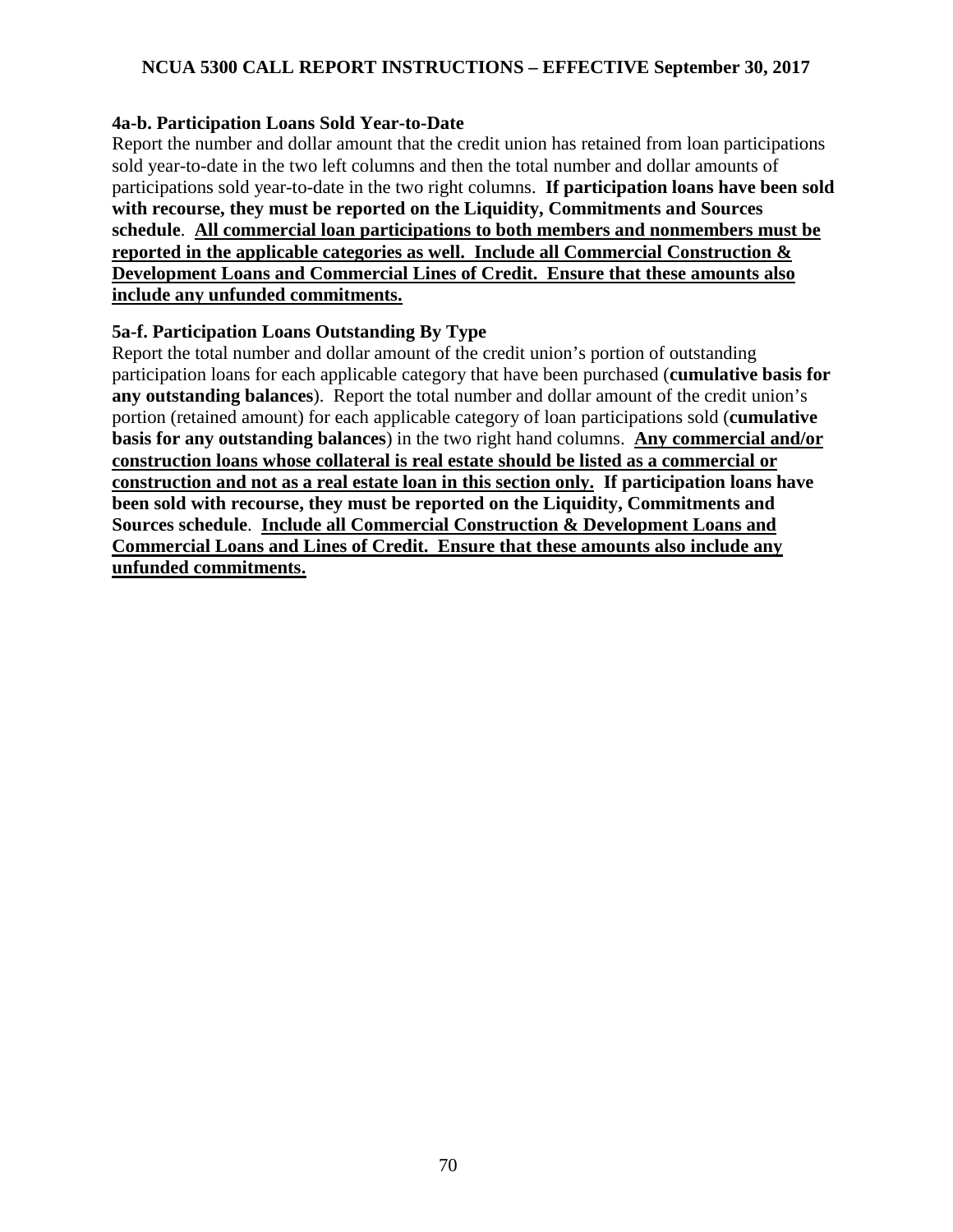## **SCHEDULE A – SPECIALIZED LENDING (NCUA FORM 5300 - PAGE 16)**

### **SECTION 4 – BUSINESS & COMMERCIAL LENDING**

This section primarily includes information concerning commercial loans as defined by NCUA Rules and Regulations §723.2. The Regulatory Reporting section of this schedule concerns Member Business Loans as defined by NCUA Rules and Regulations §723.8.

Commercial loan means any loan, line of credit, or letter of credit and any interest a credit union obtains in such loans made by another lender, to individuals, sole proprietorships, partnerships, corporations, or other business enterprises for commercial, industrial, agricultural, or professional purposes, but not for personal expenditure purposes.

Excluded from this definition are loans:

- Made by a corporate credit union.
- Made by a federally insured credit union to another federally insured credit union.
- Made by a federally insured credit union to a credit union service organization.
- Secured by a 1-4 family residential property whether or not it is the borrower's primary residence.
- Fully secured by shares in the credit union making the extension of credit or deposits in other financial institutions.
- Secured by a vehicle manufactured for household use.
	- a. Loan secured by a vehicle manufactured for household use means a loan that, at origination, is secured wholly or substantially by a lien on a new and used passenger car and other vehicle such as a minivan, sport-utility vehicle, pickup truck, and similar light truck or heavy-duty truck generally manufactured for personal, family, or household use and not used as a fleet vehicle or to carry fare-paying passengers, for which the lien is central to the extension of credit. A lien is central to the extension of credit if the borrower would not have been extended credit in the same amount or on terms as favorable without the lien. A loan is wholly or substantially secured by a lien on a vehicle manufactured for household use if the estimated value of the collateral at origination (after deducting any senior liens held by others) is greater than 50 percent of the principal amount of the loan.
	- b. A fleet vehicle is defined as any vehicle that is centrally controlled and necessary for the operation of the business. The vehicle's use is for the purpose of transporting persons or property for commission or hire, moving material, or used in the delivery of goods and services.
	- c. In some circumstances a member may purchase a vehicle primarily for personal use and use it only for a portion of the time to generate rideshare revenue. It is incumbent upon the lending credit union to determine the intended use of a financed vehicle and the borrower's level of dependence on ride-share revenue to repay the loan. For example, if more than 50 percent of the repayment source will come from rideshare activity and the loan or associated borrower relationship exceeds \$50,000, the vehicle loan should be treated as a commercial loan and underwritten accordingly.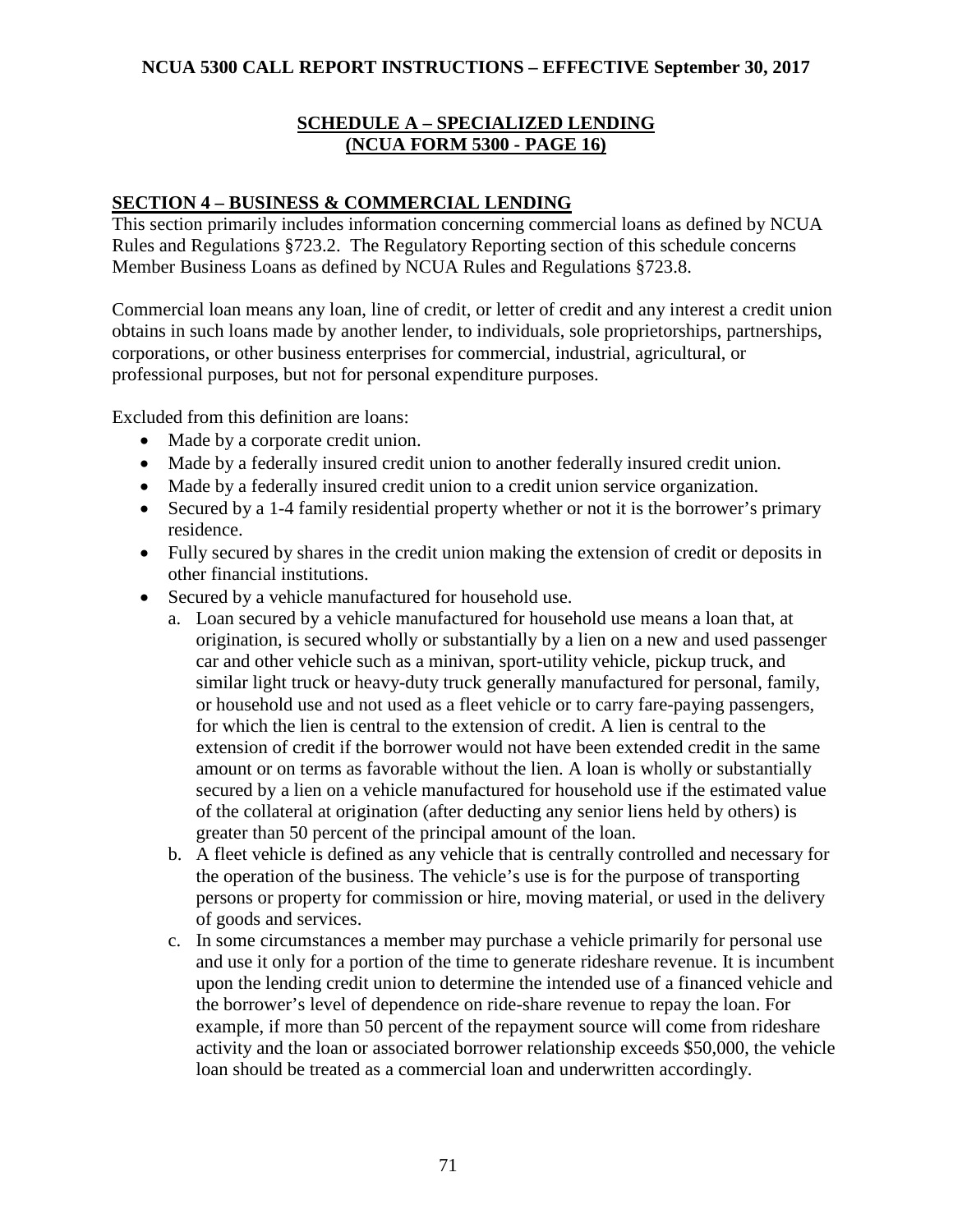• That would otherwise meet the definition of commercial loan and which, when the aggregate outstanding balances plus unfunded commitments less any portion secured by shares in the credit union to a borrower or an associated borrower, are equal to less than \$50,000.

| <b>Type of Loan</b>                                                                                                                                                                                                      | <b>Member Business Loan</b>                                                                          | <b>Commercial Loan</b>                                                                                                                                                          |
|--------------------------------------------------------------------------------------------------------------------------------------------------------------------------------------------------------------------------|------------------------------------------------------------------------------------------------------|---------------------------------------------------------------------------------------------------------------------------------------------------------------------------------|
| Loan fully secured by a 1 to 4<br>family residential property<br>(member's primary residence)                                                                                                                            | N <sub>o</sub>                                                                                       | N <sub>o</sub>                                                                                                                                                                  |
| Business loan fully secured by<br>a 1- to 4-unit family residential<br>property (not a member's<br>primary residence)                                                                                                    | Yes, if the aggregate net<br>member business loan<br>balance is equal to or greater<br>than \$50,000 | N <sub>o</sub>                                                                                                                                                                  |
| Business loan secured by a<br>vehicle manufactured for<br>household use                                                                                                                                                  | Yes, if the aggregate net<br>member business loan<br>balance is equal to or greater<br>than \$50,000 | N <sub>o</sub>                                                                                                                                                                  |
| Business loan secured by a<br>vehicle used in a fleet or to<br>carry fare-paying passengers                                                                                                                              | Yes, if the aggregate net<br>member business loan<br>balance is equal to or greater<br>than \$50,000 | Yes, if the aggregate<br>outstanding balances plus<br>unfunded commitments less<br>any portion secured by shares<br>in the credit union is equal to<br>or greater than \$50,000 |
| Business loan with aggregate<br>net member business loan<br>balance less than \$50,000                                                                                                                                   | N <sub>o</sub>                                                                                       | N <sub>o</sub>                                                                                                                                                                  |
| Business loan fully secured by<br>shares in the credit union<br>making the extension of credit<br>or deposits in other financial<br>institutions                                                                         | N <sub>o</sub>                                                                                       | N <sub>o</sub>                                                                                                                                                                  |
| Business loan in which a<br>federal or state agency (or its<br>political subdivision) fully<br>insures repayment, fully<br>guarantees repayment, or<br>provides an advance<br>commitment to purchase the<br>loan in full | N <sub>o</sub>                                                                                       | Yes, if the aggregate<br>outstanding balances plus<br>unfunded commitments less<br>any portion secured by shares<br>in the credit union is equal to<br>or greater than \$50,000 |
| Non-member business loan or<br>non-member participation<br>interest in a commercial loan<br>made by another lender                                                                                                       | N <sub>o</sub>                                                                                       | Yes, if the aggregate<br>outstanding balances plus<br>unfunded commitments less<br>any portion secured by shares<br>in the credit union is equal to<br>or greater than \$50,000 |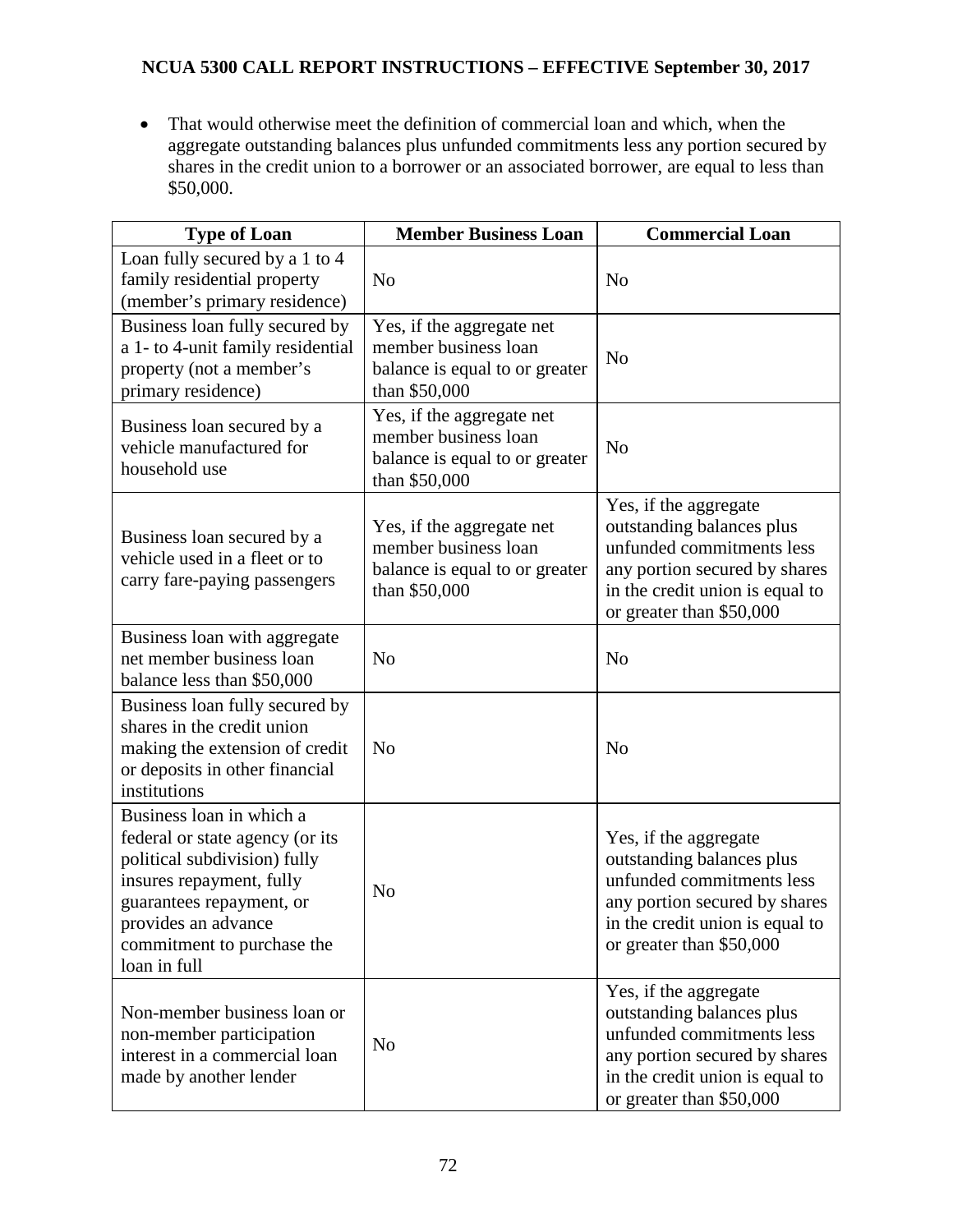# **Commercial Loan Definition Examples**

A member has \$35,000 in commercial purpose loans and the credit union grants this member an additional \$40,000 in a commercial purpose line of credit. The credit union should report this additional loan as a commercial loan as of the date the additional loan is granted regardless of whether the line is drawn on.

In this example, the same member subsequently paid down the \$35,000 commercial purpose loan to \$15,000 and has a \$34,000 balance on the business line of credit, making the total outstanding balance \$49,000.The aggregate outstanding balance plus unfunded commitments less any portion secured by shares in the credit union or other financial institutions is still \$55,000. The credit union is still required to list the business line of credit as a commercial loan.

If, in the case above, the member subsequently pays down the \$35,000 commercial purpose loan to \$15,000 and **the credit union reduces the line of credit** to \$34,000. The aggregate outstanding balance plus unfunded commitments less any portion secured by shares in the credit union or other financial institutions is \$49,000. The credit union will not list either of these loans as commercial loans.

If, in the case above, the member subsequently pays down the \$35,000 commercial purpose loan to \$15,000 and makes no change to the \$40,000 business line of credit, but **adds \$6,000 to a secured share account at the credit union**. The aggregate outstanding balance plus unfunded commitments less any portion secured by shares in the credit union or other financial institutions is \$49,000. The credit union will not list either of these loans as commercial loans.

These examples pertain to reporting of commercial loans as defined by §723.2 on lines 1 & 2 of this schedule. Please refer to separate instructions and examples for reporting total member business loans as defined by §723.8 on line 8 of this schedule.

# **1. & 2. Commercial Loans**

Report the total number and total outstanding commercial loan balance of any commercial loan, or participation interest purchased qualifying for true sales accounting, to a member on lines 1a-k and to a nonmember on lines 2a-k.

- For outstanding balance report the commercial loan amount in each category excluding unfunded commitments.
- For amount granted or purchased year to date include the total origination amount and unfunded commitments at the time of purchase. Lines of credit and credit card loans should only be counted as a new loan in the period they are granted or renewed, not each subsequent extension of the open line of credit. Credit decisions to increase a line of credit should be treated as a new loan.
- For loans held for sale, report only the number of loans granted or purchased year-todate.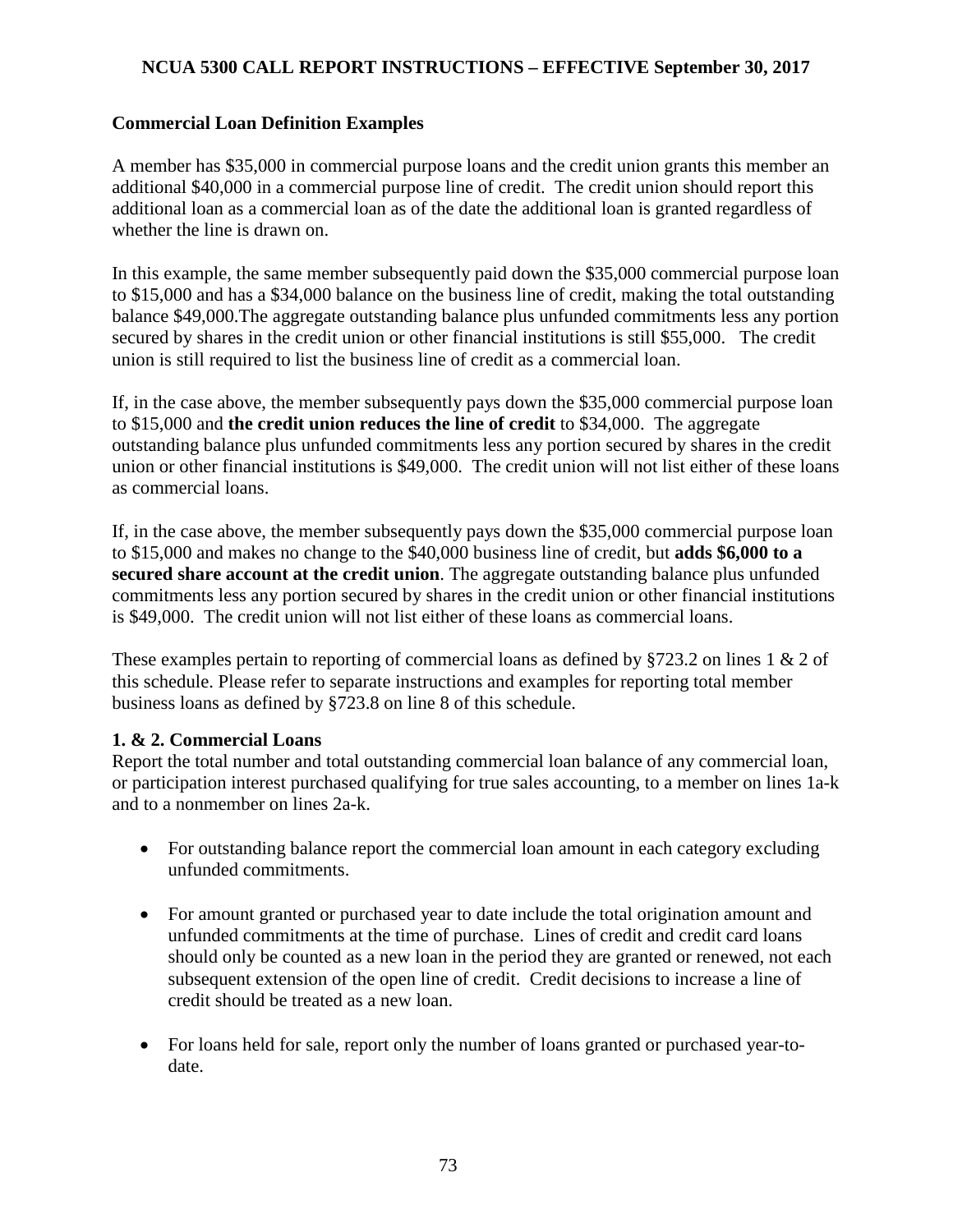## **a. Construction and Development Loans**

Report the total number and total outstanding balance of any commercial construction and developmont loan or participation interest to a member (line 1a) or nonmember (line 2a). According to NCUA Rules and Regulations §723.6 a construction or development loan means any financing arrangement to enable the borrower to acquire property or rights to property, including land or structures, with the intent to construct or renovate an income producing property, such as residential housing for rental or sale, or a commercial building, such as may be used for commercial, agricultural, industrial, or other similar purposes. It also means a financing arrangement for the construction, major expansion or renovation of various commercial property types. A loan to finance maintenance, repairs, or improvements to an existing income producing property that does not change its use or materially impact the property is not a construction or development loan.

## **b. Secured by Farmland**

Report the number and total outstanding balance of any member (line 1b) or nonmember (line 2b) commercial loan or participation interest secured by farmland and improvements thereon. Farmland includes all land used for agricultural purposes, such as crop and livestock production, including grazing and pasture land.

# **c. Secured by Multifamily Residential Property**

Report the number and total outstanding Commercial Loan Balance of any loan or participation interest to a member (line 1c) or nonmember (line 2c) for non-farm commercial-purpose residential properties

Specifically, include loans on:

(1) Nonfarm properties with 5 or more dwelling units in structures (including apartment buildings and apartment hotels) used primarily to accommodate households on a more or less permanent basis.

(2) 5 or more unit housekeeping dwellings with commercial units combined where use is primarily residential.

(3) Cooperative-type apartment buildings containing 5 or more dwelling units.

(4) Vacant lots in established multifamily residential sections or in areas set aside primarily for multifamily residential properties.

# **d. Secured by Owner Occupied, Non-Farm, Non-Residential Property**

Report the number and total outstanding Commercial Loan Balance of any loan or participation interest to a member (line 1d) or nonmember (line 2d) secured by owner occupied, non-farm, non-residential properties, such as commercial and industrial property, hotels and motels, churches, recreational facilities, nursing homes, mini-storage warehouse facilities, etc. The primary source of repayment for these loans is the cash flow from the ongoing operations and activities conducted by the borrower occupying the property, and any rental income is less than 50 percent of the source of repayment. Do not include loans secured by investor-owned properties, where the investor leases the property to an unaffiliated operator. Such investorowned properties are reported on line 1e or 2e below.

# **e. Secured by Non-Owner Occupied, Non-Farm, Non-Residential Property**

Report the number and total outstanding Commercial Loan Balance of any loan or participation interest to a member (line 1e) or nonmember (line 2e), secured by non-owner occupied, non-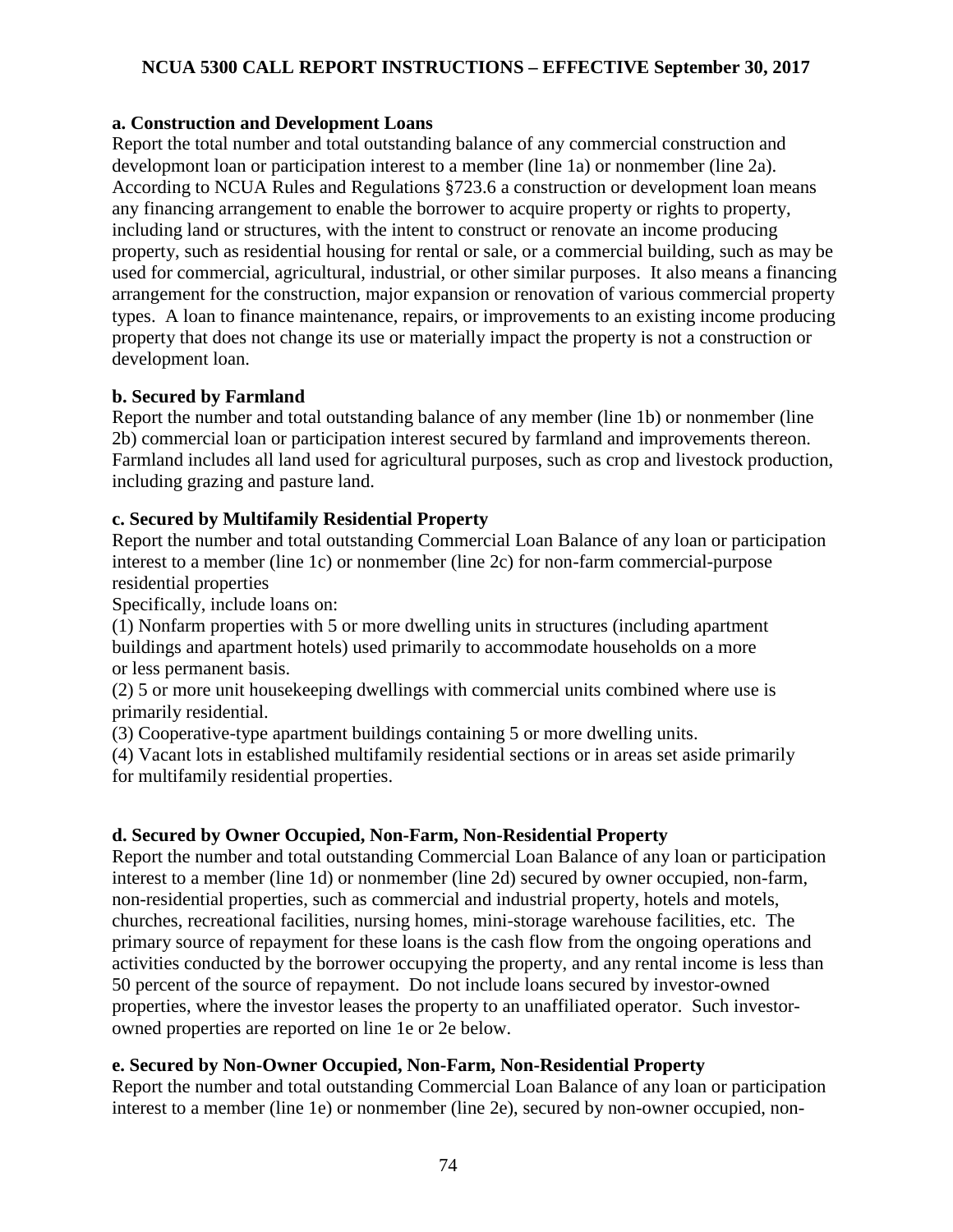farm, non-residential property. Include investor-owned properties where the investor leases the property to an unaffiliated party, who in turn, operates the business occupying the property. The primary source of repayment (i.e., greater than 50 percent) is derived from third-party, nonaffiliated rental income associated with the property.

## **f. Total Real Estate Secured (Sum of lines 1a-e for commercial and 2a-e for nonmember commercial loans)**

## **g. Loans to finance agricultural production and other loans to farmers**

Report the total number and total outstanding Commercial Loan Balance of any loan or participation interest to a member (line 1g) or nonmember (line 2g) for the purpose of agriculture or farm related equipment, seed, fertilizer, livestock, services, and similar purpose. This includes both operating and capital loans. Do not include loans secured by farmland.

## **h. Commercial and industrial loans**

Report the number and total outstanding Commercial Loan Balance of secured loans or participation interests to members (line 1h) or nonmembers (line 2h), other than those secured by real estate, for commercial and industrial purposes to sole proprietorships, partnerships, corporations, and other commercial enterprises. Include loans to individuals for commercial, industrial, and professional purposes but not for investment or personal expenditure purposes. For example, include loans to manufacturing companies, construction companies, wholesale and retail trade enterprises, cooperative associations, service enterprises, insurance agencies, and practitioners of law, medicine, and public accounting. Also include loans for the purpose of financing capital expenditures, current operations, and dealer floor plans.

### **i. Unsecured Commercial Loans**

Report the total number and total outstanding Commercial Loan Balance of any unsecured installment loan or participation interest to a member (line 1i) or nonmember (line 2i) for commercial purposes. Include overdrawn commercial share accounts that qualify as commercial loans.

# **j. Unsecured Revolving Lines of Credit granted for Commercial Purposes**

Report the total number and balance of any unsecured revolving line of credit loan or participation interest to a member (line 1j) or nonmember (line 2j) for commercial purposes. **Report all commercial credit cards on this line, including credit card line of credit programs offered to non-natural person member-borrowers that are limited to routine purposes normally made available under those programs and unfunded commitments.** Count each line of credit and credit card loan as a single loan granted. The amount granted or purchased year-to-date should include unfunded commitments.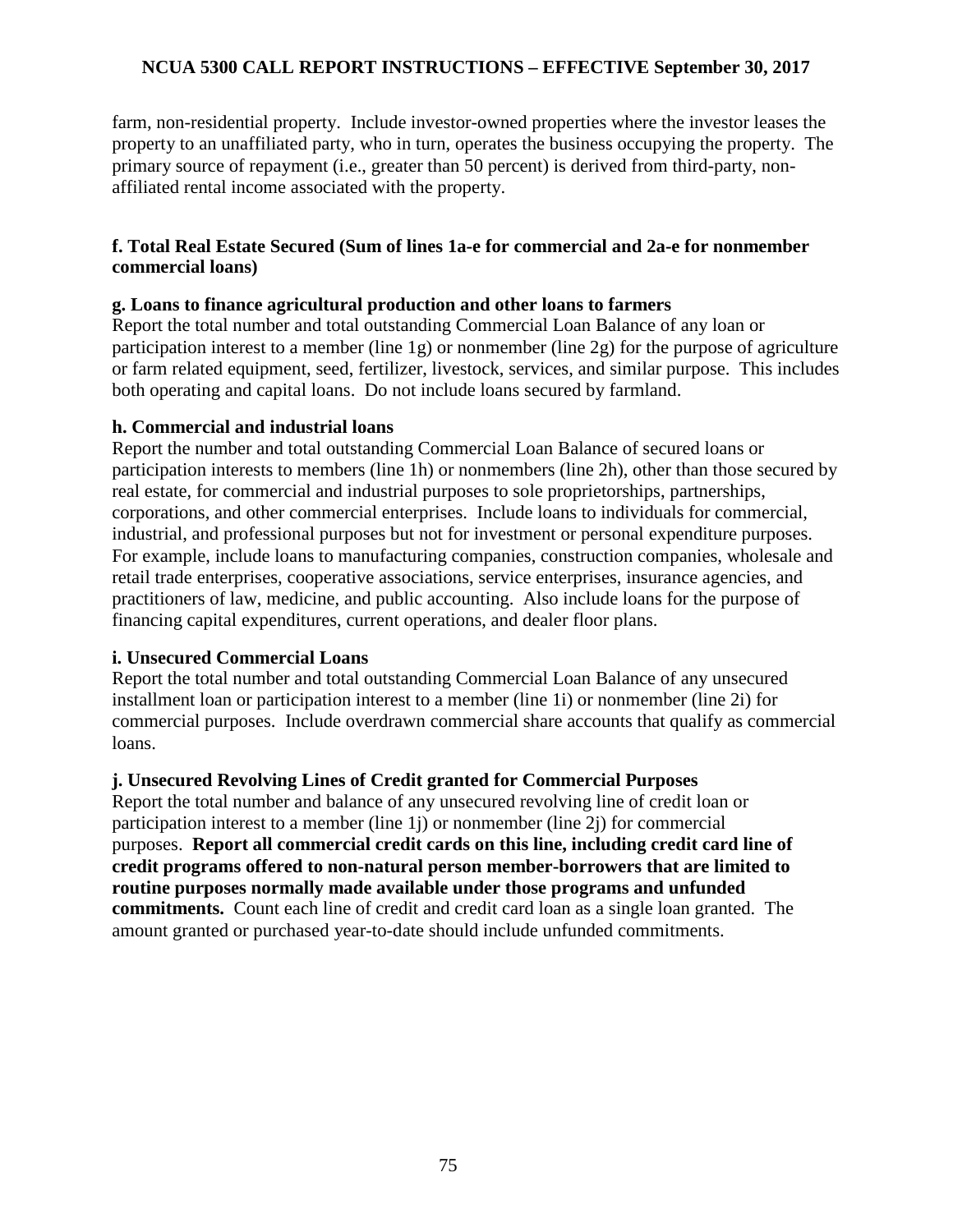# **k. Total Commercial Loans to Members (Sum of lines 1a-e and 1g-j); Total Nonmember Commercial Loans (Sum of lines 2a-e and 2g-j)**

# **MISCELLANEOUS COMMERCIAL LOAN INFORMATION**

## **3. Outstanding commercial participations sold but retained servicing (including unfunded commitments)**

Report the total number and current outstanding balance including unfunded committments of the sold portion of commercial participation loans sold and serviced by the credit union. These commercial loan participation balances and unfunded commitments are no longer on your balance sheet, but are still serviced by your credit union.

# **4. Outstanding commercial loans sold but retained servicing (including unfunded commitments)**

Report the total number and amount of whole commercial loans including unfunded commitments sold with servicing retained. These are loans sold with servicing retained but are not participation loans.

## **5. Year to date commercial loans/participations sold but did not retain servicing (including unfunded commitments)**

Report the total number and dollar amount of commercial loans including unfunded commitments sold year to date with servicing rights not retained. This field is the commercial loan amount sold not the current balance outstanding.

# **6. Agricultural Related Loans (Sum of lines 1b, 1g, 2b, and 2g)**

# **REGULATORY REPORTING – PART 723 – MEMBER BUSINESS LOANS**

## **7. TOTAL MEMBER BUSINESS LOANS – Net Member Business Loan Balance (NMBLB)**

The term "member business loan" is defined in NCUA Rules and Regulations §723.8 and is distinct from the term "commercial loan" defined in §723.2. Report the net member business loan balance (NMBLB) as defined in §723.8 on this line. The NMBLB is used to determine compliance with statutory limits on the aggregate amount of member business loans that may be held by a federally insured credit union.

For the purposes of this section, member business loan means any commercial loan as defined in §723.2, except that the following commercial loans are not member business loans and are not counted toward the aggregate limit on a federally insured credit union's member business loans:

- Any loan in which a federal or state agency (or its political subdivision) fully insures repayment, fully guarantees repayment, or provides an advance commitment to purchase the loan in full; and
- Any non-member commercial loan or non-member participation interest in a commercial loan made by another lender, provided the federally insured credit union acquired the non-member loans and participation interests in compliance with all relevant laws and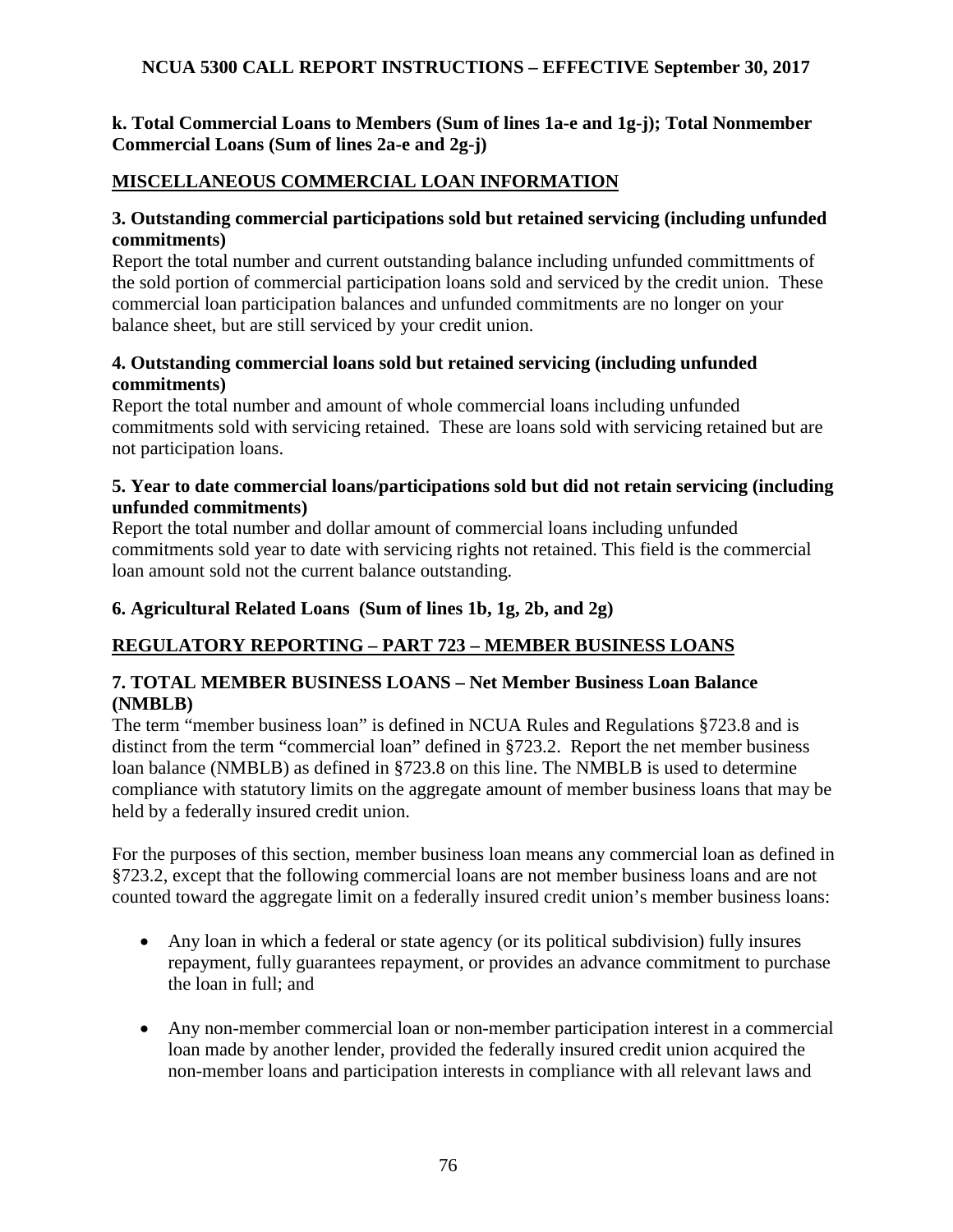regulations and it is not, in conjunction with one or more other credit unions, trading member business loans to circumvent the aggregate limit.

• Any loan secured by a lien on a 1- to 4-family residential property that is not a member's primary residence, and any loan secured by a vehicle manufactured for household use that will be used for a commercial, corporate, or other business investment property or venture, or agricultural purpose, is not a commercial loan but it is a member business loan (if the outstanding aggregate net member business loan balance is \$50,000 or greater) and must be counted toward the aggregate limit on a federally insured credit union's member business loans.

A federally insured credit union's net member business loan balance is determined by calculating the outstanding loan balance plus any unfunded commitments reduced by any portion of the loan that is:

- secured by shares in the credit union, or by shares or deposits in other financial institutions, or
- by a lien on a member's primary residence, or
- insured or guaranteed by any agency of the federal government, a state or any political subdivision of such state, or
- subject to an advance commitment to purchase by any agency of the Federal Government, a state or any political subdivision of such state, or
- sold as a participation interest without recourse and qualifying for true sales accounting under generally accepted accounting principles.

# **Examples for reporting Business Loans on line 7.**

If a member has \$35,000 in business purpose loans and the credit union grants this member an additional \$40,000 in business purpose loans, the credit union should report the additional \$40,000 as a Member Business Loan.

If, in the case above, the member subsequently pays down the \$35,000 business purpose loan to \$15,000 and the \$40,000 business loan to \$34,000, making the aggregate total business purpose loans \$49,000, the credit union is not required to list any of these loans as Member Business Loans since the new aggregate loan total is \$49,000 and is now below the \$50,000 threshold in §723.8(c) of NCUA's Rules and Regulations.

# **8. Net Member Business Loan Balance Comprised of 1-4 Family Residential Properties**

Report the amount of the total NMBLB which is secured by 1-4 family residential properties. These are loans that would not be considered commercial loans due to the underlying 1-4 family residential property but are considered a member business loan. These loans are typically small supplemental real estate investments, although some borrowers could have a large investment portfolio of these loans as well. Loans reported here have already been recorded in the TOTAL MEMBER BUSINESS LOANS section.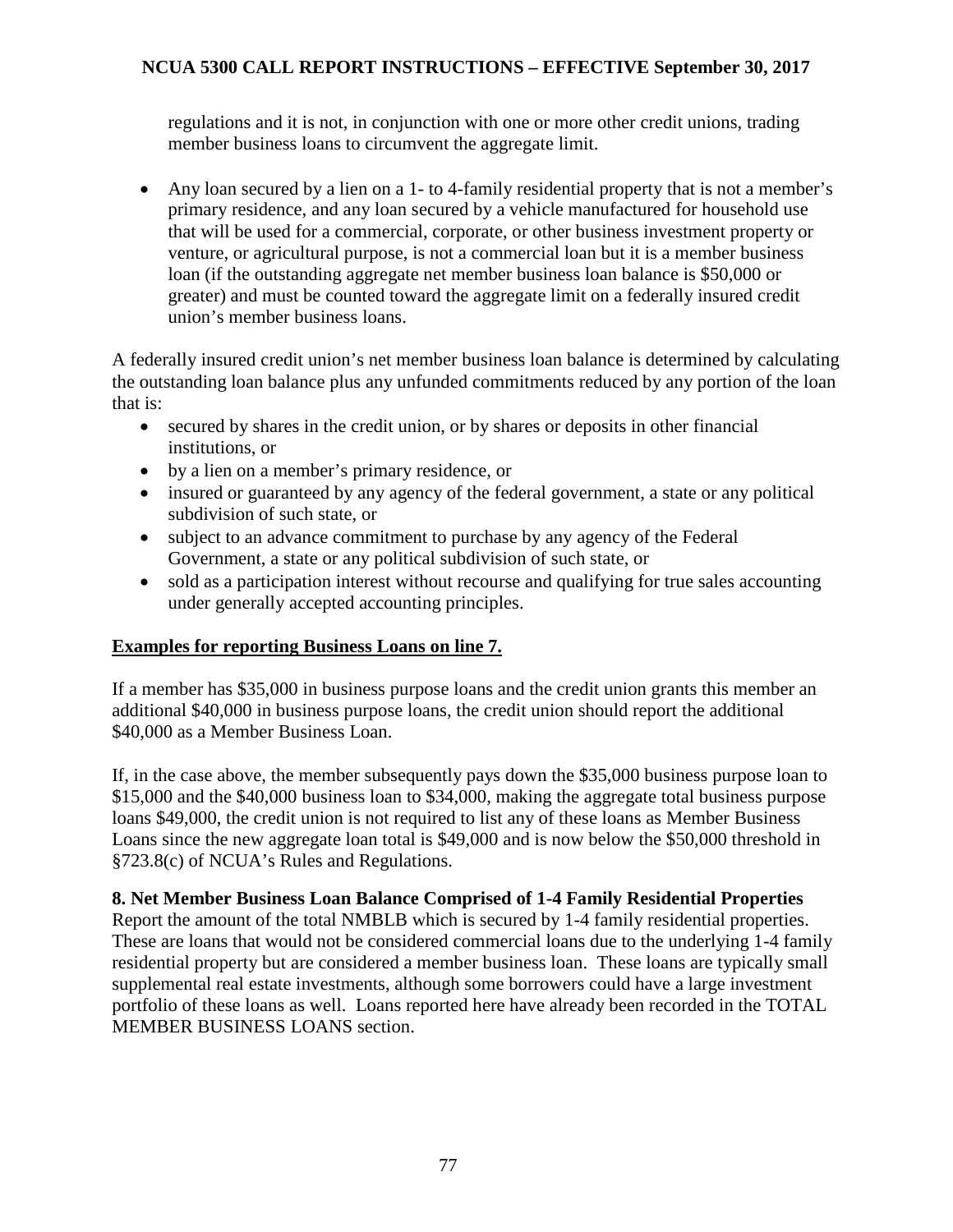# **RISK BASED NET WORTH (RBNW)**

## **For credit unions with assets greater than \$50,000,000**

For purposes of Part 702 (RBNW), the amount reported in this section differs from the calculated NMBLB included in Total Member Business Loans (Account 400A) and must include the portion of loan balances secured by the following:

- By shares in the credit union, or by shares or deposits in other financial institutions;
- By a lien on the member's primary residence;
- Insured or guaranteed by any agency of the federal government, a state or any political subdivision of such state; or
- Subject to an advance commitment to purchase by any agency of the federal government, a state or any political subdivision of such state.

Note: Loans that are fully guaranteed by a federal or state agency are not considered member business loans and would not be included in Total Member Business Loans (Account 400A). However, if the loan is partially guaranteed (such as SBA loans), the portion that is partially guaranteed is excluded from the regulatory net business loan balance but included for RBNW purposes. The loan must meet the regulatory \$50,000 threshold before it is reported as a member business loan, or reported for RBNW purposes. Once a loan is deemed to be a member business loan, the outstanding balance of the member business loan (including any guaranteed portions) must be risk-weighted until the loan is paid off (NCUA Rules and Regulations Part 702).

For purposes of Part 702 (RBNW), purchased business loans or participations to nonmembers are treated the same as a member business loan.

# **9. Loans and Participation Interests qualifying for RBNW**

Report the outstanding loan balances of any loan or participation that meets the definition of a member business loan at origination or at time of purchase.

Include member business loans transferred with contractual recourse. These are loans or portions of loans which do not qualify for sales accounting under generally accepted accounting principles. Do not include unfunded commitments. Report unfunded commitments on line 10.

## **10. Unfunded commitments for Business Loans and Participation Interests qualifying for RBNW**

Report the unfunded portions of commitments to extend credit for any loan reported in line 9.

## **11. Amount of Real Estate Loans included in line 12 of page 14 also reported as business loans and participation interests qualifying for RBNW on line 9 directly above.**

Report the outstanding balance of any loan contained in line 12 of page 14 which has ever qualified as a business loan, regardless of whether the loan is presently classified as a business loan.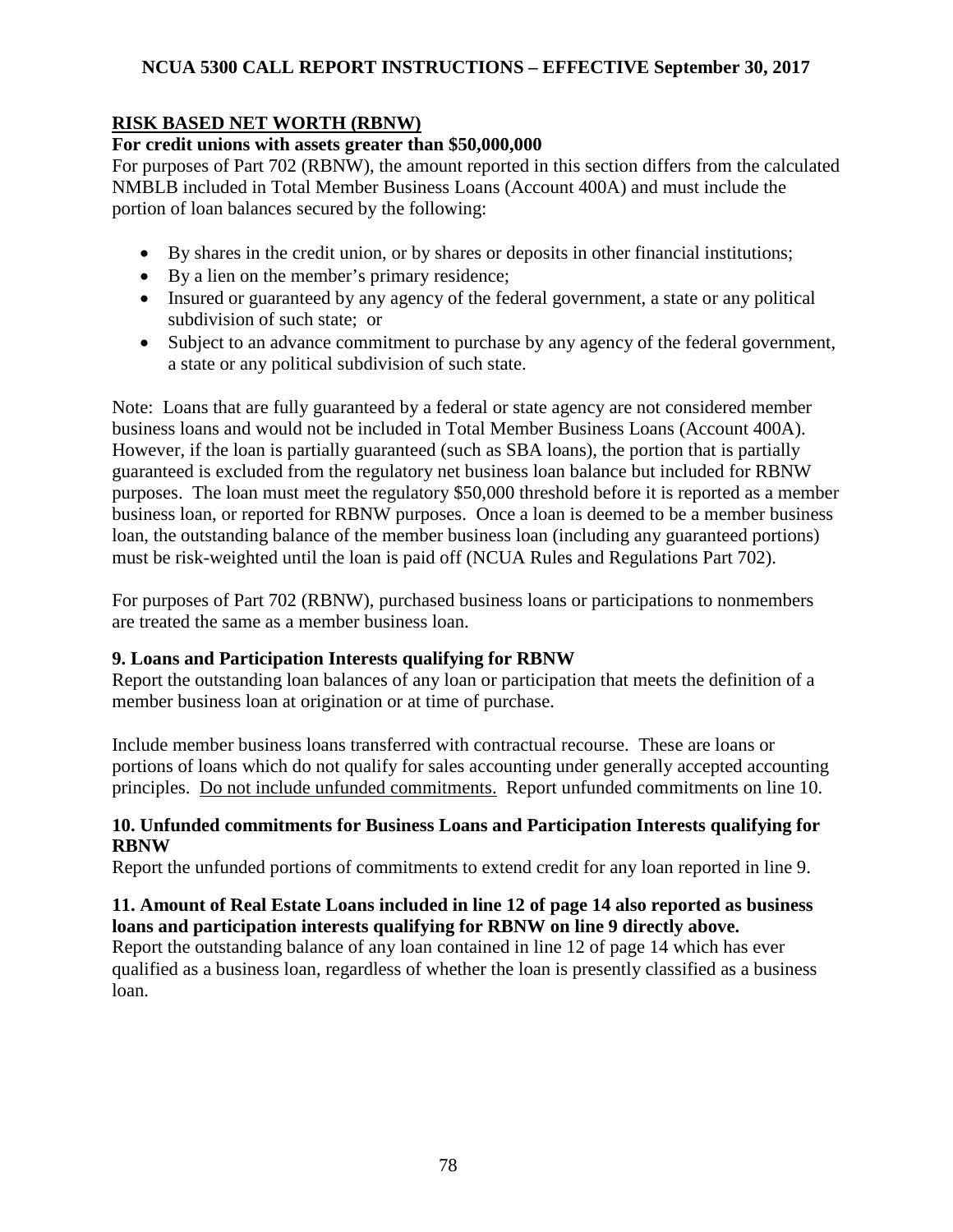## **SCHEDULE A – SPECIALIZED LENDING (NCUA FORM 5300 - PAGE 17)**

## **SECTION 5 – TROUBLED DEBT RESTRUCTURED (TDR) LOANS**

"Troubled Debt Restructuring" is as defined in GAAP and means a restructuring in which a credit union, for economic or legal reasons related to a member borrower's financial difficulties, grants a concession to the borrower that it would not otherwise consider. The restructuring of a loan may include, but is not necessarily limited to: (1) the transfer from the borrower to the credit union of real estate, receivables from third parties, other assets, or an equity interest in the borrower in full or partial satisfaction of the loan; (2) a modification of the loan terms, such as a reduction of the stated interest rate, principal, or accrued interest or an extension of the maturity date at a stated interest rate lower than the current market rate for new debt with similar risk; or (3) a combination of the above. A loan extended or renewed at a stated interest rate equal to the current market interest rate for new debt with similar risk is not to be reported as a TDR.

Report all loans that qualify as TDRs under GAAP in the appropriate row and column, depending on the type of loan and its accrual status. Include all TDRs that meet the GAAP criteria for TDR reporting, without the application of materiality threshold exclusions based on scoping or reporting policy elections of credit union preparers or their auditors. For the Amount Outstanding, report the total amount recorded for all TDR loans still outstanding. For loans restructured more than once, only report the outstanding balance of the most recent restructuring in this column. On the TDR Loans Approved Year-to-Date line, include all TDR loans approved year-to-date, including multiple restructurings made on the same loan in the current year.

Credit unions may not accrue interest on any loan upon which principal or interest has been in default for a period of 90 days or more, unless the loan is both "well secured" and "in the process of collection." Additionally, loans will be placed in nonaccrual status if maintained on a Cash (or Cost Recovery) basis because of deterioration in the financial condition of the borrower, or for which payment in full of principal or interest is not expected. See NCUA Rules and Regulations Part741 for more information about Loan Workouts and Nonaccrual Policy, and Regulatory Reporting of TDRs.

### **1a. TDR Loans Secured by First Mortgages**

Report the number and dollar amount outstanding for TDR loans in accrual and nonaccrual status, which are presently secured by a first mortgage. These loans should also be reported on the appropriate real estate loan lines in Section 2 of Schedule A.

### **1b. TDR Loans Secured by Other RE/LOCs**

Report the number and dollar amount outstanding for TDR loans in accrual and nonaccrual status, which are presently secured by a junior lien. These loans should also be reported on the appropriate real estate loan lines in Section 2 of Schedule A.

### **1c. TDR RE Loans Also Reported as Commercial Loans**

Report the number and dollar amount outstanding for TDR loans in accrual and nonaccrual status, which meet the definition of a commercial loan under §723.2 of the NCUA Rules and Regulations and are secured by real estate. These loans should also be reported on lines 1a and 1b directly above, as applicable, as well as on the appropriate lines in Sections 2 and 4 of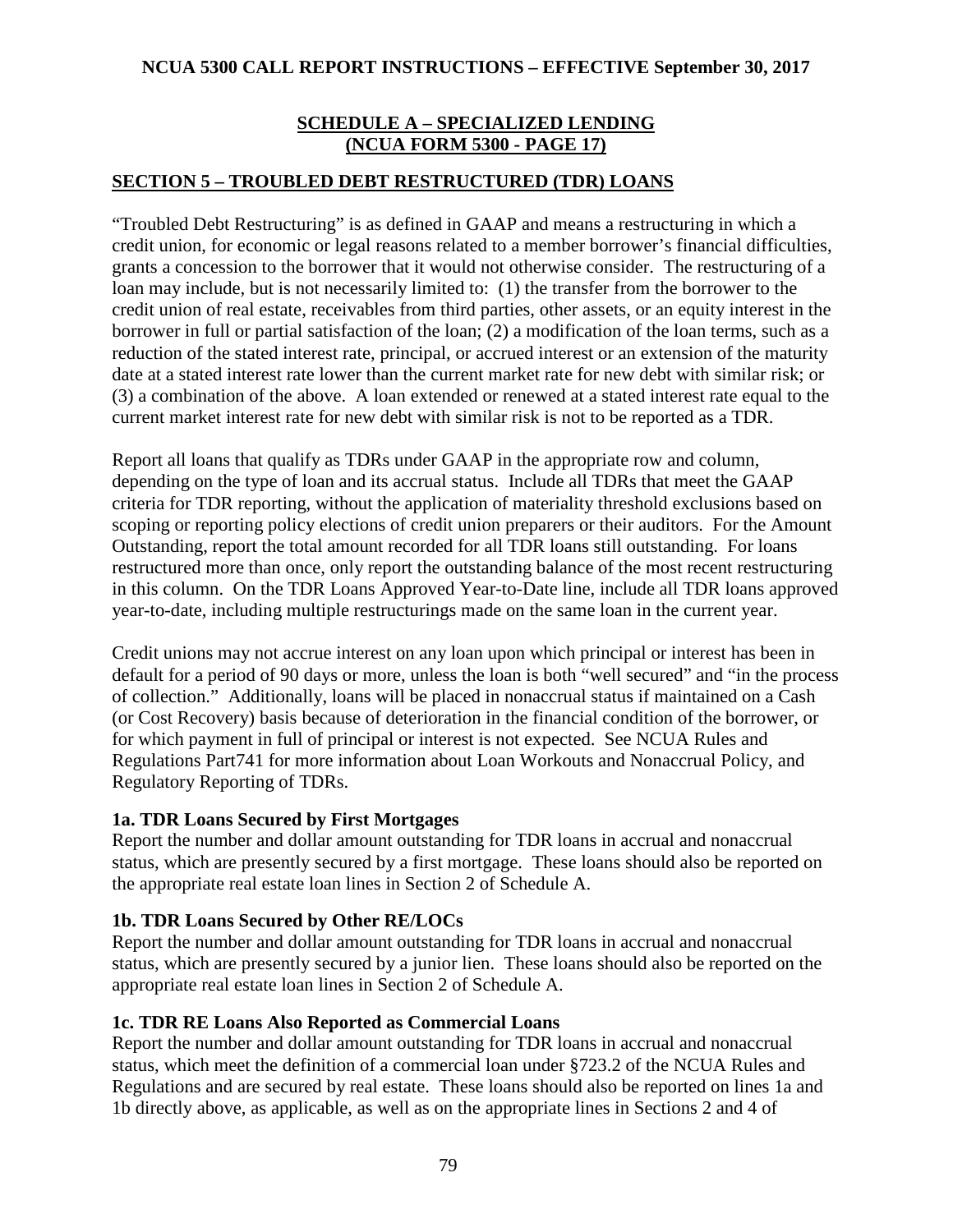Schedule A. These would include any purchased commercial loans or participation interests to nonmembers secured by real estate.

## **1d. TDR Consumer Loans NOT Secured by Real Estate**

Report the number and dollar amount outstanding for TDR loans in accrual and nonaccrual status, which are made for non-commercial purposes and are not secured by real estate. This item could include, but is not limited to, new and used vehicle loans, credit card loans, unsecured personal TDR loans, and mobile homes that do not include land.

## **1e. TDR Commercial Loans NOT Secured by Real Estate**

Report the number and dollar amount outstanding for TDR loans in accrual and nonaccrual status, which meet the definition of a commercial loan under §723.2 of the NCUA Rules and Regulations and are not secured by real estate. These loans should also be reported on the appropriate lines in Section 4 of Schedule A. These would include any purchased commercial loans or participation interests to nonmembers not secured by real estate.

## **1f. Total TDR Loans Outstanding (a+b+d+e)**

## **2. TDR Loans Approved Year-to-Date**

 $\overline{a}$ 

Report the number and dollar amount of TDR loans approved year-to-date.

## **3. TDR portion of Allowance for Loan and Lease Losses**

Report the dollar amount of the Allowance for Loan and Lease Losses (ALLL) account that is reserved for unrealized TDR loan losses.

# **SECTION 6 – PURCHASED CREDIT IMPAIRED LOANS (PCILS)**

Purchased credit impaired loans  $(PCILs)^{[1]}$  $(PCILs)^{[1]}$  $(PCILs)^{[1]}$  are loans that a credit union purchased or otherwise acquired by completion of a transfer, including those acquired in a purchase business combination (merger), that meet certain criteria. Those criteria include loans where (1) there is evidence of deterioration of credit quality since the origination of the loan and (2) it is probable, at the acquisition date, that the credit union will be unable to collect all contractually required payments receivable.

Credit unions purchasing or acquiring loans meeting the PCILs criteria must account for these loans in accordance with the generally accepted accounting principles (GAAP). The determination of whether acquired loans meet the criteria is made at acquisition and on a loanby-loan basis. After determining that certain acquired loans individually meet the criteria, the credit union may evaluate whether such loans have common risk characteristics, thus permitting the aggregation of such loans into one or more pools. See GAAP or consult your independent accountant for more information on pooling PCILs.

A credit union should include post-acquisition allowances on PCILs and pools of PCILs in the overall Allowance for Loan and Lease Losses (ALLL) it reports in Schedule A. At each reporting period, if it is probable, based on current information and events, that a credit union will be unable to collect all of the cash flows expected when the PCIL and the pools of PCILs

<span id="page-79-0"></span><sup>[1]</sup> Accounting Standards Codification for this topic does not apply to purchased or acquired credit card portfolios.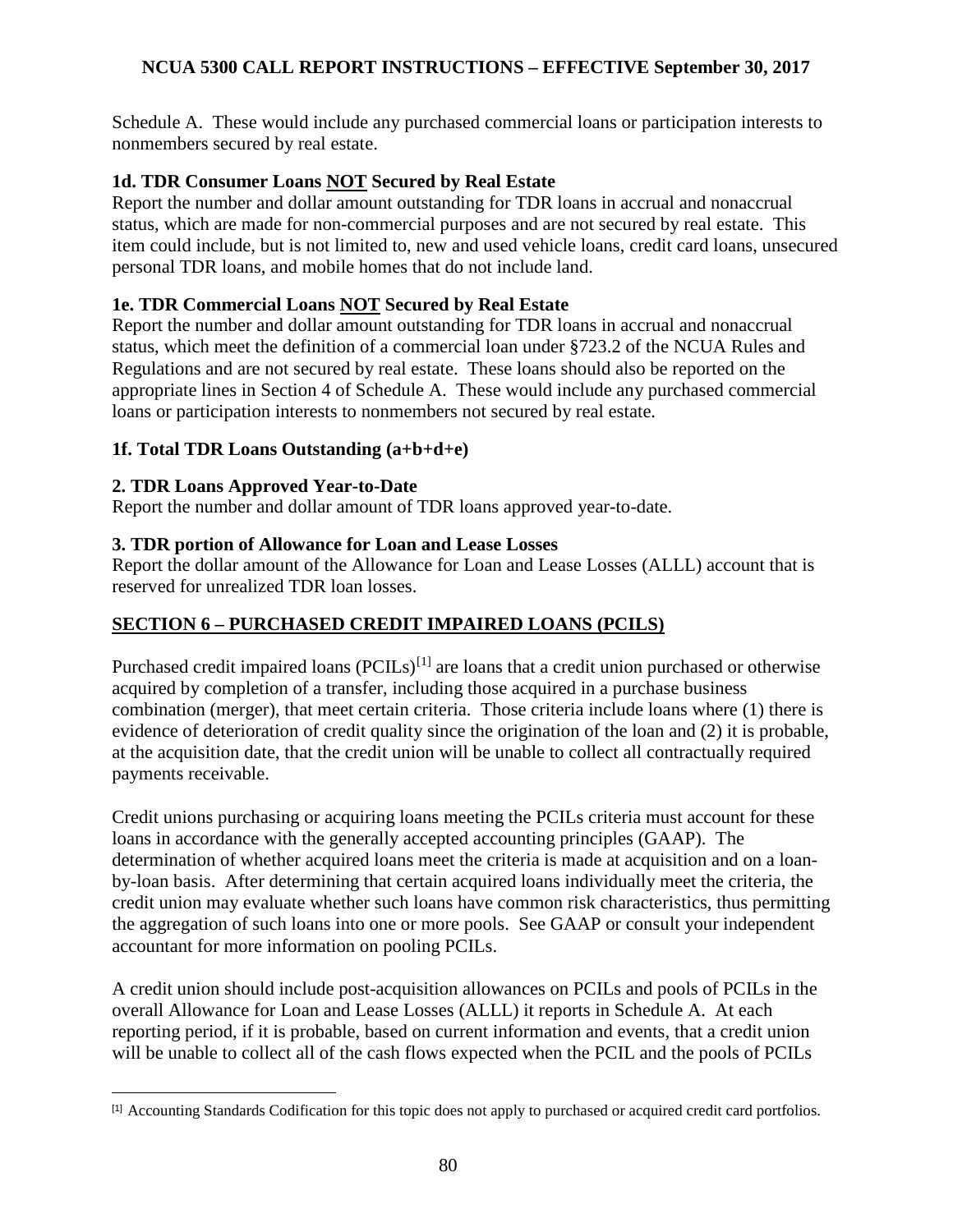were acquired (plus additional cash flows expected to be collected arising from changes in estimate after acquisition), the PCILs and the pools of PCILs should be considered impaired for purposes of establishing an allowance, as appropriate. Again, refer to GAAP or consult your independent accountant to understand impairment measurement and reporting.

## **1a. PCILs Secured by First Mortgages**

Report the number and dollar amount of the contractually required payments receivable outstanding, the nonaccretable balances outstanding, the accretable yield, and the recorded investment in loan receivable (dollar amount of the PCILs included in loans receivable on the financial statement), which are presently secured by a first mortgage in the appropriate columns of this section. Note, these loans should also be reported on the appropriate real estate loan lines in Section 2 of Schedule A.

Under Column F of this section, report the aggregate charge-offs of amounts funded through the ALLL since the purchase of the PCILs or the pools of PCILs secured by first mortgages that were subsequently determined to be uncollectible. These charge-offs do not include the amounts reported as the nonaccretable balances of the PCILs.

# **1b. PCILs Secured by Other RE/LOCs**

Report the number and dollar amount of the contractually required payments receivable outstanding, the nonaccretable balances outstanding, the accretable yield, and the recorded investment in loan receivable (dollar amount of the PCILs included in loans receivable on the financial statement), which are presently secured by a junior lien in the appropriate columns of this section. Note, these loans should also be reported on the appropriate real estate loan lines in Section 2 of Schedule A.

Under Column F of this section, report the aggregate charge-offs of amounts funded through the ALLL since the purchase of the real estate PCILs or the pools of PCILs secured by a junior lien that were subsequently determined to be uncollectible. These charge-offs do not include the amounts reported as the nonaccretable balances of the PCILs.

# **1c. PCILs (RE Loans) Also Reported as Commercial Loans**

Report the number and dollar amount of the contractually required payments receivable outstanding, the nonaccretable balances outstanding, the accretable yield, and the recorded investment in loan receivable (dollar amount of the PCILs included in loans receivable on the financial statement), which meet the definition of a commercial loan under §723.2 of the NCUA Rules and Regulations and are secured by real estate in the appropriate columns of this section. Note, these loans should also be reported on lines 1a and 1b directly above, as applicable, as well as on the appropriate lines in Sections 2 and 4 of Schedule A. These would include any purchased commercial loans to nonmembers secured by real estate.

Under Column F of this section, report the aggregate charge-offs of amounts funded through the ALLL since the purchase of the PCILs or the pools of PCILs that meet the definition of a commercial loan under §723.2 of NCUA Rules and Regulations and are secured by real estate that were subsequently determined to be uncollectible. These charge-offs do not include the amounts reported as the nonaccretable balances of the PCILs.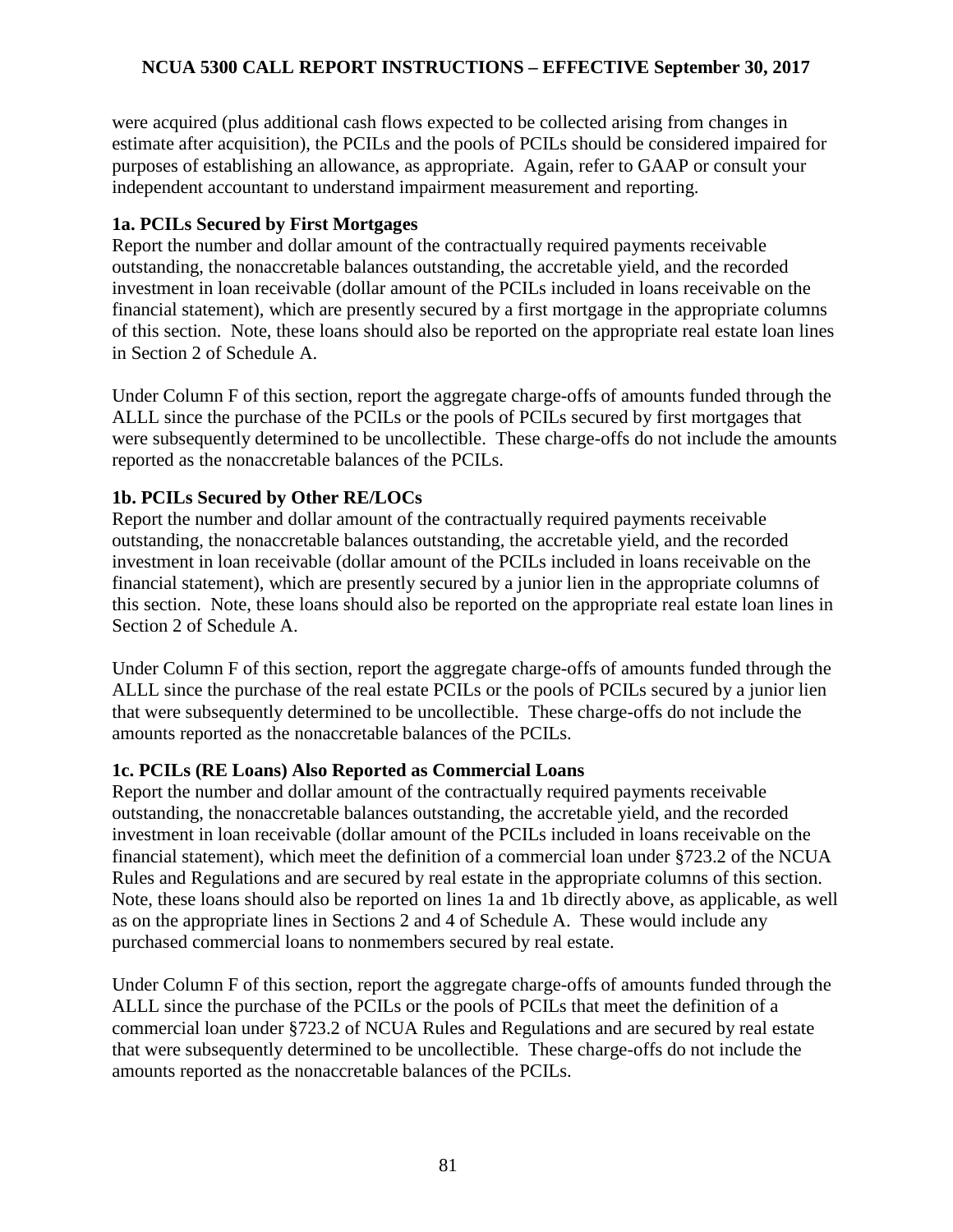# **1d. PCILs (Consumer Loans) NOT Secured by Real Estate**

Report the number and dollar amount of the contractually required payments receivable outstanding, the nonaccretable balances outstanding, the accretable yield, and the recorded investment in loan receivable (dollar amount of the PCILs included in loans receivable on the financial statement), which are made for non-commercial purposes and are not secured by real estate in the appropriate columns of this section. This item could include, but is not limited to, new and used vehicle loans, unsecured personal PCILs, and mobile homes that do not include land.

Under Column F of this section, report the aggregate charge-offs of amounts funded through the ALLL since the purchase of the PCILs or the pools of PCILs comprised of non-real estate secured consumer loans that were subsequently determined to be uncollectible. These chargeoffs do not include the amounts reported as the nonaccretable balances of the PCILs.

# **1e. PCILs (Commercial Loans) NOT Secured by Real Estate**

Report the number and dollar amount of the contractually required payments receivable outstanding, the nonaccretable balances outstanding, the accretable yield, and the recorded investment in loan receivable (dollar amount of the PCILs included in loans receivable on the financial statement), which meet the definition of a commercial loan under §723.2 of the NCUA Rules and Regulations and are not secured by real estate in the appropriate columns of this section. Note, these loans should also be reported on the appropriate lines in Section 4 of Schedule A. These would include any purchased commercial loans to nonmembers not secured by real estate.

Under Column F of this section, report the aggregate charge-offs of amounts funded through the ALLL since the purchase of the PCILs or the pools of PCILs that meet the definition of a commercial loan under §723.2 of NCUA Rules and Regulations and are not secured by real estate that were subsequently determined to be uncollectible. These charge-offs do not include the amounts reported as the nonaccretable balances of the PCILs.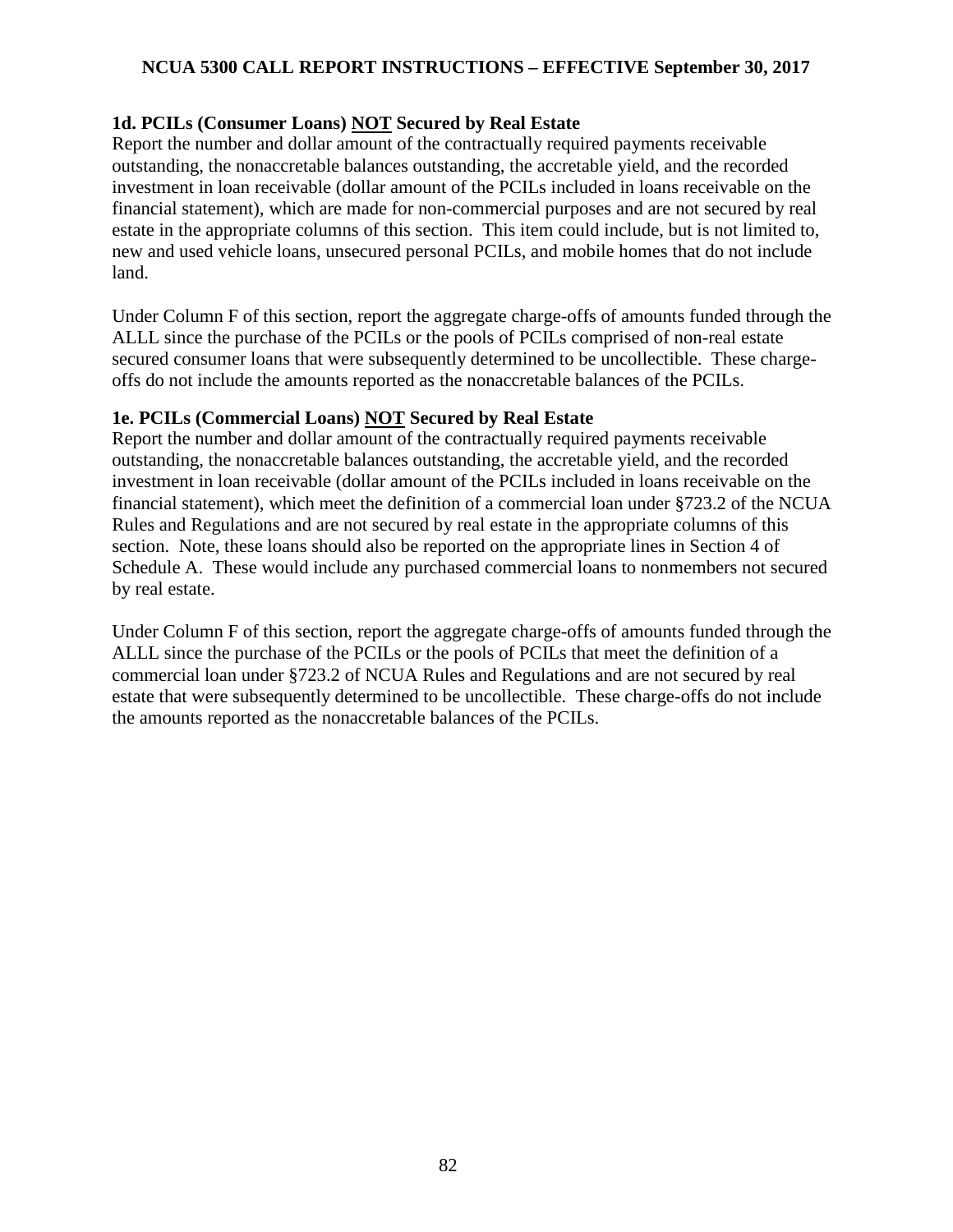## **SCHEDULE B – INVESTMENTS, SUPPLEMENTAL INFORMATION (NCUA FORM 5300 - PAGE 18)**

### **TYPES OF INVESTMENTS**

Report the value of all investments by type.

### **1. U.S. Government Obligations**

Report the amount of investments in U.S. Government Obligations, including U.S. Treasury Bills, Notes, Bonds, Zero Coupon Bonds and STRIPS, etc.

## **1a-b. NCUA Guaranteed Notes**

Report the amount of variable rate and fixed rate investments in NCUA Guaranteed Notes (NGNs) in the same maturity classification as reported in the Investment schedule of The Statement of Financial Condition.

NCUA is offering NGNs to public investors as part of the corporate system resolution plan approved at the special open NCUA Board meeting on September 24, 2010. NGNs are permissible investments for credit unions.

Line 1b will calculate automatically for electronic filers.

## **1c. Total FDIC-Issued Guaranteed Notes**

Report the amount of investments in FDIC-Issued Guaranteed Notes. These investments should be included in the Investment schedule of The Statement of Financial Condition. Report bank issued FDIC-guaranteed bonds on line 7 of Schedule B.

# **1d. All Other U.S. Government Obligations**

Report the amount of investments in U.S. Government Obligations, including U.S. Treasury Bills, Notes, Bonds, Zero Coupon Bonds and STRIPS, etc. not reported in lines 1b, and 1c above. These investments should be included in the Investment schedule of The Statement of Financial Condition.

# **1e. Total U.S. Government Obligations (Sum of lines 1b-d)**

# **2. Federal Agency Securities**

Report the amount of investments in securities issued or guaranteed by Government Corporations and Government Sponsored Enterprises (GSEs**)**.

*Federal Agency Securities* are securities that are issued by one of two entities and defined as: (1) a security issued by a Government corporation (wholly or partially owned by the Government), usually with an unconditional guarantee of the U.S. Government; and (2) a security issued by a government sponsored enterprise (GSE), often explicitly guaranteed only by the issuer. SBA securities are included in this category.

*Government Sponsored Enterprises* (GSEs) are privately-owned, Congressionally-chartered corporations established to provide funding to an underserved sector of the economy. GSEs are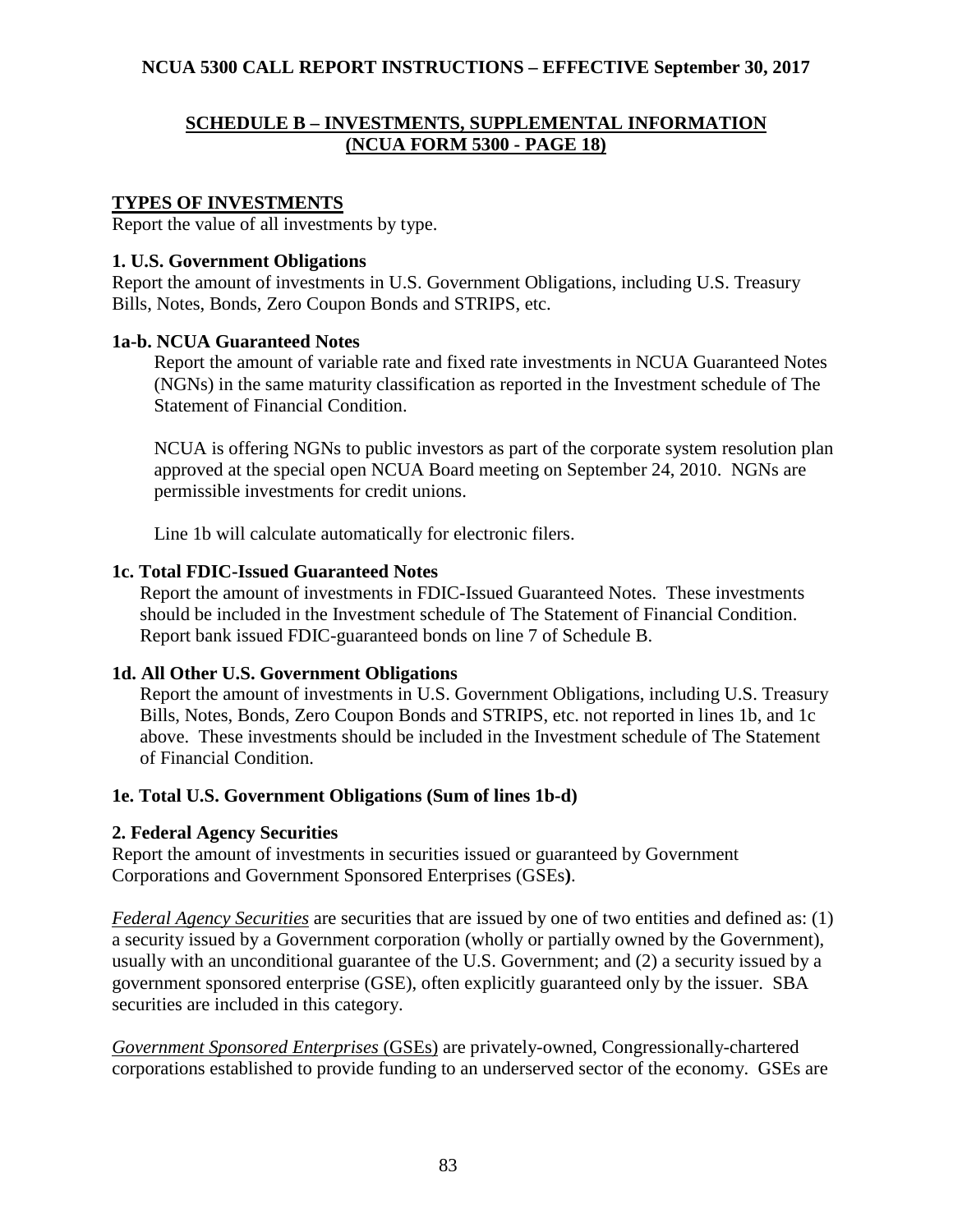instrumentalities of the U.S. Government for specific purposes; however, GSEs do not carry an explicit guarantee of the U.S. Government.

GSEs that issue securities include, but may not be limited to:

- Federal National Mortgage Association (FNMA or Fannie Mae);
- Federal Home Loan Mortgage Corporation (FHLMC or Freddie Mac);
- Farm Credit System, including Federal Farm Credit Bank (FFCB);
- Federal Home Loan Bank System (FHLB); and
- Federal Agricultural Mortgage Corporation (FAMC or Farmer Mac).

Report the amount of investments in Federal Agency Securities and GSE Obligations in the following categories:

## **a. Agency/GSE Debt Instruments (not backed by mortgages)**

Report the amount of debt instruments not backed by mortgages (e.g., debentures of FNMA, FHLMC, and FHLB). Include SBA securities not backed by mortgages in this category.

## **b. Agency/GSE Mortgage-Backed Securities**

Report the amount of mortgage-backed securities (including CMOs) issued or guaranteed by agencies or GSEs (e.g., GNMA, FNMA, FHLMC). This includes Mortgage Pass-Through Securities that were issued by a government entity. Include SBA mortgage-backed securities in this category.

# **c. Total Federal Agency Securities (Sum of lines 2a-b)**

### **3. Securities Issued by States and Political Subdivisions in the U.S.**

Report the amount of investments in securities issued by states and political subdivisions, such as cities and counties, in the United States.

### **4. Other Mortgage-Backed Securities**

Report the amount of investments in mortgage-backed securities not included in 2b, Agency/GSE Mortgage-Backed Securities.

*Mortgage-backed securities* (MBSs) are securities backed by pools of mortgages. Owners of MBSs receive payments flowing from the interest and principal on the underlying mortgages.

*Mortgage related securities* (MRSs) are mortgage-backed securities as defined in Section 3(a)(41) of the Securities Exchange Act of 1934 (15 U.S.C. 78c(a)(41)), *e.g.*, a privately-issued security backed by first lien mortgages secured by real estate upon which is located a dwelling, mixed residential and commercial structure, residential manufactured home, or commercial structure, that is rated in one of the two highest rating categories by at least one nationallyrecognized statistical rating organization.

Report the amount of investments in Other Mortgage-Backed Securities in the following categories: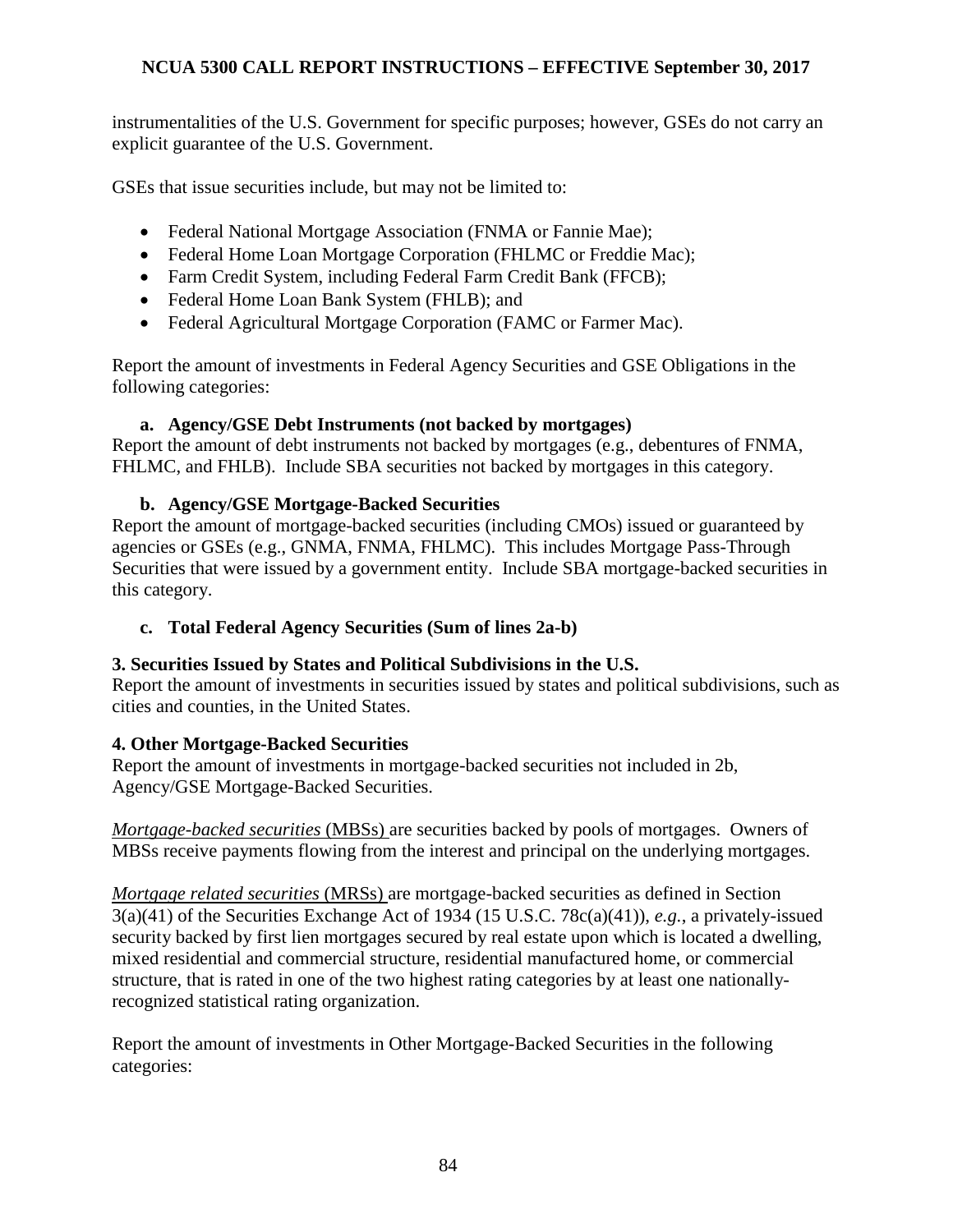## **a. Privately Issued Mortgage-Related Securities**

- i. Report the amount of privately-issued securities meeting the definition of a mortgage-related security (MRS). For example, a CMO or pass-through security backed by first lien mortgages and rated in one of the two highest categories, e.g., AAA or AA (or equivalent). Do not include balances reported in 2b, Agency/GSE Mortgage-Backed Securities, 4aii, Privately Issued Securities (FCU Only), or 4b, Privately Issued Mortgage-Backed Securities (SCU Only).
- ii. Report the amount of privately-issued securities backed by mortgages that currently fail to meet the definition of a mortgage-related security (i.e., downgraded below the two highest rating categories). For example, a CMO or pass-through security backed by first lien mortgages and rated A (or equivalent) or lower (**FCU Only**).

## **b. Privately Issued Mortgage-Backed Securities (SCU Only)**

Report the amount of privately-issued securities backed by mortgages, but not meeting the definition of a mortgage-related security. **These securities are not permissible investments for FCUs.** For example, a security backed by mortgages but rated lower than AA (or equivalent) or a security backed by second lien mortgages. Do not include balances reported in 2b, Agency/GSE Mortgage-Backed Securities, or 4ai, Privately Issued Mortgage-Related Securities. This line includes Mortgage Pass-Through Securities that were not issued by a government entity.

**c. Total Other Mortgage-Backed Securities (Sum of lines 4a-b)**

# **5. Mutual Funds**

Report the amount of investments in mutual funds. Mutual funds have a Net Asset Value ("NAV").

### **6. Common Trusts**

Report the amount of investments in common trust investments. Common trust investments include the Government Securities Program (GSP) and National Investment Fund for Credit Unions (NIFCU).

### **7. Bank Issued FDIC-Guaranteed Bonds**

Report the amount of investments in bank issued bonds that the FDIC backs with the full faith and credit of the United States.

# **INVESTMENTS MEETING SPECIFIC CRITERIA OF PART 703 (FCU ONLY)**

## **8. Non-Mortgage Related Securities with Embedded Options or Complex Coupon Formulas (FCU Only)**

*This question is for federal credit unions only*. Report total holdings in securities, other than mortgage-related securities, with embedded options (calls, puts, caps, and floors); or where the coupon formula is related to more than one index, or is inversely related to an index, or is a multiple of an index. Do not include mutual fund investments, NCUA Guaranteed Notes, CUSO stock or the stock of the Federal Reserve, FHLB, or SLM Corporation (Sallie Mae).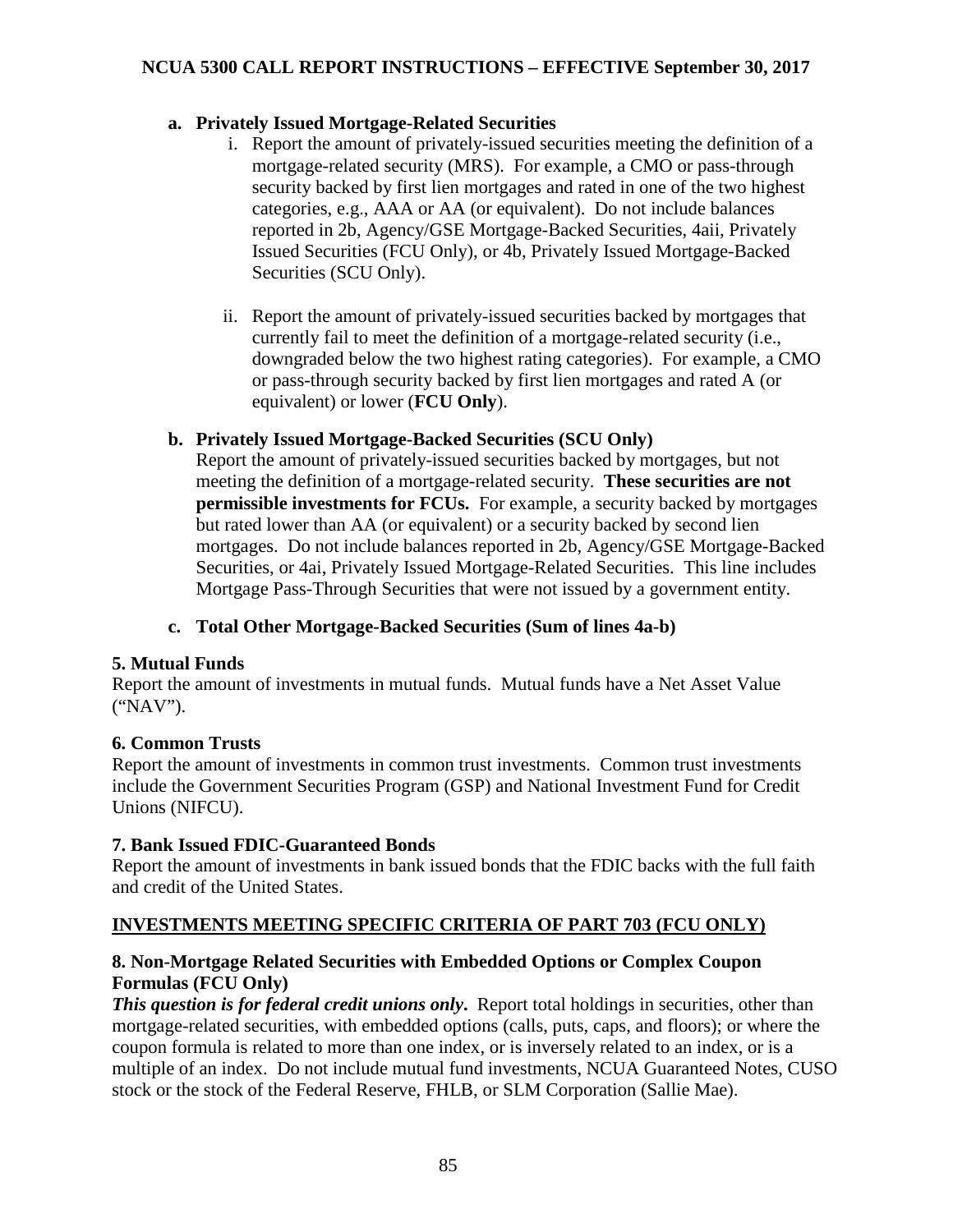## **9. Non-Mortgage Related Securities with Maturities Greater than Three Years that Do Not have Embedded Options or Complex Coupon Formulas (FCU Only)**

*This question is for federal credit unions only.* Report total holdings in securities, other than mortgage-related securities, with maturities greater than 3 years (e.g., agency bullets). Exclude securities with embedded options (calls, puts, caps, and floors), where the coupon formula is related to more than one index, or is inversely related to an index, or is a multiple of an index. Do not include mutual fund investments, NCUA Guaranteed Notes, CUSO stock or the stock of the Federal Reserve, FHLB, or SLM Corporation (Sallie Mae).

## **10. Total of Securities Meeting the Requirements of Section 703.12(b) (FCU Only)**

*This question is for federal credit unions only.* Sum items 2b, 4c, 8, and 9. (This is the total of securities that meet §703.12(b)). **Electronic Filers** – This field populates automatically.

# **MORTGAGE-BACKED SECURITIES (MBSs)**

Mortgage-backed securities are securities backed by mortgages and may be publicly or privately issued. These items should also be included on the appropriate lines of two sections: Investments on the Statement of Financial Condition and Types of Investments on the Investments, Supplemental Information page.

# **11. Collateralized Mortgage Obligations/Real Estate Mortgage Investment Conduits (CMOs/REMICs)**

Report multiclass (MRS) bond issue collateralized by whole loan mortgages or mortgage-backed securities. Principal payments are distributed on a prioritized basis.

# **12. Commercial Mortgage Backed Securities**

Report securities that are backed by commercial mortgage loans (e.g., multifamily [>4 units] housing, hotels, retail space, office buildings) and represent an undivided interest in a pool of mortgages.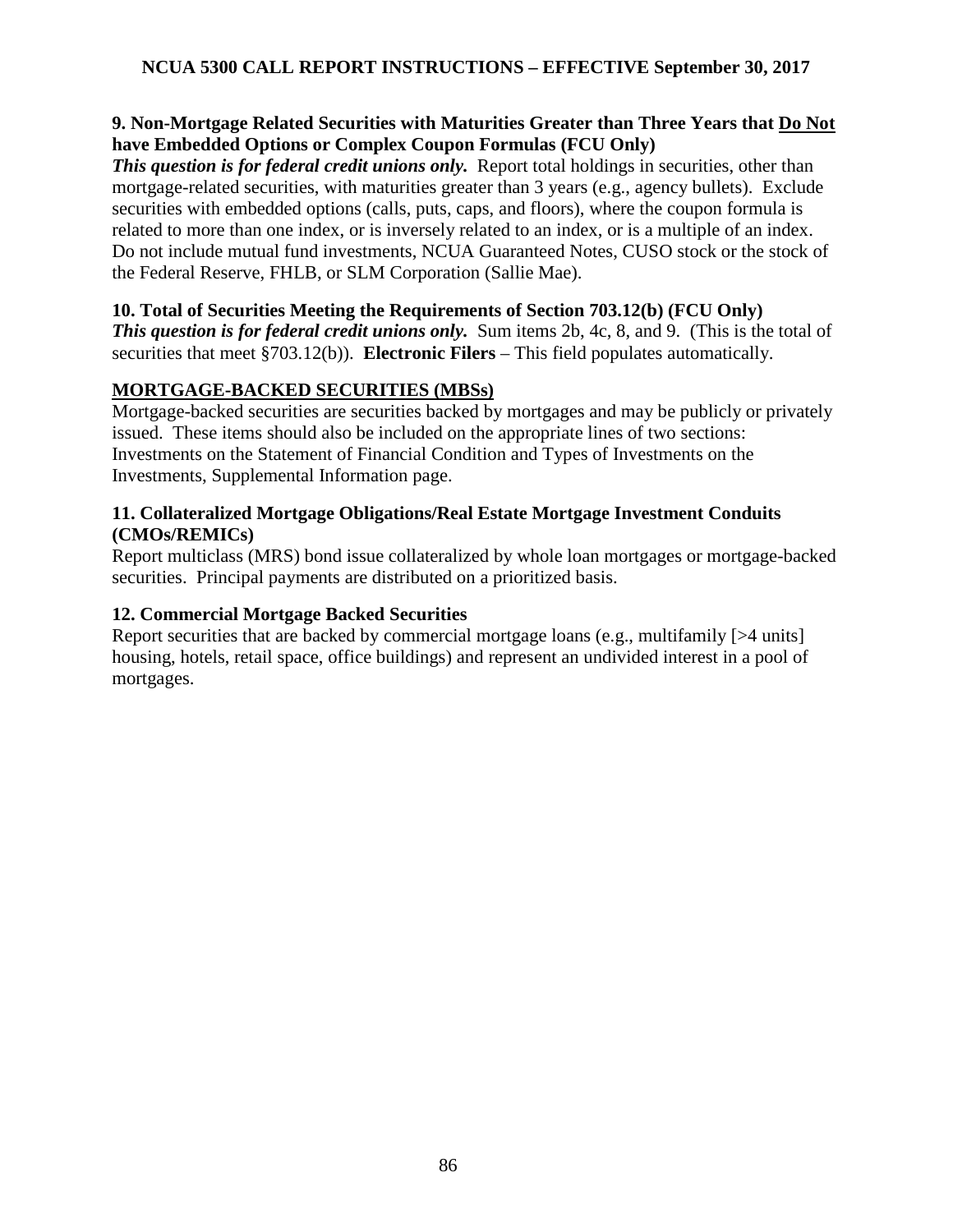# **SCHEDULE B – INVESTMENTS, SUPPLEMENTAL INFORMATION (NCUA FORM 5300 - PAGE 19)**

# **MISCELLANEOUS INVESTMENT INFORMATION**

## **13. Total of Deposits and Shares Meeting the Requirements of Section 703.10(a) (FCU Only)**

*This question is for federal credit unions only.* Report total holdings in shares and deposits of banks, credit unions, or other depositary institutions with remaining maturities greater than 3 years; or with embedded options (calls, puts, caps, and floors); or where the coupon formula is related to more than one index, or is inversely related to an index, or is a multiple of an index. Do not include membership capital (Nonperpetual Capital Accounts) and paid-in-capital (Perpetual Contributed Capital) at corporate credit unions.

## **14. Market Value of Investments Purchased Under an Investment Pilot Program – 703.19 (FCU Only)**

*This question is for federal credit unions only.* Report only those investments that are purchased under the authority of an approved pilot program. Report the market value of investments, not notional amounts (e.g., derivatives such as swaps).

# **15. Fair Value of Held to Maturity Investments**

Report the fair value of all held to maturity investments (those reported in the Investments section of The Statement of Financial Condition). Fair value is the amount at which a financial instrument could be exchanged in a current transaction between willing parties. If quoted market price is available for an instrument, derive the fair value by multiplying the number of units of the instrument by its market price.

# **16. Investment Repurchase Agreements**

Report the dollar amount of all repurchase agreements *where the credit union lends funds.*

## **17. Borrowing Repurchase Transactions Placed in Investments for Purposes of Positive Arbitrage (income enhancement)**

Report the dollar amount of all outstanding repurchase agreements where the credit union is borrowing funds.

# **18. Investments Not Authorized by the Federal Credit Union Act or the NCUA Rules and Regulations (SCU Only)**

**This question is for state chartered credit unions only.** Report the amount of investments permitted by state law, but that are not authorized by the Federal Credit Union Act (See 12 U.S.C. Section 1757) or NCUA Rules and Regulations (see Part 703). Do not include the investments listed in Schedule B lines 20 a. or b, or line 21.

# **19. Outstanding balance of brokered certificates of deposit and share certificates**

Report the book value of all certificates of deposit and share certificates purchased through or from a broker, regardless of the certificate's negotiability or the investment classification on page 1. Exclude any certificate of deposit or share certificate purchased directly from the issuing depository institution.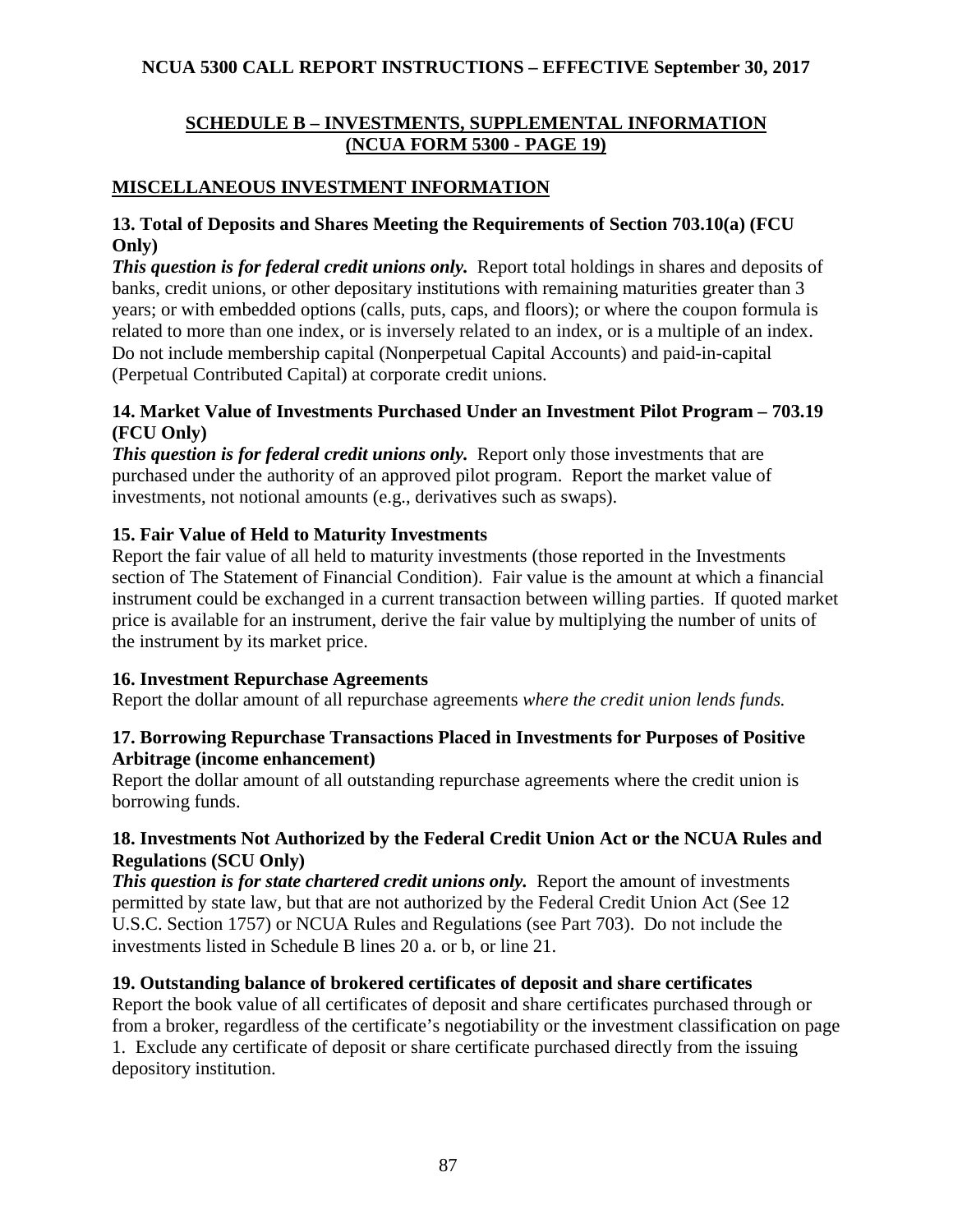**20. Amounts reported in the Asset section of the Statement of Financial Condition to fund employee benefit or deferred compensation plans** under §701.19(c) (if FCU) or similar state provisions (if SCU), that are not authorized under Part 703 of NCUA Rules and Regulations

Do not include assets held in 457(b) plans in the amounts reported. Additionally, do not include amounts held in qualified defined contribution and qualified defined benefit plans since these assets do not reside on the credit union's balance sheet.

## **a. Securities**

Report the recorded value of all securities held for the purpose of funding employee benefit or deferred compensation plans.

# **b. Other Investments**

Report the recorded value of all other investments held for the purpose of funding employee benefit or deferred compensation plans.

## **c. Other Assets**

Report the recorded value of all other assets held for the purpose of funding employee benefit or deferred compensation plans.

# i. **Split Dollar Arrangements**

Report the recorded value of split dollar arrangements.

## a. **Collateral Assignment Split Dollar Arrangements**

Report the recorded value of all loans used to fund collateral assignment split dollar arrangements.

### b. **Endorsement Split Dollar Arrangements**

Report the recorded value of all endorsement split dollar arrangements.

# ii. **Other Insurance**

Report the recorded value of all other insurance held for the purpose of funding employee benefits or deferred compensation plans.

### iii. **Other Non-Insurance**

Report the recorded value of all other assets held for the purpose of funding employee benefits or deferred compensation plans that have not been reported under lines 20a. through 20c. above.

# **d. Total** (sum items  $a - c$ .)

# **21. Investments in Charitable Donations**

Report the recorded value of investments in Charitable Donation Accounts allowed under §721(b)(2) of the NCUA Rules and Regulations (if FCU) or other similar state provisions (if SCU).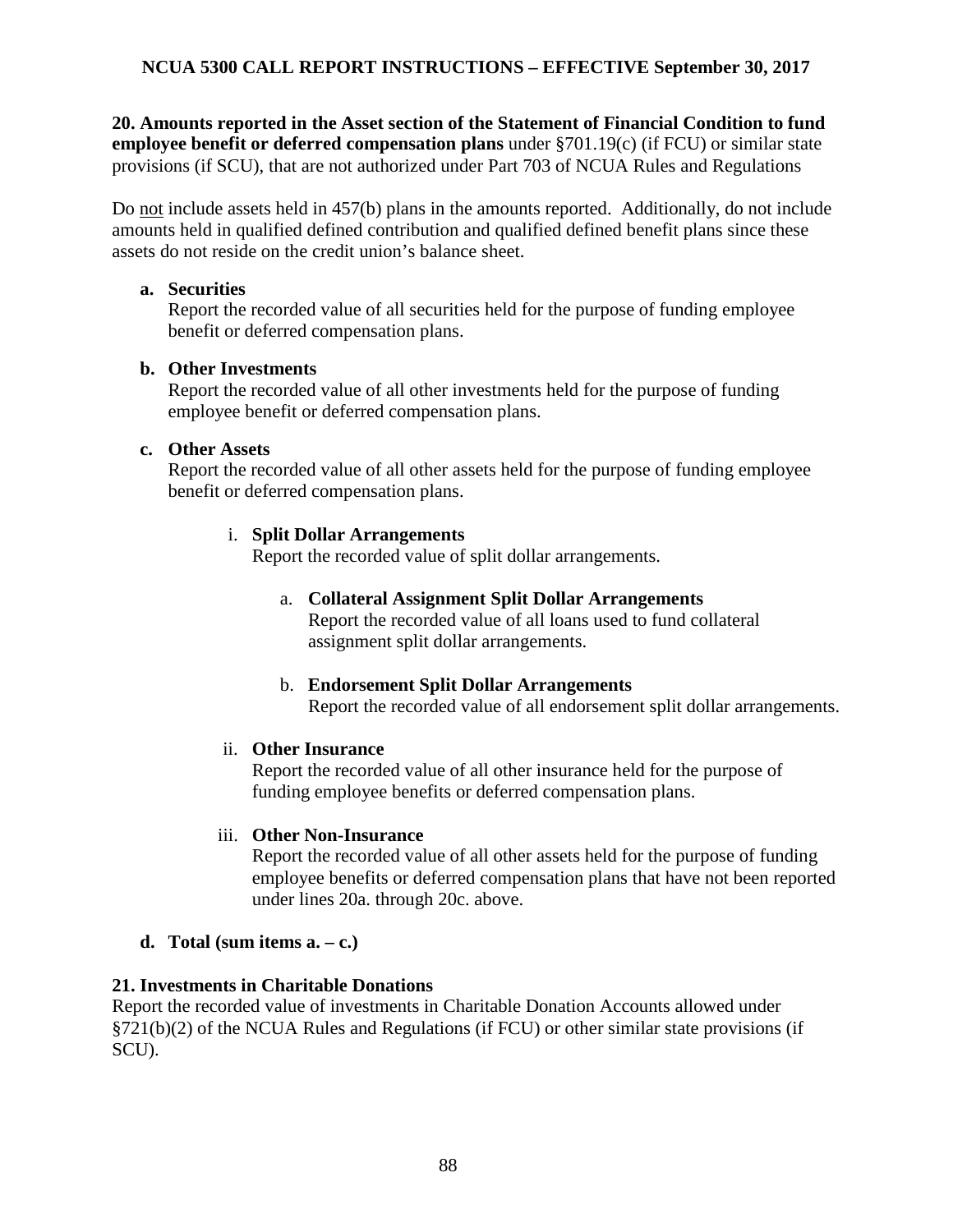# **SCHEDULE C – CREDIT UNION SERVICE ORGANIZATION (CUSO) INFORMATION (NCUA FORM 5300 - PAGE 20)**

# **CUSO DEFINITION**

A Credit Union Service Organization (CUSO) is a corporation or limited partnership that provides services primarily to credit unions or members of affiliated credit unions.

Answer the following questions for each group of CUSOs (aggregate) in which you have a loan or an investment:

# **ACCOUNTING ISSUES**

- **A.** *If your credit union wholly-owns the CUSO or owns a "controlling financial interest" (assumed at ownership of 50% or more of the voting stock)*, the CUSO's books and records should be consolidated with your credit union's books and records (as if the two were one entity) for reporting on the Statement of Financial Condition and Statement of Income and Expense of the call report.
- **B.** *If your credit union has "ability to exert significant influence" over operations of the CUSO (assumed at ownership of 20% or more but less than 50% of the voting stock of the CUSO)*, the credit union's investment in the CUSO should be reflected in its books and records using the equity method of accounting.
- **C.** *If your credit union owns less than 20% of the voting stock of the CUSO*, the credit union should account for its CUSO investment using the cost method of accounting.

# **AGGREGATE OF FINANCIAL INTERESTS THE CREDIT UNION HAS IN CUSOs**

Report aggregate totals for Total Value of Investments in CUSOs (Acct Code 851), Total Amount loaned to CUSOs (Acct Code 852), and Total Aggregate Cash Outlays (Acct Code 853) the credit union has in all CUSOs, regardless of whether your credit union wholly owns the CUSO, has a "controlling financial interest," has the "ability to exert significant influence" or owns only a smaller portion of the CUSO.

# **A. Total Value of Investments in CUSOs (Account 851)**

Report the amount that represents the unimpaired value of the credit union's aggregate CUSO investments as measured under generally accepted accounting principles on an unconsolidated basis. The amount reported should be measured either under:

- The cost method (ownership of less than 20% voting common stock), or
- The equity method (ownership of 20% or more voting common stock).

### **B. Total Amount Loaned to CUSOs (Account 852)**

Report the amount of aggregate outstanding loan balance(s), available line(s) of credit from the credit union, and/or guarantee(s) the credit union has made to or on behalf of the applicable CUSOs.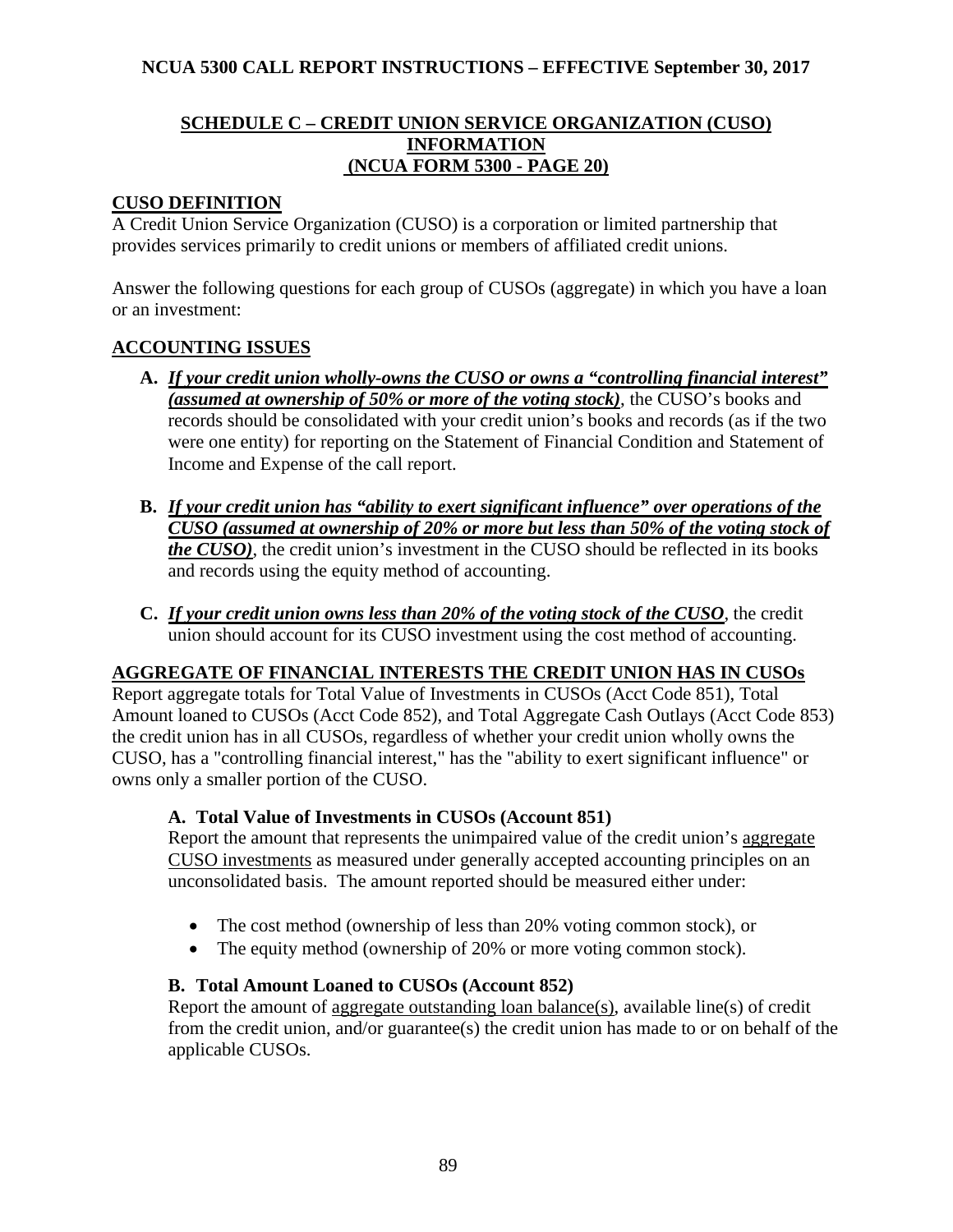## **C. Total Aggregate Cash Outlay in CUSOs (Account 853)**

Report the aggregate cash outlay invested in the CUSO that is not impaired by sustained losses unrecoverable in the reasonable near term. "Aggregate cash outlay" means the aggregate amount of cash paid out by the credit union to acquire an ownership interest in the CUSO. Credit unions required under GAAP to report their investment in a CUSO on the equity basis are not penalized for exceeding their "investment in and loans to" CUSO limit as a result of the CUSO operating profitably and the value of the investment increasing. Unimpaired aggregate cash outlay is the means by which the regulatory limitation is measured.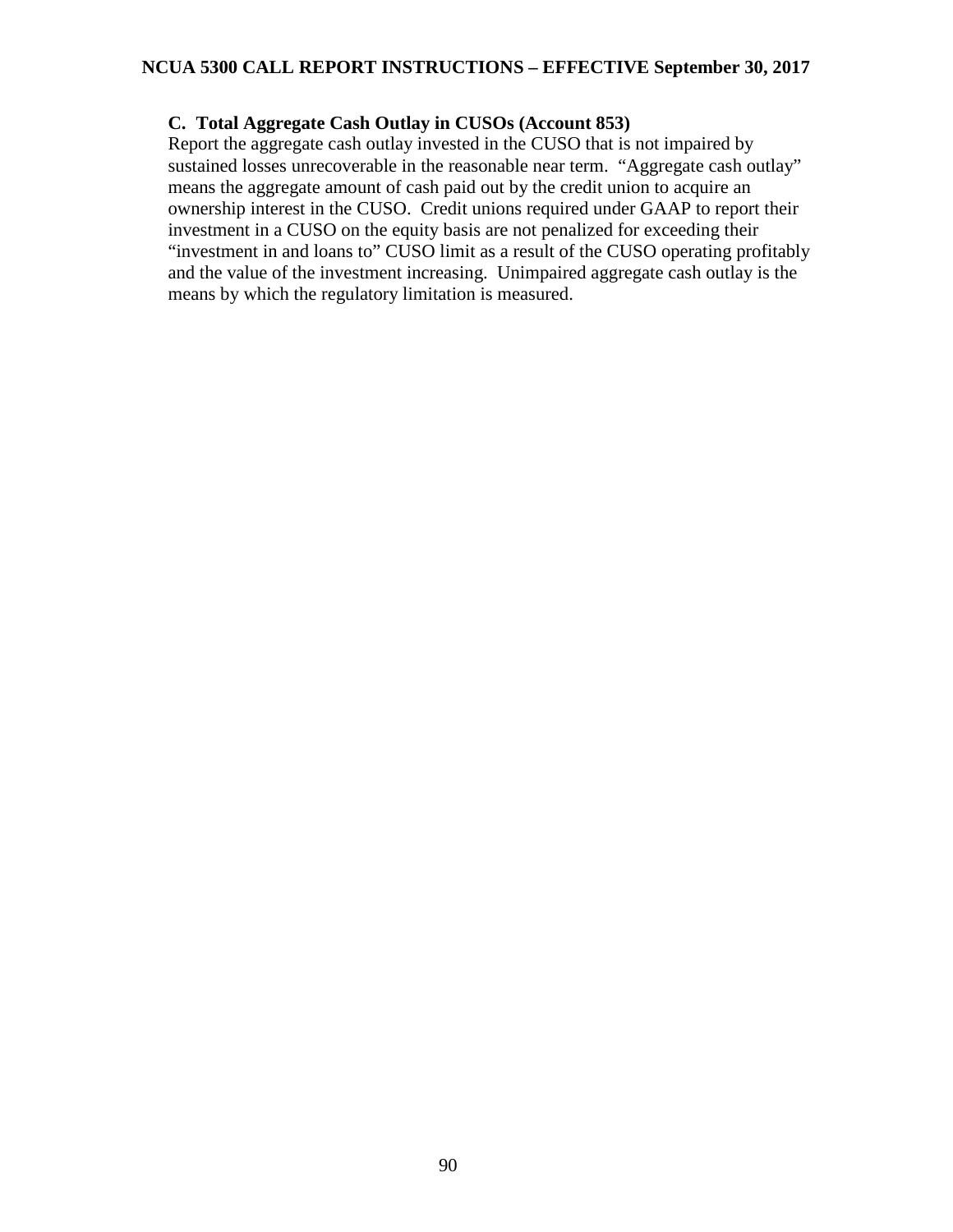## **SCHEDULE D – DERIVATIVE TRANSACTION REPORT (NCUA FORM 5300 - PAGE 21)**

This schedule collects information on derivative transactions (contracts), including those that meet certain hedge accounting criteria outlined in GAAP guidance ASC 815 Derivatives and Hedging.

The derivative products reported in Item 1 of Section 1, Items  $1 - 3$  of Section 2, Item 1 of Section 3, Items 1 – 2 of Section 4 and Item 1 of Section 5 of this Schedule are:

- **a) Interest Rate Swaps** A customized privately negotiated contract between two parties to exchange interest rate cash flows, calculated on a notional amount, at specified intervals during the life of the agreement. Each party's payment obligation is computed using a different interest rate. Report the following swaps:
	- i. Pay-Fixed All interest rate swap transactions where the fixed payer (Pay Leg) makes periodic payments based on a fixed rate for the term of the contract in exchange of returns (Receive Leg) based on a floating rate that resets to a variable rate index.
	- ii. Receive-Fixed All interest rate swap transactions where the fixed receiver (Receive Leg) receives periodic payments based on a fixed rate for the term of the contract in exchange for payments (Pay Leg) based on a floating rate that resets to a variable rate index.
	- iii. Basis All interest rate swap transactions where both the Pay and Receive Legs are variable rate indices, which reset periodically over the term of the derivative contract.
- **b) Interest Rate Options** –In an interest rate option, the underlying asset is an interest rate and the agreed upon strike price is the interest rate at which the option can be exercised until the option expires. A buyer purchases an interest rate cap or floor to obtain protection from the effects of rising or falling interest rates on interest payments. In an interest rate cap, the option seller agrees to compensate the buyer for the amount by which an underlying short-term rate exceeds the exercise rate on a series of dates during the life of the contract. In an interest rate floor, the option seller agrees to compensate the buyer for a rate falling below the exercise rate during the contract period.
	- i. Caps Purchased A purchased only interest rate cap.
	- ii. Floors Purchased A purchased only interest rate floor.
- **c) Treasury Futures** Chicago Board of Trade Exchange (CBTE) traded U. S. Treasury Note Futures contracts indexed between 2 and 10-year U.S. Treasury Note securities. Report the contract size (i.e. \$200,000 for 2, 3-year and \$100,000 for 5, 10-year contracts) as the Notional Amount.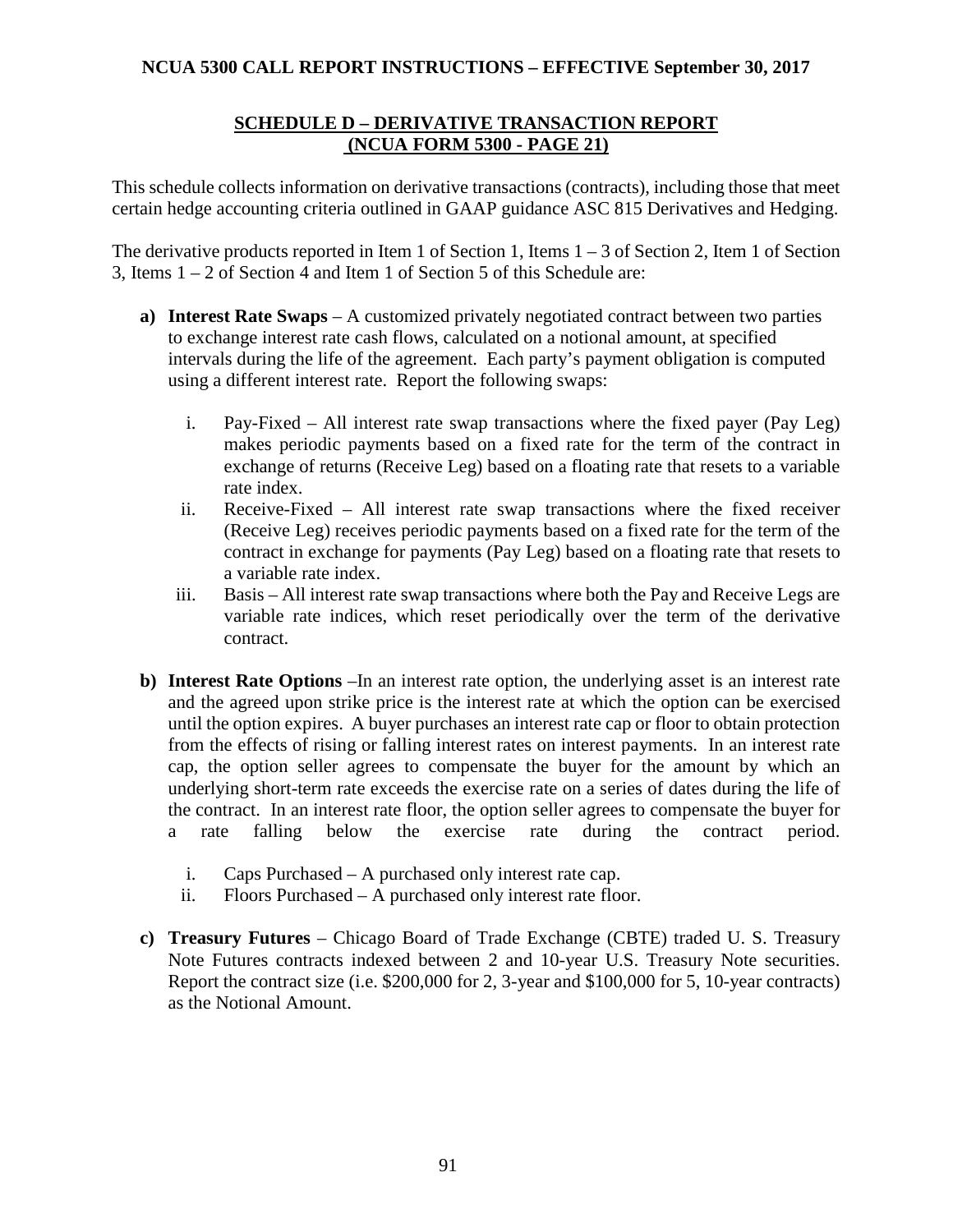# **d. Other Derivatives:**

- i. Interest Rate Lock Commitments (IRLC) for transactions that meet the GAAP definition of a derivative for commitments to originate loans that will be held for sale, record the transaction information on this line. Use *IRLC* as the short name in the schedules.
- ii. Forward Loan Sale Commitments (FLSC) for loan sale agreements, including both mandatory and best efforts contracts, if determined to be a derivative as per GAAP, record the transaction information on this line. Use *FLSC* as the short name in the schedules.
- iii. All Other Derivatives not classified above Use *Other* as the short name in the schedules.

# **SECTION 1 – OUTSTANDING**

# **1.a.i. Pay-Fixed Interest Rate Swaps**

Report all interest rate swap transactions where the pay leg is a fixed rate and the receive leg is a variable (resets on a periodic basis) rate.

# **Total Notional Amount Column**

Report the total of Notional Amounts for derivative transactions outstanding as of the end of this call report period for each derivative product category. Include transactions traded, but not yet settled as with a forward start transaction. Use the amortization schedules of amortizing Notional Amounts to determine the amount currently outstanding as of the end of the call report period. The Notional Amounts of Treasury Note Futures transactions are the underlying contract size of the futures contract purchases and sales (i.e. the face value of a 5-year U.S. Treasury Note is \$100,000 for a long position and (\$100,000) for a short position).

# **Fair Value of Derivatives in a Gain Position Column**

Report the derivative transactions that have a positive fair value position as of the end of this call report period, inclusive of interest accruals (Dirty Value). These amounts should be reported as *positive* values on the schedule. Total and report these transactions in the appropriate derivative product categories under the column labeled Fair Values of Derivatives in a Gain Position.

When making these fair value determinations, the fair value position of a Swap, Future, and Forward type derivative product is the fair value of the derivative as of the end of the call report period. However, to determine the fair value position of an Option type derivative, deduct the unamortized balance of the premium paid from the Option's fair value. For example, assume an interest rate cap option has a fair value of \$100 and \$5 of the \$75 premium paid for that cap has been amortized to interest expense. The fair value position of this cap is a positive \$30 (i.e. \$100) - \$70 = \$30). Looking at another example, assume an interest rate cap option has a fair value of \$100, and \$5 of the \$120 premium paid for that cap has been amortized to interest expense. The fair value position of this cap is a negative \$15 (i.e.  $$100 - $115 = - $15$ ) and would be reported in the Fair Value of Derivatives in a Loss Position.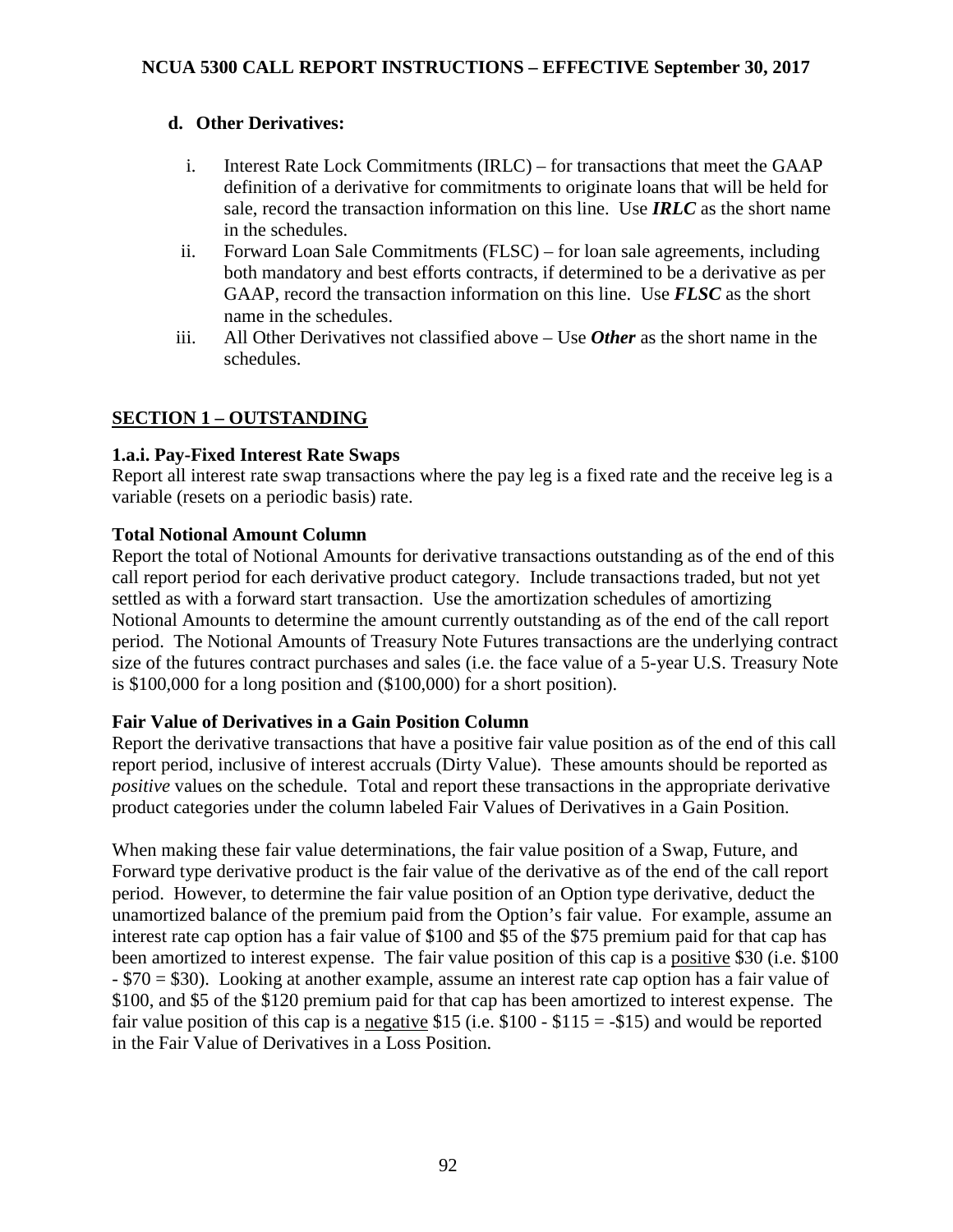# **Fair Value of Derivatives in a Loss Position Column**

Report the derivative transactions that have a negative fair value position as of the end of this call report period, inclusive of interest accruals (Dirty Value). These amounts should also be reported as *positive values* on the schedule. Input the total amount of transactions that have a negative fair value position in the appropriate derivative product categories under the column labeled Fair Values of Derivatives in a Loss Position. (See the Fair Value determinations in the section above for Fair Value of Derivatives in a Gain Position Column).

## **Net Fair Value Gain (Loss) Column**

Report the net (Gain – Loss) totals of the fair value gain and loss positions of each derivative product category and report the results (see Net Fair Value Gain(Loss)). A net gain will be represented by a *positive* value and a net loss will be represented as a *negative* value.

## **1.a.ii. Receive-Fixed Interest Rate Swaps**

Report all interest rate swaps where the receive leg is a fixed rate and the pay leg is a variable (resets on a periodic basis) rate. (See Column Information for Outstanding Section 1, Line Item 1.a.i.)

## **1.a.iii. Basis**

Report all interest rate swaps where the receive leg and the pay leg is a variable (resets on some periodic basis) rate. (See Column Information for Outstanding Section 1, Line Item 1.a.i.)

## **1.b.i. Caps Purchased Interest Rate Options**

Report all purchased interest rate caps. (See Column Information for Outstanding Section 1, Line Item 1.a.i.)

# **1.b.ii. Floor Purchased Interest Rate Options**

Report all purchased interest rate floors. (See Column Information for Outstanding Section 1, Line Item 1.a.i.)

# **1.c.i. 2 & 3 Year Notes Treasury Futures**

Report the net of purchased and sold 2yr and 3yr Treasury Futures contract size (underlying the contracts). (See Column Information for Outstanding Section 1, Line Item 1.a.i.)

### **1.c.ii. 5 & 10 Year Notes Treasury Futures**

Report the net of purchased and sold 5yr and 10yr Treasury Futures contract size (underlying the contracts). (See Column Information for Outstanding Section 1, Line Item 1.a.i.)

# **1.d.i. Interest Rate Lock Commitments (IRLC)**

Use this line to report Interest Rate Lock Commitments. (See Column Information for Outstanding Section 1, Line Item 1.a.i.)

# **1.d.ii. Forward Loan Sale Commitments (FLSC)**

Use this line to report Forward Loan Sale Commitments. (See Column Information for Outstanding Section 1, Line Item 1.a.i.)

# **1.d.iii. All Other Derivatives not classified above (Other)**

Use this line to report other derivative contracts not already classified above. (See Column Information for Outstanding Section 1, Line Item 1.a.i.)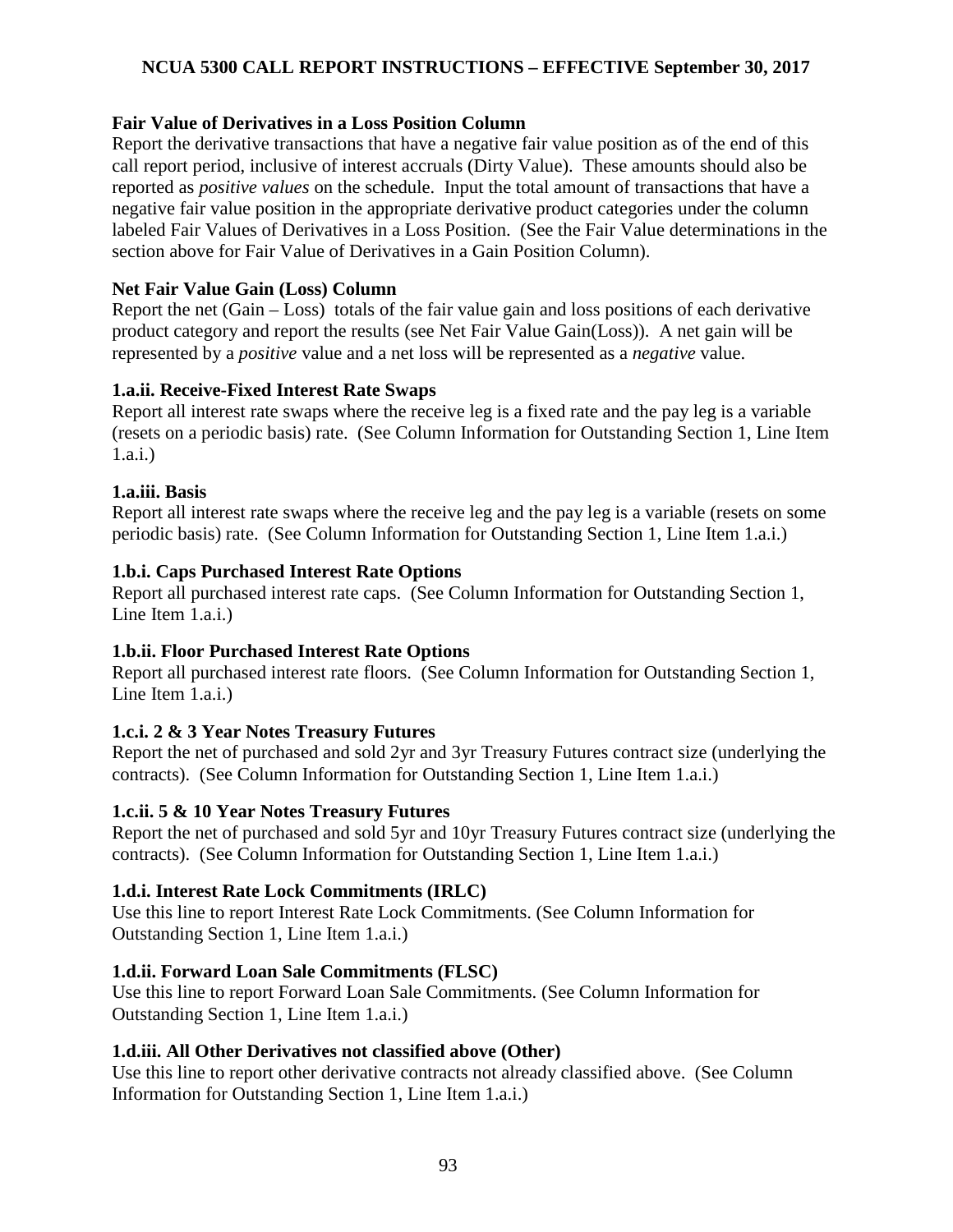# **SCHEDULE D – DERIVATIVE TRANSACTIONS REPORT (NCUA FORM 5300 - PAGE 22)**

## **SECTION 2 – OUTSTANDING WITH ACCOUNTING DESIGNATION**

Report the total derivative transactions outstanding as of the end of this call report period in each of the listed derivative product categories based on the transaction's accounting designation. Those accounting designations are:

## **1. Derivative Transactions Outstanding with No Hedge Accounting Designation**

Report total derivative transactions with no hedge accounting designation in the appropriate product category.

### **1.a.i. Pay-fixed Interest Rate Swaps**

Report all interest rate swap transactions where the pay leg is a fixed rate and the receive leg is a variable (resets on a periodic basis) rate.

#### **Number of Trades Column**

Report the total number of trades outstanding as of the report date. For Swaps and Option contracts each trade execution should be counted, for futures, both purchases and sales should be totaled.

#### **Notional Amount Column**

(Consistent with Section 1 "Total Notional Amount Column" description) **.** Report the total of Notional Amounts for derivative transactions outstanding as of the end of this call report period for each derivative product category. Include transactions traded, but not yet settled as with a forward start transaction. Use the amortization schedules of amortizing Notional Amounts to determine the amount currently outstanding as of the end of the call report period. The Notional Amounts of Treasury Note Futures transactions are the underlying contract size of the futures contract purchases and sales (i.e. the face value of a 5-year U.S. Treasury Note is \$100,000 for a long position and (\$100,000) for a short position).

### **Net Fair Value Gain (Loss) Column**

(Consistent with Section 1 column descriptions for Net Fair Value Gain/(Loss)) . Report the net fair value of derivative transactions as of the end of this call report period, inclusive of interest accruals (Dirty Value). These amounts should be reported as *positive values* for net gains and *negative values* for net loss positions on the schedule.

When making these fair value determinations, the fair value position of a Swap, Future, and Forward type derivative product is the fair value of the derivative as of the end of the call report period. However, to determine the fair value position of an Option type derivative, deduct the unamortized balance of the premium paid from the Option's fair value. For example, assume an interest rate cap option has a fair value of \$100 and \$5 of the \$75 premium paid for that cap has been amortized to interest expense. The fair value position of this cap is a positive \$30 (i.e. \$100 - \$70 = \$30). Looking at another example, assume an interest rate cap option has a fair value of \$100, and \$5 of the \$120 premium paid for that cap has been amortized to interest expense. The fair value position of this cap is a negative \$15 (i.e.  $$100 - $115 = -$15$ ).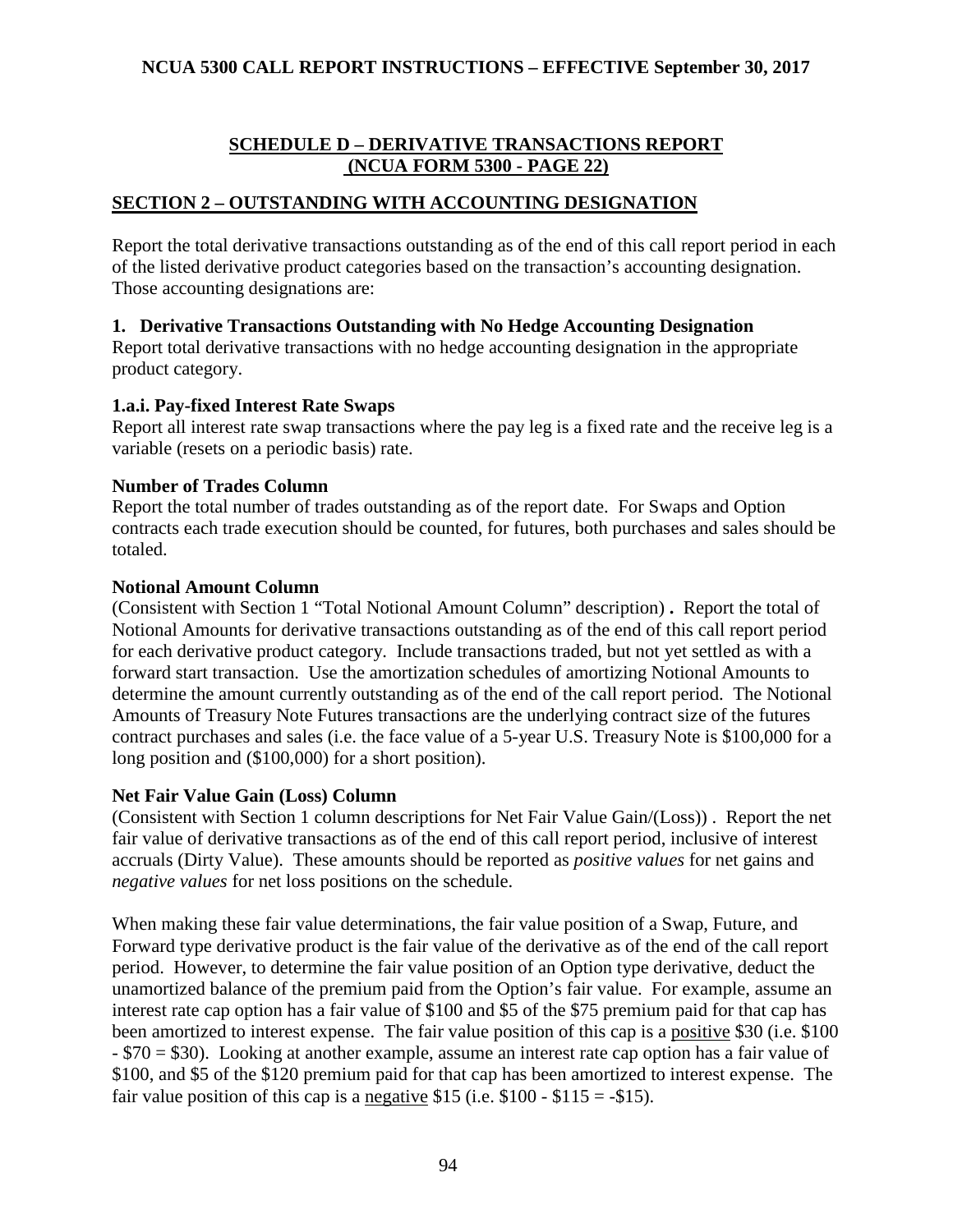## **1.a.ii. Receive-Fixed Interest Rate Swaps**

Report all interest rate swaps where the receive leg is a fixed rate and the pay leg is a variable (resets on a periodic basis) rate. (See Column Information for Section 2 - No Hedge Accounting Designation, Line Item 1.a.i.)

## **1.a.iii. Basis**

Report all interest rate swaps where the receive leg and the pay leg is a variable (resets on some periodic basis) rate. (See Column Information for Section 2 - No Hedge Accounting Designation, Line Item 1.a.i.)

## **1.b.i. Caps Purchased Interest Rate Options**

Report all purchased interest rate caps. (See Column Information for Section 2 - No Hedge Accounting Designation, Line Item 1.a.i.)

## **1.b.ii. Floor Purchased Interest Rate Options**

Report all purchased interest rate floors. (See Column Information for Section 2 - No Hedge Accounting Designation, Line Item 1.a.i.)

## **1.c.i. 2 & 3 Year Notes Treasury Futures**

Report the net of purchased and sold 2yr and 3yr Treasury Futures contract size (underlying the contracts). (See Column Information for Section 2 - No Hedge Accounting Designation, Line Item 1.a.i.)

## **1.c.ii. 5 & 10 Year Notes Treasury Futures**

Report the net of purchased and sold 5yr and 10yr Treasury Futures contract size (underlying the contracts). (See Column Information for Section 2 - No Hedge Accounting Designation, Line Item  $1.a.i.$ )

# **1.d.i. Interest Rate Lock Commitments (IRLC)**

Use this line to report Interest Rate Lock Commitments. (See Column Information for Section 2 - No Hedge Accounting Designation, Line Item 1.a.i.)

### **1.d.ii. Forward Loan Sale Commitments (FLSC)**

Use this line to report Forward Loan Sale Commitments. (See Column Information for Section 2 - No Hedge Accounting Designation, Line Item 1.a.i.)

### **1.d.iii. All Other Derivatives not classified above (Other)**

Use this line to report other derivative contracts not already classified above. (See Column Information for Section 2 - No Hedge Accounting Designation, Line Item 1.a.i.)

# **2. Derivative Transactions Outstanding with Fair Value Hedge Accounting Designation**

Report total derivative transactions with fair value hedge accounting designations in the appropriate product category.

### **2.a.i. Pay-fixed Interest Rate Swaps**

Report all interest rate swap transactions where the pay leg is a fixed rate and the receive leg is a variable (resets on a periodic basis) rate.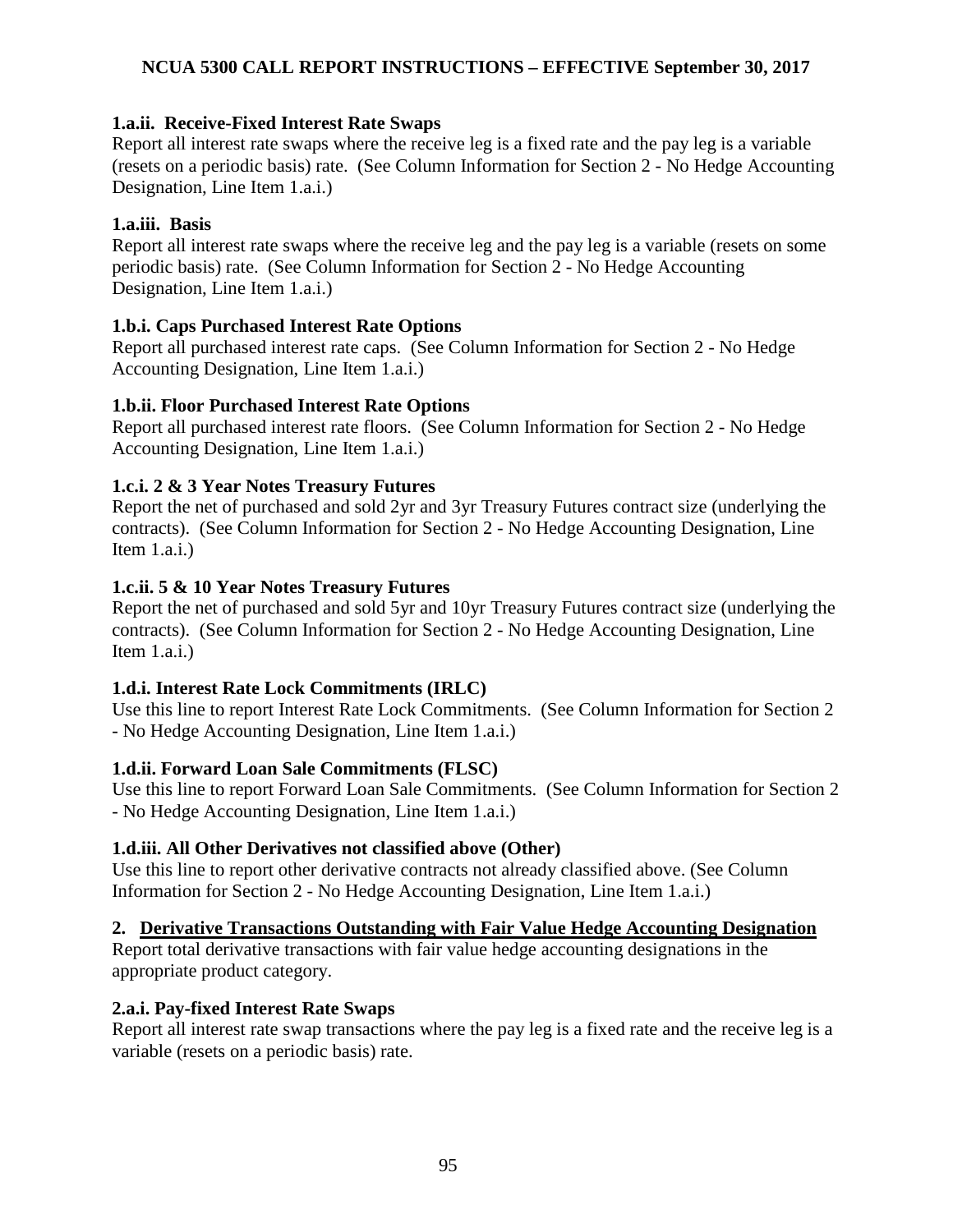## **Number of Trades Column**

Report the total number of trades outstanding as of the report date. For Swaps and Option contracts each trade execution should be counted, for futures, both purchases and sales should be totaled.

### **Notional Amount Column**

See Section 2.1 "Total Notional Amount Column" description.

### **Net Fair Value Gain (Loss) Column**

See Section 2.1 column description for "Net Fair Value of Gain/(Loss),"

## **2.a.ii. Receive-Fixed Interest Rate Swaps**

Report all interest rate swaps where the receive leg is a fixed rate and the pay leg is a variable (resets on a periodic basis) rate. (See Column Information for Section 2 – Fair Value Hedge Accounting Designation Line Item 2.a.i.)

## **2.a.iii. Basis**

Report all interest rate swaps where the receive leg and the pay leg is a variable (resets on some periodic basis) rate. (See Column Information for Section 2 – Fair Value Hedge Accounting Designation Line Item 2.a.i.)

## **2.b.i. Caps Purchased Interest Rate Options**

Report all purchased interest rate caps. (See Column Information for Section 2 – Fair Value Hedge Accounting Designation Line Item 2.a.i.)

# **2.b.ii. Floor Purchased Interest Rate Options**

Report all purchased interest rate floors. (See Column Information for Section 2 – Fair Value Hedge Accounting Designation Line Item 2.a.i.)

# **2.c.i. 2 & 3 Year Notes Treasury Futures**

Report the net of purchased and sold 2yr and 3yr Treasury Futures contract size (underlying the contracts). (See Column Information for Section 2 – Fair Value Hedge Accounting Designation Line Item 2.a.i.)

# **2.c.ii. 5 & 10 Year Notes Treasury Futures**

Report the net of purchased and sold 5yr and 10yr Treasury Futures contract size (underlying the contracts). (See Column Information for Section 2 – Fair Value Hedge Accounting Designation Line Item 2.a.i.)

# **2.d.i. Interest Rate Lock Commitments (IRLC)**

Use this line to report Interest Rate Lock Commitments. (See Column Information for Section 2 – Fair Value Hedge Accounting Designation Line Item 2.a.i.)

# **2.d.ii. Forward Loan Sale Commitments (FLSC)**

Use this line to report Forward Loan Sale Commitments. (See Column Information for Section 2 – Fair Value Hedge Accounting Designation Line Item 2.a.i.)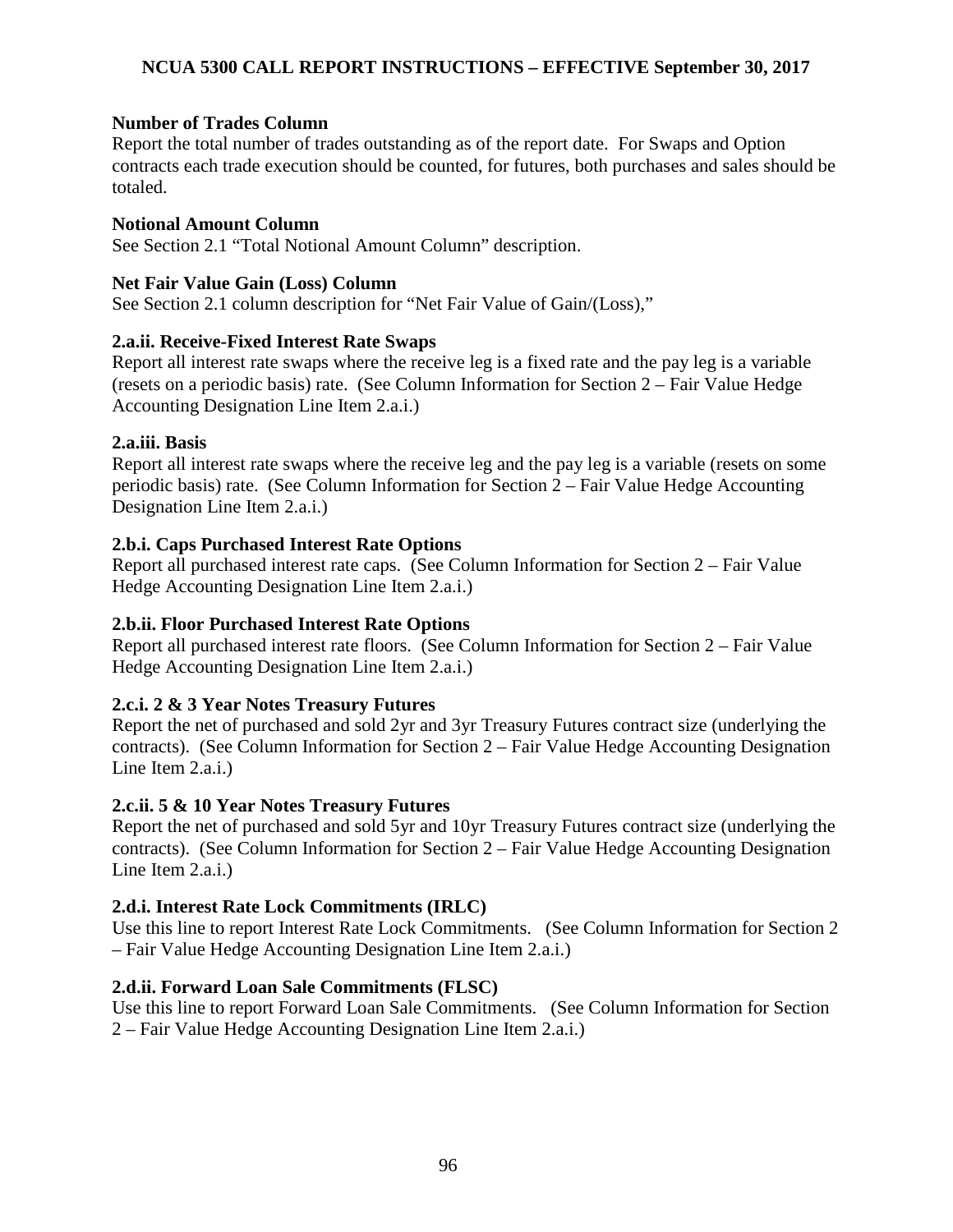## **2.d.iii. All Other Derivatives not classified above (Other)**

Use this line to report other derivative contracts not already classified above. (See Column Information for Section 2 – Fair Value Hedge Accounting Designation Line Item 2.a.i.)

### **3. Derivative Transactions Outstanding with Cash Flow Hedge Accounting Designation**

Report total derivative transactions with cash flow hedge accounting designations in the appropriate product category.

### **3.a.i. Pay-fixed Interest Rate Swaps**

Report all interest rate swap transactions where the pay leg is a fixed rate and the receive leg is a variable (resets on a periodic basis) rate.

### **Number of Trades Column**

Report the total number of trades outstanding as of the report date. For Swaps and Option contracts each trade execution should be counted, for futures, both purchases and sales should be totaled.

### **Notional Amount Column**

See Section 2.1 "Total Notional Amount Column" description.

## **Net Fair Value Gain (Loss) Column**

See Section 2.1 column description for "Net Fair Value of Gain/(Loss)."

## **3.a.ii. Receive-Fixed Interest Rate Swaps**

Report all interest rate swaps where the receive leg is a fixed rate and the pay leg is a variable (resets on a periodic basis) rate. (See Column Information for Section 2 – Cash Flow Hedge Accounting Designation Line Item 3.a.i.)

### **3.a.iii. Basis**

Report all interest rate swaps where the receive leg and the pay leg is a variable (resets on some periodic basis) rate. (See Column Information for Section 2 – Cash Flow Hedge Accounting Designation Line Item 3.a.i.)

### **3.b.i. Caps Purchased Interest Rate Options**

Report all purchased interest rate caps. (See Column Information for Section 2 – Cash Flow Hedge Accounting Designation Line Item 3.a.i.)

### **3.b.ii. Floor Purchased Interest Rate Options**

Report all purchased interest rate floors. (See Column Information for Section 2 – Cash Flow Hedge Accounting Designation Line Item 3.a.i.)

### **3.c.i. 2 & 3 Year Notes Treasury Futures**

Report the net of purchased and sold 2yr and 3yr Treasury Futures contract size (underlying the contracts). (See Column Information for Section 2 – Cash Flow Hedge Accounting Designation Line Item 3.a.i.)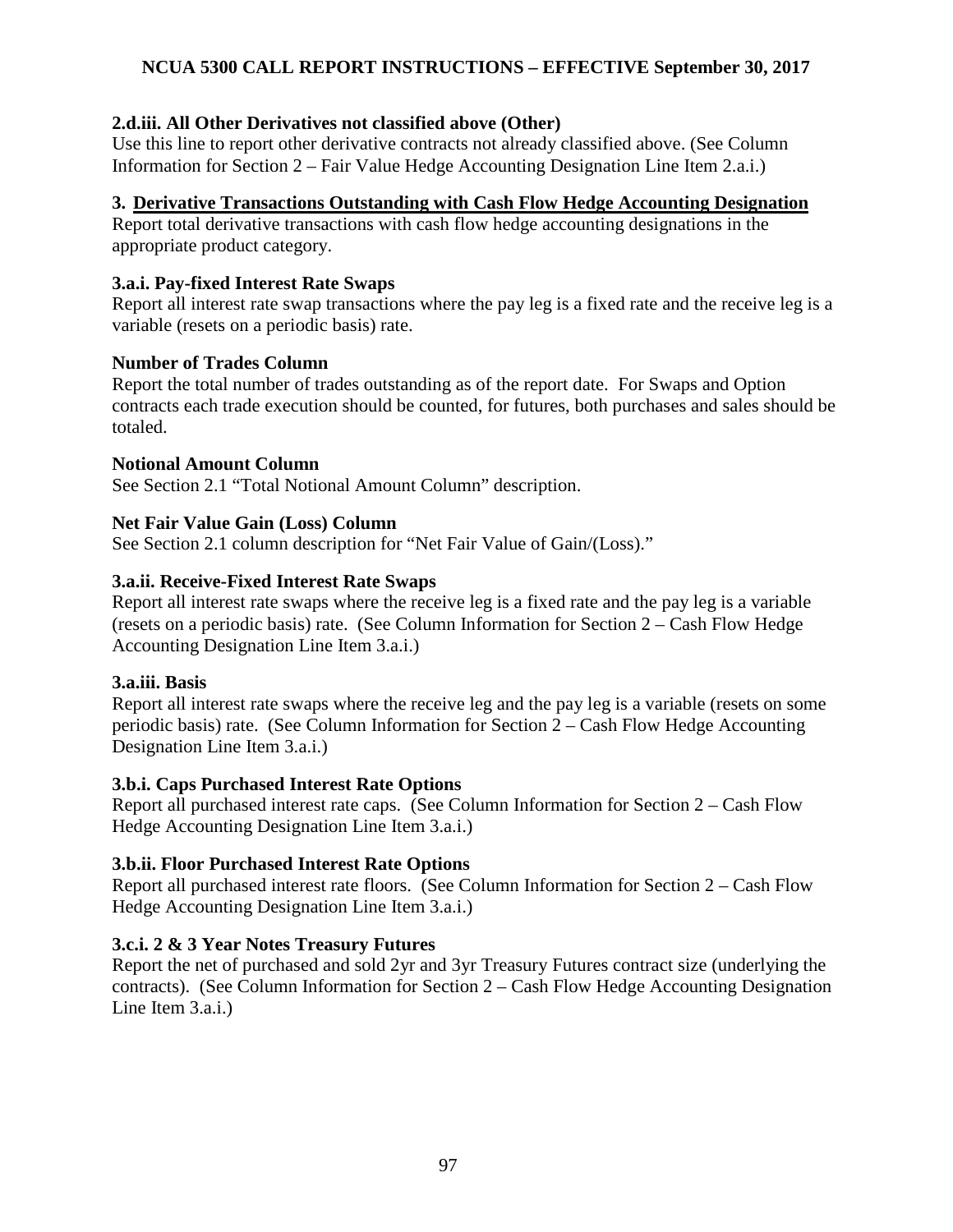#### **3.c.ii. 5 & 10 Year Notes Treasury Futures**

Report the net of purchased and sold 5yr and 10yr Treasury Futures contract size (underlying the contracts). (See Column Information for Section 2 – Cash Flow Hedge Accounting Designation Line Item 3.a.i.)

### **3.d.i. Interest Rate Lock Commitments (IRLC)**

Use this line to report Interest Rate Lock Commitments. (See Column Information for Section 2 – Cash Flow Hedge Accounting Designation Line Item 3.a.i.)

#### **3.d.ii. Forward Loan Sale Commitments (FLSC)**

Use this line to report Forward Loan Sale Commitments. (See Column Information for Section 2 – Cash Flow Hedge Accounting Designation Line Item 3.a.i.)

#### **3.d.iii. All Other Derivatives not classified above (Other)**

Use this line to report other derivative contracts not already classified above. (See Column Information for Section 2 – Cash Flow Hedge Accounting Designation Line Item 3.a.i.)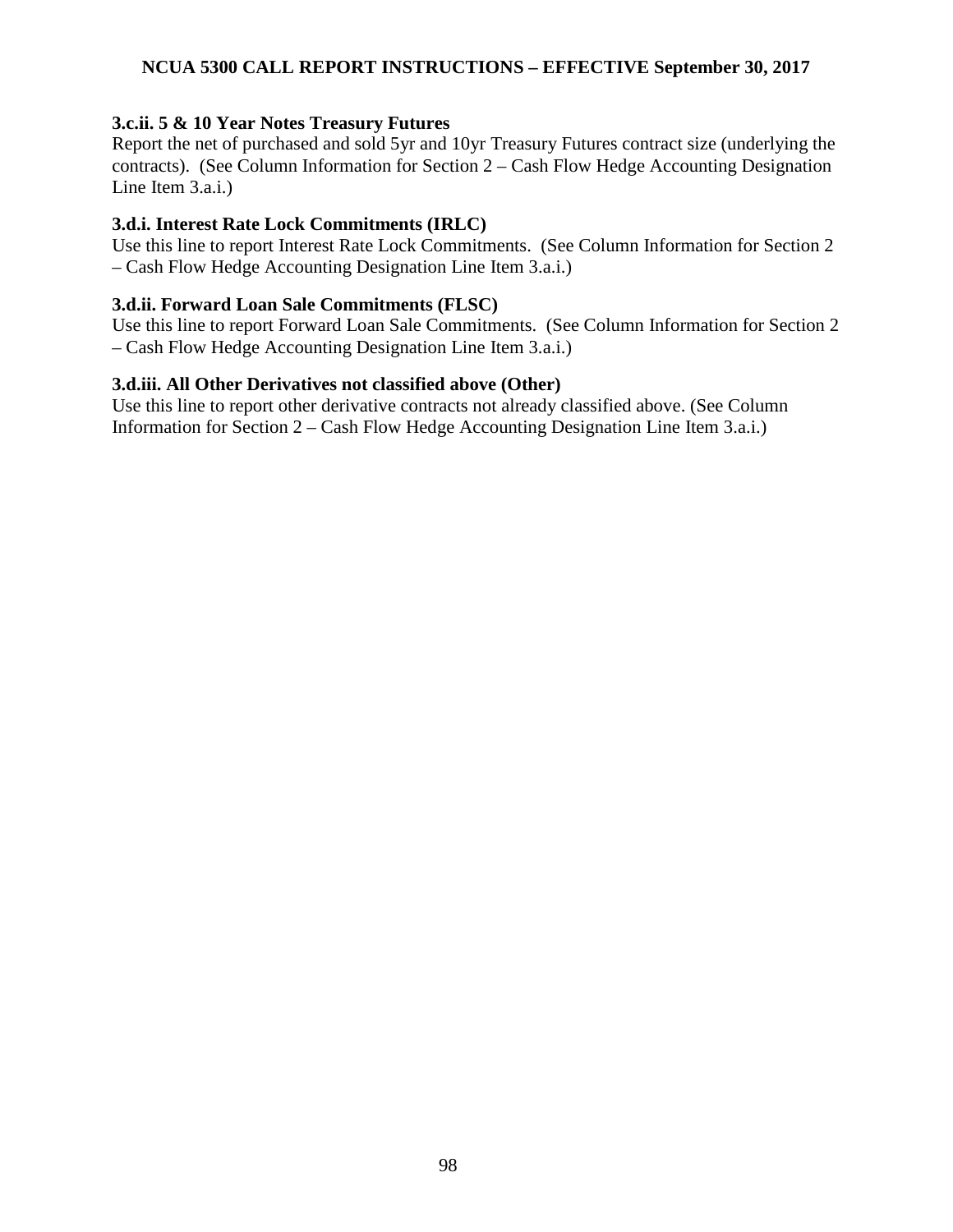## **SCHEDULE D – DERIVATIVE TRANSACTION REPORT (NCUA FORM 5300 - PAGE 23)**

# **SECTION 3 – ACTIVITY**

### **1.a.i. Pay-Fixed Interest Rate Swaps**

Report all interest rate swap transactions where the pay leg is a fixed rate and the receive leg is a variable (resets on a periodic basis) rate.

### **Total Notional Amount from Previous Quarter Column (A)**

Report the Notional amount from the previous 5300 Call report. Notional amount is consistent as defined in Section 1 (Total Notional Amount Column). Notional Amounts for derivative transactions outstanding in each derivative product category for columns A and B include transactions traded, but not yet settled, and the transactions with a forward start agreement in these totals. Use the amortization schedules of amortizing Notional Amounts to determine the amounts outstanding as of the end of the quarter. The total of Notional Amounts of Treasury Note Futures transactions are the underlying contract size of the notes net of any that have been purchased or sold (i.e. the face value of a 5-year U.S. Treasury Note futures contract is \$100,000 for a long position and (\$100,000) for a short position).

### **Notional Amount of Derivative Transactions Made in Current Quarter Column (B)**

Report the Notional amount of transactions executed in the current quarter. Notional amount is defined in Section 1 (Total Notional Amount Column).

# **Notional Amount Amortized, Matured, or Terminated in Current Quarter Column (C)**

Report the amount of Notional amount of Amortized, Matured, or Terminated in current quarter. Reductions in position should be represented with a *negative* sign. Notional amount is defined in Section 1 (Total Notional Amount Column).

### **Outstanding Total Notional Amounts Column (D)**

Report the current Notional amount in the current quarter. The sum of (Previous Quarter Notional or Contract size + New Transactions + Transaction Reductions = Current Quarter Notional or Contract size) Notional amount is defined in Section 1 (Total Notional Amount Column).

The "Outstanding Total Notional Amounts" should match the "Total Notional Amount" shown for each product category in Section 1 of Schedule D.

### **1.a.ii. Receive-Fixed Interest Rate Swaps**

Report all interest rate swaps where the receive leg is a fixed rate and the pay leg is a variable (resets on a periodic basis) rate. (See Column Information for Section 3 – Activity, Line Item 1.a.i.)

# **1.a.iii. Basis**

Report all interest rate swaps where the receive leg and the pay leg is a variable (resets on some periodic basis) rate. (See Column Information for Section 3 – Activity, Line Item 1.a.i.)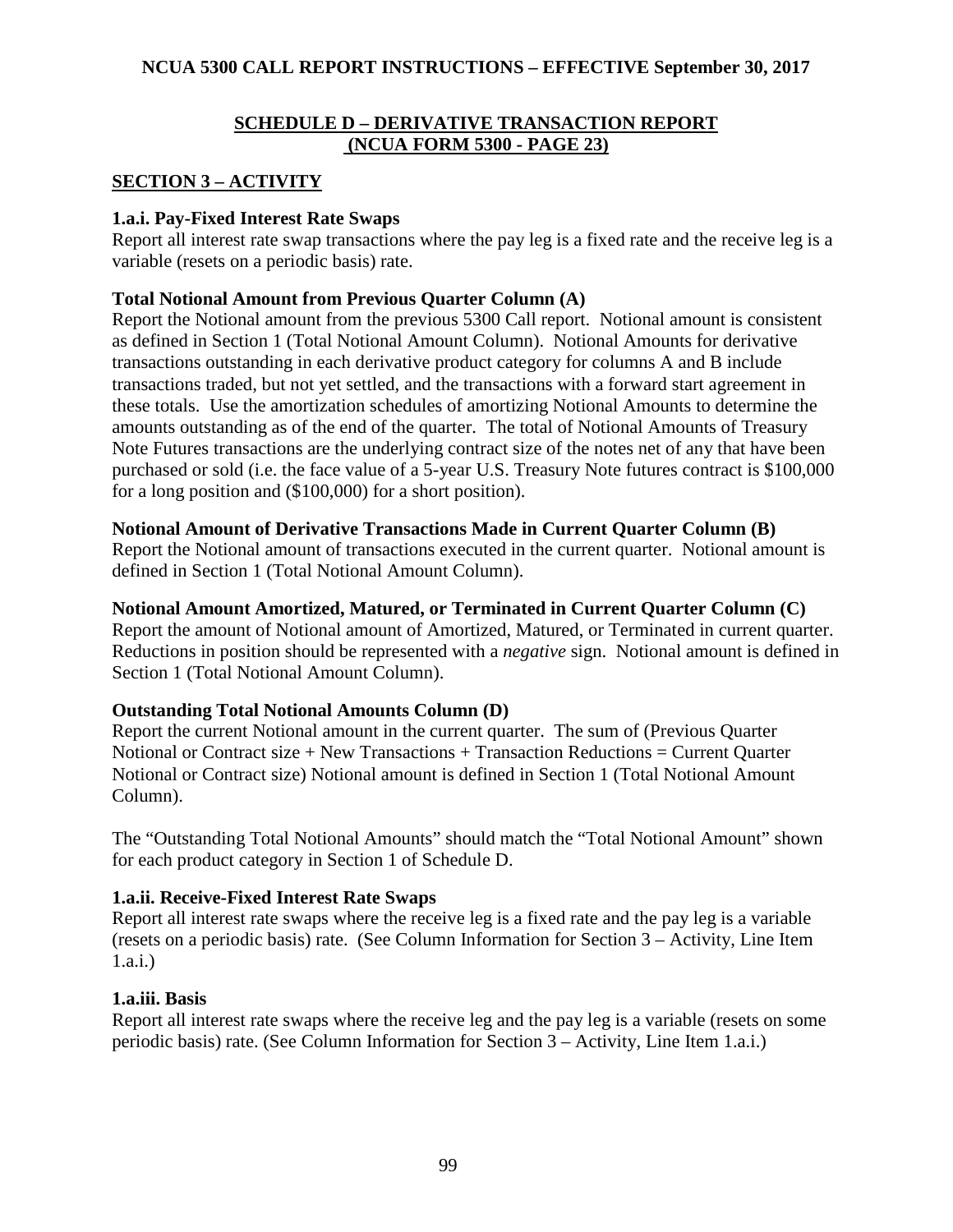## **1.b.i. Caps Purchased Interest Rate Options**

Report all purchased interest rate caps. (See Column Information for Section 3 – Activity, Line Item  $1.a.i.$ )

### **1.b.ii Floor Purchased Interest Rate Options**

Report all purchased interest rate floors. (See Column Information for Section 3 – Activity, Line Item 1.a.i.)

## **1.c.i. 2 & 3 Year Notes Treasury Futures**

Report the net of purchased and sold 2yr and 3yr Treasury Futures contract size (underlying the contracts). (See Column Information for Section 3 – Activity, Line Item 1.a.i.)

## **1.c.ii. 5 & 10 Year Notes Treasury Futures**

Report the net of purchased and sold 5yr and 10yr Treasury Futures contract size (underlying the contracts). (See Column Information for Section 3 – Activity, Line Item 1.a.i.)

## **1.d.i. Interest Rate Lock Commitments (IRLC)**

Use this line to report Interest Rate Lock Commitments. (See Column Information for Section 3 – Activity, Line Item 1.a.i.)

## **1.d.ii. Forward Loan Sale Commitments (FLSC)**

Use this line to report Forward Loan Sale Commitments. (See Column Information for Section 3 – Activity, Line Item 1.a.i.)

## **1.d.iii. All Other Derivatives not classified above (Other)**

Use this line to report other derivative contracts not already classified above. (See Column Information for Section 3 – Activity, Line Item 1.a.i.)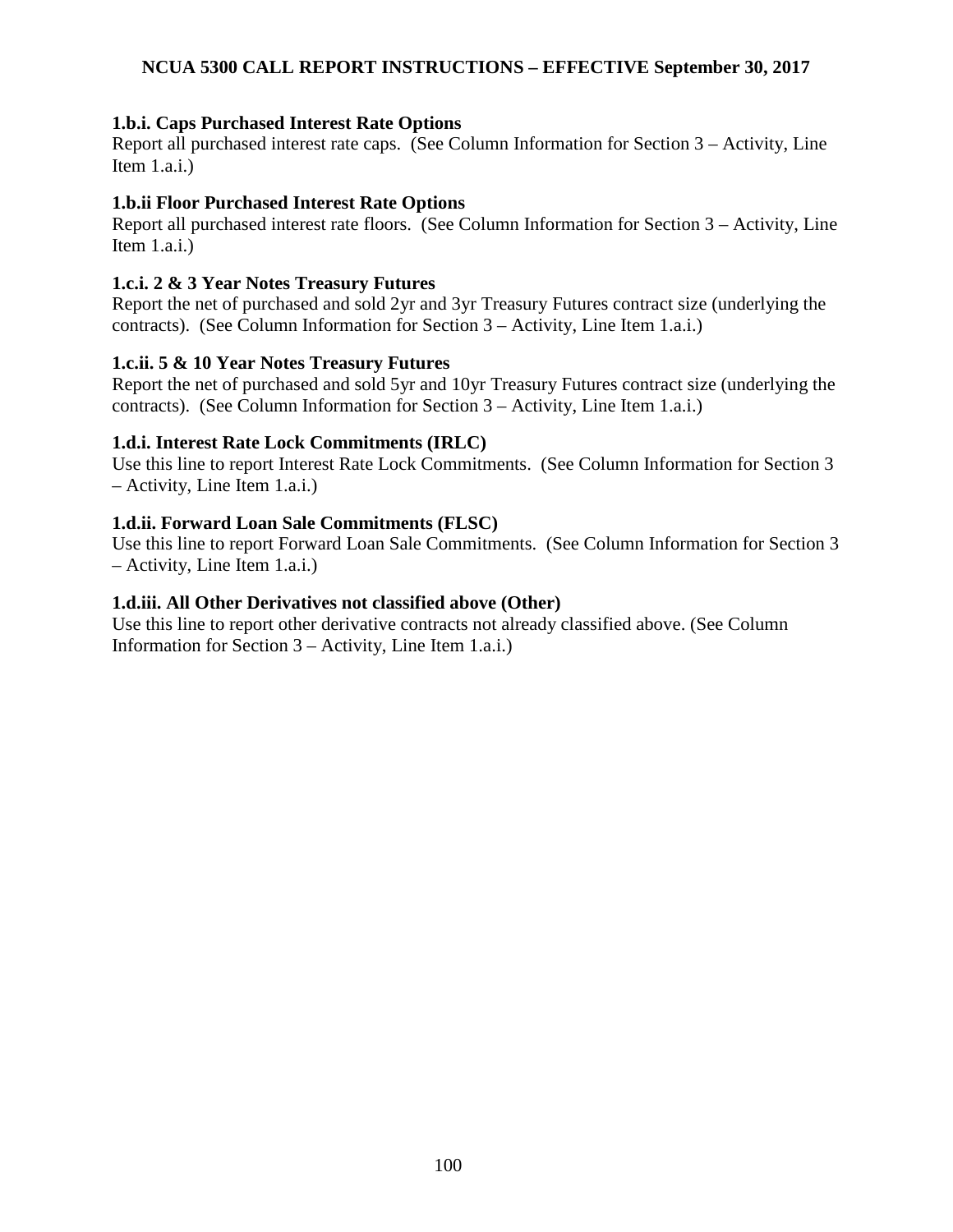## **SCHEDULE D – DERIVATIVE TRANSACTION REPORT (NCUA FORM 5300 - PAGE 24)**

## **SECTION 4 – MATURITY HORIZON**

### **1. Current Notional Amount of Derivatives based on Maturity (years remaining in contract):**

#### **1.a.i. Pay-Fixed Interest Rate Swaps**

Report all interest rate swap transactions where the pay leg is a fixed rate and the receive leg is a variable (resets on a periodic basis) rate.

In the "Notional Amount" table report the notional amount of all derivative transactions outstanding as of the end of this call report period in the appropriate listed derivative product categories based on the years remaining in the derivatives' contracts. The Notional Amount totals of each product category and the derivatives portfolio should match the "Total Notional Amount" of the product categories and the portfolio shown in Section 1 of Schedule D.

### **≤ 1 yr Column**

Report Notional amounts with remaining maturity of less than or equal to one year as defined in "Section 1 Total Notional Column Amount Column".

#### **>1 to ≤3 yrs Column**

Report Notional amounts with remaining maturity of more than one year and less than or equal to three years as defined in "Section 1 Total Notional Column Amount Column".

#### **>3 to ≤5 yrs Column**

Report Notional amounts with remaining maturity of more than three years and less than or equal to five years as defined in "Section 1 Total Notional Column Amount Column".

### **>5 to ≤10 yrs Column**

Report Notional amounts with remaining maturity of more than five years and less than or equal to ten years as defined in "Section 1 Total Notional Column Amount Column".

#### **>10 yrs Column**

Report Notional amounts with remaining maturity of more than ten years as defined in "Section 1 Total Notional Column Amount Column".

### **Total Column**

The sum total of the notional/contract size amounts reported in the respective time remaining buckets.

### **Weighted Average yrs to Maturity Column**

Additionally, report the weighted average years remaining to maturity for each derivative product category. Express the average in number of years and round the number to two decimal places. The weighted average years remaining to maturity for the total Notional Amount of the entire derivatives portfolio reported in this Section (Total Derivatives line) should be similar (not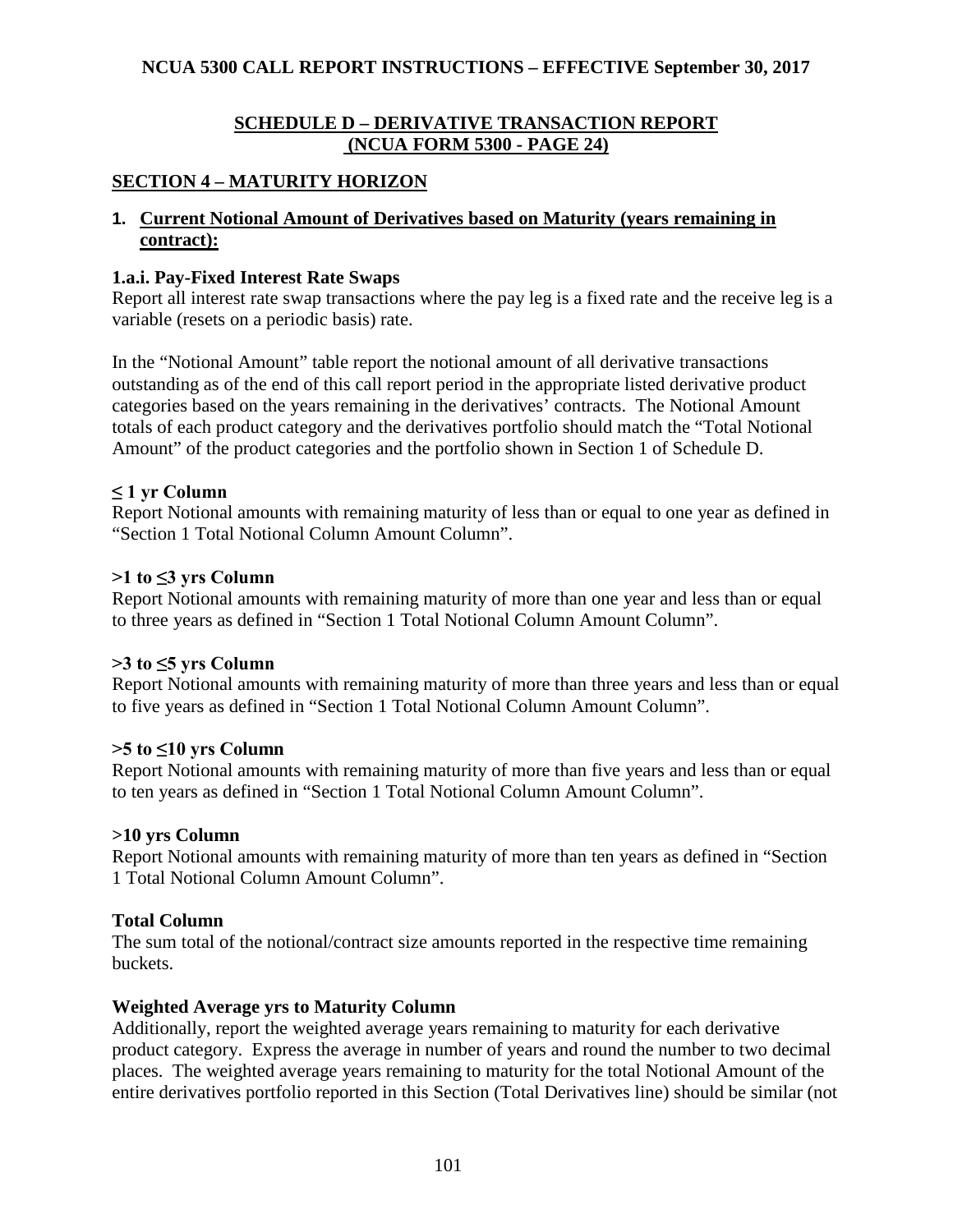exact given the option notional adjustment and netting of long and short futures contracts) to the number generated by the process used to measure the portfolio's compliance with the combined weighted average years remaining to maturity limit (WARMN limit applicable to FCUs only).

## **1.a.ii. Receive-Fixed Interest Rate Swaps**

Report all interest rate swaps where the receive leg is a fixed rate and the pay leg is a variable (resets on a periodic basis) rate. (See Column Information for Section 4 – Maturity Horizon, Line Item 1.a.i.)

## **1.a.iii. Basis**

Report all interest rate swaps where the receive leg and the pay leg is a variable (resets on some periodic basis) rate. (See Column Information for Section 4 – Maturity Horizon, Line Item 1.a.i.)

## **1.b.i. Caps Purchased Interest Rate Options**

Report all purchased interest rate caps. (See Column Information for Section 4 – Maturity Horizon, Line Item 1.a.i.)

## **1.b.ii. Floor Purchased Interest Rate Options**

Report all purchased interest rate floors. (See Column Information for Section 4 – Maturity Horizon, Line Item 1.a.i.)

## **1.c.i. 2 & 3 Year Notes Treasury Futures**

Report the net of purchased and sold 2yr and 3yr Treasury Futures contract size (underlying the contracts). (See Column Information for Section 4 – Maturity Horizon, Line Item 1.a.i.)

# **1.c.ii. 5 & 10 Year Notes Treasury Futures**

Report the net of purchased and sold 5yr and 10yr Treasury Futures contract size (underlying the contracts). (See Column Information for Section 4 – Maturity Horizon, Line Item 1.a.i.)

# **1.d.i. Interest Rate Lock Commitments (IRLC)**

Use this line to report Interest Rate Lock Commitments. (See Column Information for Section 4 – Maturity Horizon, Line Item 1.a.i.)

# **1.d.ii. Forward Loan Sale Commitments (FLSC)**

Use this line to report Forward Loan Sale Commitments. (See Column Information for Section 4 – Maturity Horizon, Line Item 1.a.i.)

# **1.d.iii. All Other Derivatives not classified above (Other)**

Use this line to report other derivative contracts not already classified above. (See Column Information for Section 4 – Maturity Horizon, Line Item 1.a.i.)

# **2. Current Net Fair Value Gains(Losses) of Derivatives based on Maturity (years remaining in contract)**

### **2.a.i. Pay-Fixed Interest Rate Swaps**

Report all interest rate swap transactions where the pay leg is a fixed rate and the receive leg is a variable (resets on a periodic basis) rate.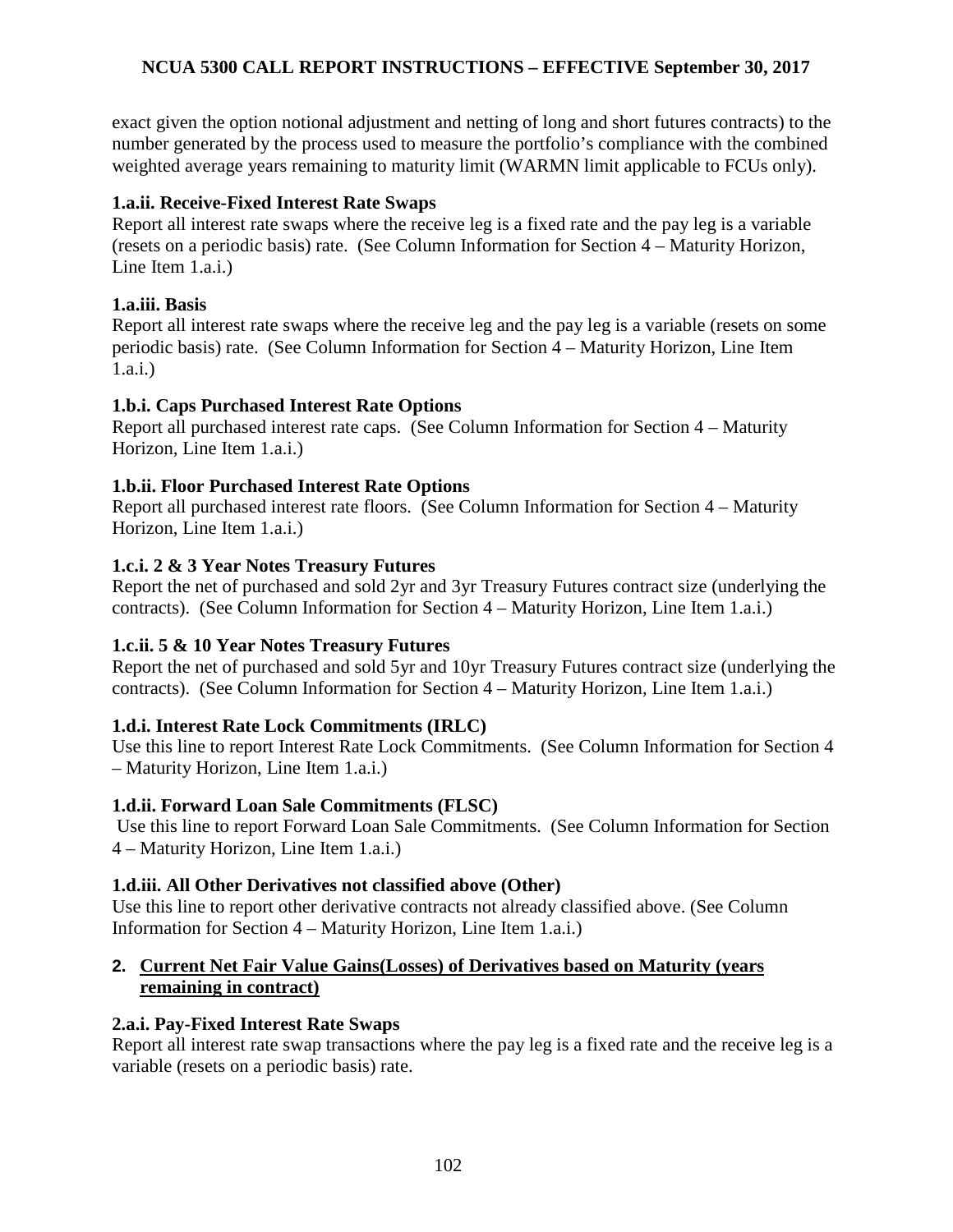In the "Net Fair Value Gains(Losses)) table report the total net fair value of the derivative transactions outstanding as of the end of this call report period in appropriate derivative product **line** based on the years remaining in the derivatives' contracts. A transaction will only get reported in one bucket. The net fair value Totals of each product category and the portfolio Total should match the Net Fair Value Gain (Loss) amounts of the product categories and portfolio totals shown in Section 1 of Schedule D.

## **≤ 1 yr Column**

Report Net Fair Value Gain(Loss) amounts with remaining maturity of less than or equal to one year as defined in "Section 1 Total Notional Column Amount Column".

## **>1 to ≤3 yrs Column**

Report Net Fair Value Gain(Loss) amounts with remaining maturity of more than one year and less than or equal to three years as defined in "Section 1 Total Notional Column Amount Column."

# **>3 to ≤5 yrs Column**

Report Net Fair Value Gain(Loss) amounts with remaining maturity of more than three years and less than or equal to five years as defined in "Section 1 Total Notional Column Amount Column".

## **>5 to ≤10 yrs Column**

Report Net Fair Value Gain(Loss) amounts with remaining maturity of more than five years and less than or equal to ten years as defined in "Section 1 Total Notional Column Amount Column".

### **>10 yrs Column**

Report Net Fair Value Gain(Loss) amounts with remaining maturity of more than ten years as defined in "Section 1 Total Notional Column Amount Column".

# **Total Column**

The sum total of the Net Fair Value Gains (Losses) amounts reported in the respective time remaining buckets.

### **2.a.ii. Receive-Fixed Interest Rate Swaps**

Report all interest rate swaps where the receive leg is a fixed rate and the pay leg is a variable (resets on a periodic basis) rate. (See Column Information for Section 4 – Maturity Horizon, Line Item 2.a.i.)

### **2.a.iii. Basis**

Report all interest rate swaps where the receive leg and the pay leg is a variable (resets on some periodic basis) rate. (See Column Information for Section 4 – Maturity Horizon, Line Item 2.a.i.)

# **2.b.i. Caps Purchased Interest Rate Options**

Report all purchased interest rate caps. (See Column Information for Section 4 – Maturity Horizon, Line Item 2.a.i.)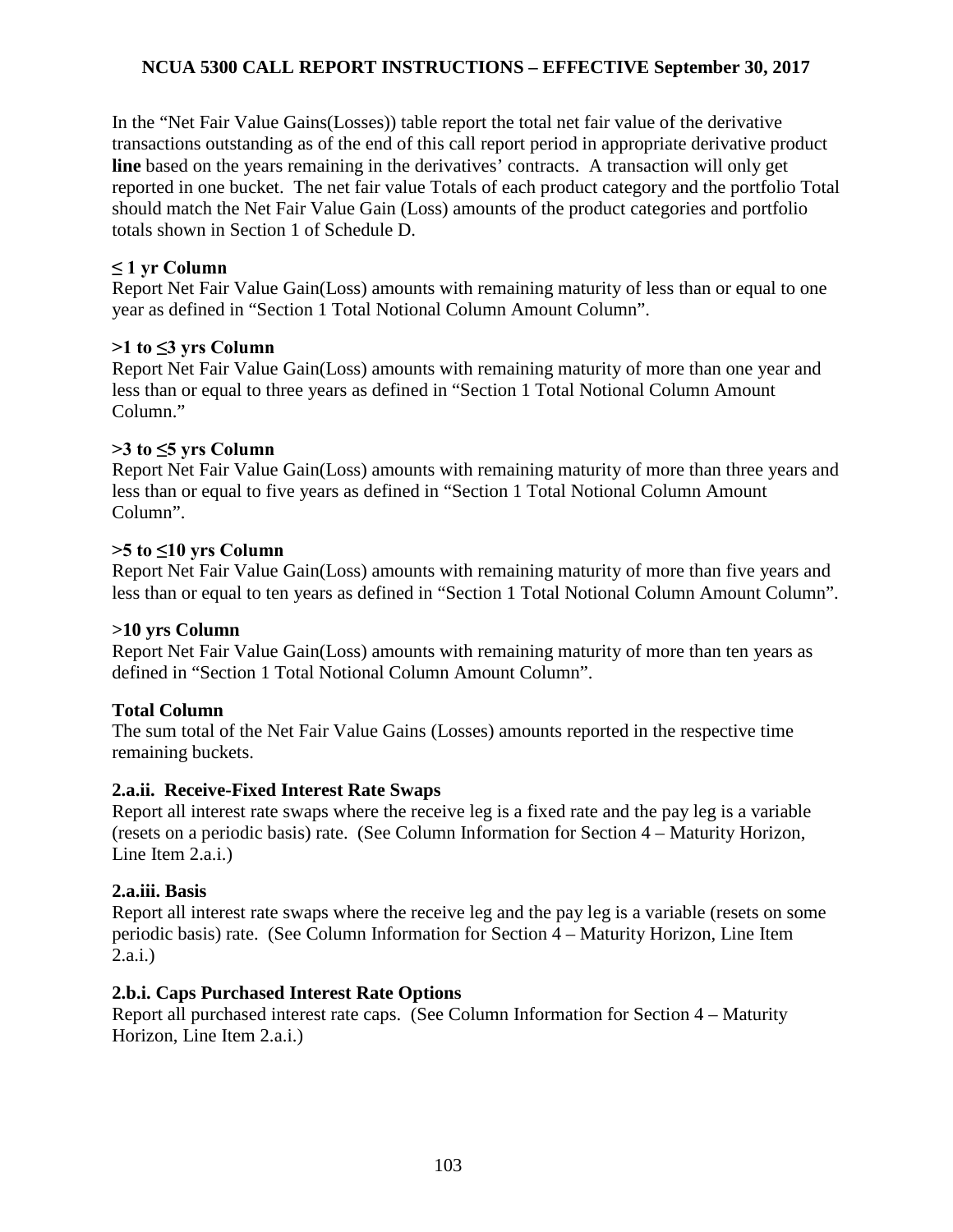## **2.b.ii. Floor Purchased Interest Rate Options**

Report all purchased interest rate floors. (See Column Information for Section 4 – Maturity Horizon, Line Item 2.a.i.)

#### **2.c.i. 2 & 3 Year Notes Treasury Futures**

Report the net of purchased and sold 2yr and 3yr Treasury Futures contract size (underlying the contracts). (See Column Information for Section 4 – Maturity Horizon, Line Item 2.a.i.)

### **2.c.ii. 5 & 10 Year Notes Treasury Futures**

Report the net of purchased and sold 5yr and 10yr Treasury Futures contract size (underlying the contracts). (See Column Information for Section 4 – Maturity Horizon, Line Item 2.a.i.)

### **2.d.i. Interest Rate Lock Commitments (IRLC)**

Use this line to report Interest Rate Lock Commitments. (See Column Information for Section 4 – Maturity Horizon, Line Item 2.a.i.)

### **2.d.ii. Forward Loan Sale Commitments (FLSC)**

Use this line to report Forward Loan Sale Commitments. (See Column Information for Section 4 – Maturity Horizon, Line Item 2.a.i.)

### **2.d.iii. All Other Derivatives not classified above (Other)**

Use this line to report other derivative contracts not already classified above. (See Column Information for Section 4 – Maturity Horizon, Line Item 2.a.i.)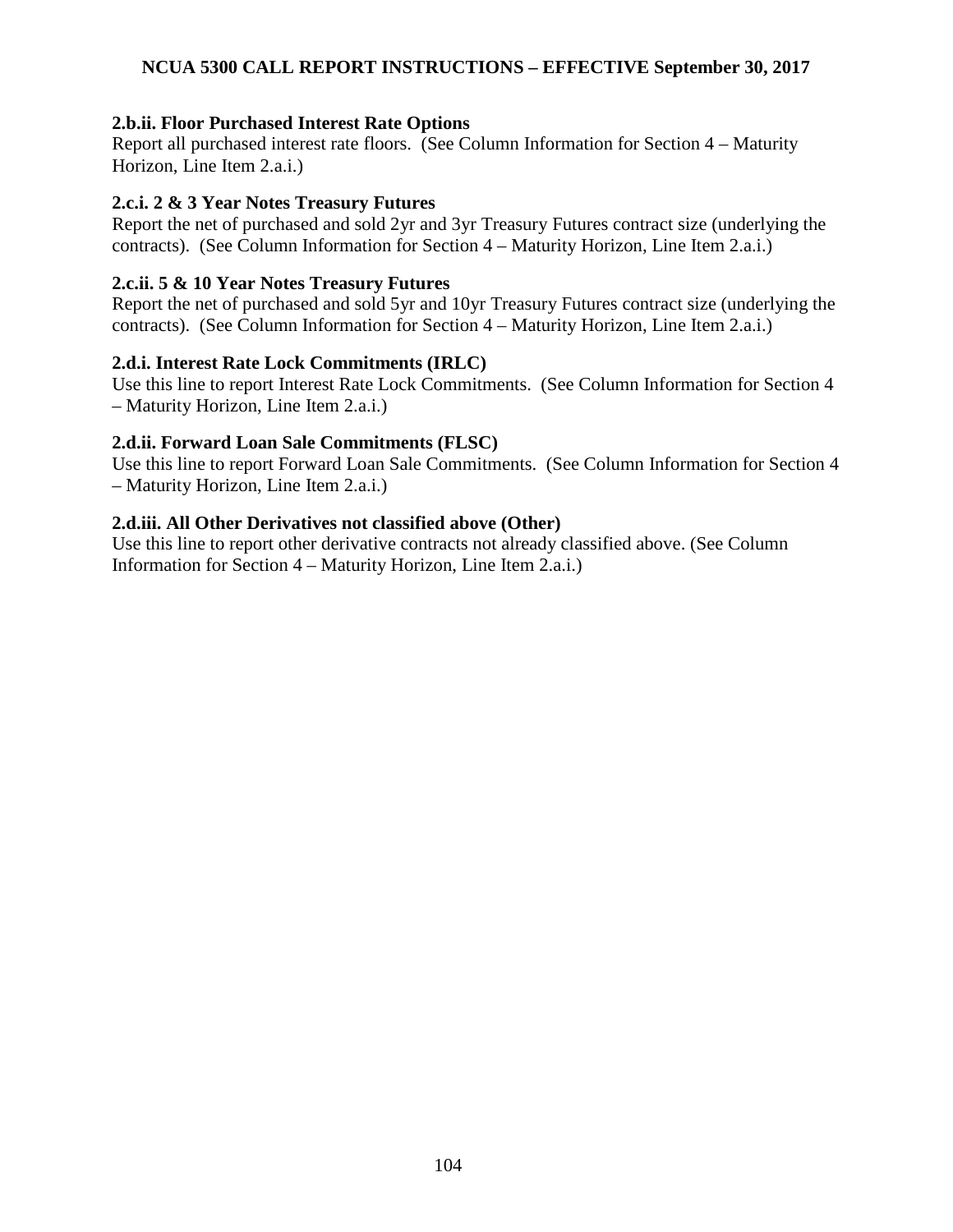# **SCHEDULE D – DERIVATIVE TRANSACTION REPORT (NCUA FORM 5300 - PAGE 25)**

# **SECTION 5 – COUNTERPARTY EXPOSURE FOR DERIVATIVE TRANSACTIONS**

## **1. Derivative Net Fair Value Gain(Loss) As Of the End of the Current Quarter**

## **1.a. Interest Rate Swaps**

Report the net fair value gain(loss) of Swap transactions (inclusive of interest accruals), outstanding as of the end of this call report period, grouped by each of the contracted collateral or clearing agreement of each counterparty or exchange. Note: If the reporter has more agreements than the columns provided on the call report, then group and report the agreements by Bilateral versus Exchange/Clearing types. Amounts should be before any variation or initial margin paid/received or other respective collateral.

When reporting the net fair values gain(loss) of the derivative transactions record the values *inclusive* of the current interest accruals (Dirty Value) for all derivative transactions (Swaps, Options, Futures, and Other). Amounts should be reported using *positive values* for net gain positions and *negative values* for net loss positions. These values should be agreed upon or supported by the Bilateral, Exchange, or Clearing agreement counterparty transaction/fair value statements dated as of the end of this call report period. Note that the net fair values of the Options reported in this Section (Section 5, 1.b.) will not agree with the amounts reported for Options in the other Sections of Schedule D since those values reflect the gain(loss) on the Option and not the current fair value.

### **Column 1**

Report the net fair value for a specific counterparty agreement. The counterparty name is not required. This could be a specific Clearing Agreement, Bilateral Agreement or Exchange Agreement.

### **Column 2**

Similar to Column #1 above report the net fair value for a specific counterparty agreement. The counterparty name is not required. This could be a specific Clearing Agreement, Bilateral Agreement or Exchange Agreement.

### **Column 3**

Similar to above report the fair value for a specific counterparty agreement. The counterparty name is not required. This could be a specific Clearing Agreement, Bilateral Agreement or Exchange Agreement.

# **Column 4**

Similar to above report the fair value for a specific counterparty agreement. The counterparty name is not required. This could be a specific Clearing Agreement, Bilateral Agreement or Exchange Agreement. For those derivative transactions in a product category that are not supported by a collateral or clearing agreement, group and report those transactions in Column 4 and indicate (No Collateral).

# **Total Column**

Report the sum of Columns 1-4 for each row.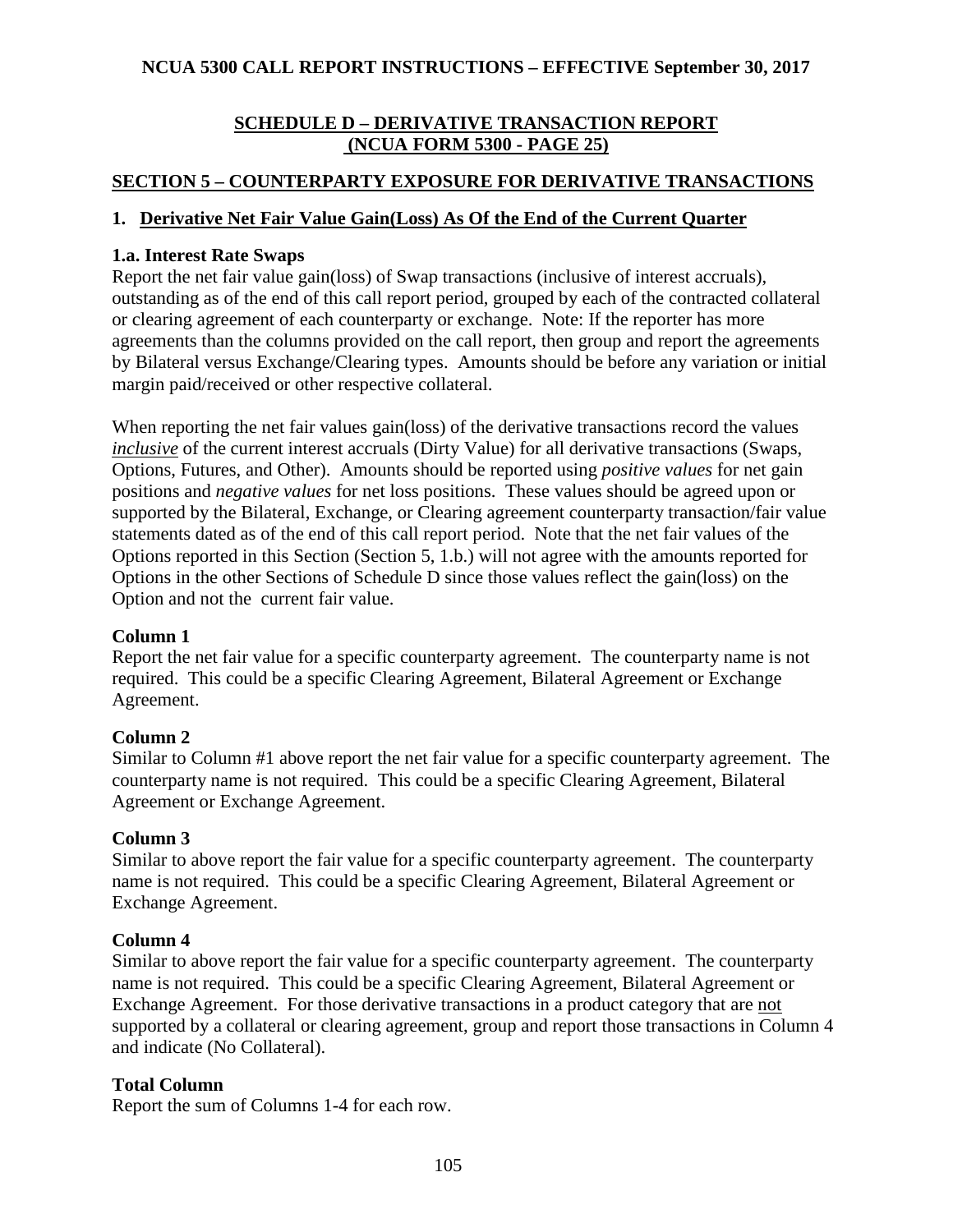# **1.b. Interest Rate Options**

Report the net fair value of Option transactions outstanding as of the end of this call report period, grouped by each contracted collateral or clearing agreement of each counterparty or exchange. Note: If the reporter has more agreements than the columns provided on the call report, then group and report the agreements by Bilateral versus Exchange/Clearing types. Amounts should be before any variation or initial margin paid/received or other respective collateral. (See Column Information for Section 5 – Counterparty Exposure for Derivative Transactions, Line Item 1.a.)

### **1.c. Treasury Futures**

Report the net fair value gain(loss) of Treasury Futures transactions outstanding as of the end of this call report period, grouped by each contracted collateral or clearing agreement of each counterparty or exchange. Note: If the reporter has more agreements than the columns provided on the call report, then group and report the agreements by Bilateral versus Exchange/Clearing types. Amounts should be before any variation margin or initial margin paid/received or other respective collateral. (See Column Information for Section 5 – Counterparty Exposure for Derivative Transactions, Line Item 1.a.)

## **1.d. Other**

Report the net fair value gain(loss) of Other transactions (inclusive of interest accruals if applicable), outstanding as of the end of this call report period, grouped by the contracted collateral or clearing agreement of each counterparty or exchange. Note: If the reporter has more agreements than the columns provided on the call report, then group and report the agreements by Bilateral versus Exchange/Clearing types. Amounts should be before any variation margin or initial margin paid/received or other respective collateral. (See Column Information for Section 5 – Counterparty Exposure for Derivative Transactions, Line Item 1.a.)

### **1.e. Total**

Sum of the total fair value gain (loss) for each Bilateral, Exchange or Clearing agreement. (See Column Information for Section 5 – Counterparty Exposure for Derivative Transactions, Line Item 1.a.)

# **2. Fair Value of Collateral Pledged to (+) or Received from (-) Counterparty**

### **2.a. Cash**

Report the cash collateral paid to or received from the counterparty for cumulative variation margin for each Bilateral, Exchange, or Clearing agreement, grouped by each agreement. This means the derivative transactions reported in Item 1. under a specific Bilateral, Exchange, or Clearing agreement and the collateral posted to (from) the counterparty as listed in Items 2.a-e. under the same agreement are listed in the same column.

Report the collateral amounts at fair value in accordance with the Bilateral, Exchange or Clearing agreements dated as of the end of this call report period. Record collateral pledged/paid as a *positive* value and collateral or payments received as a *negative* value.

### **Column 1**

Report the Variation Margin exchanged for a specific counterparty agreement. This could be a specific Clearing Agreement, Bilateral Agreement or Exchange Agreement.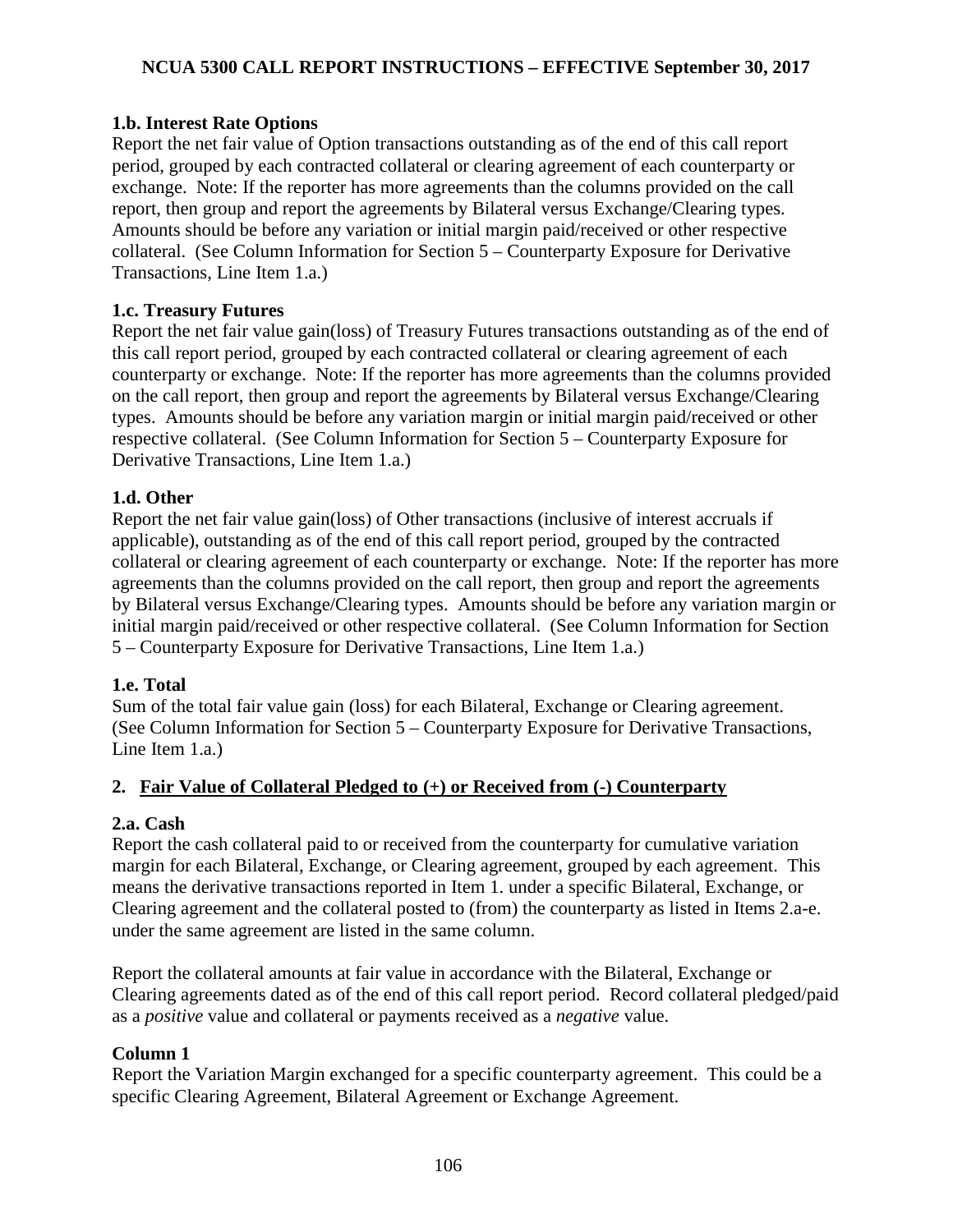# **Column 2**

Similar to above report the Variation Margin exchanged for a specific counterparty agreement. This could be a specific Clearing Agreement, Bilateral Agreement or Exchange Agreement.

# **Column 3**

Similar to above report the Variation Margin exchanged for a specific counterparty agreement. This could be a specific Clearing Agreement, Bilateral Agreement or Exchange Agreement.

# **Column 4**

Similar to above report the Variation Margin exchanged for a specific counterparty agreement. This could be a specific Clearing Agreement, Bilateral Agreement or Exchange Agreement. For those derivative transactions in a product category that are not supported by a collateral or clearing agreement, group and report those transactions in Column 4 and indicate (No Collateral).

# **Total Column**

Report the sum of Columns 1-4 for each row.

# **2.b. U.S. Treasury Securities**

Report the U.S. Treasury Securities collateral pledged to or received from the counterparty for cumulative variation margin only for each Bilateral, Exchange, or Clearing agreement, grouped by agreement. This means the derivative transactions reported in Item 1. under a specific Bilateral, Exchange, or Clearing agreement and the collateral posted to (from) the counterparty as listed in Items 2.a-e. under the same agreement are listed in the same column. (See Column Information for Section 5 – Counterparty Exposure for Derivative Transactions, Line Item 2.a.)

# **2.c. U.S. Government Agency Debt**

Report the U.S. Government Agency Debt collateral pledged to or received from the counterparty for cumulative variation margin only for each Bilateral, Exchange, or Clearing agreement, grouped by agreement. This means the derivative transactions reported in Item 1. under a specific Bilateral, Exchange, or Clearing agreement and the collateral posted to (from) the counterparty as listed in Items 2.a-e. under the same agreement are listed in the same column. (See Column Information for Section 5 – Counterparty Exposure for Derivative Transactions, Line Item 2.a.)

# **2.d. U.S. Government Agency Securities (MBS)**

Report the U.S. Government Agency Securities (Mortgage-Backed Securities) collateral pledged to or received from the counterparty for cumulative variation margin only for each Bilateral, Exchange, or Clearing agreement, grouped by agreement. This means the derivative transactions reported in Item 1. under a specific Bilateral, Exchange, or Clearing agreement and the collateral posted to (from) the counterparty as listed in Items 2.a-e. under the same agreement are listed in the same column. (See Column Information for Section 5 – Counterparty Exposure for Derivative Transactions, Line Item 2.a.)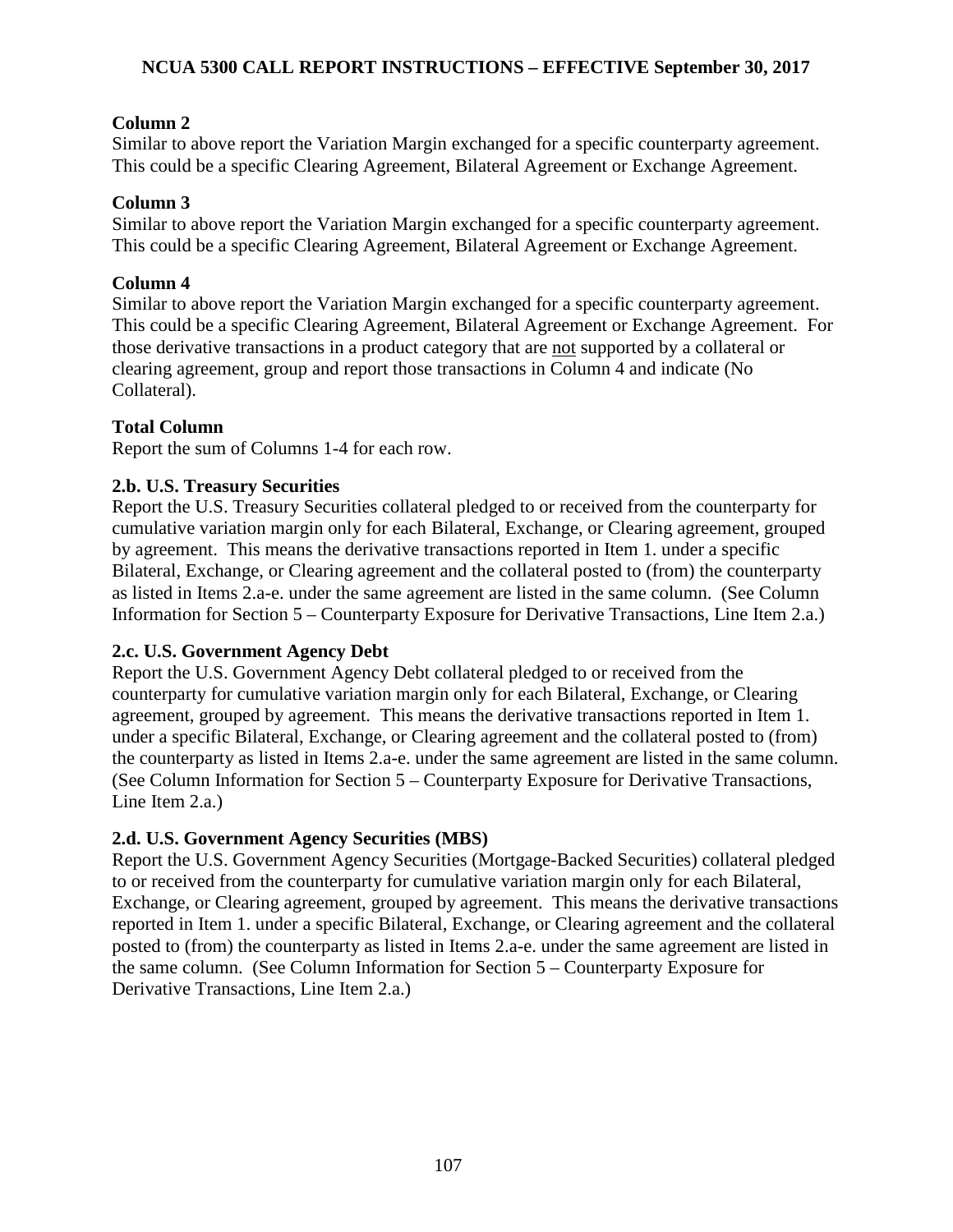# **2.e. Total**

Sum the total variation margin paid to or received from for each Bilateral, Exchange or Clearing agreement. (See Column Information for Section 5 – Counterparty Exposure for Derivative Transactions, Line Item 2.a.)

# **3. Net Credit Exposure from Derivatives**

Net Credit Exposure from Derivatives is the net of the total derivatives net fair value as reported in Item 1.a-e. and the total fair value of the variation margin paid/pledged and received as variation margin.

# **Column 1**

Report the Net of Section 1 and 2 for a specific counterparty agreement. This could be a specific Clearing Agreement, Bilateral Agreement or Exchange Agreement.

# **Column 2**

Similar to above report the Net of Section 1 and 2 for a specific counterparty agreement. This could be a specific Clearing Agreement, Bilateral Agreement or Exchange Agreement.

# **Column 3**

Similar to above report the Net of Section 1 and 2 for a specific counterparty agreement. This could be a specific Clearing Agreement, Bilateral Agreement or Exchange Agreement.

# **Column 4**

Similar to above report Net of Section 1 and 2 for a specific counterparty agreement. This could be a specific Clearing Agreement, Bilateral Agreement or Exchange Agreement. For those derivative transactions in a product category that are not supported by a collateral or clearing agreement, group and report those transactions in Column 4 and indicate (No Collateral).

# **Total**

Sum of Net Credit Exposure from Derivatives for all Bilateral, Exchange or Clearing Agreements.

# **4. Fair Value of Collateral Posted as Initial Margin**

Report the fair value of collateral associated with cumulative Initial Margin posted under each agreement column. This will not be the margin associated with variation margin or margin associated with payments received or paid for changes in the contract value.

# **Column 1**

Report the fair value of collateral associated with cumulative Initial Margin posted for a specific counterparty agreement. This could be a specific Clearing Agreement, Bilateral Agreement or Exchange Agreement.

# **Column 2**

Similar to above report the fair value of collateral associated with cumulative Initial Margin posted for a specific counterparty agreement. This could be a specific Clearing Agreement, Bilateral Agreement or Exchange Agreement.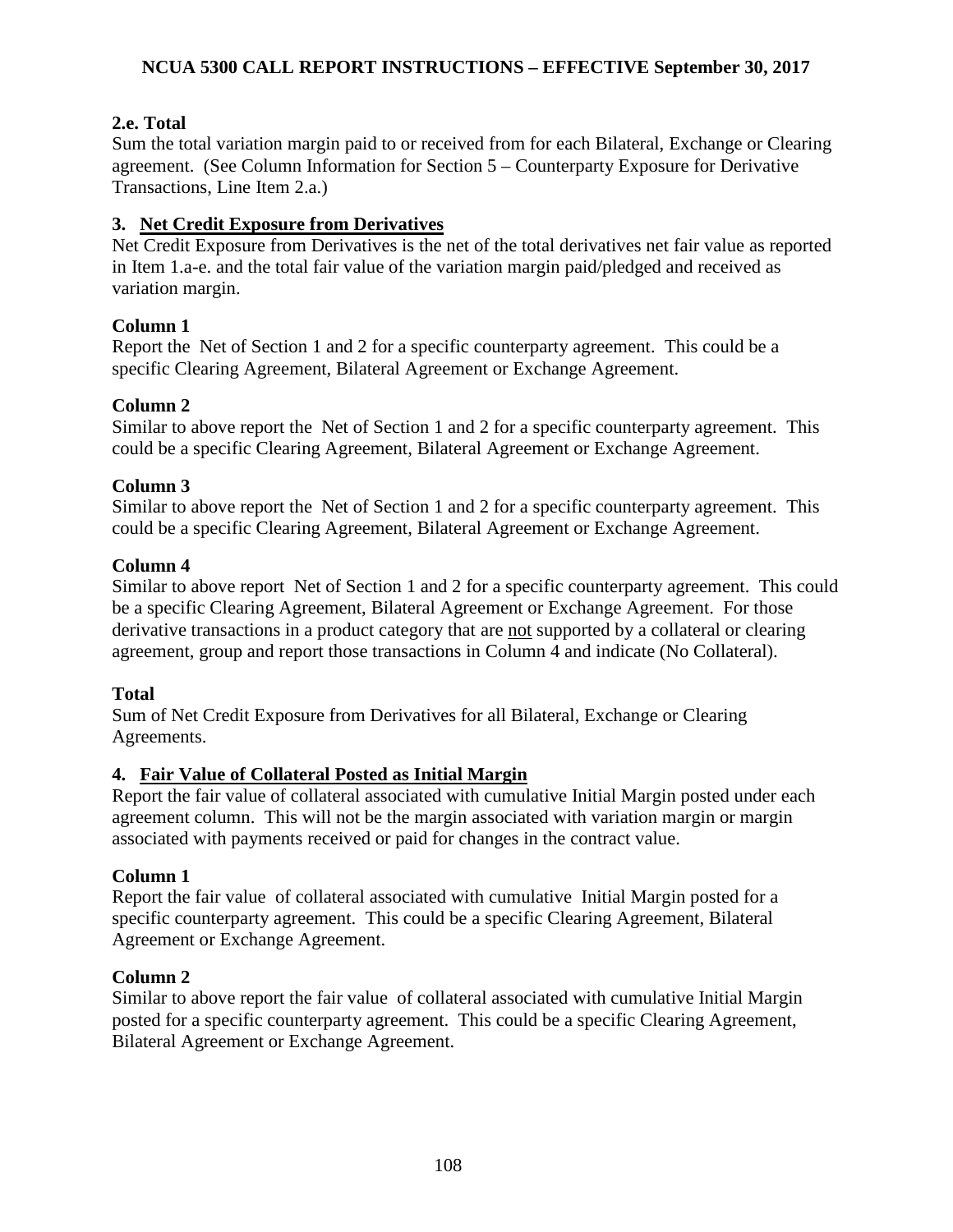# **NCUA 5300 CALL REPORT INSTRUCTIONS – EFFECTIVE September 30, 2017**

# **Column 3**

Similar to above report the fair value of a collateral associated with cumulative Initial Margin posted for a specific counterparty agreement. This could be a specific Clearing Agreement, Bilateral Agreement or Exchange Agreement.

# **Column 4**

Similar to above report the fair value of a collateral associated with Initial Margin posted for a specific counterparty agreement. This could be a specific Clearing Agreement, Bilateral Agreement or Exchange Agreement. For those derivative transactions in a product category that are not supported by a collateral or clearing agreement, group and report those transactions in Column 4 and indicate (No Collateral).

## **Total**

Sum the total initial margin posted for all Bilateral, Exchange or Clearing Agreements.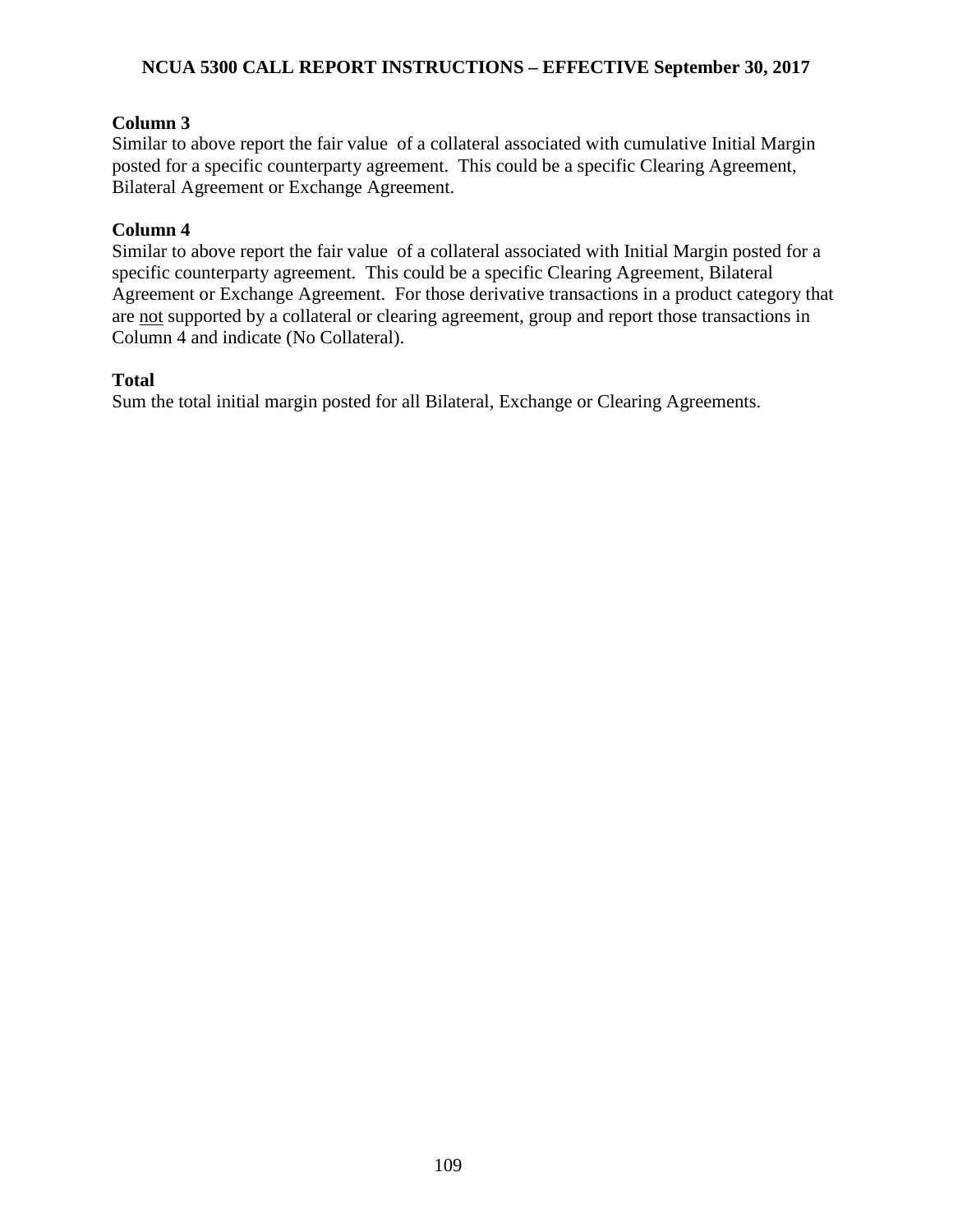## **SCHEDULE E – BANK SECRECY ACT/ ANTI-MONEY LAUNDERING INFORMATION (NCUA FORM 5300 - PAGE 26)**

This section should include information concerning accounts provided to Money Services Businesses (MSBs). MSBs are entities that conduct businesses meeting one or more of the regulatory definitions of a MSB as stated by the Financial Crimes Enforcement Network (FinCEN) in 31 CFR 1010.100(ff). MSBs include the following types of financial services providers:

- **Dealers in foreign exchange:** These facilities accept currency, or other monetary instruments, funds, or other instruments of one or more countries in exchange for the currency, or other monetary instruments, funds or other instruments in of one or more other countries in an amount greater than \$1,000 for any person on any day in one or more transactions.
- **Check cashers:** An entity that accepts checks or monetary instruments in return for currency or a combination of currency and other monetary instruments in an amount greater than \$1,000 for any person on any day in one or more transactions.
- **Issuers or sellers of traveler's checks or money orders:** An entity that issues or sells traveler's checks or money orders, collectively called monetary instruments, in an amount greater than \$1,000 to any person an any day in one or more transactions.
- **Money transmitters:** Any entity who accepts currency, funds, or other value that substitutes for currency, from one person and transmits the currency, funds, or other value to another location or person by any means. An entity that engages in money transmission in any amount is considered an MSB.
- **Providers of Prepaid Access:** A participant within a prepaid program who is registered with FinCEN as the provider of prepaid access for a particular program, or who otherwise has principal oversight and control over a prepaid program.
- **Sellers of Prepaid Access:** Any person or organization that receives funds or the value of funds in exchange for an initial loading or subsequent loading of value onto prepaid devices. Different thresholds apply to prepaid access.

However, the following are excluded from the definition of a prepaid program under 31 CFR 1010.100(ff)(4)(iii). These are arrangements that: 1) Provide closed loop prepaid access to funds not to exceed \$2,000 maximum value on any day; 2) Provide prepaid access solely to funds provided by a government agency; or 3) Provide prepaid access solely to funds from certain pretax flexible spending arrangements for health care or dependent care expenses, or from Health Reimbursement Arrangements.

Additionally, open loop prepaid access that does not exceed \$1,000 maximum value on any day, or prepaid access solely to employment benefits, incentives, wages or salaries ("payroll"), are